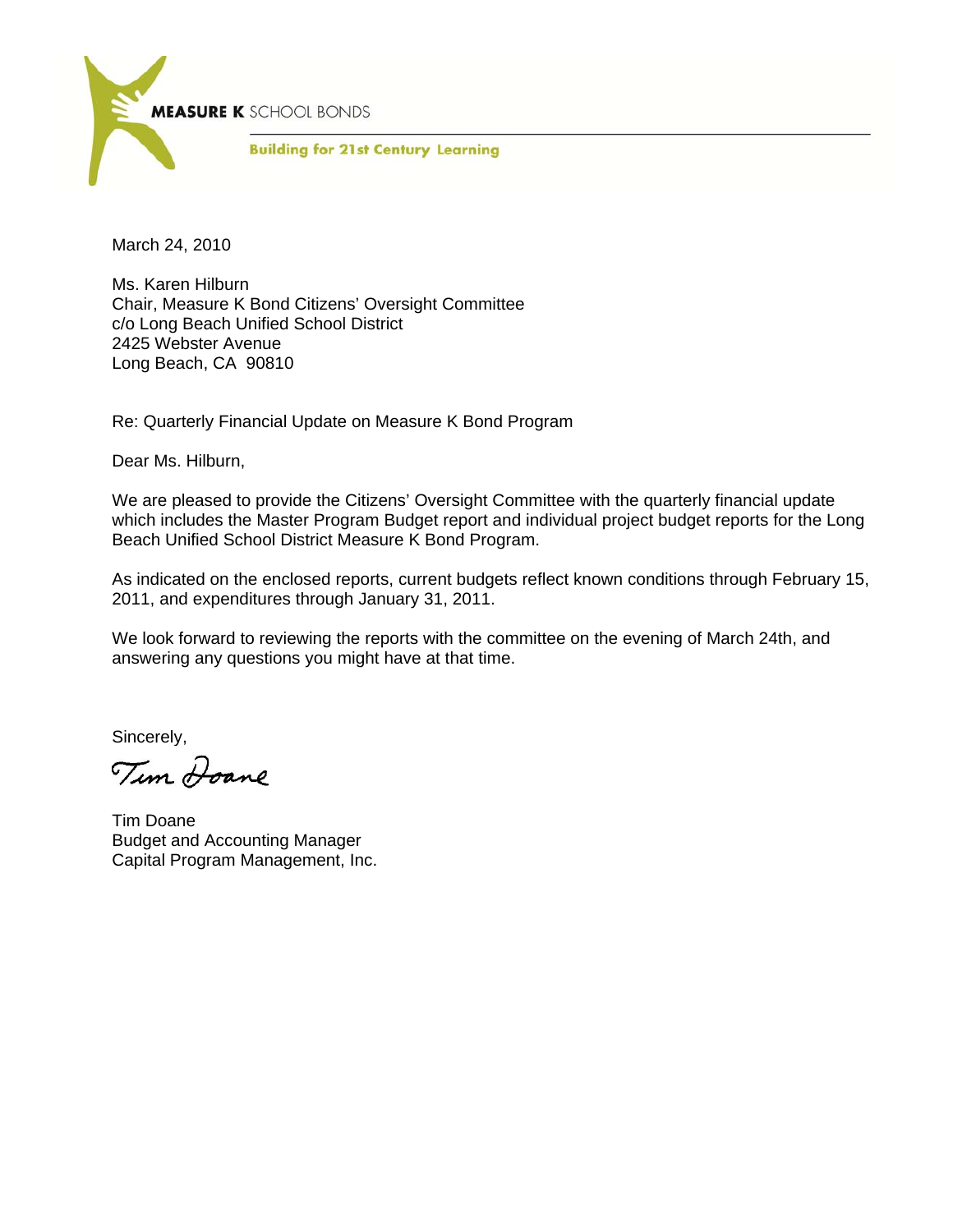**MEASURE K** SCHOOL BONDS

### **Building for 21st Century Learning**

#### **Long Beach Unified School District Executive Summary March 24, 2011**

| Program Balance previously published on 12-16-2010                                                                                                                                                      |             | \$          | 0         |
|---------------------------------------------------------------------------------------------------------------------------------------------------------------------------------------------------------|-------------|-------------|-----------|
| <b>Funding Changes</b><br>Increased Measure A funding associated with new Measure A contracts,<br>amendments to existing Measure A contracts and additional project specific<br>Measure A expenditures: |             |             |           |
| - New 6-8 Middle School #1 (GTE)                                                                                                                                                                        | 155,628     |             |           |
| - New High School #1 (ECATS)                                                                                                                                                                            | 302,491     |             |           |
| <b>Total Funding Changes (Increased Program Balance)</b>                                                                                                                                                |             |             | 458,119   |
| <b>Budget Increases</b>                                                                                                                                                                                 |             |             |           |
| - 2010 Phase 1 DOH Removal Project - HazMat Contract                                                                                                                                                    | (29, 717)   |             |           |
| - Measure K Program Expenses - Various consultant contracts                                                                                                                                             | (1,646,842) |             |           |
| - Measure K Program Expenses - Unallocated Project Costs                                                                                                                                                | (2,970)     | (1,679,529) |           |
| <b>Budget Decreases</b>                                                                                                                                                                                 |             |             |           |
| Net Decrease to the budget allocation for Future Projects - Unassigned                                                                                                                                  | 1,191,693   |             |           |
| Net Decrease to the budget allocation for District Wide Projects - Unassigned                                                                                                                           | 29,717      | 1,221,410   |           |
| <b>Total Net Budget Increases (decreased Program Balance)</b>                                                                                                                                           |             |             | (458,119) |

### **Program Balance after budget modifications by a strategies of the strategies of the strategies of the strategies of the strategies of the strategies of the strategies of the strategies of the strategies of the strategie**

| <b>Measure K Issuance and Expenditure Summary:</b> |                |               |
|----------------------------------------------------|----------------|---------------|
| Bond Issued Fiscal Year 2008/2009                  |                | \$260,000,000 |
| <b>Debt Retirement</b>                             |                | (51,250,000)  |
| Expenditures by site through January 31, 2011:     |                |               |
| - Measure K Program Expenses                       | (5,408,793)    |               |
| - New 6-8 Middle School #1 (GTE Site)              | (22, 433, 696) |               |
| - New High School #1 (ECATS)                       | (458, 579)     |               |
| - Roosevelt Elementary School                      | (18,654)       |               |
| - Cabrillo High School Pool                        | (97.911)       |               |
| - Jordan High School                               | (37,908)       |               |
| - New High School #2 (Browning)                    | (55, 729)      |               |
| - Newcomb K-8 Academy                              | (24, 767)      |               |
| - 2010 Phase 1 DOH Removal Project                 | (38.349)       |               |
| - 2010 Boiler Replacement Project                  | (63, 891)      |               |
| - 2010 Core Switch and UPS Replacement Project     | (739,588)      | (29.377.865)  |
| <b>Expenditures Subtotal</b>                       |                | (80,627,865)  |
| <b>Balance Remaining on Issuance</b>               |                | \$179,372,135 |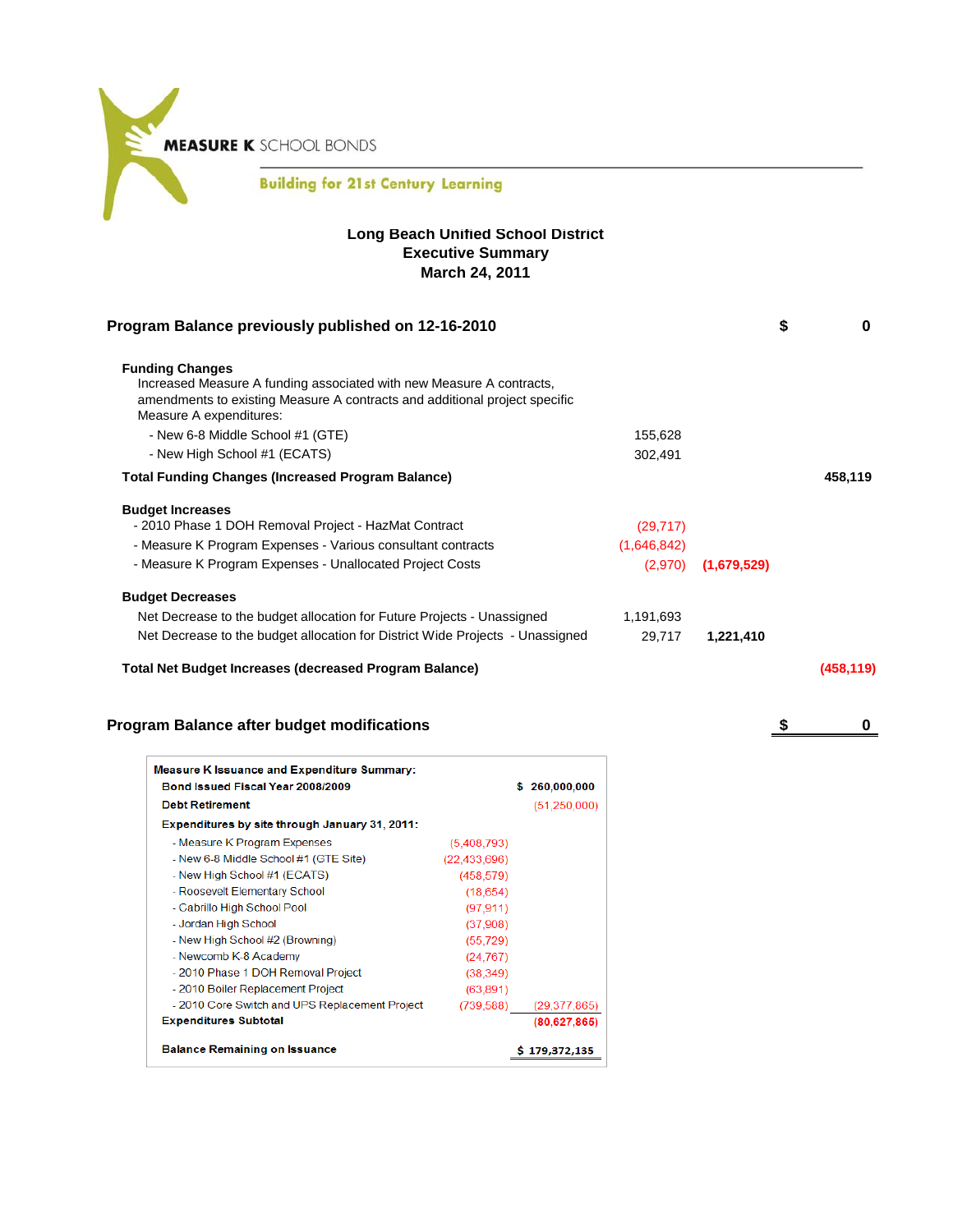Master Program Budget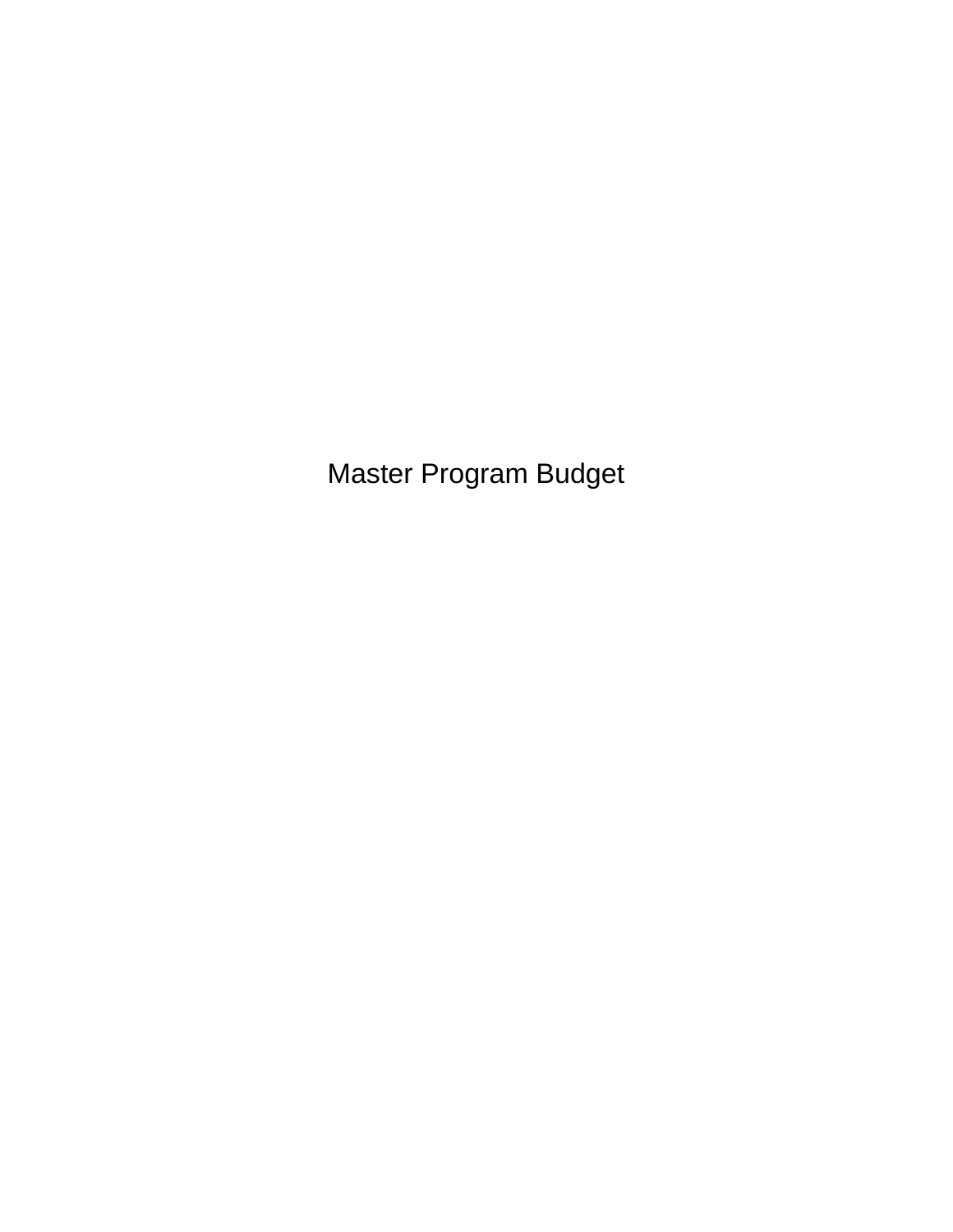**MEASURE K** SCHOOL BONDS

≍

**Building for 21st Century Learning** 

# MASTER PROGRAM BUDGET March 24, 2011

| <b>Funding</b>                               |                                           |                                                              |                                                          |                                                              |                                    |                                      |                      |  |  |
|----------------------------------------------|-------------------------------------------|--------------------------------------------------------------|----------------------------------------------------------|--------------------------------------------------------------|------------------------------------|--------------------------------------|----------------------|--|--|
| <b>Fiscal Period</b>                         | <b>State School Facilities</b><br>Program | <b>Measure K</b><br><b>General Obligation</b><br><b>Bond</b> | <b>Measure K</b><br><b>Debt</b><br><b>Retirement</b>     | <b>Measure A</b><br><b>General Obligation</b><br><b>Bond</b> | <b>Interest</b><br><b>Earnings</b> | Other                                | <b>FUND</b>          |  |  |
| <b>Prior Fiscal Years</b>                    |                                           |                                                              |                                                          | 4,395,096                                                    |                                    |                                      | State Scho           |  |  |
| <b>Fiscal Year 2008-2009</b>                 |                                           | 260,000,000                                                  | (51, 250, 000)                                           | 3,342,566                                                    | 585,220                            |                                      | ■ Measure K          |  |  |
| Fiscal Year 2009-2010                        | 12,903,722                                |                                                              |                                                          | 6,512,707                                                    | 3,007,090                          | 413,024                              | ■ Measure K          |  |  |
| Fiscal Year 2010-2011                        | 7,047,438                                 |                                                              |                                                          | 1,020,427                                                    | 3,000,000                          |                                      |                      |  |  |
| Fiscal Year 2011-2012                        |                                           | 235,000,000                                                  |                                                          | 17,500                                                       | 2,500,000                          |                                      | ■ Measure A          |  |  |
| Fiscal Year 2012-2013                        |                                           |                                                              |                                                          | 17,500                                                       | 4,500,000                          |                                      | ■Interest Ear        |  |  |
| Fiscal Year 2013-2014                        |                                           | 235,000,000                                                  |                                                          |                                                              | 2,600,000                          |                                      | ■ Other (0%)         |  |  |
| Fiscal Year 2014-2015                        |                                           |                                                              |                                                          |                                                              | 4,300,000                          |                                      |                      |  |  |
| Fiscal Year 2015-2016                        |                                           | 235,000,000                                                  |                                                          |                                                              | 2,500,000                          |                                      |                      |  |  |
| <b>Fiscal Year 2016-2017</b>                 |                                           |                                                              |                                                          |                                                              | 4,500,000                          |                                      |                      |  |  |
| Fiscal Year 2017-2018                        |                                           | 235,000,000                                                  |                                                          |                                                              | 3,200,000                          |                                      |                      |  |  |
| $1,215,112,289$ \$<br>S                      | $19,951,160$ \$                           | $1,200,000,000$ \$                                           | $(51, 250, 000)$ \$                                      | $15,305,795$ \$                                              | $30,692,310$ \$                    | 413,024                              |                      |  |  |
|                                              |                                           |                                                              | BUDGETS through 02/15/11 & EXPENDITURES through 01/31/11 |                                                              |                                    |                                      |                      |  |  |
| Project                                      |                                           | <b>Preliminary</b><br><b>Budget</b>                          | <b>Current</b><br><b>Budget</b>                          | <b>Committed</b><br><b>Contracts</b>                         | <b>Expensed</b><br><b>To Date</b>  | <b>Percentage</b><br><b>Complete</b> | <b>BUDC</b>          |  |  |
| <b>Current Projects</b>                      |                                           |                                                              |                                                          |                                                              |                                    |                                      |                      |  |  |
| New 6-8 Middle School #1 (GTE Site)          |                                           | 53,261,715                                                   | 58,224,841                                               | 52,500,791                                                   | 30,670,815                         | 53%                                  |                      |  |  |
| New High School #1 (ECATS)                   |                                           | 100,325,055                                                  | 100,650,944                                              | 7,099,464                                                    | 5,288,678                          | 5%                                   | New 6-8 Middle Sch   |  |  |
| Roosevelt Elementary School                  |                                           | 44,867,000                                                   | 44,867,000                                               | 467,825                                                      | 18,655                             | 0%                                   | New High School #1   |  |  |
| Cabrillo High School Pool                    |                                           | 16,362,000                                                   | 16,362,000                                               | 231,790                                                      | 97,910                             | $1\%$                                | Roosevelt Elementa   |  |  |
| Jordan High School Modernization             |                                           | 157,591,000                                                  | 157,591,000                                              | 38,762                                                       | 37,908                             | 0%                                   | Cabrillo High School |  |  |
| New High School #2 (Browning Site)           |                                           | 63,247,000                                                   | 63,247,000                                               | 66,602                                                       | 55,729                             | 0%                                   | Jordan High School   |  |  |
|                                              |                                           |                                                              |                                                          |                                                              |                                    |                                      |                      |  |  |
| <b>Future Projects</b>                       |                                           |                                                              |                                                          |                                                              |                                    |                                      | New High School #2   |  |  |
| Unassigned Major Projects                    |                                           | 296,884,230                                                  | 294,927,014                                              | $\overline{\phantom{a}}$                                     | ÷.                                 | 0%                                   | Unassigned Major P   |  |  |
| <b>District-Wide Projects</b>                |                                           |                                                              |                                                          |                                                              |                                    |                                      | ■ Newcomb Academy    |  |  |
| AB300 Buildings                              |                                           |                                                              |                                                          |                                                              |                                    | 0%                                   | 2010 Phase 1 DOH     |  |  |
| Newcomb Academy (K-8)                        |                                           | 38,026,000                                                   | 38,026,000                                               | 474,426                                                      | 24,769                             | 0%                                   | 2010 Boiler Replace  |  |  |
| Deportablization                             |                                           |                                                              |                                                          |                                                              |                                    |                                      | 2010 Core Switch ar  |  |  |
| 2010 Phase 1 DOH Removal Project             |                                           | 503,000                                                      | 532,717                                                  | 108,610                                                      | 38,348                             | 7%                                   | Unassigned District  |  |  |
| <b>Building System Improvements</b>          |                                           |                                                              |                                                          |                                                              |                                    |                                      |                      |  |  |
| 2010 Boiler Replacement Project              |                                           | 3,212,000                                                    | 3,212,000                                                | 140,351                                                      | 63,891                             | 2%                                   |                      |  |  |
| Technology                                   |                                           |                                                              |                                                          |                                                              |                                    |                                      |                      |  |  |
| 2010 Core Switch and UPS Replacement Project |                                           | 1,152,612                                                    | 1,152,612                                                | 1,152,612                                                    | 1,152,612                          | 100%                                 |                      |  |  |
| <b>Unassigned District Wide Projects</b>     |                                           | 127,106,388                                                  | 127,489,695                                              | $\sim$                                                       | $\sim$                             | $0\%$                                |                      |  |  |
| <b>Project Subtotal</b>                      |                                           | \$<br>$902,538,000$ \$                                       | $906,282,823$ \$                                         | $62,281,233$ \$                                              | 37,449,316                         | 4%                                   |                      |  |  |
| Measure K Program Expenses                   |                                           | 29,930,000                                                   | 34,435,366                                               | 27,996,071                                                   | 5,929,361                          | 17%                                  |                      |  |  |
| <b>Construction Cost Escalation</b>          |                                           | 251,021,000                                                  | 251,039,000                                              |                                                              |                                    |                                      |                      |  |  |
| Loss Reserve                                 |                                           | 27,076,000                                                   | 23,355,100                                               |                                                              |                                    |                                      |                      |  |  |
| <b>Program Expenses / Reserves</b>           |                                           | \$<br>$308,027,000$ \$                                       | 308,829,466                                              |                                                              |                                    |                                      |                      |  |  |
| <b>Program Balance</b>                       |                                           | \$<br>$ \sqrt{5}$                                            |                                                          |                                                              |                                    |                                      |                      |  |  |
| <b>Program Totals</b>                        |                                           | $\frac{2}{3}$<br>$1,210,565,000$ \$                          | $1,215,112,289$ \$                                       | $90,277,303$ \$                                              | 43,378,677                         | 4%                                   |                      |  |  |
|                                              |                                           |                                                              |                                                          |                                                              |                                    |                                      |                      |  |  |

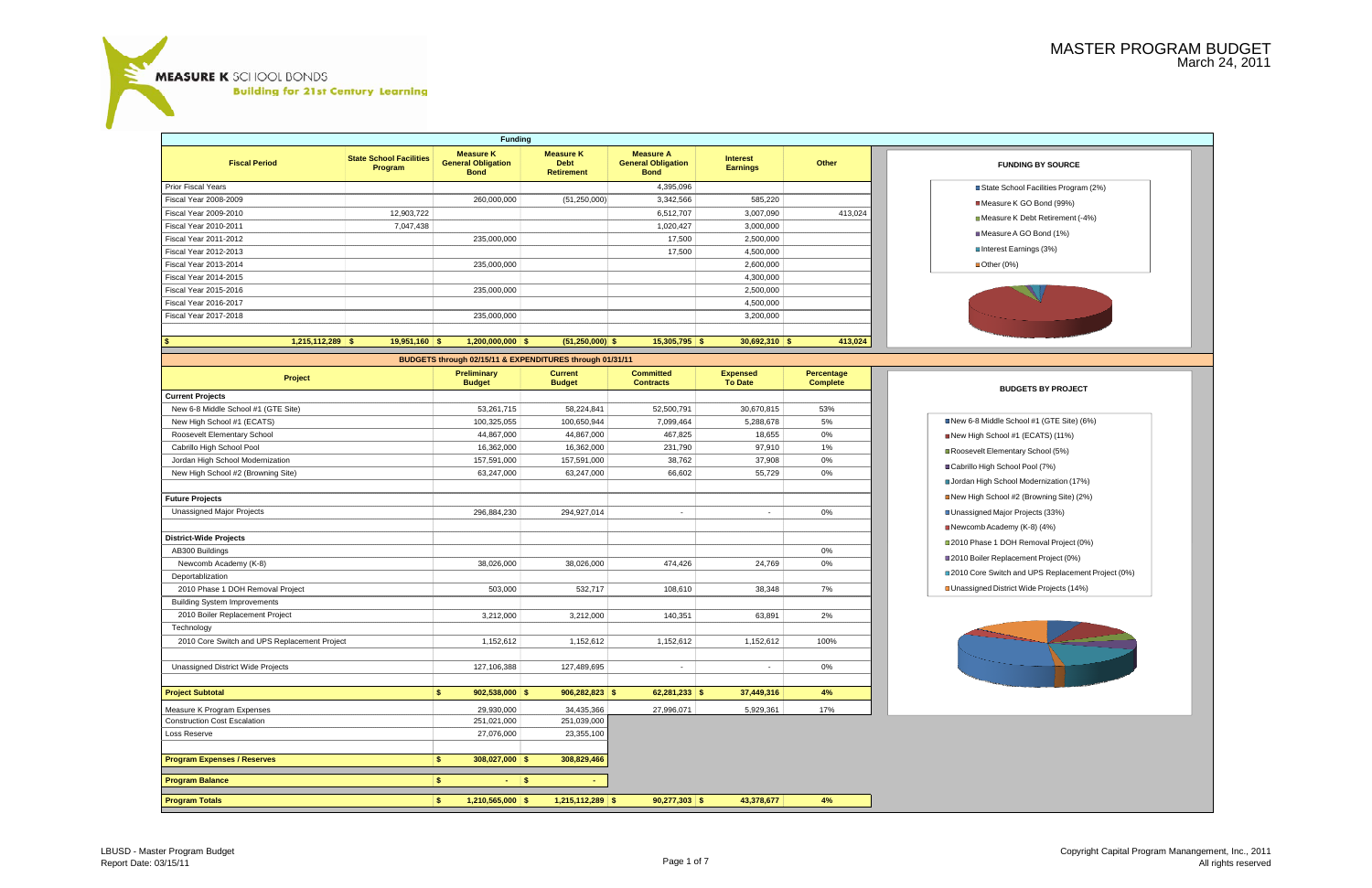

|          |               |                                                               | Program Balance                                                                                                                     |
|----------|---------------|---------------------------------------------------------------|-------------------------------------------------------------------------------------------------------------------------------------|
| Date     | <b>Amount</b> | <b>To/From</b>                                                | Reason                                                                                                                              |
|          | $\sim$        |                                                               |                                                                                                                                     |
|          |               |                                                               | Increase Program Balance - Increase Measure A funding to cover project specific Measure A expenditures transferred from the         |
| 11/30/09 |               | 515,977 Program Balance                                       | General Fund for fiscal year 08/09                                                                                                  |
|          |               |                                                               | Increase Program Balance - Increase Measure A funding to cover amendments to existing Measure A contracts for the New High          |
| 11/30/09 |               | 95,141 Program Balance                                        | School #1 (ECATS) project and the expenditure adjustment for the New 6-8 Middle School #1(GTE Site) project.                        |
|          |               |                                                               | Increase Program Balance - Increase Measure A funding to reflect the reallocation of existing expenditures and contract balances    |
| 11/30/09 |               | 1,470,251 Program Balance                                     | from Measure K to Measure A                                                                                                         |
| 11/30/09 |               | (188,930) New High School #1 (ECATS)                          | Decrease Program Balance - Measure A funding transferred to New High School #1 (ECATS)                                              |
| 11/30/09 |               | (1,173,021) New 6-8 Middle School #1(GTE)                     | Decrease Program Balance - Measure A funding transferred to New 6-8 Middle School #1 (GTE Site)                                     |
| 11/30/09 |               | (719,418) Program Expenses                                    | Decrease Program Balance - Measure A funding transferred to Program Expenses                                                        |
|          |               |                                                               | Increase Program Balance - Transferred from project to reflect reallocation of expenditures and contract balances from Measure K to |
| 11/30/09 |               | 32,843 New High School #1 (ECATS)                             | Measure A                                                                                                                           |
|          |               |                                                               | Increase Program Balance - Transferred from project to reflect reallocation of expenditures and contract balances from Measure K to |
| 11/30/09 |               | 717,990 New 6-8 Middle School #1(GTE)                         | Measure A                                                                                                                           |
|          |               |                                                               | Increase Program Balance - Transferred from project to reflect reallocation of expenditures and contract balances from Measure K to |
| 11/30/09 |               | 719,418 Measure K Program Expenses                            | Measure A                                                                                                                           |
| 11/30/09 |               | (1,452,251) Future Projects - Unassigned                      | Decrease Program Balance - Increase budget allocation for future projects                                                           |
|          |               |                                                               |                                                                                                                                     |
| 11/30/09 |               | (18,000) Construction Cost Escalation                         | Decrease Program Balance - Increase escalation due to increased budget allocation for future projects                               |
|          |               |                                                               | Increase Program Balance - Increase Measure A funding to cover amendments to existing Measure A contracts and project specific      |
| 02/26/10 |               | 87,007 Program Balance                                        | Measure A expenditures transferred from the General Fund for the New 6-8 Middle School #1 (GTE Site) project                        |
|          |               |                                                               | Increase Program Balance - Increase Measure A funding to cover amendments to existing Measure A contracts and project specific      |
| 02/26/10 |               | 96,131 Program Balance                                        | Measure A expenditures transferred from the General Fund for the New High School #1 (ECATS)                                         |
| 02/26/10 |               | (87,007) New 6-8 Middle School #1(GTE)                        | Decrease Program Balance - Measure A funding transferred to New 6-8 Middle School #1 (GTE Site)                                     |
| 02/26/10 |               | (96,131) New High School #1 (ECATS)                           | Decrease Program Balance - Measure A funding transferred to New High School #1 (ECATS)                                              |
|          |               |                                                               |                                                                                                                                     |
| 02/26/10 |               | 87,007 New 6-8 Middle School #1(GTE)                          | Increase Program Balance - Transferred from project to reflect reallocation of funding due to increased funding from Measure A      |
|          |               |                                                               |                                                                                                                                     |
| 02/26/10 |               | 96,131 New High School #1 (ECATS)                             | Increase Program Balance - Transferred from project to reflect reallocation of funding due to increased funding from Measure A      |
|          |               |                                                               | Decrease Program Balance - Transferred to project due to cost of improvements to Measure K bond office, including procurement of    |
| 02/26/10 |               | (69,383) Measure K Program Expenses                           | furniture and equipment                                                                                                             |
| 02/26/10 |               | (113,755) Future Projects - Unassigned                        | Decrease Program Balance - Increase budget allocation for future projects                                                           |
|          |               |                                                               | Increase Program Balance - Increase Measure A funding to cover amendments to existing Measure A contracts and project specific      |
| 03/31/10 |               | 51,005 Program Balance                                        | Measure A expenditures transferred from the General Fund for the New 6-8 Middle School #1 (GTE Site) project                        |
| 03/31/10 |               | (467,003) Program Balance                                     | Decrease Measure A funding to reflect coding corrections on the New 6-8 Middle School #1 (GTE) project                              |
|          |               |                                                               | Increase Program Balance - Increase Measure A funding to cover project specific Measure A expenditures transferred from the         |
| 03/31/10 |               |                                                               | General Fund for the New High School #1 (ECATS)                                                                                     |
| 03/31/10 |               | 521 Program Balance<br>(51,005) New 6-8 Middle School #1(GTE) | Decrease Program Balance - Measure A funding transferred to New 6-8 Middle School #1 (GTE Site)                                     |
| 03/31/10 |               | 467.003 New 6-8 Middle School #1(GTE)                         | Increase Program Balance - Measure A funding transferred from New 6-8 Middle School #1 (GTE Site)                                   |
| 03/31/10 |               | (521) New High School #1 (ECATS)                              | Decrease Program Balance - Measure A funding transferred to New High School #1 (ECATS)                                              |
|          |               |                                                               |                                                                                                                                     |
|          |               |                                                               |                                                                                                                                     |
| 03/31/10 |               | 51,005 New 6-8 Middle School #1(GTE)                          | Increase Program Balance - Transferred from project to reflect reallocation of funding due to increased funding from Measure A      |
|          |               |                                                               |                                                                                                                                     |
| 03/31/10 |               | (467,003) New 6-8 Middle School #1(GTE)                       | Decrease Program Balance - Transferred to project to reflect reallocation of funding due to decreased funding from Measure A        |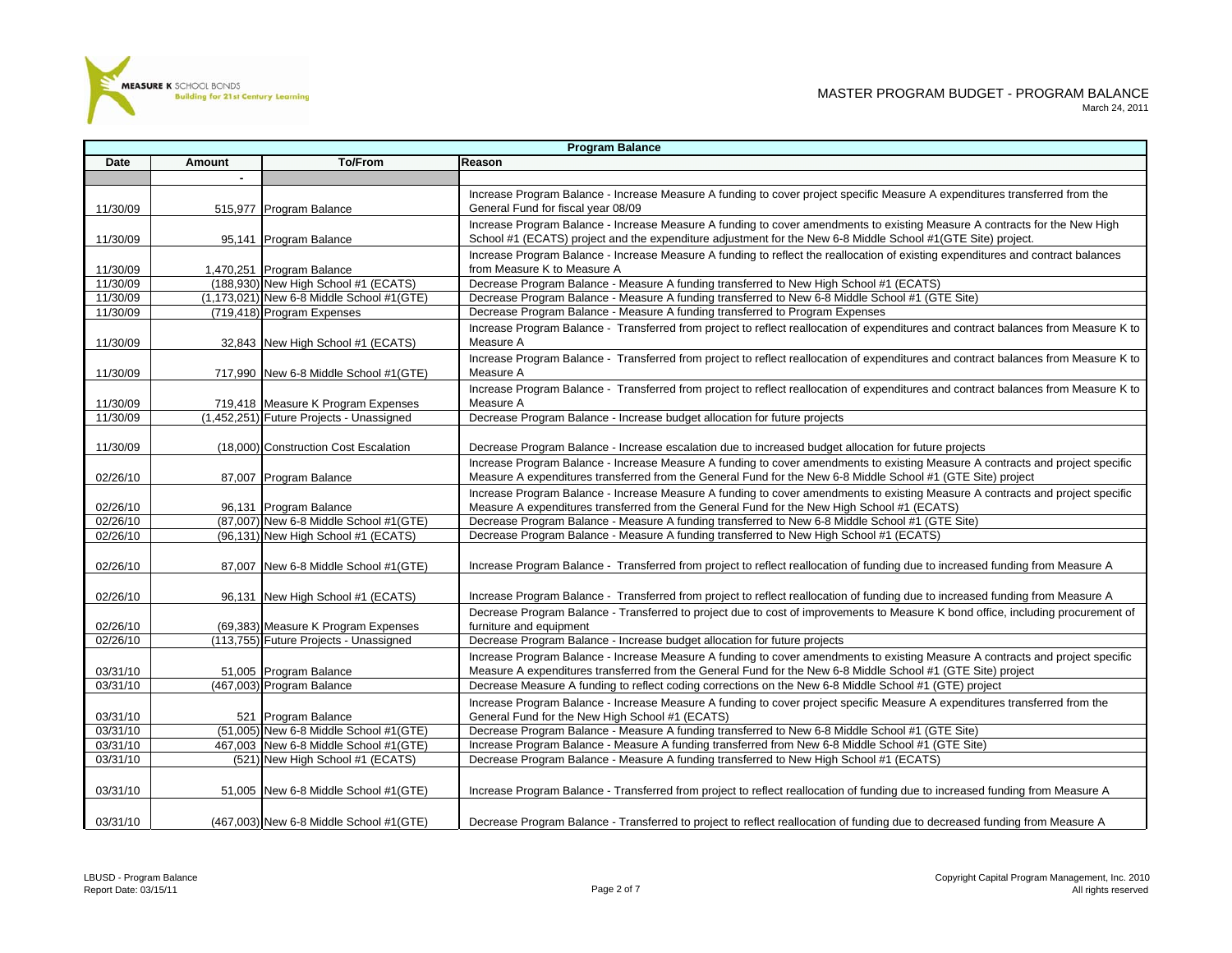

|          | <b>Program Balance</b> |                                          |                                                                                                                                                                                     |  |  |  |  |
|----------|------------------------|------------------------------------------|-------------------------------------------------------------------------------------------------------------------------------------------------------------------------------------|--|--|--|--|
| Date     | Amount                 | <b>To/From</b>                           | Reason                                                                                                                                                                              |  |  |  |  |
| 03/31/10 |                        | 521 New High School #1 (ECATS)           | Increase Program Balance - Transferred from project to reflect reallocation of funding due to increased funding from Measure A                                                      |  |  |  |  |
| 03/31/10 |                        | (665,745) New 6-8 Middle School #1(GTE)  | Decrease Program Balance - Transferred to project due to anticipated additional expenditures for fiscal year 2010-2011                                                              |  |  |  |  |
| 03/31/10 |                        | $(143, 402)$ New High School #1 (ECATS)  | Decrease Program Balance - Transferred to project due to anticipated additional expenditures for fiscal year 2010-2011                                                              |  |  |  |  |
| 03/31/10 |                        | 1,224,624 Future Projects - Unassigned   | Increase Program Balance - Decrease budget allocation for future projects                                                                                                           |  |  |  |  |
| 04/30/10 |                        | (40,070) New 6-8 Middle School #1(GTE)   | Decrease Program Balance - Transferred to project due to additional expenditures incurred for hazardous waste removal                                                               |  |  |  |  |
| 04/30/10 |                        | 40,070 Future Projects - Unassigned      | Increase Program Balance - Decrease budget allocation for future projects                                                                                                           |  |  |  |  |
| 05/31/10 |                        | 4,805 Program Balance                    | Increase Program Balance - Increase Measure A funding to cover project specific Measure A expenditures transferred from the<br>General Fund for the New High School #1 (ECATS)      |  |  |  |  |
| 05/31/10 |                        | (4,805) New High School #1 (ECATS)       | Decrease Program Balance - Measure A funding transferred to New High School #1 (ECATS)                                                                                              |  |  |  |  |
| 05/31/10 |                        | 4,805 New High School #1 (ECATS)         | Increase Program Balance - Transferred from project to reflect reallocation of funding due to increased funding from Measure A                                                      |  |  |  |  |
| 05/31/10 |                        | (60,000) Measure K Program Expenses      | Decrease Program Balance - Transferred to project due to estimated costs for Printing & Distribution, Advertising & Notices, and<br><b>Escrow/Title Fees</b>                        |  |  |  |  |
| 05/31/10 |                        | (26,400) New High School #1 (ECATS)      | Decrease Program Balance - Transferred to project due to anticipated additional expenditures for fiscal year 2010-2011                                                              |  |  |  |  |
| 05/31/10 |                        | 81,595 Future Projects - Unassigned      | Increase Program Balance - Decrease budget allocation for future projects                                                                                                           |  |  |  |  |
| 06/30/10 |                        | 9,150 Program Balance                    | Increase Program Balance - Increase Measure A funding to cover new Measure A contracts and additional project specific Measure A<br>expenditures for the New High School #1 (ECATS) |  |  |  |  |
| 06/30/10 |                        | (9,150) New High School #1 (ECATS)       | Decrease Program Balance - Measure A funding transferred to New High School #1 (ECATS)                                                                                              |  |  |  |  |
| 06/30/10 |                        | 9,150 New High School #1 (ECATS)         | Increase Program Balance - Transferred from project to reflect reallocation of funding due to increased funding from Measure A                                                      |  |  |  |  |
| 06/30/10 |                        | 11,938 Program Balance                   | Increase Program Balance - Increase Measure A funding to cover additional project specific Measure A expenditures for the New 6-8<br>Middle School #1 (GTE Site)                    |  |  |  |  |
| 06/30/10 |                        | (11,938) New 6-8 Middle School #1(GTE)   | Decrease Program Balance - Measure A funding transferred to New 6-8 Middle School #1 (GTE Site)                                                                                     |  |  |  |  |
|          |                        |                                          |                                                                                                                                                                                     |  |  |  |  |
| 06/30/10 |                        | 11,938 New 6-8 Middle School #1(GTE)     | Increase Program Balance - Transferred from project to reflect reallocation of funding due to increased funding from Measure A                                                      |  |  |  |  |
| 06/30/10 |                        | (21,088) Future Projects- Unassigned     | Decrease Program Balance - Increase budget allocation for future projects                                                                                                           |  |  |  |  |
| 07/31/10 |                        | 29,997 Program Balance                   | Increase Program Balance - Increase Measure A funding to cover additional project specific Measure A expenditures for the New<br>High School #1 (ECATS)                             |  |  |  |  |
| 07/31/10 |                        | (29,997) New High School #1 (ECATS)      | Decrease Program Balance - Measure A funding transferred to New High School #1 (ECATS)                                                                                              |  |  |  |  |
| 07/31/10 |                        | 29,997 New High School #1 (ECATS)        | Increase Program Balance - Transferred from project to reflect reallocation of funding due to increased funding from Measure A                                                      |  |  |  |  |
| 07/31/10 |                        | 67,050 Program Balance                   | Increase Program Balance - Increase Measure A funding to cover additional project specific Measure A expenditures for the New 6-8<br>Middle School #1 (GTE Site)                    |  |  |  |  |
| 07/31/10 |                        | (67,050) New 6-8 Middle School #1(GTE)   | Decrease Program Balance - Measure A funding transferred to New 6-8 Middle School #1 (GTE Site)                                                                                     |  |  |  |  |
| 07/31/10 |                        | 67,050 New 6-8 Middle School #1(GTE)     | Increase Program Balance - Transferred from project to reflect reallocation of funding due to increased funding from Measure A                                                      |  |  |  |  |
| 07/31/10 |                        | (97,047) Future Projects - Unassigned    | Decrease Program Balance - Increase budget allocation for future projects                                                                                                           |  |  |  |  |
| 07/31/10 |                        | (44,867,000) Roosevelt Elementary School | Decrease Program Balance - To establish a new project budget                                                                                                                        |  |  |  |  |
| 07/31/10 |                        | 44,867,000 Future Projects - Unassigned  | Increase Program Balance - Transferred from Future Projects - Unassigned                                                                                                            |  |  |  |  |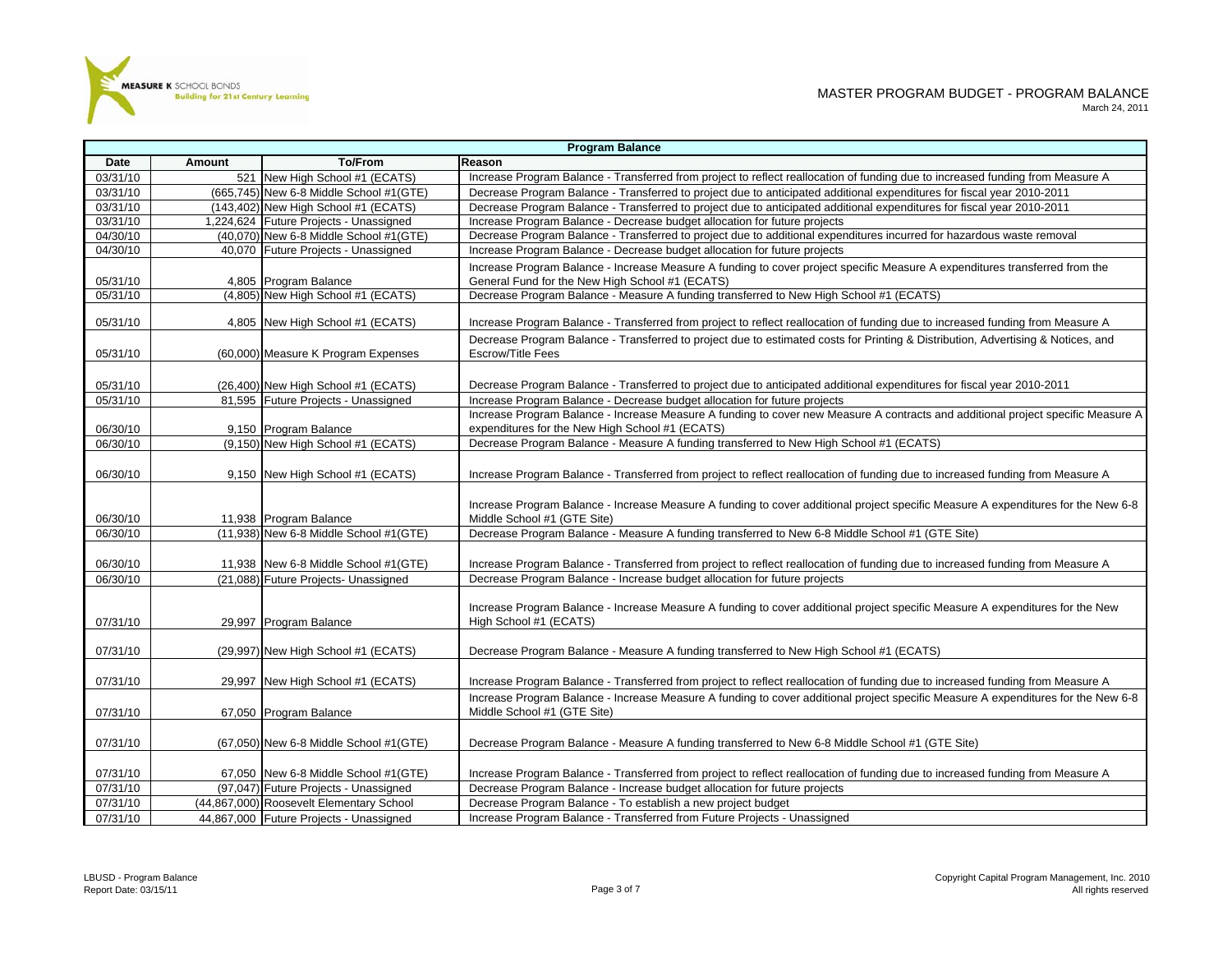

|                      | <b>Program Balance</b> |                                                                                 |                                                                                                                                                                                                                                   |  |  |  |  |
|----------------------|------------------------|---------------------------------------------------------------------------------|-----------------------------------------------------------------------------------------------------------------------------------------------------------------------------------------------------------------------------------|--|--|--|--|
| Date                 | <b>Amount</b>          | To/From                                                                         | Reason                                                                                                                                                                                                                            |  |  |  |  |
| 07/31/10             |                        | (157,591,000) Jordan High School                                                | Decrease Program Balance - To establish a new project budget                                                                                                                                                                      |  |  |  |  |
| 07/31/10             |                        | 157,591,000 Future Projects - Unassigned                                        | Increase Program Balance - Transferred from Future Projects - Unassigned                                                                                                                                                          |  |  |  |  |
| 07/31/10             |                        | (63,247,000) New High School #2 (Browning Site)                                 | Decrease Program Balance - To establish a new project budget                                                                                                                                                                      |  |  |  |  |
| 07/31/10             |                        | 63,247,000 Future Projects - Unassigned                                         | Increase Program Balance - Transferred from Future Projects - Unassigned                                                                                                                                                          |  |  |  |  |
| 07/31/10             |                        | (16,362,000) Cabrillo High School Pool                                          | Decrease Program Balance - To establish a new project budget                                                                                                                                                                      |  |  |  |  |
| 07/31/10             |                        | 16,362,000 Future Projects - Unassigned                                         | Increase Program Balance - Transferred from Future Projects - Unassigned                                                                                                                                                          |  |  |  |  |
| 07/31/10             |                        | (38,026,000) Newcomb K-8 Academy                                                | Decrease Program Balance - To establish a new project budget                                                                                                                                                                      |  |  |  |  |
| 07/31/10             |                        | 38,026,000 District Wide Projects - Unassigned                                  | Increase Program Balance - Transferred from District Wide Projects - Unassigned                                                                                                                                                   |  |  |  |  |
| 08/31/10             |                        | (2,658) Program Balance                                                         | Decrease Program Balance - Decrease Measure A funding due to contract close out                                                                                                                                                   |  |  |  |  |
| 08/31/10             |                        | 2,658 New High School #1 (ECATS)                                                | Increase Program Balance - Measure A funding transferred from New High School #1 (ECATS)                                                                                                                                          |  |  |  |  |
| 08/31/10             |                        | (2,658) New High School #1 (ECATS)                                              | Decrease Program Balance - Transferred to project to reflect reallocation of funding due to decreased funding from Measure A                                                                                                      |  |  |  |  |
| 08/31/10             |                        | 2,658 Future Projects - Unassigned                                              | Increase Program Balance - Decrease budget allocation for future projects                                                                                                                                                         |  |  |  |  |
| 08/31/10             |                        | (3,212,000) 2010 Boiler Replacement Project                                     | Decrease Program Balance - To establish a new project budget                                                                                                                                                                      |  |  |  |  |
| 08/31/10             |                        | 3,212,000 District Wide Projects - Unassigned                                   | Increase Program Balance - Transferred from District Wide Projects - Unassigned                                                                                                                                                   |  |  |  |  |
| 08/31/10             |                        | (503,000) 2010 Phase I DOH Removal Project                                      | Decrease Program Balance - To establish a new project budget                                                                                                                                                                      |  |  |  |  |
| 08/31/10             |                        | 503,000 District Wide Projects - Unassigned                                     | Increase Program Balance - Transferred from District Wide Projects - Unassigned                                                                                                                                                   |  |  |  |  |
|                      |                        | 2010 Core Switch and UPS                                                        |                                                                                                                                                                                                                                   |  |  |  |  |
| 08/31/10             |                        | (1,152,612) Replacement Project                                                 | Decrease Program Balance - To establish a new project budget                                                                                                                                                                      |  |  |  |  |
| 08/31/10             |                        | 1,152,612 District Wide Projects - Unassigned                                   | Increase Program Balance - Transferred from District Wide Projects - Unassigned                                                                                                                                                   |  |  |  |  |
| 09/30/10             |                        | 413,024 Program Balance                                                         | Increase Program Balance - Funding received from USACD - SLD E-RATE program - paid directly to vendor                                                                                                                             |  |  |  |  |
| 09/30/10             |                        | (413,024) District Wide Projects - Unassigned                                   | Decrease Program Balance - Transferred to District Wide Projects - Unassigned                                                                                                                                                     |  |  |  |  |
|                      |                        |                                                                                 | Increase Program Balance - Increase Measure A funding to cover additional project specific Measure A expenditures for the New 6-8                                                                                                 |  |  |  |  |
| 09/30/10             |                        | 173,337 Program Balance                                                         | Middle School #1 (GTE Site)                                                                                                                                                                                                       |  |  |  |  |
| 09/30/10             |                        | (173,337) New 6-8 Middle School #1(GTE)                                         | Decrease Program Balance - Measure A funding transferred to New 6-8 Middle School #1 (GTE Site)<br>Increase Program Balance - Transferred from project to reflect reallocation of funding due to increased funding from Measure A |  |  |  |  |
| 09/30/10<br>09/30/10 |                        | 173,337 New 6-8 Middle School #1(GTE)<br>(173,337) Future Projects - Unassigned | Decrease Program Balance - Increase budget allocation for future projects                                                                                                                                                         |  |  |  |  |
| 09/30/10             |                        | 26,098 Program Balance                                                          | Increase Program Balance - Increase Measure A funding to cover additional project specific Measure A expenditures for the New                                                                                                     |  |  |  |  |
| 09/30/10             |                        | (26,098) New High School #1 (ECATS)                                             | Decrease Program Balance - Measure A funding transferred to New High School #1 (ECATS)                                                                                                                                            |  |  |  |  |
| 09/30/10             |                        | 26,098 New High School #1 (ECATS)                                               | Increase Program Balance - Transferred from project to reflect reallocation of funding due to increased funding from Measure A                                                                                                    |  |  |  |  |
| 09/30/10             |                        | (26,098) Future Projects - Unassigned                                           | Decrease Program Balance - Increase budget allocation for future projects                                                                                                                                                         |  |  |  |  |
| 10/31/10             |                        | (1,070,755) Measure K Program Expenses                                          | Decrease Program Balance - Transferred to Project due to consultant contracts                                                                                                                                                     |  |  |  |  |
| 10/31/10             |                        | 1,070,755 Future Projects - Unassigned                                          | Increase Program Balance - Transferred from Future Projects - Unassigned                                                                                                                                                          |  |  |  |  |
|                      |                        |                                                                                 | Decrease Program Balance - Transfer to project due to amendment #1 to the Lease/ Lease Back agreement for structural redesign                                                                                                     |  |  |  |  |
| 10/31/10             |                        | (3,720,900) New 6-8 Middle School #1(GTE)                                       | of all campus buildings and for additional unforseen site remediation costs                                                                                                                                                       |  |  |  |  |
| 10/31/10             |                        | 3,720,900 Future Projects - Unassigned                                          | Increase Program Balance - Transferred from Future Projects - Unassigned                                                                                                                                                          |  |  |  |  |
|                      |                        |                                                                                 | Increase Program Balance - Increase Measure A funding to cover additional project specific Measure A expenditures for the New 6-8                                                                                                 |  |  |  |  |
| 10/31/10             |                        | 303 Program Balance                                                             | Middle School #1 (GTE Site)                                                                                                                                                                                                       |  |  |  |  |
| 10/31/10             |                        | (303) New 6-8 Middle School #1(GTE)                                             | Decrease Program Balance - Measure A funding transferred to New 6-8 Middle School #1 (GTE Site)                                                                                                                                   |  |  |  |  |
| 10/31/10             |                        | 303 New 6-8 Middle School #1(GTE)                                               | Increase Program Balance - Transferred from project to reflect reallocation of funding due to increased funding from Measure A                                                                                                    |  |  |  |  |
| 10/31/10             |                        | (303) Future Projects - Unassigned                                              | Decrease Program Balance - Increase budget allocation for future projects                                                                                                                                                         |  |  |  |  |
|                      |                        |                                                                                 | Increase Program Balance - Increase Measure A funding to cover additional project specific Measure A expenditures for the New                                                                                                     |  |  |  |  |
|                      |                        |                                                                                 |                                                                                                                                                                                                                                   |  |  |  |  |
|                      |                        |                                                                                 |                                                                                                                                                                                                                                   |  |  |  |  |
| 10/31/10<br>10/31/10 |                        | 6 Program Balance<br>(6) New High School #1 (ECATS)                             | High School #1 (ECATS)<br>Decrease Program Balance - Measure A funding transferred to New High School #1 (ECATS)                                                                                                                  |  |  |  |  |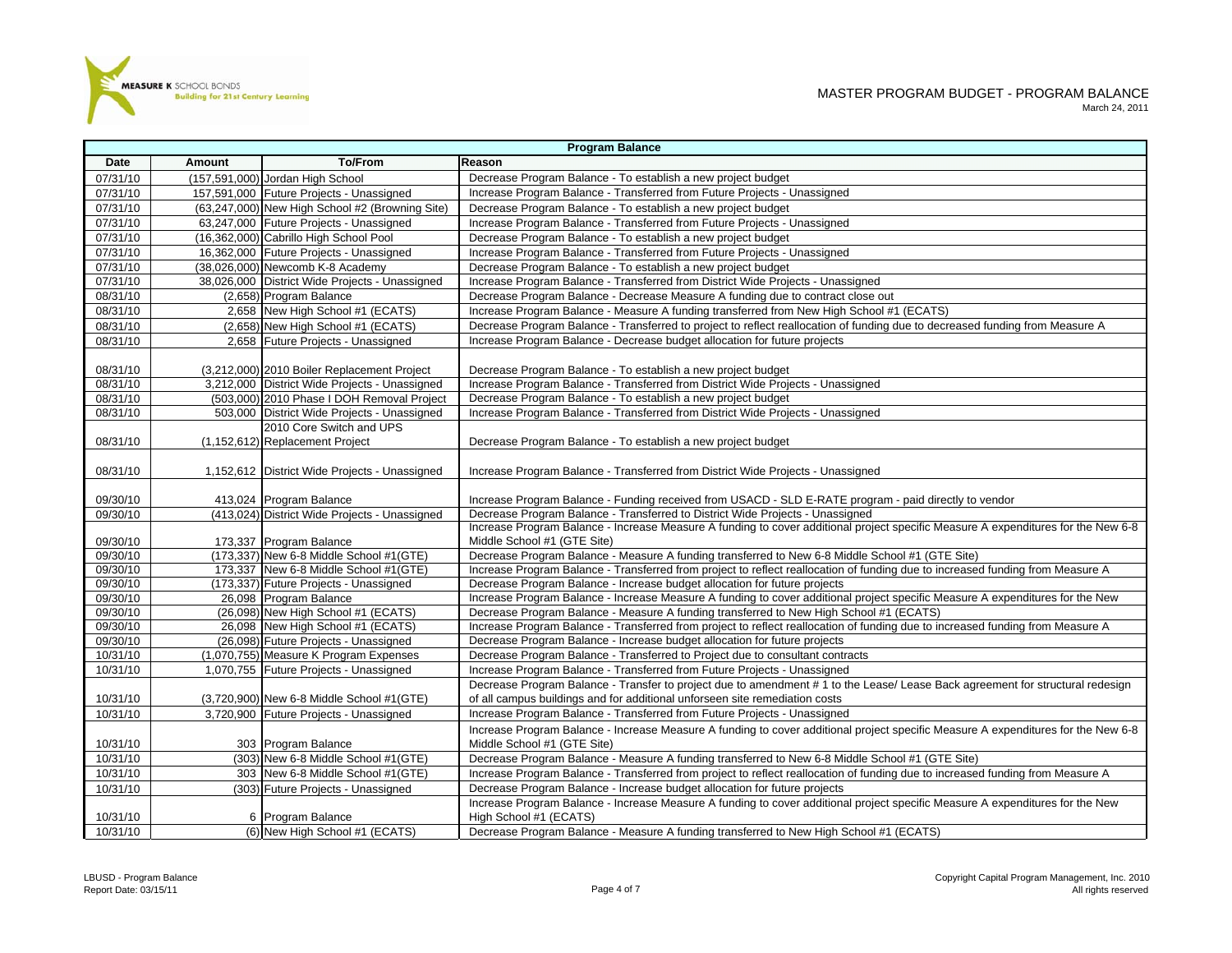

|          |        |                                                                              | <b>Program Balance</b>                                                                                                                  |
|----------|--------|------------------------------------------------------------------------------|-----------------------------------------------------------------------------------------------------------------------------------------|
| Date     | Amount | <b>To/From</b>                                                               | Reason                                                                                                                                  |
| 10/31/10 |        | 6 New High School #1 (ECATS)                                                 | Increase Program Balance - Transferred from project to reflect reallocation of funding due to increased funding from Measure A          |
| 10/31/10 |        | (6) Future Projects - Unassigned                                             | Decrease Program Balance - Increase budget allocation for future projects                                                               |
| 11/15/10 |        | 1,507,090 Program Balance                                                    | Increase Program Balance - Increase for actual interest earnings for Fiscal Year 2009-2010                                              |
| 11/15/10 |        | (1,507,090) Future Projects - Unassigned                                     | Decrease Program Balance - Increase budget allocation for future projects                                                               |
|          |        |                                                                              | Increase Program Balance - Transferred from Loss Reserve to fund amendment #1 to the Lease / Lease Back agreement for the New           |
| 11/15/10 |        | 3,720,900 Loss Reserve                                                       | 6-8 Middle School #1 (GTE)                                                                                                              |
| 11/15/10 |        | (3,720,900) Future Projects - Unassigned                                     | Decrease Program Balance - Increased budget allocation for Future Projects - Unassigned                                                 |
|          |        |                                                                              | Decrease Program Balance - Transferred to Measure K Program Expense budget for new project management consultant contracts              |
| 11/15/10 |        | (1,647,038) Measure K Program Expenses                                       | and new computers for Bond Office                                                                                                       |
| 11/15/10 |        | 1,647,038 Future Projects - Unassigned                                       | Increase Program Balance - Transferred from Future Projects - Unassigned                                                                |
|          |        |                                                                              | Decrease Program Balance - Transferred to Measure K Program Expense budget for contracts and purchase orders attributable to            |
| 11/15/10 |        | (89,758) Measure K Program Expenses                                          | specific Projects whose budgets are still under development                                                                             |
| 11/15/10 |        | 89,758 Future Projects - Unassigned                                          | Increase Program Balance - Transferred from Future Projects - Unassigned                                                                |
|          |        |                                                                              | Decrease Program Balance - Transferred to Measure K Program Expense budget for contracts for Communications Coordinator and             |
| 12/31/10 |        | (481,893) Measure K Program Expenses                                         | advertising                                                                                                                             |
| 12/31/10 |        | 481,893 Future Projects - Unassigned                                         | Increase Program Balance - Transferred from Future Projects - Unassigned                                                                |
|          |        |                                                                              | Decrease Program Balance - Transferred to Measure K Program Expense budget for contracts and purchase orders attributable to            |
| 12/31/10 |        | (6) Measure K Program Expenses                                               | specific Projects whose budgets are still under development                                                                             |
| 12/31/10 |        | 6 Future Projects - Unassigned                                               | Increase Program Balance - Transferred from Future Projects - Unassigned                                                                |
| 12/31/10 |        | (1,545) Measure K Program Expenses                                           | Decrease Program Balance - Transferred to Measure K Program Expense budget for legal services                                           |
| 12/31/10 |        | 1,545 Future Projects - Unassigned                                           | Increase Program Balance - Transferred from Future Projects - Unassigned                                                                |
|          |        |                                                                              | Increase Program Balance - Increase Measure A funding for additional project specific Measure A expenditures for the New High           |
| 12/31/10 |        | 5,176 Program Balance                                                        | School #1 (ECATS)                                                                                                                       |
| 12/31/10 |        | (5,176) New High School #1 (ECATS)                                           | Decrease Program Balance - Measure A funding transferred to New High School #1 (ECATS)                                                  |
| 12/31/10 |        | 5,176 New High School #1 (ECATS)                                             | Increase Program Balance - Transferred from project to reflect reallocation of funding due to increased funding from Measure A          |
| 12/31/10 |        | (5,176) Future Projects - Unassigned                                         | Decrease Program Balance - Increase budget allocation for future projects                                                               |
|          |        |                                                                              | Increase Program Balance - Increase Measure A funding for additional project specific Measure A expenditures for the New 6-8            |
| 12/31/10 |        | 855,277 Program Balance                                                      | Middle School #1 (GTE Site)                                                                                                             |
| 12/31/10 |        | (855,277) New 6-8 Middle School #1(GTE)                                      | Decrease Program Balance - Measure A funding transferred to New 6-8 Middle School #1 (GTE Site)                                         |
| 12/31/10 |        | 855,277 New 6-8 Middle School #1(GTE)                                        | Increase Program Balance - Transferred from project to reflect reallocation of funding due to increased funding from Measure A          |
| 12/31/10 |        | (855,277) Future Projects - Unassigned                                       | Decrease Program Balance - Increase budget allocation for future projects                                                               |
|          |        |                                                                              | Decrease Program Balance - Transferred to Measure K Program Expense budget due to contracts for Demographic and Planning                |
| 01/27/11 |        | (329,914) Measure K Program Expenses<br>329,914 Future Projects - Unassigned | Consultant and for additional costs incurred.                                                                                           |
| 01/27/11 |        |                                                                              | Increased Program Balance - Transferred from Future Projects - Unassigned                                                               |
| 01/27/11 |        |                                                                              | Decrease Program Balance - Transferred to Measure K Program Expense budget for contracts and purchase orders attributable to            |
| 01/27/11 |        | (700) Measure K Program Expenses<br>700 Future Projects - Unassigned         | specific Projects whose budgets are still under development<br>Increase Program Balance - Transferred from Future Projects - Unassigned |
|          |        |                                                                              | Increase Program Balance - Increase Measure A funding for additional project specific Measure A expenditures for the New 6-8            |
| 01/27/11 |        | 25,807 Program Balance                                                       | Middle School #1 (GTE Site)                                                                                                             |
| 01/27/11 |        | (25,807) New 6-8 Middle School #1(GTE)                                       | Decrease Program Balance - Measure A funding transferred to New 6-8 Middle School #1 (GTE Site)                                         |
| 01/27/11 |        | 25,807 New 6-8 Middle School #1(GTE)                                         | Increase Program Balance - Transferred from project to reflect reallocation of funding due to increased funding from Measure A          |
| 01/27/11 |        | (25,807) Future Projects - Unassigned                                        | Decrease Program Balance - Increase budget allocation for future projects                                                               |
|          |        |                                                                              | Decrease Program Balance - Transferred to 2010 Phase I DOH Removal Project due to initial contract for HazMat Design and                |
| 02/15/11 |        | (29,717) 2010 Phase I DOH Removal Project                                    | Monitoring                                                                                                                              |
| 02/15/11 |        | 29,717 District Wide Projects - Unassigned                                   | Increased Program Balance - Transferred from District Wide Projects - Unassigned                                                        |
| 02/15/11 |        | (81,380) New 6-8 Middle School #1(GTE)                                       | Decrease Program Balance - Transferred to New 6-8 Middle School #1 (GTE Site) for Project Management services                           |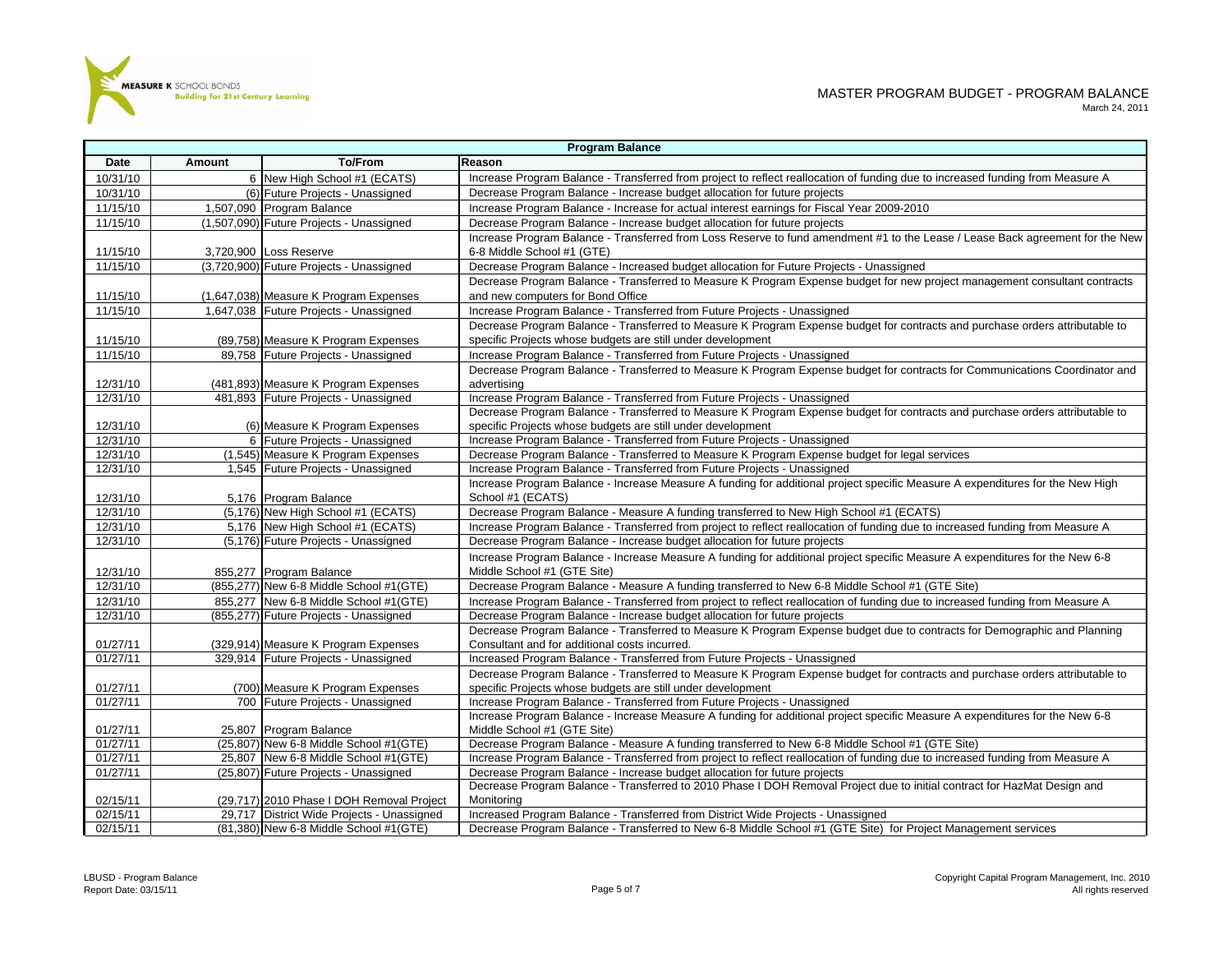

|                 | <b>Program Balance</b> |                                         |                                                                                                                                |  |  |  |  |
|-----------------|------------------------|-----------------------------------------|--------------------------------------------------------------------------------------------------------------------------------|--|--|--|--|
| Date            | Amount                 | To/From                                 | Reason                                                                                                                         |  |  |  |  |
| 02/15/11        |                        | 81,380 Measure K Program Expenses       | Increased Program Balance - Transferred from Measure K Program Expense budget due to reallocation of project management        |  |  |  |  |
|                 |                        |                                         | Decrease Program Balance - Decrease Measure A funding due to amendments to existing Measure A contracts and additional         |  |  |  |  |
| 02/15/11        |                        | (725,456) Program Balance               | project specific Measure A expenditures                                                                                        |  |  |  |  |
| 02/15/11        |                        | 725,456 New 6-8 Middle School #1(GTE)   | Increase Program Balance - Measure A funding transferred from New 6-8 Middle School #1 (GTE Site)                              |  |  |  |  |
| 02/15/11        |                        | (725,456) New 6-8 Middle School #1(GTE) | Decrease Program Balance - Transferred to project to reflect reallocation of funding due to decreased funding from Measure A   |  |  |  |  |
| 02/15/11        |                        | 725,456 Future Projects - Unassigned    | Increase Program Balance - Transferred from Future Projects - Unassigned                                                       |  |  |  |  |
|                 |                        |                                         | Increase Program Balance - Increase Measure A funding due to new Measure A contracts, amendments to Measure A contracts and    |  |  |  |  |
| 02/15/11        |                        | 297,315 Program Balance                 | additional project specific Measure A expenditures for the New High School #1 (ECATS)                                          |  |  |  |  |
| 02/15/11        |                        | (297,315) New High School #1 (ECATS)    | Decrease Program Balance - Measure A funding transferred to New High School #1 (ECATS)                                         |  |  |  |  |
| 02/15/11        |                        | 297,315 New High School #1 (ECATS)      | Increase Program Balance - Transferred from project to reflect reallocation of funding due to increased funding from Measure A |  |  |  |  |
| 02/15/11        |                        | (297,315) Future Projects - Unassigned  | Decrease Program Balance - Increase budget allocation for future projects                                                      |  |  |  |  |
|                 |                        |                                         | Decrease Program Balance - Transferred to Measure K Program Expense budget due to initial contracts for Master Planning and    |  |  |  |  |
| 02/15/11        |                        | (833,490) Measure K Program Expenses    | architectural design services, and additional Planning Consultant costs                                                        |  |  |  |  |
| 02/15/11        |                        | 833,490 Future Projects - Unassigned    | Increased Program Balance - Transferred from Future Projects - Unassigned                                                      |  |  |  |  |
|                 |                        |                                         | Decrease Program Balance - Transferred to Measure K Program Expense budget for contracts and purchase orders attributable to   |  |  |  |  |
| 02/15/11        |                        | (2,264) Measure K Program Expenses      | specific Projects whose budgets are still under development                                                                    |  |  |  |  |
| 02/15/11        |                        | 2,264 Future Projects - Unassigned      | Increased Program Balance - Transferred from Future Projects - Unassigned                                                      |  |  |  |  |
|                 |                        |                                         |                                                                                                                                |  |  |  |  |
| <b>Balance:</b> | ∣ SS                   |                                         |                                                                                                                                |  |  |  |  |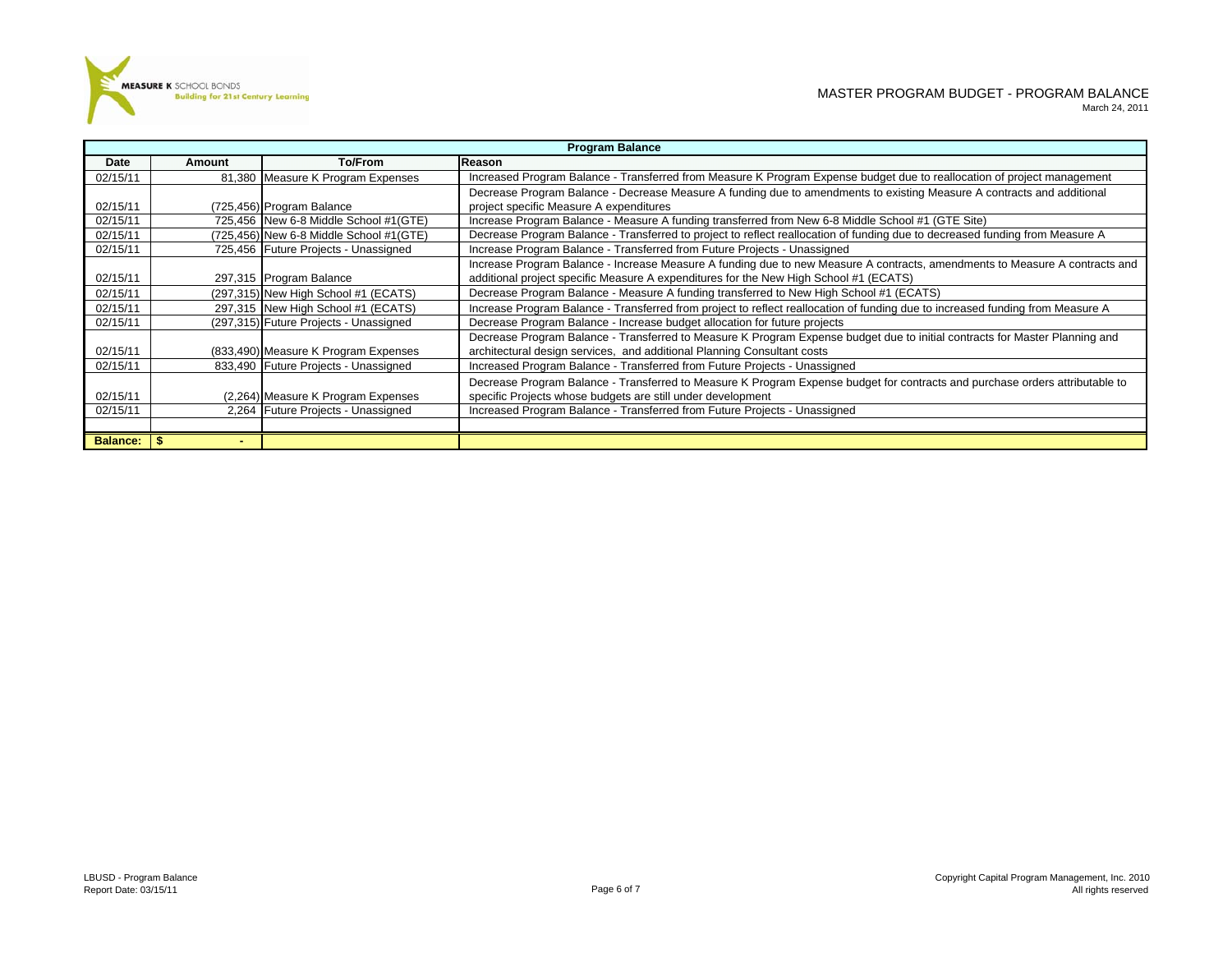

|          | <b>Construction Cost Escalation</b> |                 |                                                                            |  |  |  |  |  |
|----------|-------------------------------------|-----------------|----------------------------------------------------------------------------|--|--|--|--|--|
| Date     | Amount                              | To/From         | Reason                                                                     |  |  |  |  |  |
|          | 251,021,000                         |                 | Per Escalation Calculation                                                 |  |  |  |  |  |
| 11/30/09 | 18,000                              | Program Balance | Increase escalation due to increased budget allocation for future projects |  |  |  |  |  |
|          |                                     |                 |                                                                            |  |  |  |  |  |
|          |                                     |                 |                                                                            |  |  |  |  |  |
|          |                                     |                 |                                                                            |  |  |  |  |  |
|          |                                     |                 |                                                                            |  |  |  |  |  |
|          |                                     |                 |                                                                            |  |  |  |  |  |
|          |                                     |                 |                                                                            |  |  |  |  |  |
|          |                                     |                 |                                                                            |  |  |  |  |  |
|          |                                     |                 |                                                                            |  |  |  |  |  |
|          |                                     |                 |                                                                            |  |  |  |  |  |
|          |                                     |                 |                                                                            |  |  |  |  |  |
|          |                                     |                 |                                                                            |  |  |  |  |  |
|          |                                     |                 |                                                                            |  |  |  |  |  |
|          |                                     |                 |                                                                            |  |  |  |  |  |
|          |                                     |                 |                                                                            |  |  |  |  |  |
|          |                                     |                 |                                                                            |  |  |  |  |  |
| Balance: | \$<br>251,039,000                   |                 |                                                                            |  |  |  |  |  |

|                 | <b>Loss Reserve</b> |                 |                                                                                                                           |  |  |  |  |  |  |
|-----------------|---------------------|-----------------|---------------------------------------------------------------------------------------------------------------------------|--|--|--|--|--|--|
| Date            | Amount              | To/From         | Reason                                                                                                                    |  |  |  |  |  |  |
|                 | 27,076,000          |                 | 3% of total project budgets                                                                                               |  |  |  |  |  |  |
| 11/15/10        | (3,720,900)         | Program Balance | Transferred to Program to fund amendment #1 to the Lease / Lease Back agreement for the New 6-8 Middle School #1<br>(GTE) |  |  |  |  |  |  |
|                 |                     |                 |                                                                                                                           |  |  |  |  |  |  |
|                 |                     |                 |                                                                                                                           |  |  |  |  |  |  |
|                 |                     |                 |                                                                                                                           |  |  |  |  |  |  |
|                 |                     |                 |                                                                                                                           |  |  |  |  |  |  |
|                 |                     |                 |                                                                                                                           |  |  |  |  |  |  |
|                 |                     |                 |                                                                                                                           |  |  |  |  |  |  |
|                 |                     |                 |                                                                                                                           |  |  |  |  |  |  |
|                 |                     |                 |                                                                                                                           |  |  |  |  |  |  |
|                 |                     |                 |                                                                                                                           |  |  |  |  |  |  |
|                 |                     |                 |                                                                                                                           |  |  |  |  |  |  |
|                 |                     |                 |                                                                                                                           |  |  |  |  |  |  |
|                 |                     |                 |                                                                                                                           |  |  |  |  |  |  |
| <b>Balance:</b> | 23,355,100<br>-\$   |                 |                                                                                                                           |  |  |  |  |  |  |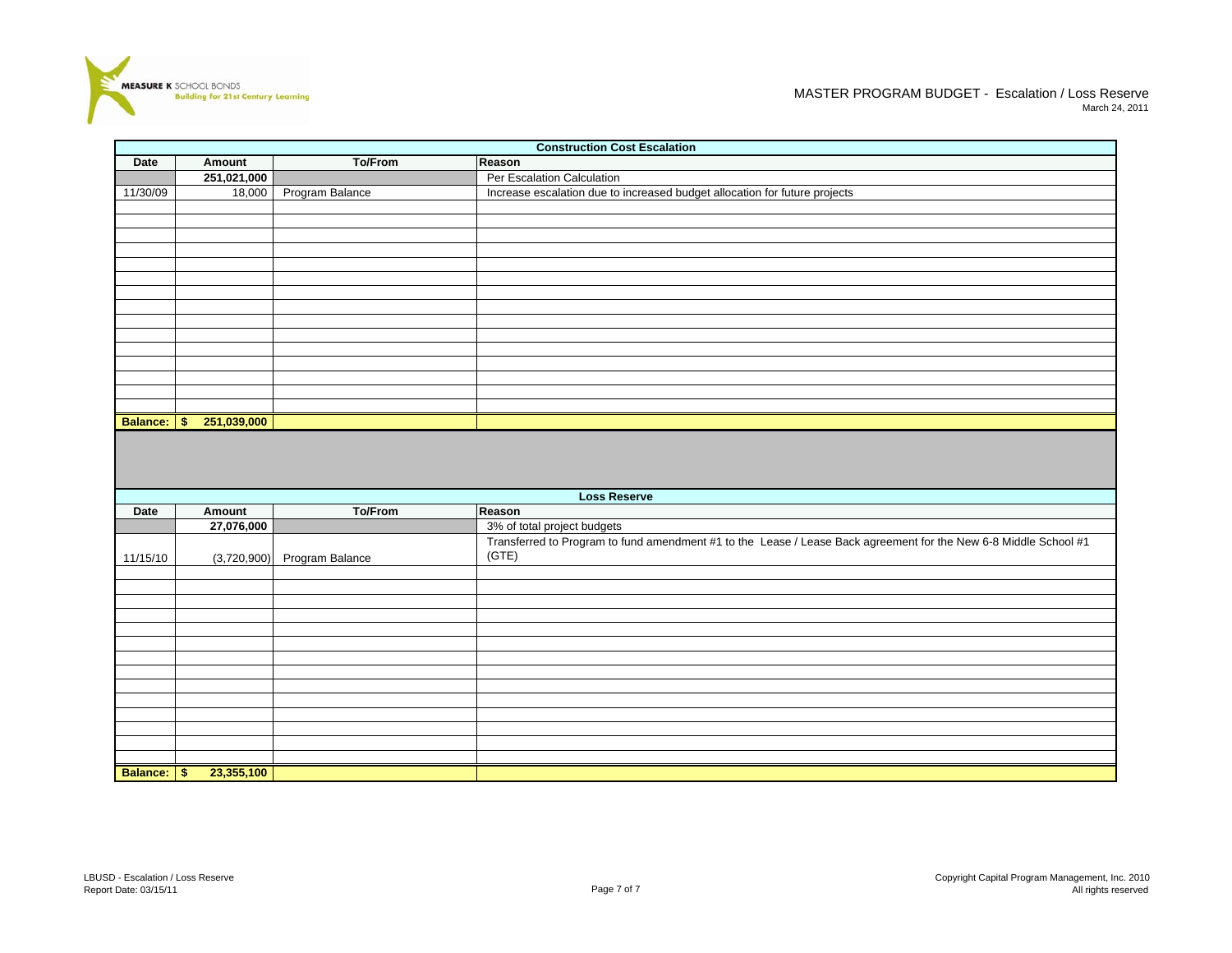Program Expenses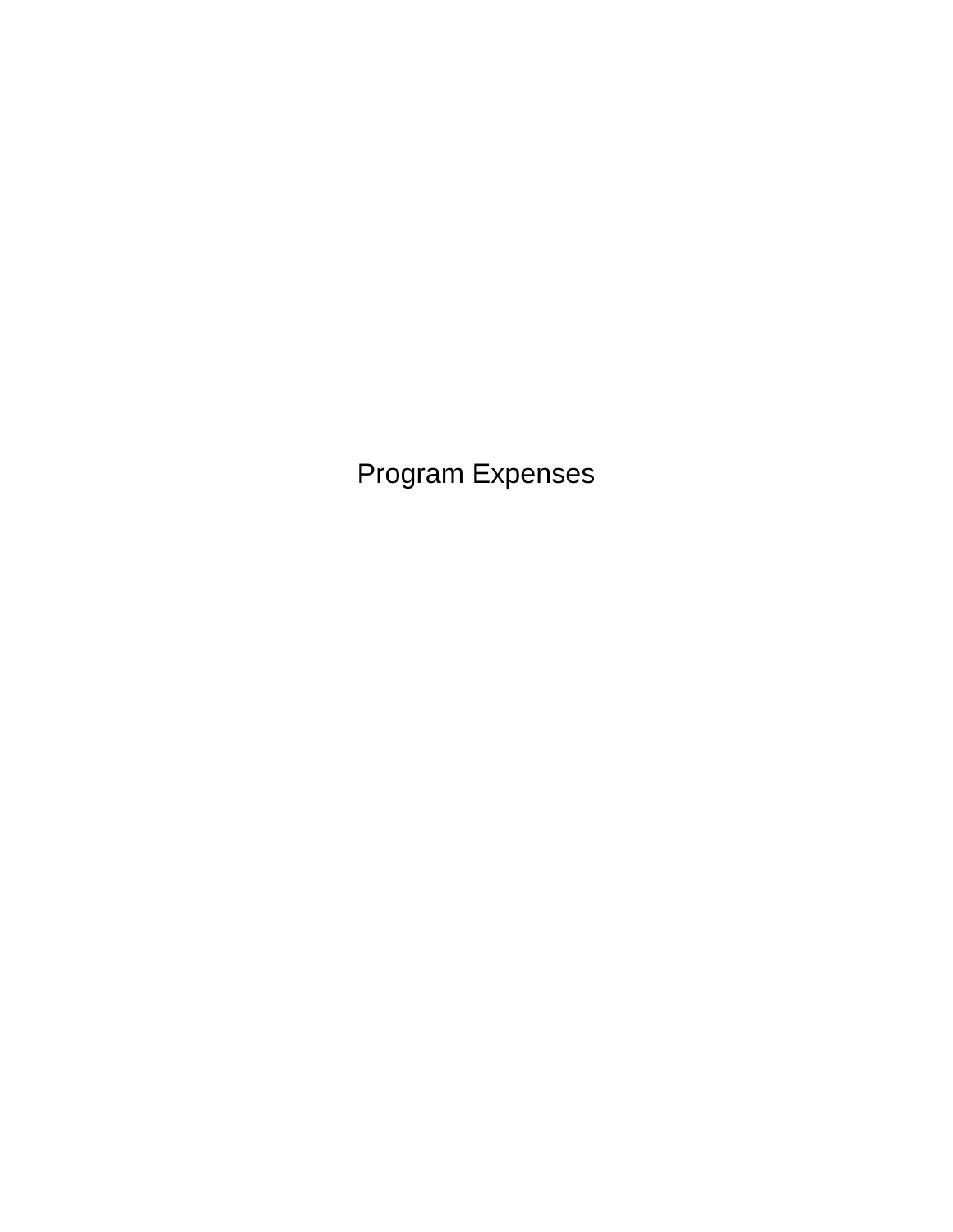

# BUDGET SUMMARY REPORT

|       | <b>Measure K Program Expenses</b>  |                              |                                        |                                 |                                      |                                                                     |                             |
|-------|------------------------------------|------------------------------|----------------------------------------|---------------------------------|--------------------------------------|---------------------------------------------------------------------|-----------------------------|
|       |                                    | <b>FUNDING</b>               |                                        |                                 |                                      | <b>BUDGET SUMMARY</b>                                               |                             |
|       | <b>Source</b>                      | Original<br>Amount           | <b>Funding</b><br><b>Modifications</b> | <b>Current</b><br>Amount        |                                      |                                                                     |                             |
|       | Measure K General Obligation Bonds | 29,760,125                   | 3,785,948                              | 33,546,073                      |                                      |                                                                     |                             |
|       | Measure A General Obligation Bonds | 169,875                      | 719,418                                | 889,293                         |                                      |                                                                     |                             |
|       | <b>Interest Earnings</b>           | $\blacksquare$               | $\blacksquare$                         | $\overline{\phantom{a}}$        | District Facilities (0%)             | □Consultants (98%)                                                  |                             |
| Other |                                    | $\blacksquare$               | $\sim$                                 | $\overline{a}$                  |                                      | □ Bond Development & Oversight (2%) □ Maintenance & Operations (0%) |                             |
|       |                                    |                              |                                        |                                 | Debt Service Retirement (0%)         | $\blacksquare$ Other (0%)                                           |                             |
|       | <b>TOTAL FUNDING:</b>              | \$<br>29,930,000             | \$<br>4,505,366                        | \$<br>34,435,366                |                                      |                                                                     |                             |
|       |                                    |                              |                                        |                                 |                                      |                                                                     |                             |
|       | <b>BUDGETS through 02/15/11</b>    |                              |                                        |                                 |                                      | <b>EXPENDITURES through 01/31/11</b>                                |                             |
| Code  | <b>Description</b>                 | Preliminary<br><b>Budget</b> | <b>Budget</b><br><b>Modifications</b>  | <b>Current</b><br><b>Budget</b> | <b>Committed</b><br><b>Contracts</b> | <b>Expensed</b><br><b>To Date</b>                                   | <b>Balance</b><br>Remaining |
| A     | <b>District Facilities</b>         |                              |                                        |                                 |                                      |                                                                     |                             |
| В     | Consultants                        | 29,430,000                   | 4,363,583                              | 33,793,583                      | 27,772,831                           | 5,899,011                                                           | 21,873,820                  |
| C     | Bond Development & Oversight       | 500,000                      | 141,783                                | 641,783                         | 141,860                              | 30,350                                                              | 111,510                     |
|       |                                    |                              |                                        |                                 |                                      |                                                                     |                             |
| D     | Maintenance & Operations           |                              | $\overline{\phantom{a}}$               |                                 | $\blacksquare$                       |                                                                     |                             |
| Е     | Debt Service Retirement            | $\overline{\phantom{a}}$     | $\overline{\phantom{a}}$               |                                 |                                      |                                                                     |                             |
| F     | Other                              |                              |                                        |                                 |                                      |                                                                     |                             |
|       | Loss Reserve                       | $\overline{a}$               | $\overline{\phantom{a}}$               |                                 |                                      |                                                                     |                             |
|       | Escalation                         |                              | $\overline{a}$                         |                                 |                                      |                                                                     |                             |
|       | Contingency                        | $\blacksquare$               | $\overline{\phantom{a}}$               | $\overline{a}$                  |                                      |                                                                     |                             |
|       | <b>Division Subtotal</b>           | \$                           | \$                                     | \$                              |                                      |                                                                     |                             |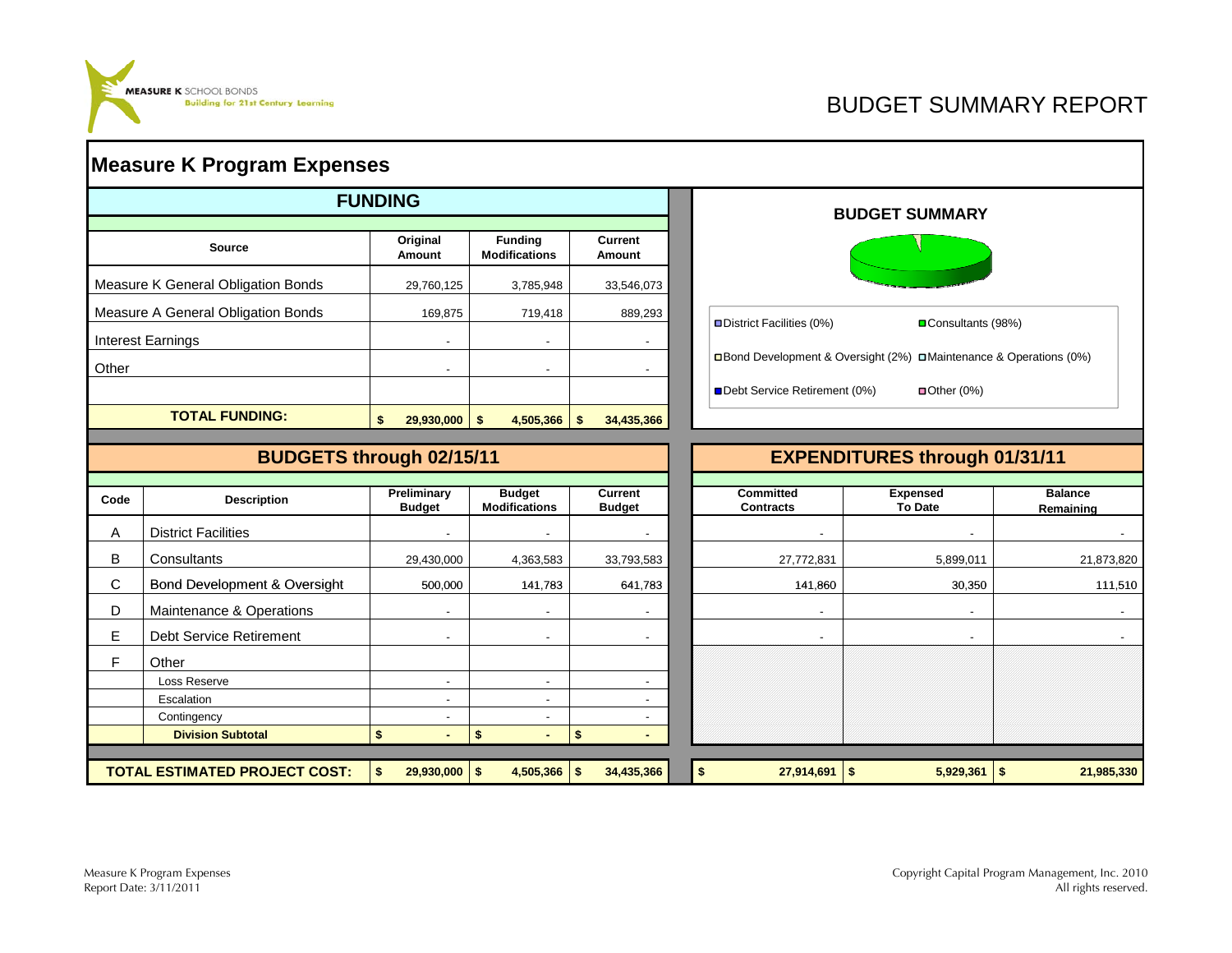

|                                   |                                                                                                                                                                                                                                                    | <b>FUNDING SUMMARY</b>                |                                           |                              |                                               |                        |                          | <b>FUNDING SUMMARY</b>                     |                 |       |
|-----------------------------------|----------------------------------------------------------------------------------------------------------------------------------------------------------------------------------------------------------------------------------------------------|---------------------------------------|-------------------------------------------|------------------------------|-----------------------------------------------|------------------------|--------------------------|--------------------------------------------|-----------------|-------|
|                                   | <b>Source</b>                                                                                                                                                                                                                                      | Original<br>Amount                    | <b>Funding</b><br><b>Modifications</b>    | Current<br>Amount            |                                               |                        |                          |                                            |                 |       |
|                                   | Measure K General Obligation Bonds                                                                                                                                                                                                                 |                                       |                                           |                              |                                               |                        |                          |                                            |                 |       |
|                                   | <b>State Required Match</b>                                                                                                                                                                                                                        |                                       |                                           |                              |                                               |                        |                          |                                            |                 |       |
|                                   | <b>Other Allocation</b>                                                                                                                                                                                                                            | 29,760,125                            | 3,785,948                                 | 33,546,073                   |                                               |                        |                          |                                            |                 |       |
|                                   | <b>Program Balance</b>                                                                                                                                                                                                                             |                                       |                                           |                              |                                               |                        |                          |                                            |                 |       |
|                                   | <b>Construction Cost Escalation</b>                                                                                                                                                                                                                |                                       | $\blacksquare$                            | $\blacksquare$               |                                               |                        |                          |                                            |                 |       |
| <b>Loss Reserve</b>               |                                                                                                                                                                                                                                                    |                                       |                                           |                              |                                               |                        |                          | □ Measure K General Obligation Bonds (97%) |                 |       |
| Total                             |                                                                                                                                                                                                                                                    | 29,760,125                            | 3,785,948                                 | 33,546,073                   |                                               |                        |                          |                                            |                 |       |
|                                   | Measure A General Obligation Bonds                                                                                                                                                                                                                 | 169,875                               | 719,418                                   | 889,293                      |                                               |                        |                          | Measure A General Obligation Bonds (3%)    |                 |       |
| <b>Interest Earnings</b><br>Other |                                                                                                                                                                                                                                                    |                                       | $\overline{a}$<br>$\blacksquare$          | $\overline{\phantom{a}}$     |                                               |                        | □ Interest Earnings (0%) |                                            |                 |       |
|                                   |                                                                                                                                                                                                                                                    |                                       | $\blacksquare$                            | $\overline{\phantom{a}}$     |                                               |                        |                          |                                            |                 |       |
|                                   |                                                                                                                                                                                                                                                    |                                       | $\blacksquare$                            | $\overline{\phantom{a}}$     |                                               | $\Box$ Other (0%)      |                          |                                            |                 |       |
|                                   | <b>Totals</b>                                                                                                                                                                                                                                      | 29,930,000<br>\$                      | 4,505,366<br>$\mathfrak{F}$               | 34,435,366<br>\$.            |                                               |                        |                          |                                            |                 |       |
|                                   |                                                                                                                                                                                                                                                    |                                       |                                           | <b>FUNDING MODIFICATIONS</b> |                                               |                        |                          |                                            |                 |       |
|                                   |                                                                                                                                                                                                                                                    |                                       |                                           |                              |                                               |                        |                          | Measure A                                  |                 |       |
|                                   |                                                                                                                                                                                                                                                    |                                       | <b>Measure K General Obligation Bonds</b> |                              |                                               |                        |                          |                                            |                 |       |
| Date                              | <b>Description</b>                                                                                                                                                                                                                                 | <b>State Required</b><br><b>Match</b> | Other<br><b>Allocation</b>                | Program<br><b>Balance</b>    | <b>Construction</b><br><b>Cost Escalation</b> | <b>Loss</b><br>Reserve | Total                    | General<br>Obligation<br><b>Bonds</b>      | <b>Earnings</b> | Other |
| 11/30/09                          | Funding adjustment to reflect reallocation of<br>expenditures and contract balances from<br>Measure K to Measure A                                                                                                                                 |                                       | (719, 418)                                |                              |                                               |                        | (719, 418)               | 719,418                                    |                 |       |
| 02/26/10                          | Increase Measure K funding due to<br>improvements to Measure K Bond Office,<br>including procurement of furniture and<br>equipment                                                                                                                 |                                       | 69,383                                    |                              |                                               |                        | 69,383                   |                                            |                 |       |
| 05/31/10                          | Increase Measure K funding due to estimated<br>Miscellaneous Consultant Costs for Printing &<br>Distribution, Advertising & Notices, and<br>Escrow/Title Fees. Commitments and expenses<br>will be reallocated as project costs are<br>identified. |                                       | 60,000                                    |                              |                                               |                        | 60,000                   |                                            |                 |       |
| 10/31/10                          | Increase Measure K funding due to contracts<br>for Project Manager and Planning consultants                                                                                                                                                        |                                       | 1,070,755                                 |                              |                                               |                        | 1,070,755                |                                            |                 |       |
| 11/15/10                          | Increase Measure K funding due to contracts<br>for Project Manager and Planning consultants                                                                                                                                                        |                                       | 1,647,038                                 |                              |                                               |                        | 1,647,038                |                                            |                 |       |
| 11/15/10                          | Increase Measure K funding for contracts and                                                                                                                                                                                                       |                                       |                                           |                              |                                               |                        |                          |                                            |                 |       |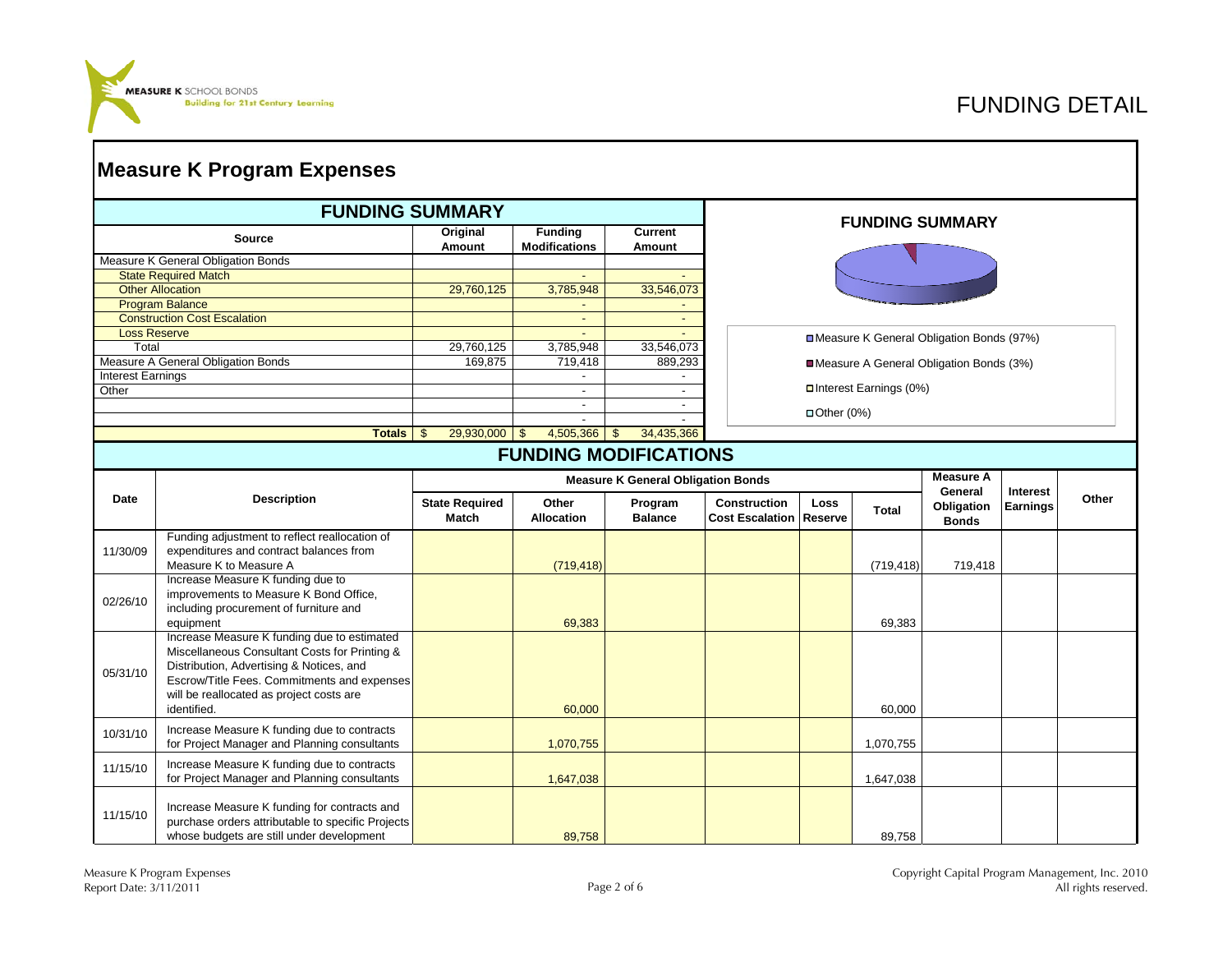

# FUNDING DETAIL

|          | <b>FUNDING MODIFICATIONS</b>                                                                                                                          |                                       |                            |                                           |                                               |                        |              |                             |                 |       |  |  |  |
|----------|-------------------------------------------------------------------------------------------------------------------------------------------------------|---------------------------------------|----------------------------|-------------------------------------------|-----------------------------------------------|------------------------|--------------|-----------------------------|-----------------|-------|--|--|--|
|          |                                                                                                                                                       |                                       |                            | <b>Measure K General Obligation Bonds</b> |                                               |                        |              | <b>Measure A</b><br>General | Interest        |       |  |  |  |
| Date     | <b>Description</b>                                                                                                                                    | <b>State Required</b><br><b>Match</b> | Other<br><b>Allocation</b> | Program<br><b>Balance</b>                 | <b>Construction</b><br><b>Cost Escalation</b> | <b>Loss</b><br>Reserve | <b>Total</b> | Obligation<br><b>Bonds</b>  | <b>Earnings</b> | Other |  |  |  |
| 12/31/10 | Increase Measure K funding due to contracts<br>for Communications Coordinator and<br>advertising                                                      |                                       | 481,893                    |                                           |                                               |                        | 481,893      |                             |                 |       |  |  |  |
| 12/31/10 | Increase Measure K funding due to contract for<br>legal services                                                                                      |                                       | 1,545                      |                                           |                                               |                        | 1,545        |                             |                 |       |  |  |  |
| 12/31/10 | Increase Measure K funding for contracts and<br>purchase orders attributable to specific Projects<br>whose budgets are still under development        |                                       | 6                          |                                           |                                               |                        | 6            |                             |                 |       |  |  |  |
| 01/27/11 | Increase Measure K funding due to contract for<br>Demographic and Planning Consultant and<br>additional expenditures incurred.                        |                                       | 329,914                    |                                           |                                               |                        | 329,914      |                             |                 |       |  |  |  |
| 01/27/11 | Increase Measure K funding for contracts and<br>purchase orders attributable to specific Projects<br>whose budgets are still under development        |                                       | 700                        |                                           |                                               |                        | 700          |                             |                 |       |  |  |  |
| 02/15/11 | Decrease Measure K funding due to<br>reallocation of budget for project management<br>services to the New 6-8 Middle School #1 (GTE<br>Site) project. |                                       | (81, 380)                  |                                           |                                               |                        | (81, 380)    |                             |                 |       |  |  |  |
| 02/15/11 | Increase Measure K funding due to initial<br>contracts for Master Planning, architectural<br>services and additional Planning Consultant<br>costs     |                                       | 833,490                    |                                           |                                               |                        | 833,490      |                             |                 |       |  |  |  |
| 02/15/11 | Increase Measure K funding for contracts and<br>purchase orders attributable to specific Projects<br>whose budgets are still under development        |                                       | 2,264                      |                                           |                                               |                        | 2,264        |                             |                 |       |  |  |  |
|          | <b>Totals</b>                                                                                                                                         | -\$                                   | $3,785,948$ \$             |                                           | S.                                            | \$<br>- 4              | \$3,785,948  | $719,418$ \$                |                 | \$    |  |  |  |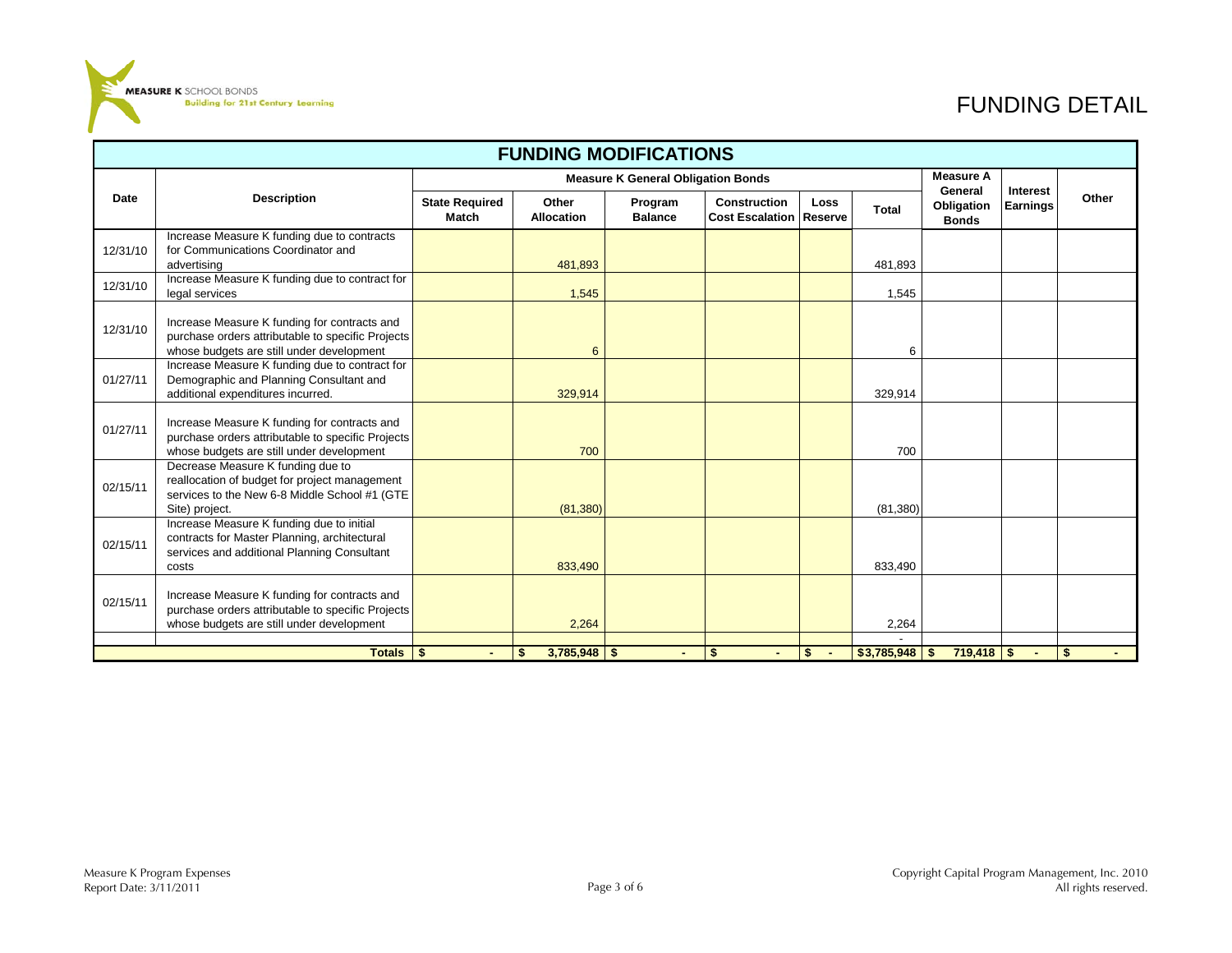

### **Measure K Program Expenses**

#### **BUDGET MODIFICATIONS FOR THE CURRENT REPORTING PERIOD**

From: 12/01/10 To: 02/15/11

|  |  | Total Budget Prior to Modifications: \$ |  | 32,866,934 |
|--|--|-----------------------------------------|--|------------|
|--|--|-----------------------------------------|--|------------|

| Code      | <b>Date</b>                                     | <b>Number</b>  | <b>Amount</b> | <b>Reason for Modification</b>                                                                                                                                                                                                                                                       |
|-----------|-------------------------------------------------|----------------|---------------|--------------------------------------------------------------------------------------------------------------------------------------------------------------------------------------------------------------------------------------------------------------------------------------|
| 020.02120 | 12/31/10                                        | 5              | 481.750       | Increase Miscellaneous Consultant Costs due to initial contract for communications coordinator                                                                                                                                                                                       |
| 020.02120 | 12/31/10                                        | 5              | 143           | Increase Miscellaneous Consultant Costs due to advertisement for electromagnetic field consulting services                                                                                                                                                                           |
| 020.02020 | 12/31/10                                        | 5              | 1.545         | Increase Miscellaneous Consultant Costs due to Measure K legal services                                                                                                                                                                                                              |
| N/A       | 12/31/10                                        | 6              | 6             | Increase Unallocated Project Costs due to contracts and purchase orders attributable to specific Projects whose budgets are still<br>under development. This budget adjustment is for an overnight delivery expenditure incurred on the Lighting and Ceiling<br>Replacement project. |
| 020.02120 | 01/27/11                                        | $\overline{7}$ | 282,520       | Increase Miscellaneous Consultant Costs due to initial contract for demographic consulting services                                                                                                                                                                                  |
| 020.02120 | 01/27/11                                        | $\overline{7}$ | 38,160        | Increase Miscellaneous Consultant Costs due to additional planning consulting expenditures                                                                                                                                                                                           |
| 020.02120 | 01/27/11                                        | $\overline{7}$ | 8.156         | Increase Miscellaneous Consultant Costs due to installation of electrical, data and telephones for Bond Office                                                                                                                                                                       |
| 020.02120 | 01/27/11                                        | $\overline{7}$ | 1,078         | Increase Miscellaneous Consultant Costs due to Measure K legal services                                                                                                                                                                                                              |
| N/A       | 01/27/11                                        | $\overline{7}$ | 700           | Increase Unallocated Project Costs due to contracts and purchase orders attributable to specific Projects whose budgets are still<br>under development. This budget adjustment is for Site Surveys at Lindsey Elementary School.                                                     |
| 020.02010 | 02/15/11                                        | 8              | 614,020       | Increase Planning due to initial contracts for Master Planning services                                                                                                                                                                                                              |
| 020.02060 | 02/15/11                                        | 8              | 135,000       | Increase Design Standards due to initial contract for architectural services related to Design Standards                                                                                                                                                                             |
| 020.02120 | 02/15/11                                        | 8              | 19,000        | Increase Miscellaneous Consultant Costs due to additional planning consulting expenditures                                                                                                                                                                                           |
| 030.03050 | 02/15/11                                        | 8              | 65.470        | Increase Bond Office due to initial contract for architectural services related to the Bond office.                                                                                                                                                                                  |
| 020.02020 | 02/15/11                                        | 8              | (81, 380)     | Decrease Program Management due to reallocation of budget for project management servcies to the New 6-8 Middle School #1<br>(GTE Site) project                                                                                                                                      |
| N/A       | 02/15/11                                        | 8              | 2,264         | Increase Unallocated Project Costs due to contracts and purchase orders attributable to specific Projects whose budgets are still<br>under development. This budget adjustment is for Site Survey services at Woodrow Wilson High School                                             |
|           |                                                 |                |               |                                                                                                                                                                                                                                                                                      |
|           |                                                 |                |               |                                                                                                                                                                                                                                                                                      |
|           |                                                 |                |               |                                                                                                                                                                                                                                                                                      |
|           |                                                 |                |               |                                                                                                                                                                                                                                                                                      |
|           |                                                 |                |               |                                                                                                                                                                                                                                                                                      |
|           |                                                 |                |               |                                                                                                                                                                                                                                                                                      |
|           |                                                 | Total:         | 1,568,432     |                                                                                                                                                                                                                                                                                      |
|           | <b>Total Budget Following Modifications: \$</b> |                | 34,435,366    |                                                                                                                                                                                                                                                                                      |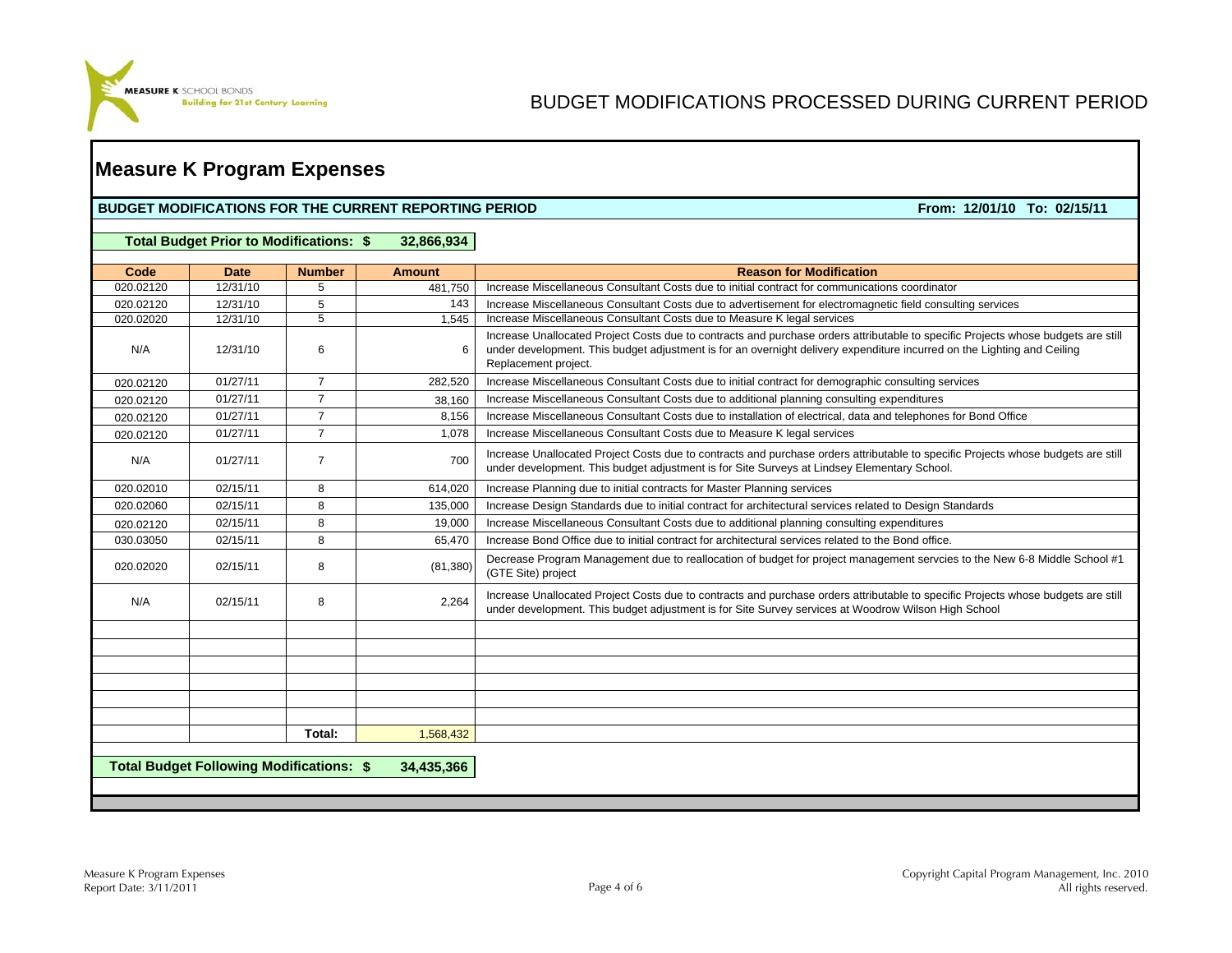

# BUDGET DETAIL

|           |                                         |                              | <b>BUDGET</b>                         |                          |                      | <b>COMMITMENTS</b>         |                             |                                   |                             | <b>EXPENDITURES</b>         |
|-----------|-----------------------------------------|------------------------------|---------------------------------------|--------------------------|----------------------|----------------------------|-----------------------------|-----------------------------------|-----------------------------|-----------------------------|
| Code      | <b>Budget</b><br><b>Description</b>     | Preliminary<br><b>Budget</b> | <b>Budget</b><br><b>Modifications</b> | Current<br><b>Budget</b> | Original<br>Contract | Approved<br>Changes        | Pending<br>Changes          | Current<br><b>Commitment</b>      | <b>Expensed</b><br>To Date  | <b>Balance</b><br>Remaining |
| Α         | <b>District Facilities</b>              |                              |                                       |                          |                      |                            |                             |                                   |                             |                             |
| 010.01010 | <b>Assistant Superintendent</b>         | $\sim$                       | $\sim$                                | $\sim$                   | $\sim$               | $\sim$                     | $\sim$                      | $\sim$                            | $\sim$                      | $\sim$                      |
| 010.01020 | Director                                | $\blacksquare$               | $\sim$                                | $\blacksquare$           | $\blacksquare$       | $\blacksquare$             | $\sim$                      | $\sim$                            | $\sim$                      | $\blacksquare$              |
| 010.01030 | <b>Assistant Director</b>               | $\overline{\phantom{a}}$     | $\sim$                                | $\sim$                   | $\blacksquare$       | $\blacksquare$             | $\sim$                      | $\sim$                            | $\sim$                      | $\sim$                      |
| 010.01040 | <b>Project Managers</b>                 | $\sim$                       | $\sim$                                | $\sim$                   | $\sim$               | $\sim$                     | $\sim$                      | $\sim$                            | $\sim$                      | $\sim$                      |
| 010.01050 | <b>Construction Coordinators</b>        | $\mathcal{L}_{\mathcal{A}}$  | $\sim$                                | $\sim$                   | ÷.                   | $\sim$                     | $\sim$                      | $\sim$                            | $\sim$                      | $\sim$                      |
| 010.01060 | <b>Construction Technicians</b>         | $\sim$                       | $\sim$                                | ÷,                       | $\sim$               | $\sim$                     | ÷.                          | $\sim$                            | $\sim$                      | $\mathbf{r}$                |
| 010.01070 | Accountants                             | $\blacksquare$               | $\blacksquare$                        | $\sim$                   | $\blacksquare$       | $\sim$                     | $\mathcal{L}_{\mathcal{A}}$ | $\sim$                            | $\blacksquare$              | $\blacksquare$              |
| 010.01080 | <b>Administrative Assistants</b>        | $\blacksquare$               | $\overline{\phantom{a}}$              | $\overline{\phantom{a}}$ | $\blacksquare$       | $\blacksquare$             | $\blacksquare$              | $\blacksquare$                    | $\blacksquare$              | $\blacksquare$              |
| 010.01090 | Planners                                | $\mathbf{r}$                 | $\sim$                                | ÷                        | ÷.                   | $\sim$                     | $\sim$                      | $\sim$                            | $\sim$                      | $\blacksquare$              |
| 010.01100 | <b>Modernization Coordinator</b>        | $\mathbf{r}$                 | $\sim$                                | $\mathbf{r}$             | ÷.                   | $\sim$                     | $\sim$                      | $\sim$                            | $\sim$                      | $\mathbf{r}$                |
| 010.01110 | Miscellaneous                           | $\sim$                       | $\sim$                                | $\sim$                   | ÷.                   | $\sim$                     | $\sim$                      | $\sim$                            | $\sim$                      | $\sim$                      |
| 010.01114 | Postage                                 | $\sim$                       | $\sim$                                | $\sim$                   | ÷.                   | $\sim$                     | $\sim$                      | $\sim$                            | $\sim$                      | $\sim$                      |
| 010.01140 | Office Supplies                         | $\sim$                       | $\sim$                                | $\sim$                   | ÷.                   | $\sim$                     | $\mathbf{r}$                | $\sim$                            | $\sim$                      | $\sim$                      |
|           | <b>Division Subtotal</b>                | $\mathbb{S}$<br>$\sim$       | $\mathfrak{S}$<br>$\omega$            | $\mathfrak{L}$<br>÷.     | \$<br>÷.             | $\mathfrak{S}$<br>$\omega$ | $\mathbb{S}$<br>$\omega$    | $\mathfrak{S}$<br>$\omega$        | $\mathfrak{S}$<br>$\sim$    | $\mathbf{\$}$<br>$\sim$     |
|           |                                         |                              |                                       |                          |                      |                            |                             |                                   |                             |                             |
| в         | <b>Consultants</b>                      |                              |                                       |                          |                      |                            |                             |                                   |                             |                             |
| 020.02010 | Planning                                | ÷.                           | 614,020                               | 614,020                  | 614,020              | $\sim$                     | $\sim$                      | 614,020                           | 35,511                      | 578,509                     |
| 020.02020 | Program Management                      | 22,500,000                   | 2,597,701                             | 25,097,701               | 24,528,096           | 512,914                    | $\blacksquare$              | 25,041,010                        | 4,959,922                   | 20,081,089                  |
| 020.02030 | <b>Budget Tracking &amp; Reporting</b>  | 2,250,000                    | $\mathcal{L}$                         | 2,250,000                | 889,293              |                            | $\sim$                      | 889,293                           | 513,718                     | 375,575                     |
| 020.02040 | <b>Contract Administration</b>          | $\blacksquare$               | $\sim$                                | ÷,                       | $\blacksquare$       | $\sim$                     | $\sim$                      | $\blacksquare$                    | $\sim$                      | $\blacksquare$              |
| 020.02050 | Prevailing Wage Compliance              | $\mathbf{r}$                 | $\sim$                                | ÷.                       | ÷.                   | $\sim$                     | $\sim$                      | $\sim$                            | $\sim$                      | $\sim$                      |
| 020.02060 | Design Standards                        | ÷.                           | 135,000                               | 135,000                  | 135,000              | $\sim$                     | $\sim$                      | 135,000                           | 59,147                      | 75,853                      |
| 020.02070 | <b>Quality Assurance Control</b>        | 2,250,000                    | $\sim$                                | 2,250,000                | ÷.                   | $\sim$                     | $\sim$                      | $\sim$                            | $\sim$                      | $\sim$                      |
| 020.02080 | <b>Legal Fees</b>                       | ÷.                           | $\sim$                                | ÷.                       | ÷.                   | $\sim$                     | $\sim$                      | $\sim$                            | $\sim$                      | $\sim$                      |
| 020.02090 | Auditor                                 | 180,000                      | $\sim$                                | 180,000                  | 76,646               | $\sim$                     | $\blacksquare$              | 76,646                            | 19,286                      | 57,360                      |
| 020.02100 | <b>CEQA</b>                             |                              | $\sim$                                | ÷.                       | $\blacksquare$       | $\sim$                     | $\sim$                      | $\sim$                            | $\sim$                      | $\sim$                      |
| 020.02110 | Eligibility                             | 2,250,000                    | $\sim$                                | 2,250,000                | ÷.                   | $\sim$                     | $\sim$                      | $\sim$                            | $\sim$                      | $\sim$                      |
| 020.02120 | Miscellaneous Consultant Costs          | $\blacksquare$               | 924,134                               | 924,134                  | 924,134              |                            | $\sim$                      | 924,134                           | 226,690                     | 697,443                     |
|           | <b>Unallocated Project Costs</b>        |                              | 92,728                                | 92,728                   | 92,728               |                            | $\sim$                      | 92,728                            | 84,737                      | 7,991                       |
|           | <b>Division Subtotal</b>                | 29,430,000<br>\$             | 4,363,583<br>\$                       | 33,793,583<br>S          | 27,259,917 \$<br>\$  | $512,914$ \$               | $\omega$                    | 27,772,831<br>$\mathfrak{S}$      | 5,899,011<br>$\mathfrak{S}$ | 21,873,820<br>-\$           |
|           |                                         |                              |                                       |                          |                      |                            |                             |                                   |                             |                             |
| C.        | <b>Bond Development &amp; Oversight</b> |                              |                                       |                          |                      |                            |                             |                                   |                             |                             |
| 030.03010 | <b>Election Costs</b>                   | $\sim$                       | $\sim$                                | $\sim$                   | $\blacksquare$       | $\sim$                     | $\sim$                      | $\sim$                            | $\sim$                      | $\sim$                      |
| 030.03020 | <b>Public Relations</b>                 | 500.000                      | $\sim$                                | 500,000                  | 80                   | $\sim$                     | $\omega$                    | 80                                | 80                          | $\sim$                      |
| 030.03030 | <b>Admin Fees</b>                       | $\sim$                       | $\sim$                                | $\sim$                   | $\blacksquare$       | $\sim$                     | $\blacksquare$              | $\sim$                            | $\sim$                      | $\blacksquare$              |
| 030.03040 | <b>Bond Issuance Cost</b>               | $\sim$                       | $\sim$                                | ÷.                       | $\sim$               | $\sim$                     | $\sim$                      | $\sim$                            | ×.                          | $\sim$                      |
| 030.03050 | <b>Bond Office</b>                      | ÷.                           | 141,783                               | 141,783                  | 140,905              | 875                        | $\sim$                      | 141,780                           | 30,270                      | 111,510                     |
|           | <b>Division Subtotal</b>                | 500,000<br>$\mathfrak{F}$    | 141,783<br>$\mathfrak{F}$             | 641,783<br>\$            | $140,985$ \$<br>\$   | 875 \$                     | $\sim$                      | 141,860<br>\$                     | $30,350$ \$<br>\$           | 111,510                     |
| D         | <b>Maintenance &amp; Operations</b>     |                              |                                       |                          |                      |                            |                             |                                   |                             |                             |
| 040.04010 | M&O Budget Encroachment                 |                              |                                       |                          |                      |                            |                             |                                   |                             |                             |
|           |                                         | $\sim$<br>$\sim$             | $\sim$<br>$\sim$                      | $\sim$<br>$\sim$         | $\sim$               | $\sim$                     | $\sim$                      | $\sim$                            | $\sim$                      | $\sim$                      |
| 040.04020 | Maintenance Reserve                     |                              |                                       |                          | $\sim$               | $\sim$                     | $\omega$                    | $\sim$<br>$\sqrt[6]{\frac{1}{2}}$ | $\sim$<br>$\sqrt[6]{3}$     | $\sim$                      |
|           | <b>Division Subtotal</b>                | $\mathbf{\$}$                | $\sqrt[6]{3}$<br>$\sim$               | $\mathfrak{s}$<br>$\sim$ | $\frac{3}{2}$<br>÷.  | \$<br>÷.                   | $\sqrt[6]{3}$<br>$\sim$     | $\sim$                            | $\sim$                      | \$<br>÷.                    |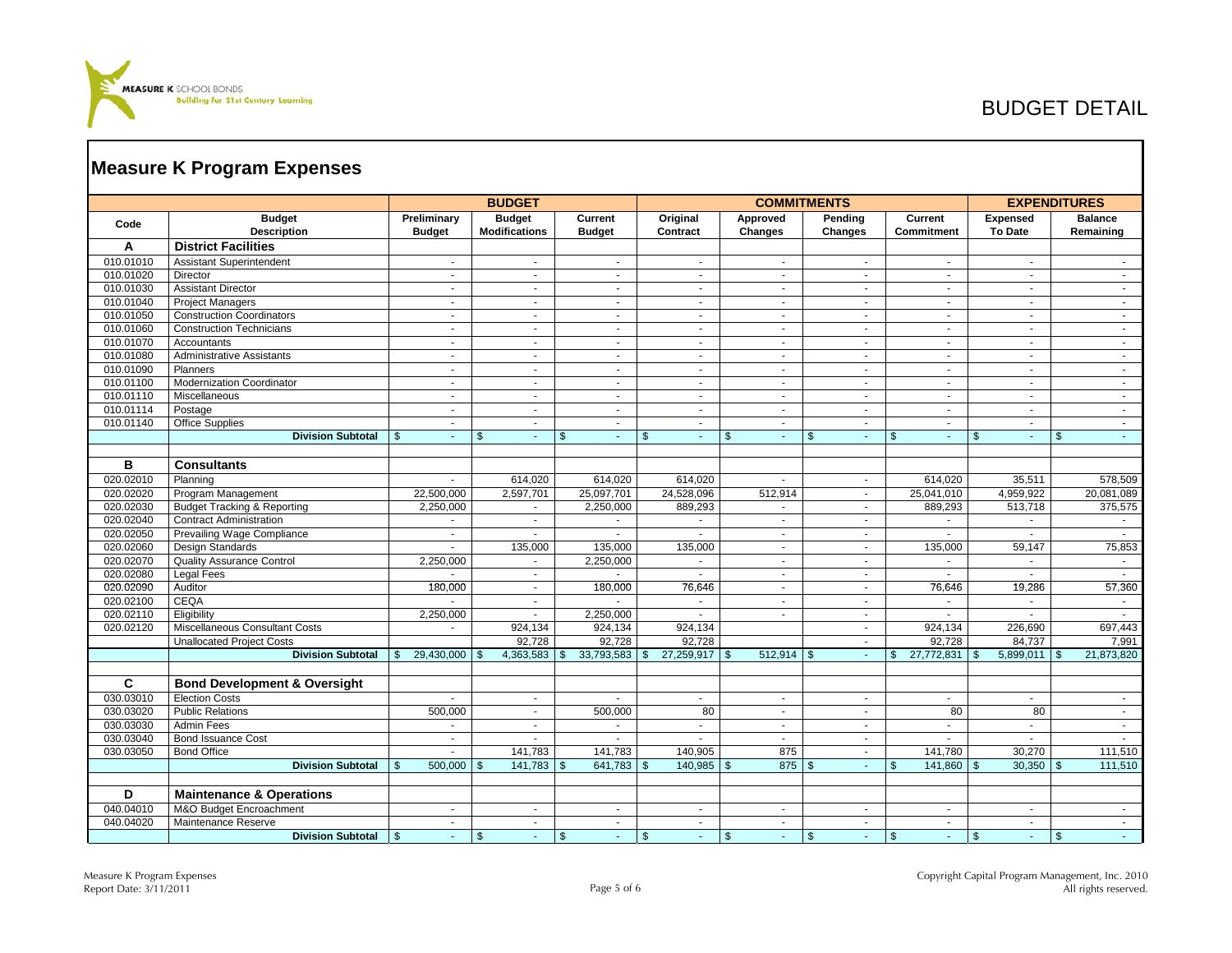

# BUDGET DETAIL

|           |                                |                         |           | <b>BUDGET</b>            |      |                          |      |               |                          | <b>COMMITMENTS</b> |                          |      |                   | <b>EXPENDITURES</b> |                          |
|-----------|--------------------------------|-------------------------|-----------|--------------------------|------|--------------------------|------|---------------|--------------------------|--------------------|--------------------------|------|-------------------|---------------------|--------------------------|
| Code      | <b>Budget</b>                  | Preliminary             |           | <b>Budget</b>            |      | Current                  |      | Original      | Approved                 | Pending            |                          |      | Current           | <b>Expensed</b>     | <b>Balance</b>           |
|           | <b>Description</b>             | <b>Budget</b>           |           | <b>Modifications</b>     |      | <b>Budget</b>            |      | Contract      | <b>Changes</b>           | <b>Changes</b>     |                          |      | Commitment        | To Date             | Remaining                |
|           |                                |                         |           |                          |      |                          |      |               |                          |                    |                          |      |                   |                     |                          |
| Е         | <b>Debt Service Retirement</b> |                         |           |                          |      |                          |      |               |                          |                    |                          |      |                   |                     |                          |
| 050.05010 | Payoff COP's                   |                         |           | $\overline{\phantom{a}}$ |      | $\overline{\phantom{a}}$ |      | $\sim$        | $\overline{\phantom{a}}$ |                    |                          |      | . .               |                     | $\overline{\phantom{a}}$ |
| 050.05020 | <b>Bridge Financing Costs</b>  |                         |           |                          |      | $\overline{\phantom{a}}$ |      |               | $\overline{\phantom{a}}$ |                    |                          |      |                   |                     |                          |
| 050.05030 | <b>Bond Debt Payment</b>       |                         |           | $\overline{\phantom{a}}$ |      | $\overline{\phantom{a}}$ |      | . .           |                          |                    | $\overline{\phantom{a}}$ |      |                   |                     | $\overline{\phantom{a}}$ |
|           | <b>Division Subtotal</b>       |                         |           | <b>.</b>                 | - 35 | ٠                        | - 35 |               | $\overline{\phantom{a}}$ |                    |                          |      |                   |                     | $\sim$                   |
|           |                                |                         |           |                          |      |                          |      |               |                          |                    |                          |      |                   |                     |                          |
| F         | Other                          |                         |           |                          |      |                          |      |               |                          |                    |                          |      |                   |                     |                          |
| 090.09010 | Loss Reserve                   |                         |           |                          |      | $\overline{\phantom{a}}$ |      |               |                          |                    |                          |      |                   |                     |                          |
| 090.09020 | Escalation                     |                         |           | $\overline{\phantom{a}}$ |      | $\overline{\phantom{a}}$ |      |               |                          |                    |                          |      |                   |                     |                          |
| 090.09030 | Contingency                    |                         |           |                          |      |                          |      |               |                          |                    |                          |      |                   |                     |                          |
|           | <b>Division Subtotal</b>       | \$                      | \$<br>. . |                          | \$   | <b>м.</b>                |      |               |                          |                    |                          |      |                   |                     |                          |
|           |                                |                         |           |                          |      |                          |      |               |                          |                    |                          |      |                   |                     |                          |
|           | <b>TOTAL</b>                   | $29,930,000$ \ \$<br>-S |           |                          |      |                          |      | 27,400,901 \$ | $513,789$ \$             |                    |                          | - 35 | $27,914,691$ \ \$ |                     | 21,985,330               |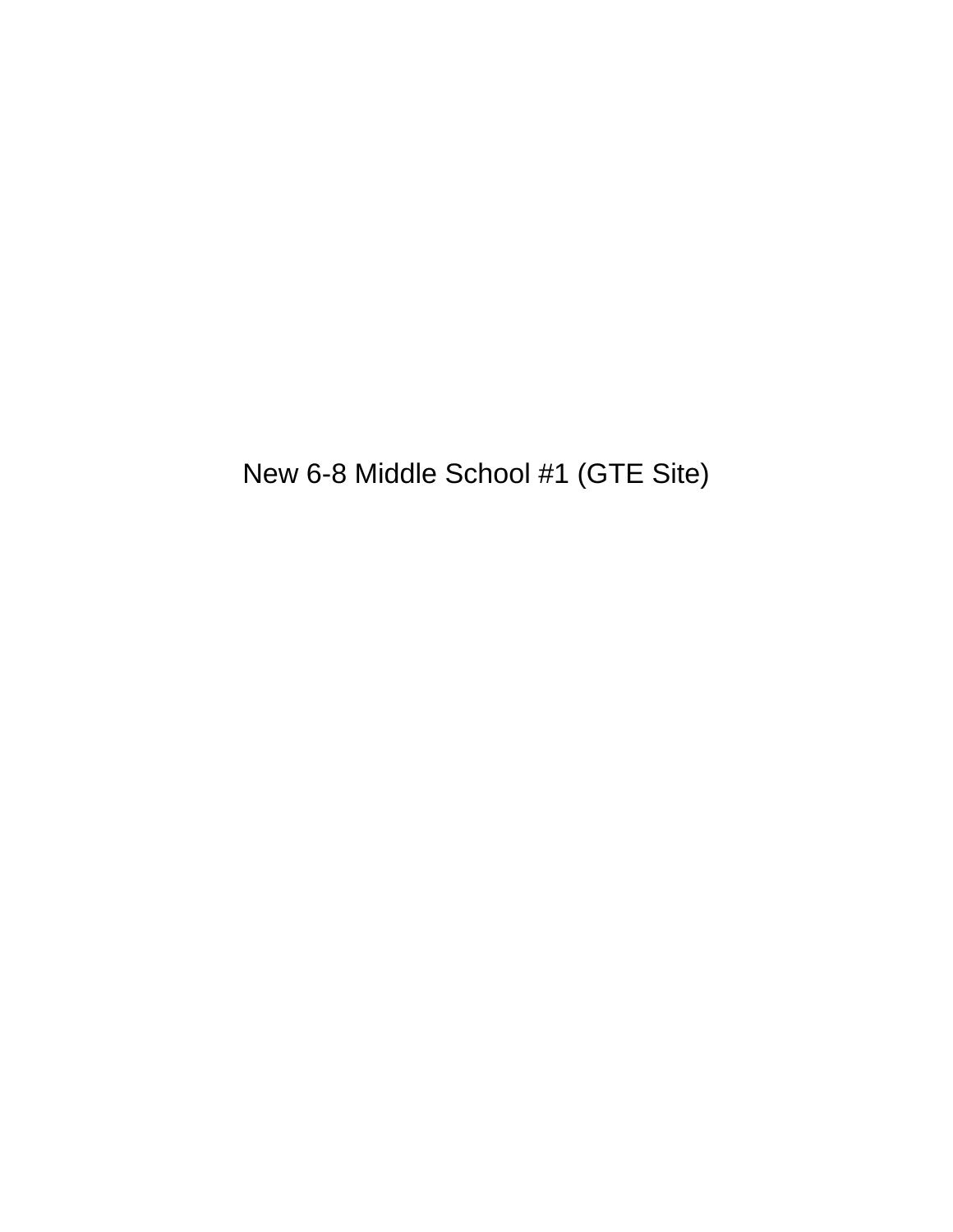

|                      | <b>Funding</b>                       |                        |                        |                        |
|----------------------|--------------------------------------|------------------------|------------------------|------------------------|
|                      | <b>Funding Source</b>                | <b>Initial Funding</b> | <b>Funding Changes</b> | <b>Current Funding</b> |
| <b>State</b>         | 35 - State School Facilities Program | 12,903,722             |                        | 12,903,722             |
| <b>State Total</b>   |                                      | 12,903,722             |                        | 12,903,722             |
| Local                | 21-A - Measure A Bond Fund           | 6,993,084              | 1,252,286              | 8,245,370              |
|                      | 21-K - Measure K Bond Fund           | 33,364,909             | 3,720,900              | 37,085,809             |
| <b>Local Total</b>   |                                      | 40,357,993             | 4,963,126              | 45,321,119             |
| <b>Total Funding</b> |                                      | 53,261,715             | 4,963,126              | 58,224,841             |



|                                   | <b>Budgets through 2/15/11</b>       |                       |                       |                       |                           | <b>Expenditures through 1/31/11</b> |                            |
|-----------------------------------|--------------------------------------|-----------------------|-----------------------|-----------------------|---------------------------|-------------------------------------|----------------------------|
|                                   | <b>Budget Description</b>            | <b>Initial Budget</b> | <b>Budget Changes</b> | <b>Current Budget</b> | <b>Current Commitment</b> | <b>Spent to Date</b>                | <b>Unspent Commitments</b> |
| <b>Site Costs</b>                 |                                      | 4,837,693             | 41,870                | 4,879,563             | 4,204,783                 | 4,174,767                           | 30,016                     |
| <b>District and Agency Costs</b>  |                                      | 301,960               | 127,296               | 429,256               | 376,926                   | 348,440                             | 28,486                     |
| <b>Consultant Costs</b>           |                                      | 3,216,519             | 1,979,919             | 5,196,438             | 4,427,547                 | 3,705,392                           | 722,155                    |
| <b>Bid Costs</b>                  |                                      |                       | 15,584                | 15,584                | 12,954                    | 12,954                              |                            |
| <b>Construction Costs</b>         |                                      | 38,542,281            | 3,680,900             | 42,223,181            | 42,223,181                | 21,578,855                          | 20,644,326                 |
| <b>Construction Support Costs</b> |                                      | 1,195,400             | 60,000                | 1,255,400             | 1,255,400                 | 850,407                             | 404,993                    |
| <b>Furniture &amp; Equipment</b>  |                                      | 2,317,428             |                       | 2,317,428             |                           |                                     |                            |
| <b>Project Contingencies</b>      | 6999.095 - Contingency: Construction | 108,195               | (60,000)              | 48,195                |                           |                                     |                            |
|                                   | 6999.096 - Contingency: Project      | 811,085               | (82, 443)             | 728,642               |                           |                                     |                            |
|                                   | 6999.097 - Contingency: Owner        | 1,931,154             | (800,000)             | 1,131,154             |                           |                                     |                            |
| <b>Project Contingencies</b>      |                                      | 2,850,434             | (942, 443)            | 1,907,991             |                           |                                     |                            |
| <b>Total Current Budget</b>       |                                      | 53,261,715            | 4,963,126             | 58,224,841            | 52,500,791                | 30,670,815                          | 21,829,976                 |

| 11                    |                       |                       |                           | <b>Expenditures through 1/31/11</b> |                            |
|-----------------------|-----------------------|-----------------------|---------------------------|-------------------------------------|----------------------------|
| <b>Initial Budget</b> | <b>Budget Changes</b> | <b>Current Budget</b> | <b>Current Commitment</b> | <b>Spent to Date</b>                | <b>Unspent Commitments</b> |
| 4,837,693             | 41,870                | 4,879,563             | 4,204,783                 | 4,174,767                           | 30,016                     |
| 301,960               | 127,296               | 429,256               | 376,926                   | 348,440                             | 28,486                     |
| 3,216,519             | 1,979,919             | 5,196,438             | 4,427,547                 | 3,705,392                           | 722,155                    |
|                       | 15,584                | 15,584                | 12,954                    | 12,954                              |                            |
| 38,542,281            | 3,680,900             | 42,223,181            | 42,223,181                | 21,578,855                          | 20,644,326                 |
| 1,195,400             | 60,000                | 1,255,400             | 1,255,400                 | 850,407                             | 404,993                    |
| 2,317,428             |                       | 2,317,428             |                           |                                     |                            |
| 108,195               | (60,000)              | 48,195                |                           |                                     |                            |
| 811,085               | (82, 443)             | 728,642               |                           |                                     |                            |
| 1,931,154             | (800,000)             | 1,131,154             |                           |                                     |                            |
| 2,850,434             | (942,443)             | 1,907,991             |                           |                                     |                            |
| 53.261.715            | 4.963.126             | 58.224.841            | 52.500.791                | 30.670.815                          | 21.829.976                 |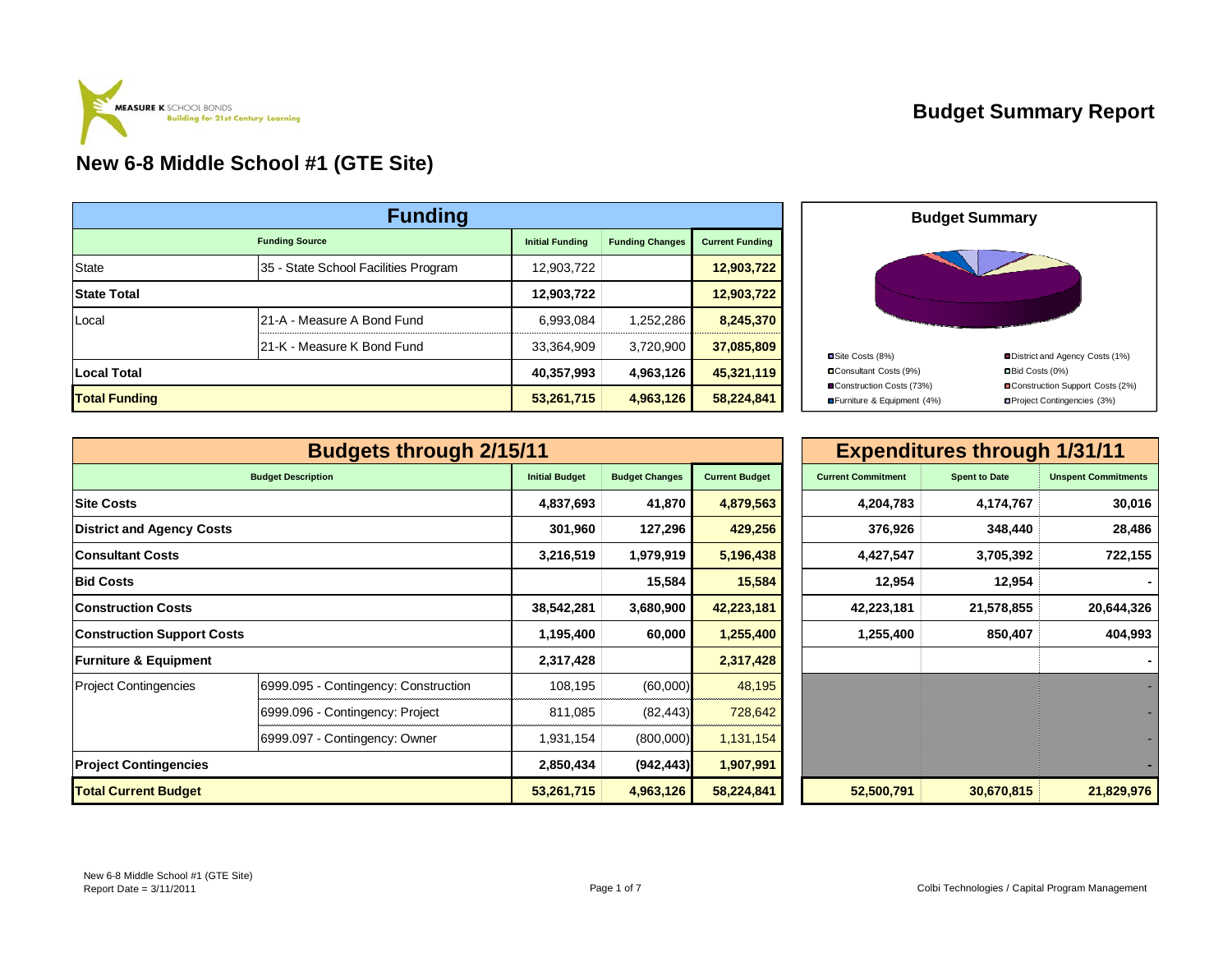

|                      |                                      | <b>Funding Summary</b>              |                        |           |                                        |
|----------------------|--------------------------------------|-------------------------------------|------------------------|-----------|----------------------------------------|
|                      | <b>Funding Source</b>                |                                     | <b>Initial Funding</b> |           | <b>Funding Changes</b> Current Funding |
| State                | 35 - State School Facilities Program |                                     | 12,903,722             |           | 12,903,722                             |
| <b>State Total</b>   |                                      |                                     |                        |           | 12,903,722                             |
| Local                | 21-K - Measure K Bond Fund           | <b>State Required Match</b>         | 12,903,722             |           | 12,903,722                             |
|                      |                                      | Other Allocation                    | 20,461,187             | (10,060)  | 20,451,127                             |
|                      |                                      | Program Balance                     |                        |           |                                        |
|                      |                                      | <b>Construction Cost Escalation</b> |                        |           |                                        |
|                      |                                      | Loss Reserve                        |                        | 3,720,900 | 3,720,900                              |
|                      | 21-K - Measure K Bond Fund Total     |                                     | 33,364,909             | 3,720,900 | 37,085,809                             |
|                      | 21-A - Measure A Bond Fund           |                                     | 6,993,084              | 1,252,286 | 8,245,370                              |
| <b>Local Total</b>   |                                      |                                     | 40,357,993             | 4,963,126 | 45,321,119                             |
| <b>Total Funding</b> |                                      |                                     | 53,261,715             | 4,963,126 | 58,224,841                             |

|                                    |                                                                                                                                                                                                                             |                                       | <b>Funding Modifications</b> |                                    |                                               |                     |           |                                      |                                              |  |
|------------------------------------|-----------------------------------------------------------------------------------------------------------------------------------------------------------------------------------------------------------------------------|---------------------------------------|------------------------------|------------------------------------|-----------------------------------------------|---------------------|-----------|--------------------------------------|----------------------------------------------|--|
|                                    |                                                                                                                                                                                                                             |                                       | 21-K - Measure K Bond Fund   |                                    |                                               |                     |           |                                      |                                              |  |
| <b>Project Phase</b>               | <b>Description</b>                                                                                                                                                                                                          | <b>State Required</b><br><b>Match</b> |                              | Other Allocation   Program Balance | <b>Construction</b><br><b>Cost Escalation</b> | <b>Loss Reserve</b> | Total     | 21-A - Measure A<br><b>Bond Fund</b> | <b>Total Funding</b><br><b>Modifications</b> |  |
| Planning / Pre-Design              | 11/30/09: Funding adjustment to reflect reallocation of expenditures<br>and contract balances from Measure K to Measure A                                                                                                   |                                       | (717,990)                    |                                    |                                               |                     | (717,990) | 717,990                              |                                              |  |
|                                    | 11/30/09: Increase Measure A funding to cover project specific<br>Measure A expenditures transferred from the General Fund for fiscal<br>year 08/09                                                                         |                                       |                              |                                    |                                               |                     |           | 455,031                              | 455,031                                      |  |
| <b>Planning / Pre-Design Total</b> |                                                                                                                                                                                                                             |                                       | (717,990)                    |                                    |                                               |                     | (717,990) | 1,173,021                            | 455,031                                      |  |
| <b>Construction Phase</b>          | 02/26/10: Reallocation of funding due to increased funding from<br>Measure A associated with amendments to existing Measure A<br>contracts and project specific Measure A expenditures transferred<br>from the General Fund |                                       | (87,007)                     |                                    |                                               |                     | (87,007)  | 87,007                               |                                              |  |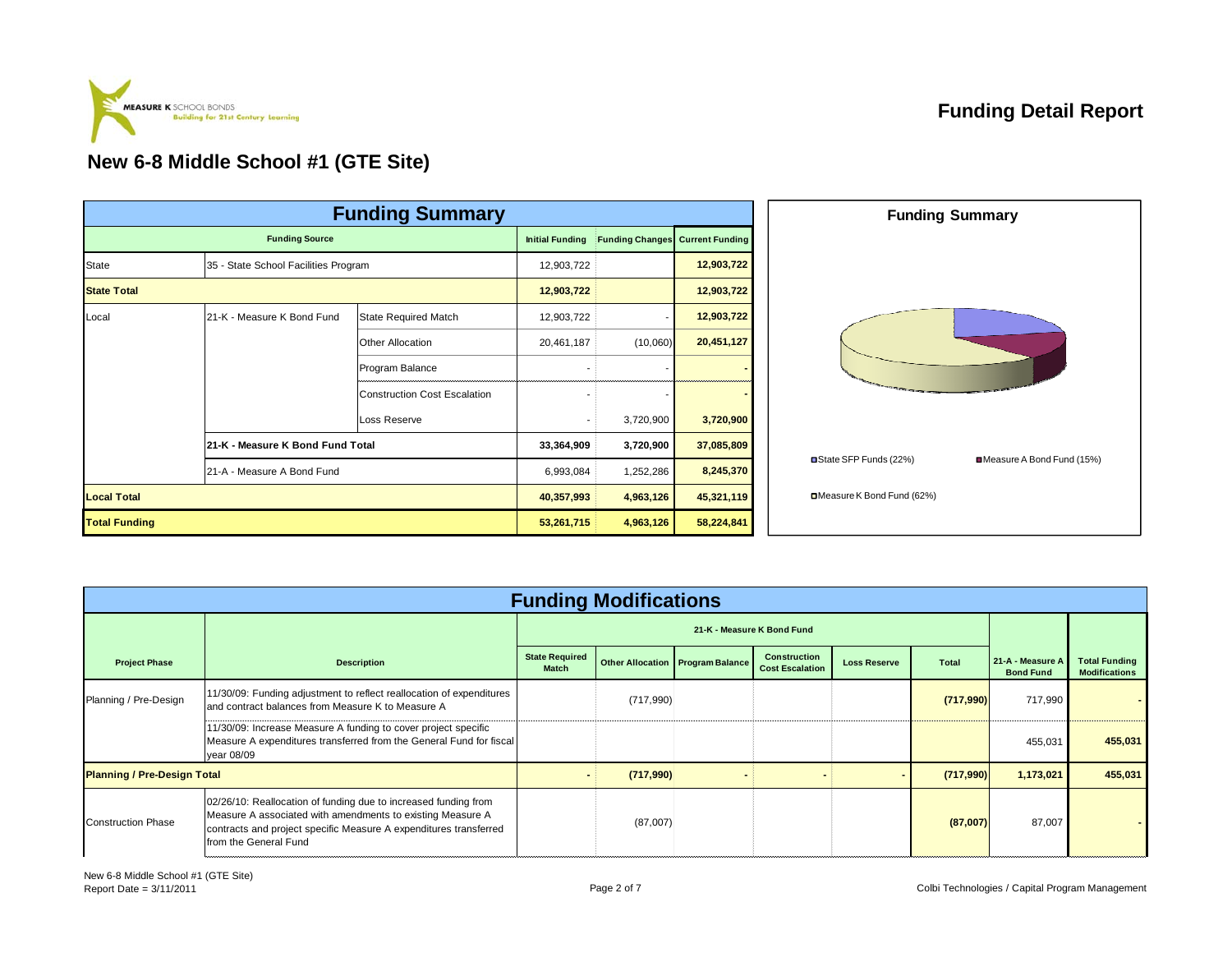|                                    |                                                                                                                                                                                                                               |                                | <b>Funding Modifications</b> |                        |                                               |                     |              |                                      |                                              |
|------------------------------------|-------------------------------------------------------------------------------------------------------------------------------------------------------------------------------------------------------------------------------|--------------------------------|------------------------------|------------------------|-----------------------------------------------|---------------------|--------------|--------------------------------------|----------------------------------------------|
|                                    |                                                                                                                                                                                                                               |                                |                              |                        | 21-K - Measure K Bond Fund                    |                     |              |                                      |                                              |
| <b>Project Phase</b>               | <b>Description</b>                                                                                                                                                                                                            | <b>State Required</b><br>Match | <b>Other Allocation</b>      | <b>Program Balance</b> | <b>Construction</b><br><b>Cost Escalation</b> | <b>Loss Reserve</b> | <b>Total</b> | 21-A - Measure A<br><b>Bond Fund</b> | <b>Total Funding</b><br><b>Modifications</b> |
|                                    | 03/31/10: Increase funding due to anticipated additional<br>expenditures for fiscal year 2010-2011.                                                                                                                           |                                | 665,745                      |                        |                                               |                     | 665,745      |                                      | 665,745                                      |
|                                    | 03/31/10: Reallocation of funding due to decreased funding from<br>Measure A associated with a refund received from State Water<br>Resources Control and coding corrections for DSA fees and<br><b>Environmental Services</b> |                                | 467,003                      |                        |                                               |                     | 467,003      | (467,003)                            |                                              |
|                                    | 03/31/10: Reallocation of funding due to increased funding from<br>Measure A associated with amendments to existing Measure A<br>contracts and project specific Measure A expenditures transferred<br>from the General Fund   |                                | (51,005)                     |                        |                                               |                     | (51,005)     | 51,005                               |                                              |
|                                    | 04/30/10: Increase funding due to additional expenditures incurred<br>for hazardous waste removal                                                                                                                             |                                | 40,070                       |                        |                                               |                     | 40,070       |                                      | 40,070                                       |
|                                    | 06/30/10: Reallocation of funding due to increased funding from<br>Measure A associated with additional project specific Measure A<br>expenditures                                                                            |                                | (11, 938)                    |                        |                                               |                     | (11, 938)    | 11,938                               |                                              |
|                                    | 07/31/10: Reallocation of funding due to increased funding from<br>Measure A associated with additional project specific Measure A<br>expenditures                                                                            |                                | (67,050)                     |                        |                                               |                     | (67,050)     | 67,050                               |                                              |
|                                    | 09/30/10: Reallocation of funding due to increased funding from<br>Measure A associated with additional project specific Measure A<br>expenditures                                                                            |                                | (173, 337)                   |                        |                                               |                     | (173, 337)   | 173,337                              |                                              |
|                                    | 10/31/10: Increase funding due to Lease/Lease Back contract<br>amendment                                                                                                                                                      |                                |                              |                        |                                               | 3,720,900           | 3,720,900    |                                      | 3,720,900                                    |
|                                    | 10/31/10: Reallocation of funding due to increased funding from<br>Measure A associated with additional project specific Measure A<br>expenditures                                                                            |                                | (303)                        |                        |                                               |                     | (303)        | 303                                  |                                              |
|                                    | 12/31/10: Reallocation of funding due to increased funding from<br>Measure A associated with amendments to existing Measure A<br>contracts and additional project specific Measure A expenditures                             |                                | (855, 277)                   |                        |                                               |                     | (855, 277)   | 855,277                              |                                              |
|                                    | 01/27/11: Reallocation of funding due to increased funding from<br>Measure A associated with amendments to existing Measure A<br>contracts and additional project specific Measure A expenditures                             |                                | (25, 807)                    |                        |                                               |                     | (25, 807)    | 25,807                               |                                              |
|                                    | 02/15/11: Increase funding due to added budget for Project<br>Management services rendered this reporting period. Budget<br>reallocated from the Measure K Program Expense budget.                                            |                                | 81,380                       |                        |                                               |                     | 81,380       |                                      | 81,380                                       |
|                                    | 2/15/11: Reallocation of funding due to decreased funding from<br>Measure A associated with amendments to existing Measure A<br>contracts and additional project specific Measure A expenditures                              |                                | 725,456                      |                        |                                               |                     | 725,456      | (725, 456)                           |                                              |
| <b>Construction Phase Total</b>    |                                                                                                                                                                                                                               |                                | 707,930                      |                        |                                               | 3,720,900           | 4,428,830    | 79,265                               | 4,508,095                                    |
| <b>Total Funding Modifications</b> |                                                                                                                                                                                                                               |                                | (10,060)                     |                        |                                               | 3,720,900           | 3,710,840    | 1,252,286                            | 4,963,126                                    |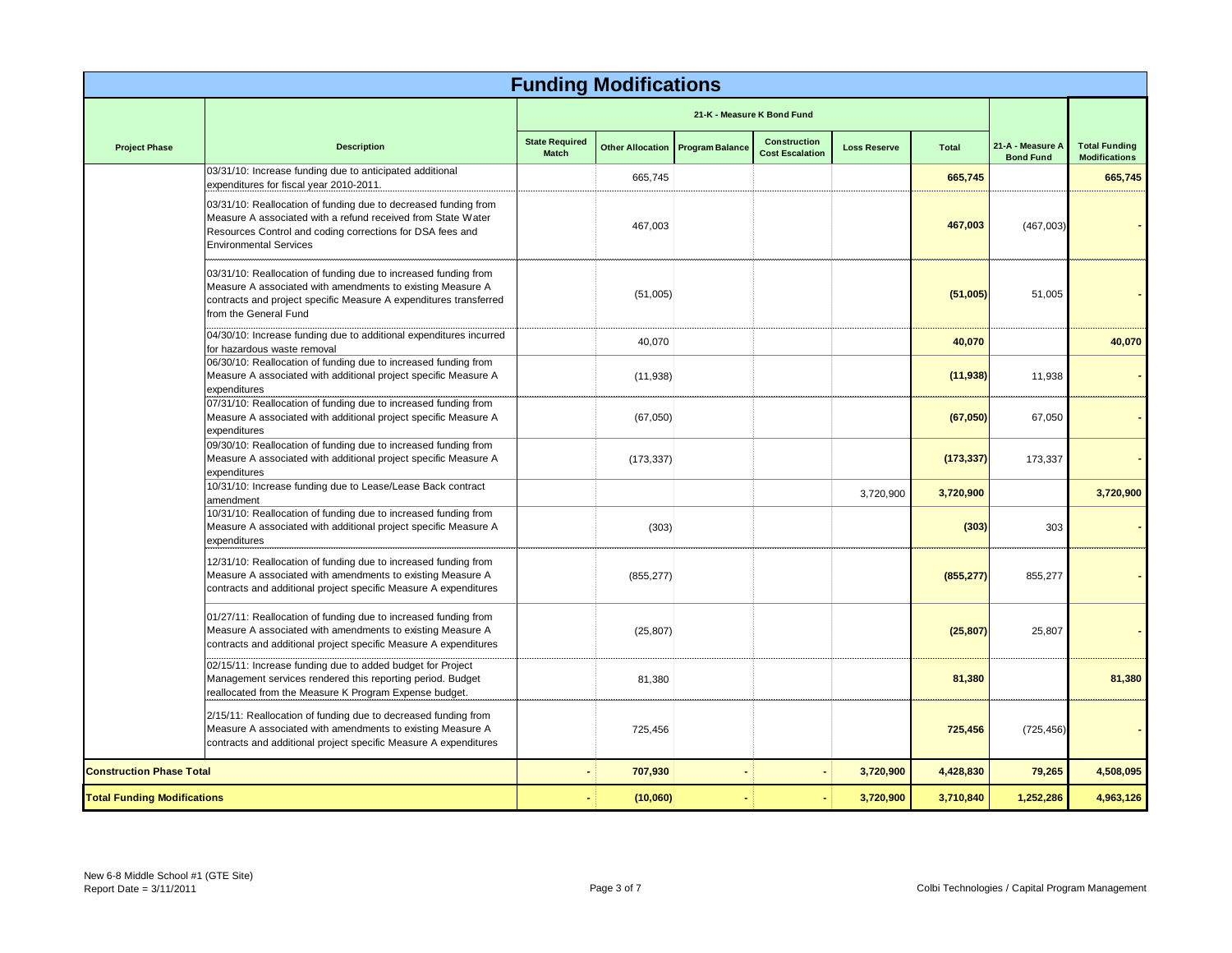

**Initial Budget**

**Total Initial Budget: 53,261,715**

|                                    |                                   |                                                      |           | <b>Budgets Modifications through 2/15/11</b>                                          |           |
|------------------------------------|-----------------------------------|------------------------------------------------------|-----------|---------------------------------------------------------------------------------------|-----------|
| <b>Project Phase</b>               | <b>Approval Status</b>            | <b>Object Code</b>                                   | Date      | <b>Reason for Modification</b>                                                        | Amount    |
|                                    | <b>Previously Approved Total</b>  |                                                      |           |                                                                                       | 455,031   |
|                                    |                                   | Approved This Period   6280.000 - Construction Tests | 2/15/2011 | Increase due to additional testing associated with structural revisions               | 60,000    |
|                                    |                                   | 6999.095 - Contingency: Construction                 | 2/15/2011 | Decrease to fund Construction Tests                                                   | (60,000)  |
|                                    | <b>Approved This Period Total</b> |                                                      |           |                                                                                       |           |
| <b>Planning / Pre-Design Total</b> |                                   |                                                      |           |                                                                                       | 455,031   |
|                                    | <b>Previously Approved Total</b>  |                                                      |           |                                                                                       | 4,426,715 |
|                                    |                                   | 6210.000 - Architect / Engineering Fees              |           | 12/31/2010 Increase due to structural changes and incorporation of district standards | 800,000   |
|                                    |                                   | 6260.030 - Project Management                        | 2/15/2011 | Increase due to Project Management services rendered this reporting period.           | 81,380    |
|                                    |                                   | Approved This Period   6999.097 - Contingency: Owner |           | 12/31/2010 Decrease to fund Architrectural / Engineering Fees                         | (800,000) |
|                                    | <b>Approved This Period Total</b> |                                                      |           |                                                                                       | 81,380    |
| <b>Construction Phase Total</b>    |                                   |                                                      |           |                                                                                       | 4,508,095 |
|                                    |                                   |                                                      |           | <b>Total Budget Modifications:</b>                                                    | 4,963,126 |

#### **Current Budget**

**Total Current Budget: 58,224,841**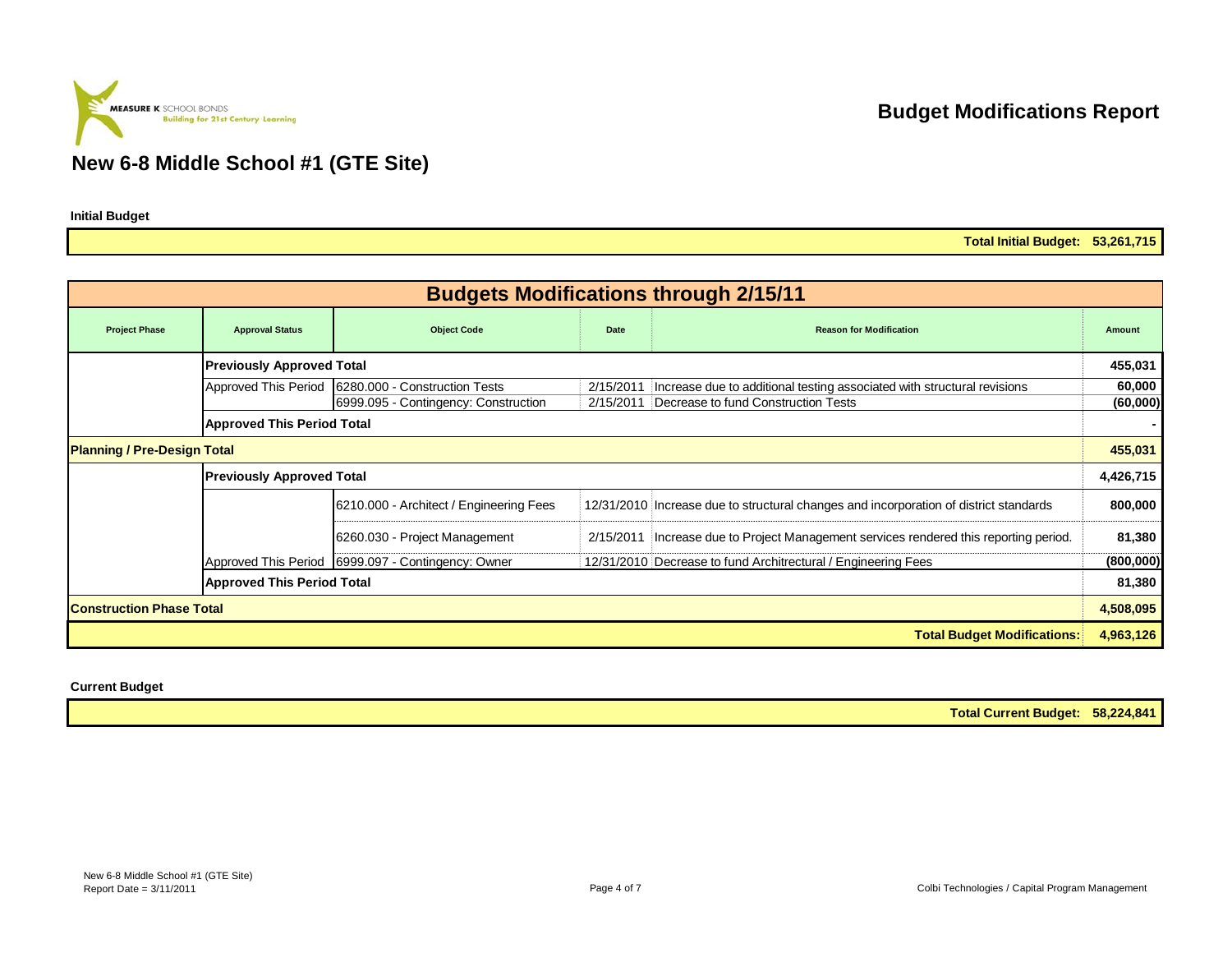

|                                           |                       | <b>Budget</b>            |                       |                         |                                   | <b>Commitments</b>       |                                      | <b>Expenditures</b>  |                               |
|-------------------------------------------|-----------------------|--------------------------|-----------------------|-------------------------|-----------------------------------|--------------------------|--------------------------------------|----------------------|-------------------------------|
| <b>Budget Description</b>                 | <b>Initial Budget</b> | <b>Budget Changes</b>    | <b>Current Budget</b> | <b>Initial Contract</b> | <b>Approved</b><br><b>Changes</b> | <b>Pending Changes</b>   | <b>Current</b><br><b>Commitments</b> | <b>Spent to Date</b> | Unspent<br><b>Commitments</b> |
| A - Site Costs                            |                       |                          |                       |                         |                                   |                          |                                      |                      |                               |
| 6110.000 - Site Acquisition               |                       |                          |                       |                         |                                   |                          |                                      |                      |                               |
| 6120.000 - Property Appraisal             | 9,600                 |                          | 9,600                 | 10,500                  | (900)                             | $\overline{\phantom{a}}$ | 9,600                                | 9,600                |                               |
| 6130.000 - Escrow & Title Fees            |                       |                          |                       |                         |                                   |                          |                                      |                      |                               |
| 6140.000 - Site Surveys                   |                       |                          |                       |                         |                                   | $\blacksquare$           |                                      |                      |                               |
| 6150.001 - CEQA                           | 103,593               |                          | 103,593               | 103,593                 |                                   | $\blacksquare$           | 103,593                              | 103,593              |                               |
| 6150.002 - Traffic Engineering Study      |                       | $\overline{\phantom{a}}$ |                       |                         |                                   | $\blacksquare$           |                                      |                      |                               |
| 6150.003 - Geotechnical Study             | 20,400                |                          | 20,400                | 20,400                  |                                   | $\blacksquare$           | 20,400                               | 20,400               |                               |
| 6150.004 - Geohazard Study                |                       | $\blacksquare$           |                       |                         |                                   | $\blacksquare$           |                                      |                      |                               |
| 6150.090 - Other Site Studies             | ä,                    | $\blacksquare$           |                       |                         |                                   | $\blacksquare$           |                                      |                      |                               |
| 6175.001 - Environ.: Phase 1              |                       |                          |                       |                         |                                   | $\blacksquare$           |                                      |                      |                               |
| 6175.002 - Environ.: Phase 2              | L.                    | $\sim$                   |                       |                         |                                   | ÷                        |                                      |                      |                               |
| 6175.003 - Environ.: PEA                  |                       |                          |                       |                         |                                   | $\blacksquare$           |                                      |                      |                               |
| 6175.004 - Environ.: RAW                  |                       | $\overline{\phantom{a}}$ |                       |                         |                                   | $\blacksquare$           |                                      |                      |                               |
| 6175.005 - Environ.: EMS                  |                       | $\sim$                   |                       |                         |                                   | $\overline{\phantom{a}}$ |                                      |                      |                               |
| 6175.006 - Environ.: Pipeline             |                       |                          |                       |                         |                                   | $\blacksquare$           |                                      |                      |                               |
| 6175.007 - Environ.: Railroad             | ÷                     |                          |                       |                         |                                   | $\blacksquare$           |                                      |                      |                               |
| 6175.008 - Environ.: Aeronautical         |                       |                          |                       |                         |                                   | $\blacksquare$           |                                      |                      |                               |
| 6175.090 - Environ.: Other                |                       | 40,070                   | 40,070                | 40,070                  |                                   | $\blacksquare$           | 40,070                               | 40,070               |                               |
| 6185.000 - Environ.: Clean-Up/Remediation | 4,668,672             | $\sim$                   | 4,668,672             | 4,081,624               | (87, 732)                         | $\blacksquare$           | 3,993,893                            | 3,963,877            | 30,016                        |
| 6176.000 - Other Costs - Site             | 35,428                | 1,800                    | 37,228                | 37,227                  |                                   | $\blacksquare$           | 37,227                               | 37,227               |                               |
| <b>A - Site Costs Total</b>               | 4,837,693             | 41,870                   | 4,879,563             | 4,293,415               | (88, 632)                         | $\blacksquare$           | 4,204,783                            | 4,174,767            | 30,016                        |
|                                           |                       |                          |                       |                         |                                   |                          |                                      |                      |                               |
| <b>B</b> - District and Agency Costs      |                       |                          |                       |                         |                                   |                          |                                      |                      |                               |
| 6220.000 - Fees: DSA                      | 100,150               | 90,092                   | 190,242               | 190,242                 |                                   | $\blacksquare$           | 190,242                              | 190,242              |                               |
| 6230.000 - Fees: CDE                      | 21,879                |                          | 21,879                | 21,878                  |                                   | $\overline{\phantom{a}}$ | 21,878                               | 21,878               |                               |
| 6175.040 - Environ.: DTSC Fees            | 164,106               | 31,836                   | 195,942               | 11,624                  | 133,693                           |                          | 145,317                              | 116,830              | 28,486                        |
| 6240.000 - Energy Analysis                |                       |                          |                       |                         |                                   |                          |                                      |                      |                               |
| 6250.000 - Preliminary Tests              |                       |                          |                       |                         |                                   | $\blacksquare$           |                                      |                      |                               |
| 6260.001 - Fees: CHPS                     |                       |                          |                       |                         |                                   | ÷                        |                                      |                      |                               |
| 6260.002 - Fees: CGS                      |                       |                          |                       |                         |                                   | $\blacksquare$           |                                      |                      |                               |
| 6260.003 - Fees: AQMD                     |                       | $\sim$                   |                       |                         |                                   | $\sim$                   |                                      |                      |                               |
| 6260.004 - Fees: Health Dept              | 1,213                 |                          | 1,213                 | 1,213                   |                                   | $\overline{\phantom{a}}$ | 1,213                                | 1,213                |                               |
| 6260.005 - Fees: Industrial Waste         |                       |                          |                       |                         |                                   |                          |                                      |                      |                               |
| 6260.006 - Fees: SWPP                     |                       |                          |                       |                         |                                   | $\blacksquare$           |                                      |                      |                               |
| 6260.007 - Fees: Gas                      | 10,400                | 4,368                    | 14,768                | 11,747                  | 1,570                             | $\overline{\phantom{a}}$ | 13,317                               | 13,317               |                               |
| 6260.008 - Fees: Electrical               |                       |                          |                       |                         |                                   |                          |                                      |                      |                               |
| 6260.009 - Fees: Water                    |                       |                          |                       |                         |                                   | $\blacksquare$           |                                      |                      |                               |
| 6260.010 - Fees: Sewer                    |                       |                          |                       |                         |                                   | $\blacksquare$           |                                      |                      |                               |
| 6260.011 - Fees: Storm Drainage           | 777                   | $\blacksquare$           | 777                   | 777                     |                                   | $\blacksquare$           | 777                                  | 777                  |                               |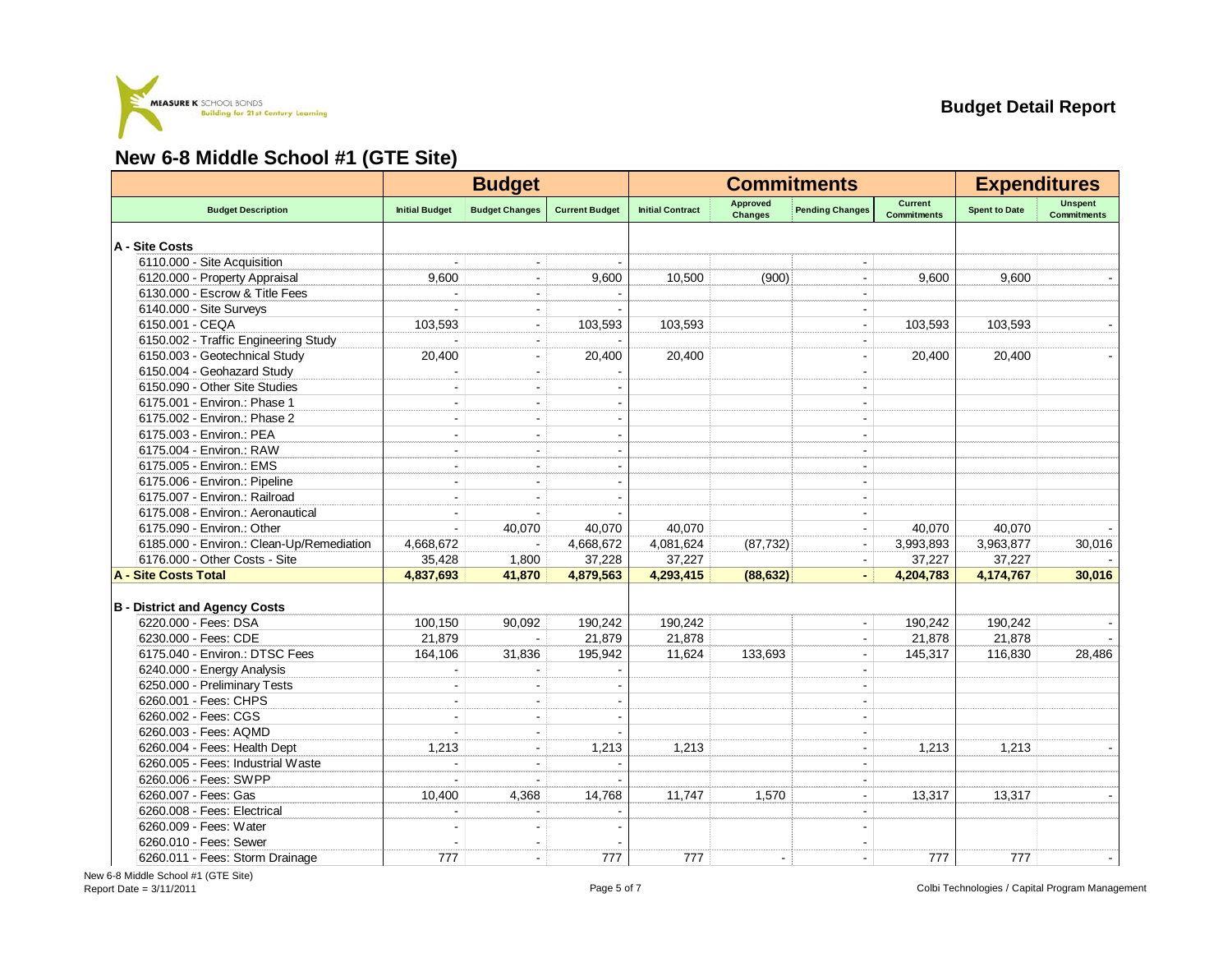|                                            |                          | <b>Budget</b>            |                       |                         | <b>Commitments</b>                |                        | <b>Expenditures</b>                  |                      |                                      |
|--------------------------------------------|--------------------------|--------------------------|-----------------------|-------------------------|-----------------------------------|------------------------|--------------------------------------|----------------------|--------------------------------------|
| <b>Budget Description</b>                  | <b>Initial Budget</b>    | <b>Budget Changes</b>    | <b>Current Budget</b> | <b>Initial Contract</b> | <b>Approved</b><br><b>Changes</b> | <b>Pending Changes</b> | <b>Current</b><br><b>Commitments</b> | <b>Spent to Date</b> | <b>Unspent</b><br><b>Commitments</b> |
|                                            |                          |                          |                       |                         |                                   |                        |                                      |                      |                                      |
| 6260.012 - Fees: Telephone                 |                          |                          |                       |                         |                                   |                        |                                      |                      |                                      |
| 6260.013 - Fees: Cable Television          |                          |                          |                       |                         |                                   |                        |                                      |                      |                                      |
| 6260.014 - Fees: Other Agencies            | 3,435                    | $\sim$                   | 3,435                 | 3,435                   | (253)                             | $\blacksquare$         | 3,182                                | 3,182                |                                      |
| <b>B</b> - District and Agency Costs Total | 301,960                  | 127,296                  | 429,256               | 241,916                 | 135,010                           |                        | 376,926                              | 348,440              | 28,486                               |
| <b>C</b> - Consultant Costs                |                          |                          |                       |                         |                                   |                        |                                      |                      |                                      |
| 6210.000 - Architect / Engineering Fees    | 3,112,844                | 800,000                  | 3,912,844             | 3,076,196               | 767,650                           |                        | 3,843,846                            | 3,155,363            | 688,482                              |
| 6260.021 - Eligibility Consultant          |                          |                          |                       |                         |                                   |                        |                                      |                      |                                      |
| 6260.022 - CHPS                            |                          | $\overline{\phantom{a}}$ |                       |                         |                                   | $\sim$                 |                                      |                      |                                      |
| 6260.023 - Estimating Consultant           | 22.675                   | $\overline{\phantom{a}}$ | 22,675                | 28,100                  | (5, 425)                          |                        | 22.675                               | 22.675               |                                      |
| 6260.024 - Constructability Review         |                          | $\sim$                   |                       |                         |                                   |                        |                                      |                      |                                      |
| 6260.025 - Legislative Consultant          | $\sim$                   |                          |                       |                         |                                   |                        |                                      |                      |                                      |
| 6260.030 - Project Management              | $\blacksquare$           | 81,380                   | 81,380                | 60.840                  |                                   |                        | 60.840                               | 60.840               |                                      |
| 6260.040 - Legal Services                  | $\overline{\phantom{a}}$ | 1,098,539                | 1,098,539             | 557,853                 | (138, 667)                        |                        | 419,186                              | 412,513              | 6,673                                |
| 6260.050 - Low Voltage Design              | $\overline{\phantom{a}}$ |                          |                       |                         |                                   |                        |                                      |                      |                                      |
| 6260.060 - Community Outreach              |                          |                          |                       |                         |                                   |                        |                                      |                      |                                      |
| 6175.051 - HazMat: Design                  |                          |                          |                       |                         |                                   |                        |                                      |                      |                                      |
| 6175.052 - HazMat: Monitoring              |                          |                          |                       |                         |                                   |                        |                                      |                      |                                      |
| 6277.000 - Labor Compliance                | 81,000                   |                          | 81,000                | 81,000                  |                                   |                        | 81,000                               | 54,000               | 27,000                               |
| 6260.090 - Other Consultant Costs          |                          |                          |                       |                         |                                   |                        |                                      |                      |                                      |
| <b>C - Consultant Costs Total</b>          | 3,216,519                | 1,979,919                | 5,196,438             | 3,803,989               | 623,558                           |                        | 4,427,547                            | 3,705,392            | 722,155                              |
|                                            |                          |                          |                       |                         |                                   |                        |                                      |                      |                                      |
| D - Bid Costs                              |                          |                          |                       |                         |                                   |                        |                                      |                      |                                      |
| 6260.070 - Printing & Distribution         | $\overline{\phantom{a}}$ | 15,421                   | 15,421                | 10,191                  | 2,599                             |                        | 12,790                               | 12,790               |                                      |
| 6260.080 - Advertisements & Notices        | $\sim$                   | 163                      | 163                   | 163                     |                                   | $\blacksquare$         | 163                                  | 163                  |                                      |
| <b>D - Bid Costs Total</b>                 | $\blacksquare$           | 15,584                   | 15,584                | 10,354                  | 2,599                             | ÷.                     | 12,954                               | 12,954               |                                      |
| <b>E</b> - Construction Costs              |                          |                          |                       |                         |                                   |                        |                                      |                      |                                      |
| 6180.000 - Site Contractor                 |                          |                          |                       |                         |                                   |                        |                                      |                      |                                      |
| 6260.035 - Pre-Construction Services       | 260.150                  | (40,000)                 | 220,150               | 260,150                 | (40,000)                          | $\blacksquare$         | 220,150                              | 220,150              |                                      |
| 6270.000 - Main Contr: General Contractor  |                          |                          |                       |                         |                                   |                        |                                      |                      |                                      |
| 6270.021 - Main Contr: L/LB - Lease        | $\overline{\phantom{a}}$ |                          |                       |                         |                                   |                        |                                      |                      |                                      |
| 6270.022 - Main Contr: L/LB - Contract     | 38,282,131               | 3,720,900                | 42,003,031            | 38,282,131              | 3,720,900                         |                        | 42,003,031                           | 21,358,705           | 20,644,326                           |
| 6270.050 - Main Contr: Multi-Primes        | $\overline{\phantom{a}}$ |                          |                       |                         |                                   |                        |                                      |                      |                                      |
| 6270.070 - Main Contr: Low Voltage         | $\overline{\phantom{a}}$ | $\overline{\phantom{a}}$ |                       |                         |                                   |                        |                                      |                      |                                      |
| 6270.071 - Main Contr: Pathway             | $\sim$                   | $\overline{\phantom{a}}$ |                       |                         |                                   |                        |                                      |                      |                                      |
| 6270.072 - Main Contr: Fire Alarm          | $\sim$                   | $\sim$                   |                       |                         |                                   |                        |                                      |                      |                                      |
| 6270.073 - Main Contr: Assist. Listening   | $\sim$                   | $\overline{\phantom{a}}$ |                       |                         |                                   | $\sim$                 |                                      |                      |                                      |
| 6270.074 - Main Contr: Data                | $\sim$                   | $\sim$                   |                       |                         |                                   | $\sim$                 |                                      |                      |                                      |
| 6270.075 - Main Contr: Telephone           | $\sim$                   | $\sim$                   |                       |                         |                                   |                        |                                      |                      |                                      |
| 6270.076 - Main Contr: Intercom            | ÷.                       | $\overline{a}$           |                       |                         |                                   |                        |                                      |                      |                                      |
| 6270.077 - Main Contr: Clocks & Bells      |                          |                          |                       |                         |                                   |                        |                                      |                      |                                      |
| 6270.078 - Main Contr: Intrusion           |                          |                          |                       |                         |                                   |                        |                                      |                      |                                      |
| 6270.079 - Main Contr: Cable TV            | $\overline{a}$           | L.                       |                       |                         |                                   |                        |                                      |                      |                                      |
| 6270.080 - Main Contr: EMS                 |                          |                          |                       |                         |                                   |                        |                                      |                      |                                      |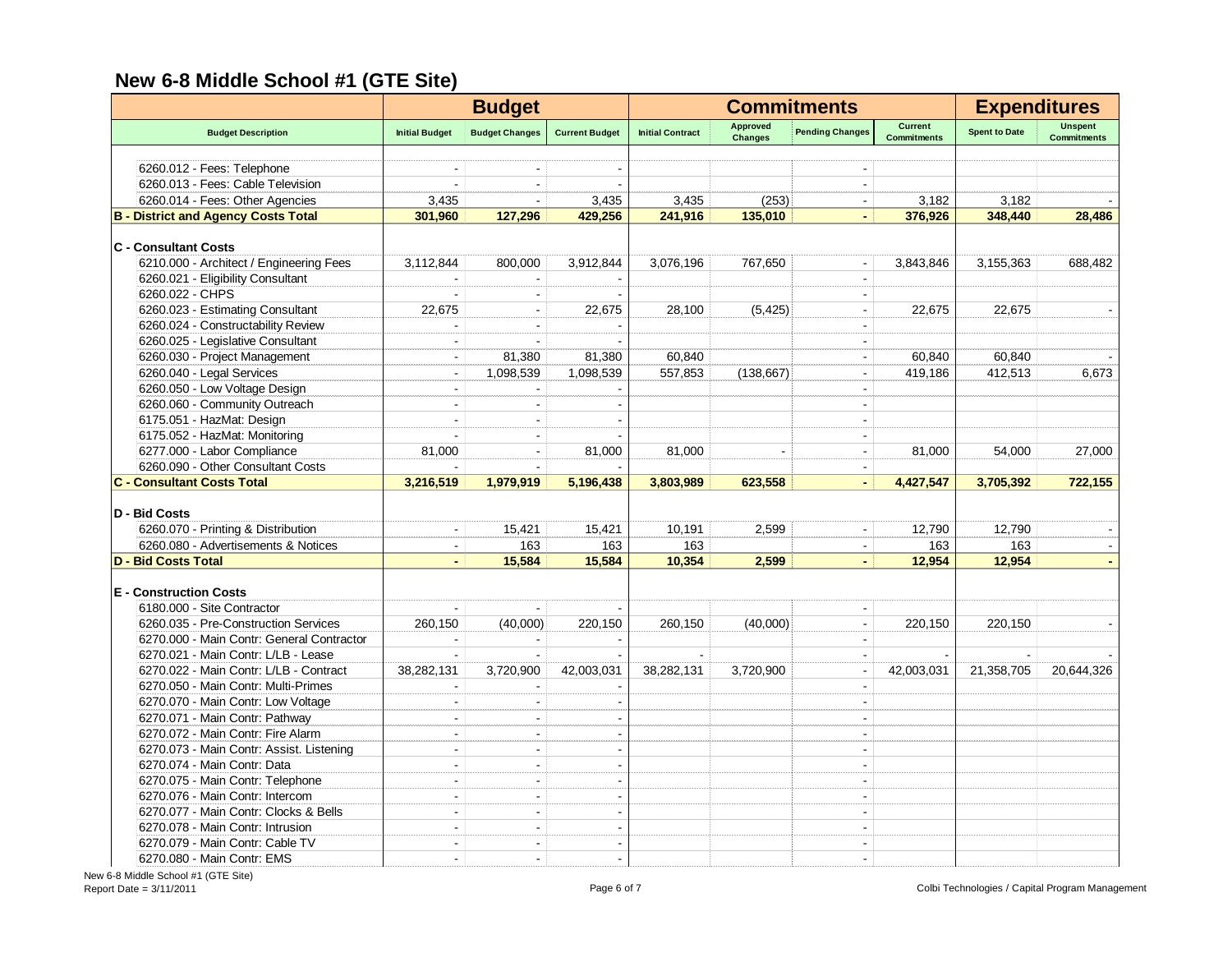|                                             |                          | <b>Budget</b>            |                       |                         |                                   | <b>Commitments</b>       |                                      | <b>Expenditures</b>  |                                      |  |
|---------------------------------------------|--------------------------|--------------------------|-----------------------|-------------------------|-----------------------------------|--------------------------|--------------------------------------|----------------------|--------------------------------------|--|
| <b>Budget Description</b>                   | <b>Initial Budget</b>    | <b>Budget Changes</b>    | <b>Current Budget</b> | <b>Initial Contract</b> | <b>Approved</b><br><b>Changes</b> | <b>Pending Changes</b>   | <b>Current</b><br><b>Commitments</b> | <b>Spent to Date</b> | <b>Unspent</b><br><b>Commitments</b> |  |
|                                             |                          |                          |                       |                         |                                   |                          |                                      |                      |                                      |  |
| 6270.081 - Main Contr: Video Security       |                          |                          |                       |                         |                                   |                          |                                      |                      |                                      |  |
| 6270.082 - Main Contr: Video Media          |                          |                          |                       |                         |                                   |                          |                                      |                      |                                      |  |
| 6273.000 - Demolition-Existing Features     | ÷                        | $\sim$                   |                       |                         |                                   |                          |                                      |                      |                                      |  |
| 6274.050 - Owner Furnished Materials        |                          |                          |                       |                         |                                   |                          |                                      |                      |                                      |  |
| 6274.090 - Other Costs - Construction       |                          |                          |                       |                         |                                   |                          |                                      |                      |                                      |  |
| 6275.001 - Relo: Purchase Relocatable       |                          |                          |                       |                         |                                   |                          |                                      |                      |                                      |  |
| 6275.002 - Relo: Lease Relocatables         | $\overline{\phantom{a}}$ | $\overline{\phantom{a}}$ |                       |                         |                                   |                          |                                      |                      |                                      |  |
| 6275.003 - Relo: Install/Move/Other         |                          |                          |                       |                         |                                   |                          |                                      |                      |                                      |  |
| <b>E</b> - Construction Costs Total         | 38,542,281               | 3,680,900                | 42,223,181            | 38,542,281              | 3.680.900                         |                          | 42,223,181                           | 21,578,855           | 20,644,326                           |  |
| <b>F</b> - Construction Support Costs       |                          |                          |                       |                         |                                   |                          |                                      |                      |                                      |  |
| 6290.000 - Construction Inspection          | 712,000                  |                          | 712,000               | 712,000                 |                                   | $\blacksquare$           | 712,000                              | 360,426              | 351,574                              |  |
| 6280.000 - Construction Tests               | 404,400                  | 60,000                   | 464,400               | 464,400                 |                                   | $\blacksquare$           | 464,400                              | 410,981              | 53,419                               |  |
| 6272.000 - Construction Manager             | 79,000                   |                          | 79,000                | 79,000                  |                                   |                          | 79,000                               | 79,000               |                                      |  |
| 6274.060 - Security for Construction Site   |                          |                          |                       |                         |                                   |                          |                                      |                      |                                      |  |
| 6274.070 - Systems Start-Up/Training        | $\blacksquare$           |                          |                       |                         |                                   |                          |                                      |                      |                                      |  |
| <b>F - Construction Support Costs Total</b> | 1,195,400                | 60,000                   | 1,255,400             | 1,255,400               |                                   |                          | 1,255,400                            | 850,407              | 404,993                              |  |
|                                             |                          |                          |                       |                         |                                   |                          |                                      |                      |                                      |  |
| G - Furniture & Equipment                   |                          |                          |                       |                         |                                   |                          |                                      |                      |                                      |  |
| 4310.000 - F&E - Supplies <\$500            |                          | $\blacksquare$           |                       |                         |                                   | $\blacksquare$           |                                      |                      |                                      |  |
| 4400.000 - F&E - Non-Tech (\$500-\$5000)    | 2,317,428                |                          | 2,317,428             |                         |                                   |                          |                                      |                      |                                      |  |
| 4400.010 - F&E - Tech (\$500-\$5000)        |                          | $\sim$                   |                       |                         |                                   | ÷                        |                                      |                      |                                      |  |
| 6310.000 - Books & Media for New Libraries  |                          | $\overline{\phantom{a}}$ |                       |                         |                                   |                          |                                      |                      |                                      |  |
| 6490.000 - F&E - Non-Tech (over \$5000)     |                          | $\blacksquare$           |                       |                         |                                   |                          |                                      |                      |                                      |  |
| 6490.010 - F&E - Tech (over \$5000)         |                          | $\blacksquare$           |                       |                         |                                   | $\blacksquare$           |                                      |                      |                                      |  |
| G - Furniture & Equipment Total             | 2,317,428                |                          | 2,317,428             |                         |                                   |                          |                                      |                      |                                      |  |
|                                             |                          |                          |                       |                         |                                   |                          |                                      |                      |                                      |  |
| H - Miscellaneous Project Costs             |                          |                          |                       |                         |                                   |                          |                                      |                      |                                      |  |
| 6276.002 - Interim: Lease                   | $\blacksquare$           | $\blacksquare$           |                       |                         |                                   | $\overline{\phantom{a}}$ |                                      |                      |                                      |  |
| 6276.003 - Interim: Install/Move/Other      | ÷                        | $\sim$                   |                       |                         |                                   | $\mathbf{r}$             |                                      |                      |                                      |  |
| 6274.080 - Move/Store for Construction      |                          | $\sim$                   |                       |                         |                                   | $\blacksquare$           |                                      |                      |                                      |  |
| H - Miscellaneous Project Costs Total       | $\blacksquare$           | $\blacksquare$           |                       |                         |                                   | $\blacksquare$           |                                      |                      |                                      |  |
| I - Project Contingencies                   |                          |                          |                       |                         |                                   |                          |                                      |                      |                                      |  |
| 6999.095 - Contingency: Construction        | 108,195                  | (60,000)                 | 48,195                |                         |                                   |                          |                                      |                      |                                      |  |
| 6999.096 - Contingency: Project             | 811,085                  | (82, 443)                | 728,642               |                         |                                   |                          |                                      |                      |                                      |  |
| 6999.097 - Contingency: Owner               | 1,931,154                | (800,000)                | 1,131,154             |                         |                                   |                          |                                      |                      |                                      |  |
| <b>I - Project Contingencies Total</b>      | 2,850,434                | (942, 443)               | 1,907,991             |                         |                                   |                          |                                      |                      |                                      |  |
|                                             |                          |                          |                       |                         |                                   |                          |                                      |                      |                                      |  |
| <b>Grand Total</b>                          | 53,261,715               | 4,963,126                | 58,224,841            | 48,147,355              | 4,353,436                         | ٠                        | 52,500,791                           | 30,670,815           | 21,829,976                           |  |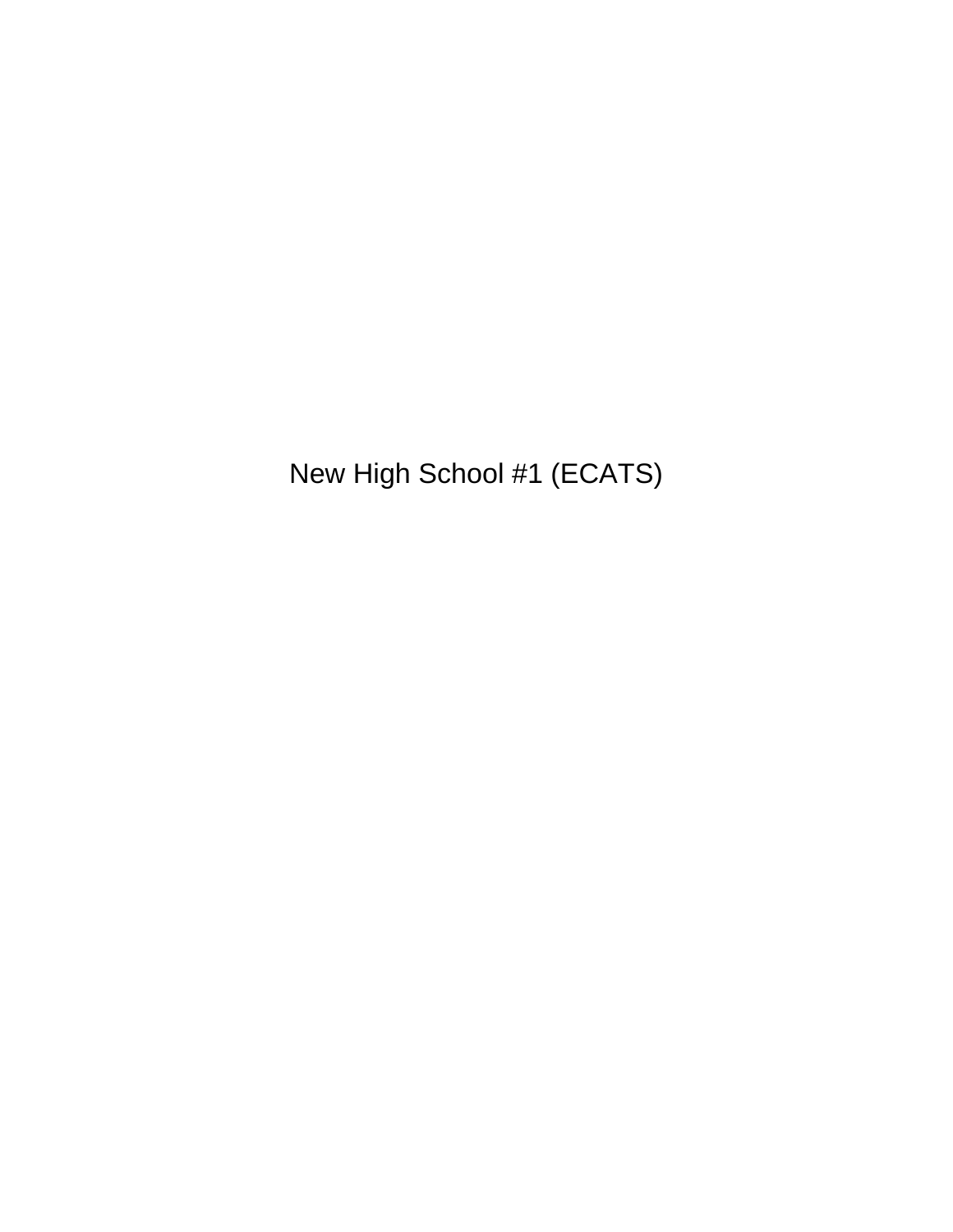|                      | <b>Funding</b>                       |                        |                        |                        |
|----------------------|--------------------------------------|------------------------|------------------------|------------------------|
|                      | <b>Funding Source</b>                | <b>Initial Funding</b> | <b>Funding Changes</b> | <b>Current Funding</b> |
| State                | 35 - State School Facilities Program | 7,047,438              |                        | 7,047,438              |
| <b>State Total</b>   |                                      | 7,047,438              |                        | 7,047,438              |
| Local                | 21-A - Measure A Bond Fund           | 5,515,661              | 655,471                | 6,171,132              |
|                      | 21-K - Measure K Bond Fund           | 87,761,956             | (329, 582)             | 87,432,374             |
| <b>Local Total</b>   |                                      | 93,277,617             | 325,889                | 93,603,506             |
| <b>Total Funding</b> |                                      | 100,325,055            | 325,889                | 100,650,944            |



|                                                                                   | <b>Budgets through 2/15/11</b>       |                       |                       |                       | <b>Expenditures through 1/31/11</b> |                      |                            |  |
|-----------------------------------------------------------------------------------|--------------------------------------|-----------------------|-----------------------|-----------------------|-------------------------------------|----------------------|----------------------------|--|
|                                                                                   | <b>Budget Description</b>            | <b>Initial Budget</b> | <b>Budget Changes</b> | <b>Current Budget</b> | <b>Current Commitment</b>           | <b>Spent to Date</b> | <b>Unspent Commitments</b> |  |
| <b>Site Costs</b>                                                                 |                                      | 181,096               | 238,665               | 419,761               | 346,634                             | 305,063              | 41,571                     |  |
| <b>District and Agency Costs</b>                                                  |                                      | 639,800               | 86,104                | 725,904               | 501,104                             | 492,436              | 8,668                      |  |
| <b>Consultant Costs</b>                                                           |                                      | 4,744,915             | 468,742               | 5,213,657             | 4,762,888                           | 3,694,500            | 1,068,388                  |  |
| <b>Bid Costs</b>                                                                  |                                      |                       | 131,187               | 131,187               | 34,925                              | 30,643               | 4,282                      |  |
| Construction Costs_                                                               |                                      | 81,458,876            | (5,901,376)           | 75,557,500            | 1,313,150                           | 697,764              | 615,386                    |  |
| <b>Construction Support Costs</b>                                                 |                                      | 750,000               | 1,280,000             | 2,030,000             | 88,608<br>16,116                    |                      |                            |  |
| <b>Furniture &amp; Equipment</b>                                                  |                                      | 4,550,000             |                       | 4,550,000             |                                     |                      |                            |  |
| <b>Miscellaneous Project Costs</b>                                                |                                      |                       | 52,156                | 52,156                | 52,156                              | 52,156               |                            |  |
| Project Contingencies                                                             | 6999.095 - Contingency: Construction | 4,000,184             | 567,246               | 4,567,430             |                                     |                      |                            |  |
|                                                                                   | 6999.096 - Contingency: Project      | 4,000,184             | (1,992,235)           | 2,007,949             |                                     |                      |                            |  |
|                                                                                   | 6999.097 - Contingency: Owner        |                       | 5,395,400             | 5,395,400             |                                     |                      |                            |  |
| <b>Project Contingencies</b>                                                      |                                      | 8,000,368             | 3,970,411             | 11,970,779            |                                     |                      |                            |  |
| 100,650,944<br><b>Total Current Budget</b><br>100,325,055<br>325,889<br>7,099,464 |                                      |                       |                       | 5,288,678             | 1,810,786                           |                      |                            |  |

|                |                       |                       |                           | <b>Expenditures through 1/31/11</b> |                            |
|----------------|-----------------------|-----------------------|---------------------------|-------------------------------------|----------------------------|
| Initial Budget | <b>Budget Changes</b> | <b>Current Budget</b> | <b>Current Commitment</b> | <b>Spent to Date</b>                | <b>Unspent Commitments</b> |
| 181,096        | 238,665               | 419,761               | 346,634                   | 305,063                             | 41,571                     |
| 639,800        | 86,104                | 725,904               | 501,104                   | 492,436                             | 8,668                      |
| 4,744,915      | 468,742               | 5,213,657             | 4,762,888                 | 3,694,500                           | 1,068,388                  |
|                | 131,187               | 131,187               | 34,925                    | 30,643                              | 4,282                      |
| 81,458,876     | (5,901,376)           | 75,557,500            | 1,313,150                 | 697,764                             | 615,386                    |
| 750,000        | 1,280,000             | 2,030,000             | 88,608                    | 16,116                              | 72,492                     |
| 4,550,000      |                       | 4,550,000             |                           |                                     |                            |
|                | 52,156                | 52,156                | 52,156                    | 52,156                              |                            |
| 4,000,184      | 567,246               | 4,567,430             |                           |                                     |                            |
| 4,000,184      | (1,992,235)           | 2,007,949             |                           |                                     |                            |
|                | 5,395,400             | 5,395,400             |                           |                                     |                            |
| 8,000,368      | 3,970,411             | 11,970,779            |                           |                                     |                            |
| 00,325,055     | 325,889               | 100,650,944           | 7,099,464                 | 5,288,678                           | 1,810,786                  |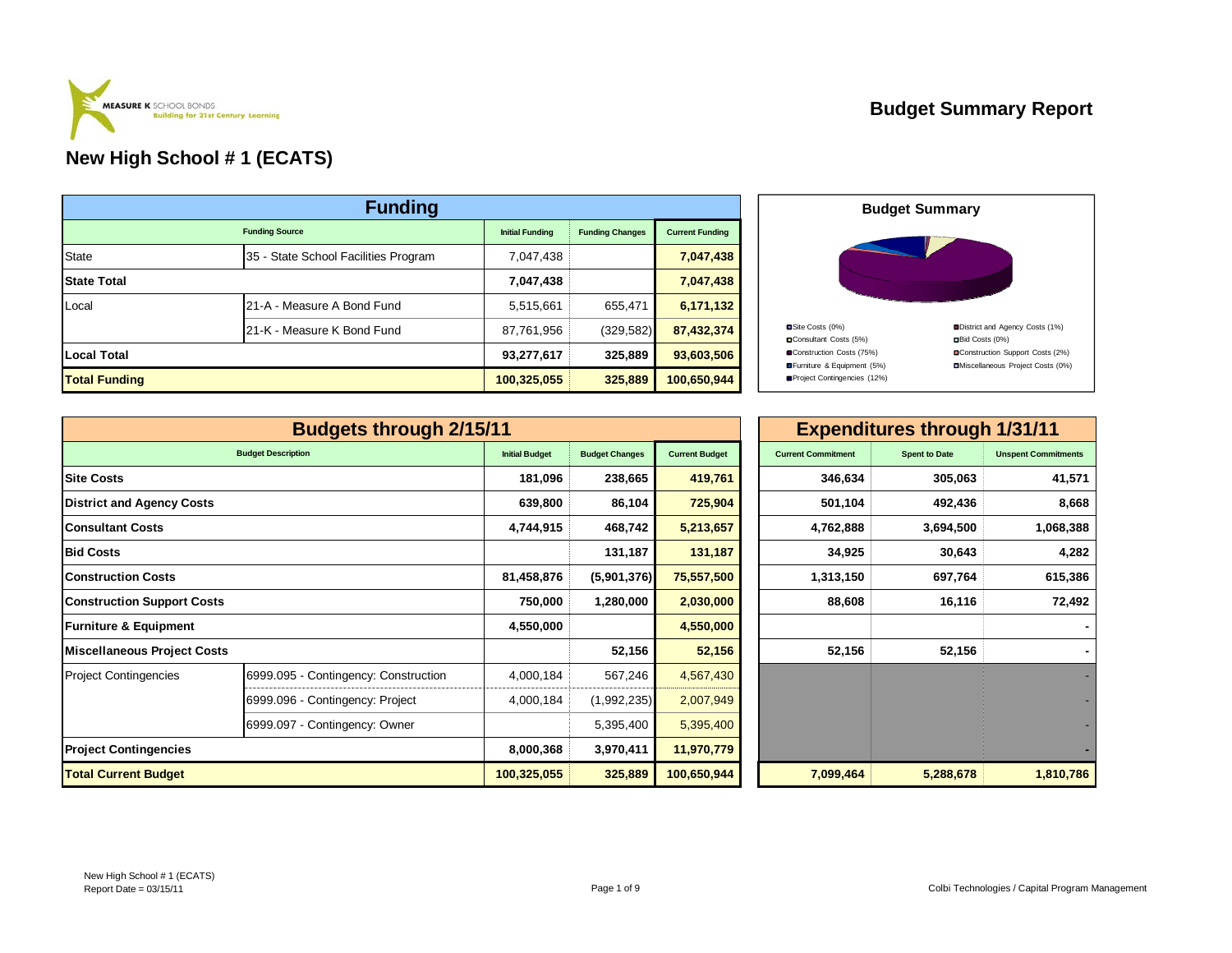

# **Funding Detail Report**

|                      |                                      | <b>Funding Summary</b>      |                                                                            |            |             |                           | <b>Funding Summary</b>    |
|----------------------|--------------------------------------|-----------------------------|----------------------------------------------------------------------------|------------|-------------|---------------------------|---------------------------|
|                      | <b>Funding Source</b>                |                             | <b>Initial Funding</b><br><b>Current Funding</b><br><b>Funding Changes</b> |            |             |                           |                           |
| State                | 35 - State School Facilities Program |                             | 7,047,438                                                                  |            | 7,047,438   |                           |                           |
| <b>State Total</b>   |                                      |                             | 7,047,438                                                                  |            | 7,047,438   |                           |                           |
| Local                | 21-K - Measure K Bond Fund           | <b>State Required Match</b> | 7,047,438                                                                  |            | 7,047,438   |                           |                           |
|                      |                                      | Other Allocation            | 80,714,518                                                                 | (329, 582) | 80,384,936  |                           |                           |
|                      | 21-K - Measure K Bond Fund Total     |                             | 87,761,956                                                                 | (329, 582) | 87,432,374  |                           |                           |
|                      | 21-A - Measure A Bond Fund           |                             | 5,515,661                                                                  | 655,471    | 6,171,132   | State SFP Funds (7%)      | Measure K Bond Fund (87%) |
| <b>Local Total</b>   |                                      |                             | 93,277,617                                                                 | 325,889    | 93,603,506  | □Measure A Bond Fund (6%) |                           |
| <b>Total Funding</b> |                                      |                             | 100,325,055                                                                | 325,889    | 100,650,944 |                           |                           |

|                                    |                                                                                                                                                                                                                             | <b>Funding Modifications</b>          |                         |                        |                                               |                     |              |                                      |                                              |
|------------------------------------|-----------------------------------------------------------------------------------------------------------------------------------------------------------------------------------------------------------------------------|---------------------------------------|-------------------------|------------------------|-----------------------------------------------|---------------------|--------------|--------------------------------------|----------------------------------------------|
|                                    |                                                                                                                                                                                                                             |                                       |                         |                        |                                               |                     |              |                                      |                                              |
| <b>Project Phase</b>               | <b>Description</b>                                                                                                                                                                                                          | <b>State Required</b><br><b>Match</b> | <b>Other Allocation</b> | <b>Program Balance</b> | <b>Construction</b><br><b>Cost Escalation</b> | <b>Loss Reserve</b> | <b>Total</b> | 21-A - Measure A<br><b>Bond Fund</b> | <b>Total Funding</b><br><b>Modifications</b> |
| Planning / Pre-Design              | 11/30/09: Funding adjustment to reflect reallocation of expenditures<br>and contract balances from Measure K to Measure A                                                                                                   |                                       | (32, 843)               |                        |                                               |                     | (32, 843)    | 32,843                               |                                              |
|                                    | 11/30/09: Increase Measure A funding due to contract amendments<br>for Pre-Construction, Geotechnical Study, and CEQA                                                                                                       |                                       |                         |                        |                                               |                     |              | 88,991                               | 88,991                                       |
|                                    | 11/31/09: Increase Measure A funding to cover project specific<br>Measure A expenditures transferred from the General Fund for fiscal<br>year 08/09                                                                         |                                       |                         |                        |                                               |                     |              | 67,096                               | 67,096                                       |
| <b>Planning / Pre-Design Total</b> |                                                                                                                                                                                                                             |                                       | (32, 843)               |                        |                                               |                     | (32, 843)    | 188,930                              | 156,087                                      |
| Design Phase                       | 02/26/10: Reallocation of funding due to increased funding from<br>Measure A associated with amendments to existing Measure A<br>contracts and project specific Measure A expenditures transferred<br>from the General Fund |                                       | (96, 131)               |                        |                                               |                     | (96, 131)    | 96,131                               |                                              |
|                                    | 03/31/10: Increase funding due to anticipated additional expenditures<br>for fiscal year 2010-2011                                                                                                                          |                                       | 143,402                 |                        |                                               |                     | 143,402      |                                      | 143,402                                      |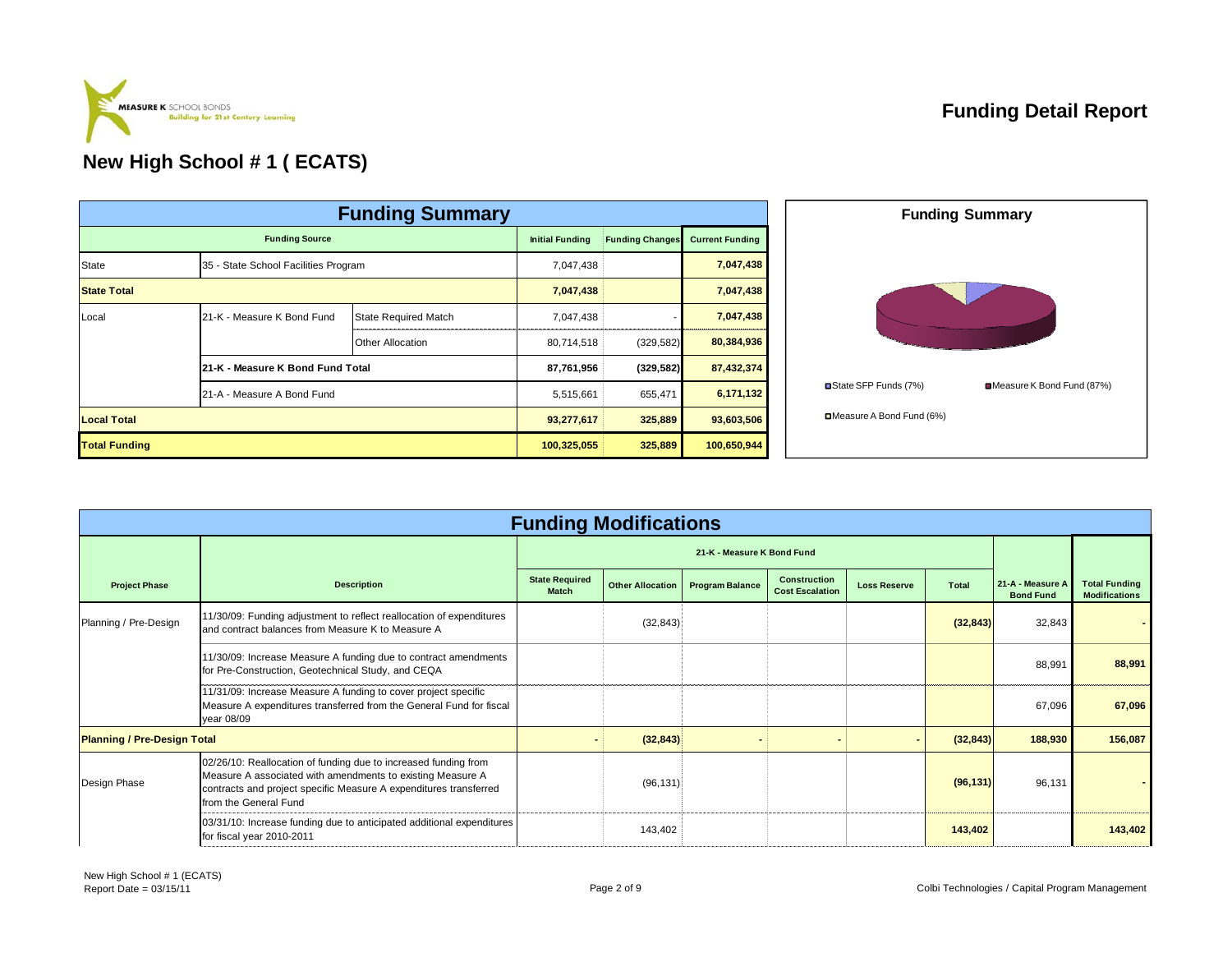|                                    |                                                                                                                                                                                                                                | <b>Funding Modifications</b>          |                         |                            |                                               |                     |              |                                      |                                              |
|------------------------------------|--------------------------------------------------------------------------------------------------------------------------------------------------------------------------------------------------------------------------------|---------------------------------------|-------------------------|----------------------------|-----------------------------------------------|---------------------|--------------|--------------------------------------|----------------------------------------------|
|                                    |                                                                                                                                                                                                                                |                                       |                         | 21-K - Measure K Bond Fund |                                               |                     |              |                                      |                                              |
| <b>Project Phase</b>               | <b>Description</b>                                                                                                                                                                                                             | <b>State Required</b><br><b>Match</b> | <b>Other Allocation</b> | <b>Program Balance</b>     | <b>Construction</b><br><b>Cost Escalation</b> | <b>Loss Reserve</b> | <b>Total</b> | 21-A - Measure A<br><b>Bond Fund</b> | <b>Total Funding</b><br><b>Modifications</b> |
|                                    | 03/31/10: Reallocation of funding due to increased funding from<br>Measure A associated with project specific Measure A expenditures<br>transferred from the General Fund                                                      |                                       | (521)                   |                            |                                               |                     | (521)        | 521                                  |                                              |
|                                    | 05/31/10: Increase funding due to anticipated additional expenditures<br>for fiscal year 2010-2011                                                                                                                             |                                       | 26,400                  |                            |                                               |                     | 26,400       |                                      | 26,400                                       |
|                                    | 05/31/10: Reallocation of funding due to increased funding from<br>Measure A associated with project specific Measure A expenditures<br>transferred from the General Fund                                                      |                                       | (4,805)                 |                            |                                               |                     | (4,805)      | 4,805                                |                                              |
|                                    | 06/30/10: Reallocation of funding due to increased funding from<br>Measure A, associated with the new Measure A contracts and<br>additional project specific Measure A expenditures                                            |                                       | (9, 150)                |                            |                                               |                     | (9, 150)     | 9,150                                |                                              |
|                                    | 07/31/10: Reallocation of funding due to increased funding from<br>Measure A associated with additional project specific Measure A<br>expenditures                                                                             |                                       | (29, 997)               |                            |                                               |                     | (29, 997)    | 29,997                               |                                              |
|                                    | 08/31/10: Reallocation of funding due to decreased funding of<br>Measure A associated with close-out of commitment for traffic<br>engineering study                                                                            |                                       | 2,658                   |                            |                                               |                     | 2,658        | (2,658)                              |                                              |
|                                    | 09/30/10: Reallocation of funding due to increased funding from<br>Measure A associated with project specific Measure A expenditures                                                                                           |                                       | (26,098)                |                            |                                               |                     | (26,098)     | 26.098                               |                                              |
|                                    | 10/31/10: Reallocation of funding due to increased funding from<br>Measure A associated with additional project specific Measure A<br>expenditures                                                                             |                                       | (6)                     |                            |                                               |                     | (6)          | 6                                    |                                              |
|                                    | 12/31/10: Reallocation of funding due to increased funding from<br>Measure A associated with additional project specific Measure A<br>expenditures                                                                             |                                       | (5, 176)                |                            |                                               |                     | (5, 176)     | 5,176                                |                                              |
|                                    | 02/15/11: Reallocation of funding due to increased funding from<br>Measure A, associated with new Measure A contracts, amendments<br>to existing Measure A contracts and additional project specific<br>Measure A expenditures |                                       | (297, 315)              |                            |                                               |                     | (297, 315)   | 297,315                              |                                              |
| <b>Design Phase Total</b>          |                                                                                                                                                                                                                                |                                       | (296, 739)              |                            |                                               |                     | (296, 739)   | 466,541                              | 169,802                                      |
| <b>Total Funding Modifications</b> |                                                                                                                                                                                                                                |                                       | (329, 582)              |                            |                                               |                     | (329, 582)   | 655,471                              | 325,889                                      |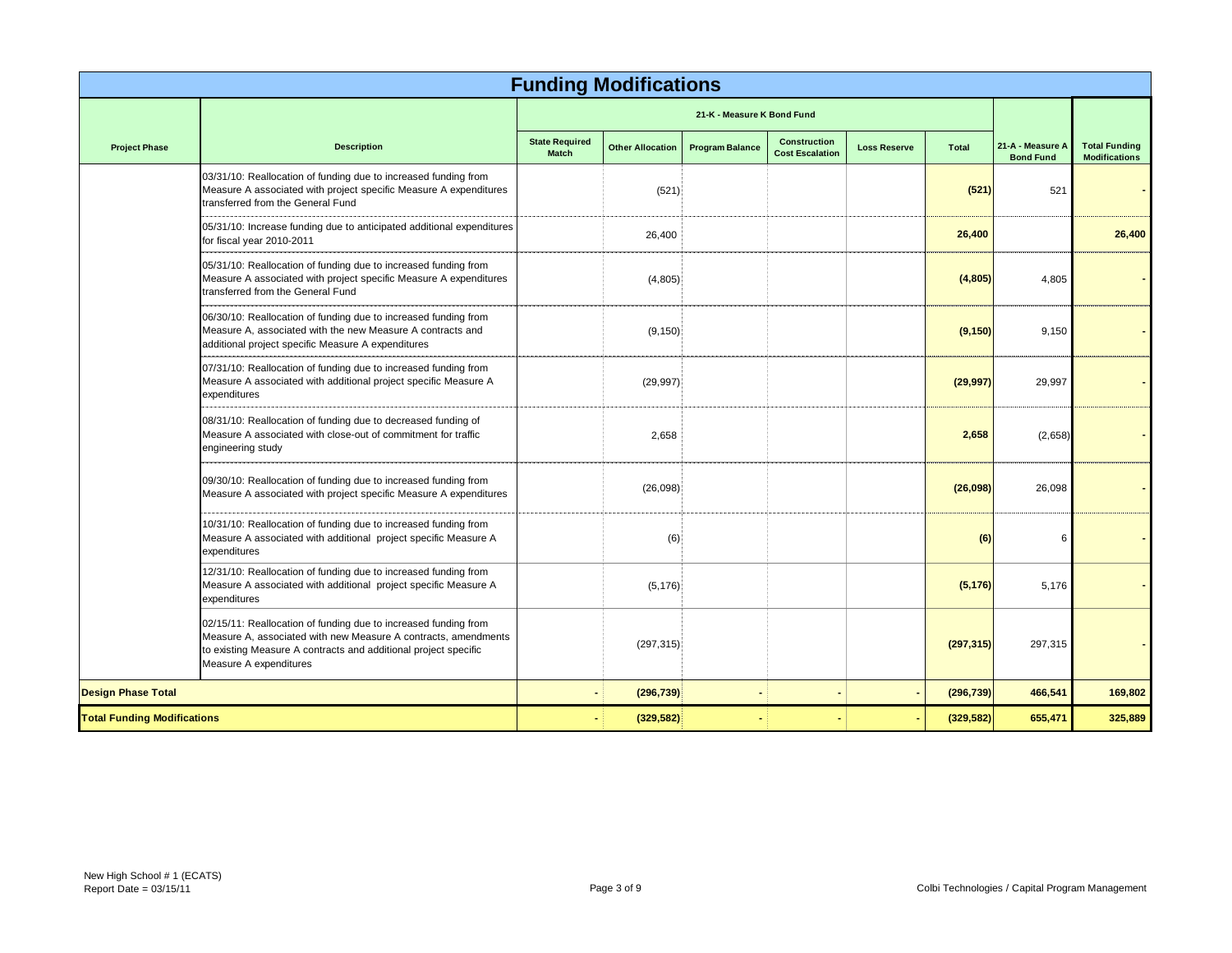# **Building for 21st Century Learning New High School # 1 (ECATS)**

**MEASURE K** SCHOOL BONDS

**Initial Budget**

| Total Initial Budget: |  |  |  | 100,325,055 |
|-----------------------|--|--|--|-------------|
|-----------------------|--|--|--|-------------|

|                                    |                                  |                                         |          | <b>Budgets Modifications through 2/15/11</b>                                                                       |               |
|------------------------------------|----------------------------------|-----------------------------------------|----------|--------------------------------------------------------------------------------------------------------------------|---------------|
| <b>Project Phase</b>               | <b>Approval Status</b>           | <b>Object Code</b>                      | Date     | <b>Reason for Modification</b>                                                                                     | <b>Amount</b> |
| <b>Planning / Pre-Design Total</b> |                                  |                                         |          |                                                                                                                    | 156,087       |
|                                    | <b>Previously Approved Total</b> |                                         |          |                                                                                                                    | 169,802       |
|                                    | Approved This Period             | 6150.001 - CEQA                         | 12/31/10 | Increase CEQA due to arborist monitoring services for demolition &<br>abatement                                    | 2,977         |
|                                    |                                  | 6175.052 - HazMat: Monitoring           | 12/31/10 | Decrease HazMat Monitoring due to re-evaluation of budget                                                          | (101, 875)    |
|                                    |                                  | 6210.000 - Architect / Engineering Fees | 02/15/11 | Increase due to anticipated costs related to contract amendment #3                                                 | 282,739       |
|                                    |                                  | 6260.009 - Fees: Water                  | 12/31/10 | Increased Fees: Water due to disconnect fees                                                                       | 2,500         |
|                                    |                                  | 6260.014 - Fees: Other Agencies         | 12/31/10 | Increase Fees: Other Agencies due to city permit inspection fees                                                   | 6,695         |
|                                    |                                  |                                         |          | Increase Fees: Other Agencies due to California Solar Initiative application fee                                   | 10,000        |
|                                    |                                  | 6260.035 - Pre-Construction Services    | 12/31/10 | Increase Pre-Construction Services due to initial contract for constructability<br>review of DSA plans and addenda | 274,000       |
|                                    |                                  |                                         |          | Increase Pre-Construction Services due to initial contract for relocation of<br>waterline                          | 358,283       |
|                                    |                                  |                                         | 02/15/11 | Increase due to costs related to amendment #1 for site trailers, temporary<br>utilities, project sign and SWPPP    | 50,000        |
|                                    |                                  | 6260.040 - Legal Services               | 12/31/10 | Increase Legal Services due to re-evaluation of budget                                                             | 20,000        |
|                                    |                                  | 6260.090 - Other Consultant Costs       | 02/15/11 | Increase due to anticipated fees for a Commissioning Agent required for<br><b>CHPS</b> certification               | 120,000       |
|                                    |                                  | 6270.022 - Main Contr: L/LB - Contract  | 12/31/10 | Decrease Main Contractor: L/LB - Contract to adjust budget line item to reflect<br>actual contract amount          | (1, 163, 933) |
|                                    |                                  |                                         | 02/15/11 | Decrease budget, transferred to Construction Contingency                                                           | (50,000)      |
|                                    |                                  | 6273.000 - Demolition-Existing Features | 12/31/10 | Increase Demolition-Existing Features due to initial contract for demolition and<br>abatement                      | 531,650       |
|                                    |                                  |                                         | 02/15/11 | Increase due to unforeseen site conditions                                                                         | 50,000        |
|                                    |                                  | 6280.000 - Construction Tests           | 02/15/11 | Increase due to anticipated additional testing costs                                                               | 450,000       |
|                                    |                                  | 6290.000 - Construction Inspection      | 02/15/11 | Increase due to anticipated additional inspection costs                                                            | 600,000       |
|                                    |                                  | 6999.095 - Contingency: Construction    | 12/31/10 | Increase Construction Contingency transferred from Main Contractor: L/LB<br>Contract                               | 1,163,933     |
|                                    |                                  |                                         |          | Decrease Construction Contingency to fund Pre-Construction Services                                                | (274,000)     |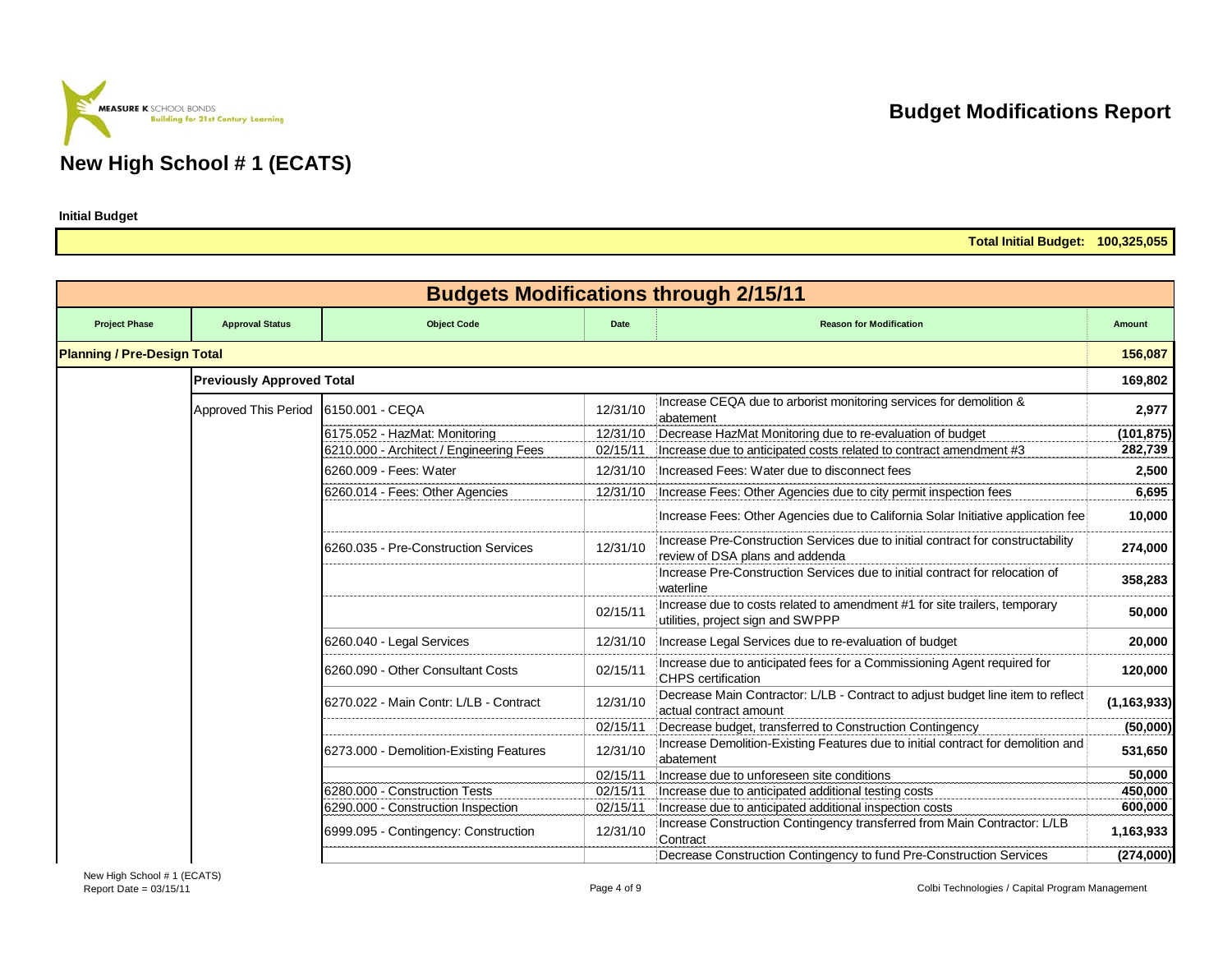|                                 |                                   |                                 |          | <b>Budgets Modifications through 2/15/11</b>                           |            |
|---------------------------------|-----------------------------------|---------------------------------|----------|------------------------------------------------------------------------|------------|
| <b>Project Phase</b>            | <b>Approval Status</b>            | <b>Object Code</b>              | Date     | <b>Reason for Modification</b>                                         | Amount     |
|                                 |                                   |                                 |          | Decrease Construction Contingency to fund Demolition-Existing Features | (531,650)  |
|                                 |                                   |                                 |          | Decrease Construction Contingency to fund Pre-Construction Services    | (358, 283) |
|                                 |                                   |                                 | 02/15/11 | Decrease to fund Demolition - Existing Features                        | (50,000)   |
|                                 |                                   |                                 |          | Increased budget, transferred from Main Contractor - L/LB - Contract   | 50,000     |
|                                 |                                   |                                 |          | Decrease to fund Pre-Construction Services                             | (50,000)   |
|                                 |                                   | 6999.096 - Contingency: Project | 12/31/10 | Decrease Project Contingency to fund Fees: Other Agencies              | (6, 695)   |
|                                 |                                   |                                 |          | Decrease Contingency: Project to fund Legal Services                   | (20,000)   |
|                                 |                                   |                                 |          | Increase Project Contingency transferred from HazMat Monitoring        | 101,875    |
|                                 |                                   |                                 |          | Decrease Project Contingency to fund CEQA                              | (2, 977)   |
|                                 |                                   |                                 |          | Decrease Project Contingency to fund Fees: Water                       | (2,500)    |
|                                 |                                   |                                 |          | Decrease Project Contingency to fund Fees: Other Agencies              | (10,000)   |
|                                 |                                   |                                 | 02/15/11 | Decrease to fund Architect/Engineering Fees                            | (282, 739) |
|                                 |                                   |                                 |          | Decrease to fund Other Consultant Costs                                | (120,000)  |
|                                 |                                   |                                 |          | Decrease to fund Construction Inspection                               | (600, 000) |
|                                 |                                   |                                 |          | Decrease to fund Construction Tests                                    | (450,000)  |
|                                 | <b>Approved This Period Total</b> |                                 |          |                                                                        |            |
| <b>Design Phase Total</b>       |                                   |                                 |          |                                                                        | 169,802    |
| <b>Construction Phase Total</b> |                                   |                                 |          |                                                                        | (0)        |
|                                 |                                   |                                 |          | <b>Total Budget Modifications:</b>                                     | 325,889    |

**Current Budget**

**Total Current Budget: 100,650,944**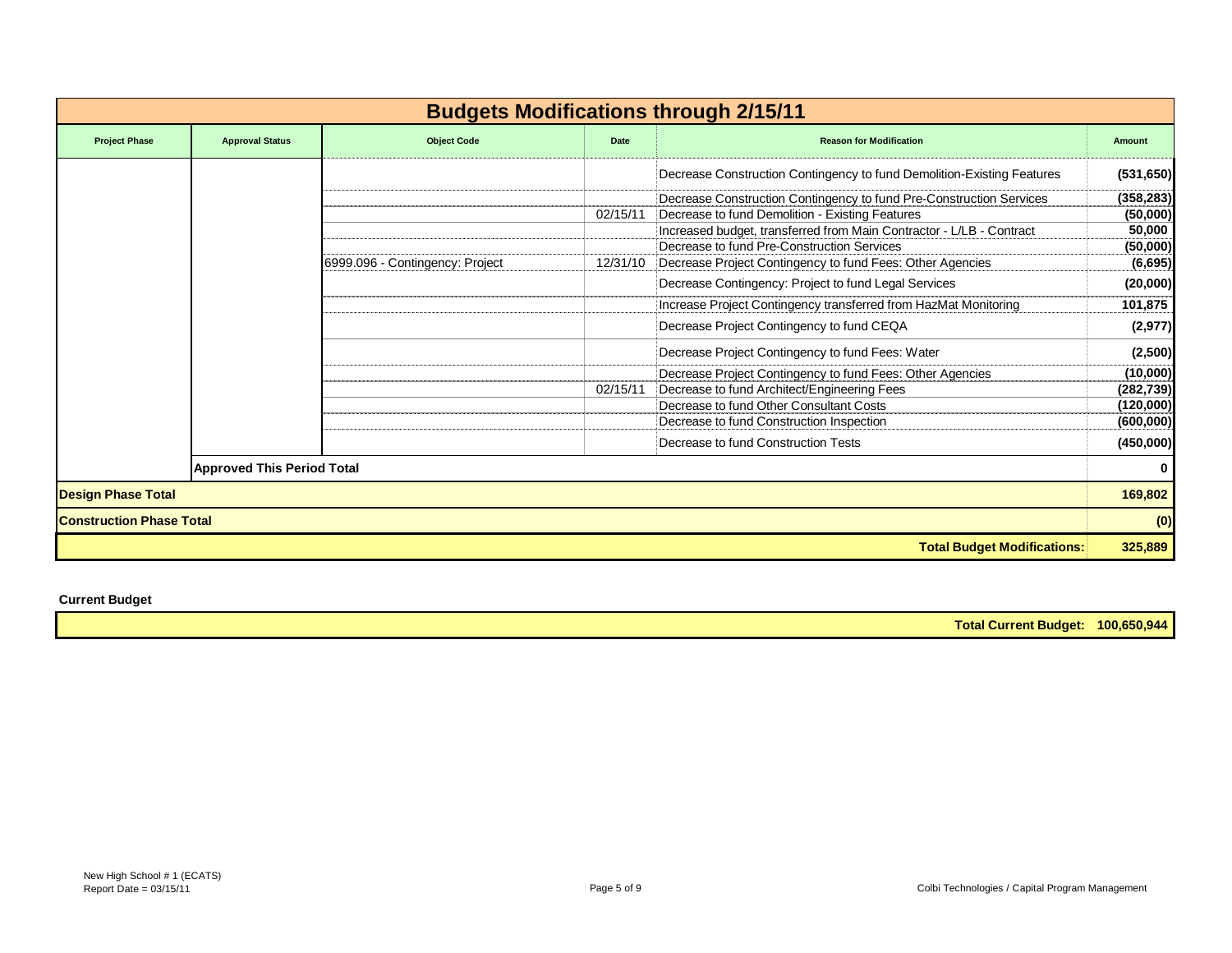

|                                            | <b>Budget</b>            |                          |                       | <b>Commitments</b>      |                                   |                              |                                      | <b>Expenditures</b>  |                                      |
|--------------------------------------------|--------------------------|--------------------------|-----------------------|-------------------------|-----------------------------------|------------------------------|--------------------------------------|----------------------|--------------------------------------|
| <b>Budget Description</b>                  | <b>Initial Budget</b>    | <b>Budget Changes</b>    | <b>Current Budget</b> | <b>Initial Contract</b> | <b>Approved</b><br><b>Changes</b> | <b>Pending Changes</b>       | <b>Current</b><br><b>Commitments</b> | <b>Spent to Date</b> | <b>Unspent</b><br><b>Commitments</b> |
| A - Site Costs                             |                          |                          |                       |                         |                                   |                              |                                      |                      |                                      |
| 6110.000 - Site Acquisition                |                          |                          |                       |                         |                                   |                              |                                      |                      |                                      |
| 6120.000 - Property Appraisal              |                          |                          |                       |                         |                                   |                              |                                      |                      |                                      |
| 6130.000 - Escrow & Title Fees             |                          |                          |                       |                         |                                   |                              |                                      |                      |                                      |
| 6140.000 - Site Surveys                    | 25,720                   | 27,000                   | 52,720                | 25,720                  | 27,000                            |                              | 52,720                               | 33,765               | 18,955                               |
| 6150.001 - CEQA                            | 51,556                   | 22,573                   | 74,129                | 54,532                  | 19,596                            |                              | 74,128                               | 67,717               | 6,411                                |
| 6150.002 - Traffic Engineering Study       | 28,500                   | 21,342                   | 49,842                | 28,500                  | 21,342                            |                              | 49,842                               | 49,842               |                                      |
| 6150.003 - Geotechnical Study              | 70,720                   | 45,595                   | 116,315               | 35,920                  | 42,270                            | $\overline{a}$               | 78,190                               | 63,185               | 15,005                               |
| 6150.004 - Geohazard Study                 |                          |                          |                       |                         |                                   |                              |                                      |                      |                                      |
| 6150.090 - Other Site Studies              |                          |                          |                       |                         |                                   |                              |                                      |                      |                                      |
| 6175.001 - Environ.: Phase 1               | 4,600                    |                          | 4,600                 | 4,600                   |                                   |                              | 4,600                                | 4,600                |                                      |
| 6175.002 - Environ.: Phase 2               |                          | 52,400                   | 52,400                | 33,600                  | 18,800                            | $\blacksquare$               | 52,400                               | 51,200               | 1,200                                |
| 6175.003 - Environ.: PEA                   |                          | 35,000                   | 35,000                |                         |                                   |                              |                                      |                      |                                      |
| 6175.004 - Environ.: RAW                   |                          |                          |                       |                         |                                   |                              |                                      |                      |                                      |
| 6175.005 - Environ.: EMS                   |                          | $\overline{\phantom{a}}$ |                       |                         |                                   |                              |                                      |                      |                                      |
| 6175.006 - Environ.: Pipeline              |                          |                          |                       |                         |                                   |                              |                                      |                      |                                      |
| 6175.007 - Environ.: Railroad              |                          |                          |                       |                         |                                   |                              |                                      |                      |                                      |
| 6175.008 - Environ.: Aeronautical          |                          |                          |                       |                         |                                   |                              |                                      |                      |                                      |
| 6175.090 - Environ.: Other                 | $\sim$                   |                          |                       |                         |                                   |                              |                                      |                      |                                      |
| 6185.000 - Environ.: Clean-Up/Remediation  |                          |                          |                       |                         |                                   |                              |                                      |                      |                                      |
| 6176.000 - Other Costs - Site              |                          | 34,755                   | 34,755                | 34,754                  |                                   | $\blacksquare$               | 34,754                               | 34,754               |                                      |
| A - Site Costs Total                       | 181,096                  | 238,665                  | 419,761               | 217,626                 | 129,008                           |                              | 346,634                              | 305,063              | 41,571                               |
|                                            |                          |                          |                       |                         |                                   |                              |                                      |                      |                                      |
| <b>B</b> - District and Agency Costs       |                          |                          |                       |                         |                                   |                              |                                      |                      |                                      |
| 6220.000 - Fees: DSA                       | 402,100                  |                          | 402,100               | 402,100                 |                                   |                              | 402,100                              | 402,100              |                                      |
| 6230.000 - Fees: CDE                       | 210,000                  | $\Delta$                 | 210,000               |                         |                                   |                              |                                      |                      |                                      |
| 6175.040 - Environ.: DTSC Fees             | 1,500                    | 17,336                   | 18,836                | 18,836                  |                                   |                              | 18,836                               | 10,168               | 8,668                                |
| 6240.000 - Energy Analysis                 |                          |                          |                       |                         |                                   |                              |                                      |                      |                                      |
| 6250.000 - Preliminary Tests               |                          |                          |                       |                         |                                   |                              |                                      |                      |                                      |
| 6274.001 - Util. Set-Up Fees: Gas          |                          | 1,280                    | 1,280                 | 1.280                   |                                   |                              | 1.280                                | 1.280                |                                      |
| 6274.002 - Util. Set-Up Fees: Electrical   |                          |                          |                       |                         |                                   | $\qquad \qquad \blacksquare$ |                                      |                      |                                      |
| 6274.003 - Util. Set-Up Fees: Water        | $\overline{\phantom{a}}$ | 37,900                   | 37,900                | 37,900                  |                                   |                              | 37,900                               | 37,900               |                                      |
| 6274.004 - Util. Set-Up Fees: Sewer        |                          |                          |                       |                         |                                   |                              |                                      |                      |                                      |
| 6274.005 - Util. Set-Up Fees: Storm Drain. | ÷                        | 4,499                    | 4,499                 | 4,499                   |                                   |                              | 4,499                                | 4,499                | $\blacksquare$                       |
| 6274.006 - Util. Set-Up Fees: Telephone    |                          |                          |                       |                         |                                   |                              |                                      |                      |                                      |
| 6274.007 - Util. Set-Up Fees: Cable TV     |                          |                          |                       |                         |                                   |                              |                                      |                      |                                      |
| 6260.001 - Fees: CHPS                      | 5,700                    |                          | 5,700                 | 900                     |                                   |                              | 900                                  | 900                  |                                      |
| 6260.002 - Fees: CGS                       |                          | 3,600                    | 3,600                 | 3.600                   |                                   |                              | 3,600                                | 3.600                | $\blacksquare$                       |
| 6260.003 - Fees: AQMD                      |                          |                          |                       |                         |                                   |                              |                                      |                      |                                      |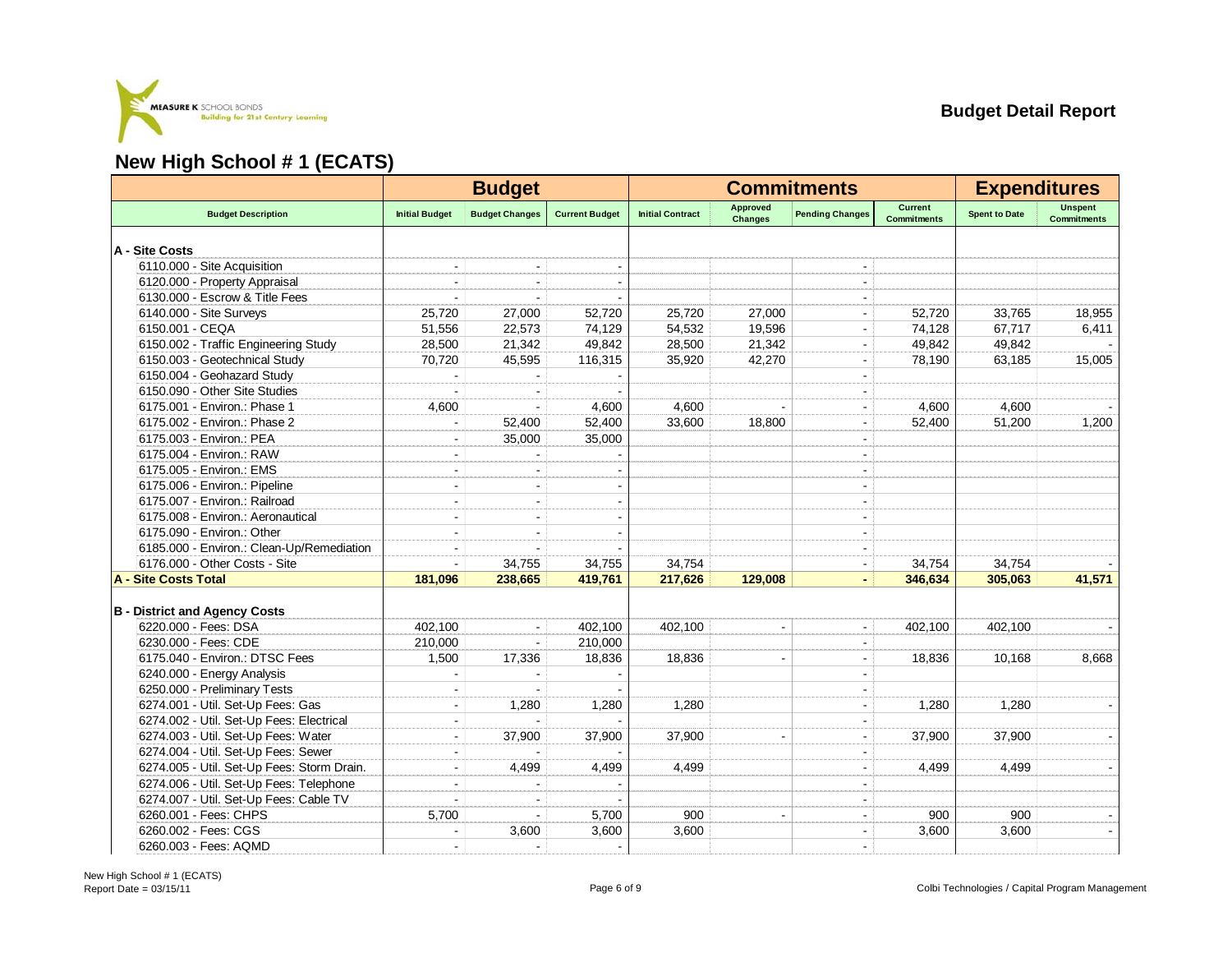|                                                                   |                          | <b>Budget</b>            |                       | <b>Commitments</b>      |                                   |                        |                                      |                      | <b>Expenditures</b>                  |  |
|-------------------------------------------------------------------|--------------------------|--------------------------|-----------------------|-------------------------|-----------------------------------|------------------------|--------------------------------------|----------------------|--------------------------------------|--|
| <b>Budget Description</b>                                         | <b>Initial Budget</b>    | <b>Budget Changes</b>    | <b>Current Budget</b> | <b>Initial Contract</b> | <b>Approved</b><br><b>Changes</b> | <b>Pending Changes</b> | <b>Current</b><br><b>Commitments</b> | <b>Spent to Date</b> | <b>Unspent</b><br><b>Commitments</b> |  |
|                                                                   |                          | 953                      | 953                   | 953                     |                                   |                        | 953                                  | 953                  |                                      |  |
| 6260.004 - Fees: Health Dept<br>6260.005 - Fees: Industrial Waste |                          |                          |                       |                         |                                   |                        |                                      |                      |                                      |  |
| 6260.006 - Fees: SWPP                                             |                          |                          |                       |                         |                                   |                        |                                      |                      |                                      |  |
| 6260.007 - Fees: Gas                                              |                          |                          |                       |                         |                                   |                        |                                      |                      |                                      |  |
|                                                                   |                          |                          |                       |                         |                                   |                        |                                      |                      |                                      |  |
| 6260.008 - Fees: Electrical                                       |                          |                          |                       |                         |                                   |                        |                                      |                      |                                      |  |
| 6260.009 - Fees: Water                                            | 20,500                   | 2,500                    | 23,000                | 23,000                  |                                   | $\blacksquare$         | 23,000                               | 23,000               |                                      |  |
| 6260.010 - Fees: Sewer                                            |                          |                          |                       |                         |                                   |                        |                                      |                      |                                      |  |
| 6260.011 - Fees: Storm Drainage                                   | $\sim$                   | 985                      | 985                   | 985                     |                                   |                        | 985                                  | 985                  |                                      |  |
| 6260.012 - Fees: Telephone                                        |                          |                          |                       |                         |                                   | $\sim$                 |                                      |                      |                                      |  |
| 6260.013 - Fees: Cable Television                                 | $\overline{\phantom{a}}$ |                          |                       |                         |                                   | $\sim$                 |                                      |                      |                                      |  |
| 6260.014 - Fees: Other Agencies                                   | $\overline{\phantom{a}}$ | 17,052                   | 17,052                | 7,051                   |                                   | $\sim$                 | 7,051                                | 7,051                |                                      |  |
| <b>B</b> - District and Agency Costs Total                        | 639,800                  | 86,104                   | 725,904               | 501,104                 |                                   |                        | 501,104                              | 492,436              | 8,668                                |  |
| <b>C</b> - Consultant Costs                                       |                          |                          |                       |                         |                                   |                        |                                      |                      |                                      |  |
| 6210.000 - Architect / Engineering Fees                           | 4,379,117                | 282,739                  | 4,661,856             | 4,379,117               |                                   |                        | 4,379,117                            | 3,341,187            | 1,037,930                            |  |
| 6260.021 - Eligibility Consultant                                 |                          |                          |                       |                         |                                   |                        |                                      |                      |                                      |  |
| 6260.022 - CHPS                                                   |                          | $\overline{\phantom{a}}$ |                       |                         |                                   |                        |                                      |                      |                                      |  |
| 6260.023 - Estimating Consultant                                  | 95,500                   | $\overline{\phantom{a}}$ | 95,500                | 95,500                  |                                   | $\sim$                 | 95,500                               | 95,000               | 500                                  |  |
| 6260.024 - Constructability Review                                | 80,000                   | 26,260                   | 106,260               | 79,860                  | 26,400                            | $\sim$                 | 106,260                              | 83,985               | 22,275                               |  |
| 6260.025 - Legislative Consultant                                 |                          |                          |                       |                         |                                   |                        |                                      |                      |                                      |  |
| 6260.030 - Project Management                                     | $\sim$                   | $\blacksquare$           |                       |                         |                                   | $\sim$                 |                                      |                      |                                      |  |
| 6260.040 - Legal Services                                         | $\overline{\phantom{a}}$ | 141,618                  | 141,618               | 83.309                  | 50.280                            |                        | 133.588                              | 133.588              |                                      |  |
| 6260.050 - Low Voltage Design                                     |                          |                          |                       |                         |                                   |                        |                                      |                      |                                      |  |
| 6260.060 - Community Outreach                                     |                          |                          |                       |                         |                                   |                        |                                      |                      |                                      |  |
| 6175.051 - HazMat: Design                                         | 22,298                   |                          | 22,298                | 22,297                  |                                   |                        | 22,297                               | 22,297               |                                      |  |
| 6175.052 - HazMat: Monitoring                                     | 128,000                  | (101, 875)               | 26,125                | 26,125                  |                                   |                        | 26,125                               | 18,442               | 7,683                                |  |
| 6277.000 - Labor Compliance                                       | 40,000                   |                          | 40,000                |                         |                                   |                        |                                      |                      |                                      |  |
| 6260.090 - Other Consultant Costs                                 |                          | 120,000                  | 120,000               |                         |                                   |                        |                                      |                      |                                      |  |
| <b>C - Consultant Costs Total</b>                                 | 4,744,915                | 468,742                  | 5,213,657             | 4,686,208               | 76.680                            |                        | 4,762,888                            | 3,694,500            | 1,068,388                            |  |
|                                                                   |                          |                          |                       |                         |                                   |                        |                                      |                      |                                      |  |
| D - Bid Costs                                                     |                          |                          |                       |                         |                                   |                        |                                      |                      |                                      |  |
| 6260.070 - Printing & Distribution                                | $\sim$                   | 113,263                  | 113,263               | 15.230                  | 10,275                            |                        | 25,506                               | 25,506               |                                      |  |
| 6260.080 - Advertisements & Notices                               | $\sim$                   | 17,924                   | 17,924                | 5,924                   | 3,495                             |                        | 9,419                                | 5,137                | 4,282                                |  |
| <b>D - Bid Costs Total</b>                                        | $\overline{a}$           | 131,187                  | 131,187               | 21,154                  | 13,771                            |                        | 34,925                               | 30,643               | 4,282                                |  |
|                                                                   |                          |                          |                       |                         |                                   |                        |                                      |                      |                                      |  |
| <b>E</b> - Construction Costs                                     |                          |                          |                       |                         |                                   |                        |                                      |                      |                                      |  |
| 6180.000 - Site Contractor                                        |                          |                          |                       |                         |                                   |                        |                                      |                      |                                      |  |
| 6260.035 - Pre-Construction Services                              | 446,230                  | 743,553                  | 1,189,783             | 720,230                 | 61,270                            |                        | 781,500                              | 507,500              | 274,000                              |  |
| 6270.000 - Main Contr: General Contractor                         | $\blacksquare$           |                          |                       |                         |                                   |                        |                                      |                      |                                      |  |
| 6270.021 - Main Contr: L/LB - Lease                               |                          |                          |                       |                         |                                   |                        |                                      |                      |                                      |  |
| 6270.022 - Main Contr: L/LB - Contract                            | 81,012,646               | (7,226,579)              | 73,786,067            |                         |                                   | $\sim$                 |                                      |                      |                                      |  |
| 6270.050 - Main Contr: Multi-Primes                               |                          |                          |                       |                         |                                   |                        |                                      |                      |                                      |  |
| 6270.070 - Main Contr: Low Voltage                                |                          |                          |                       |                         |                                   |                        |                                      |                      |                                      |  |
| 6270.071 - Main Contr: Pathway                                    |                          |                          |                       |                         |                                   |                        |                                      |                      |                                      |  |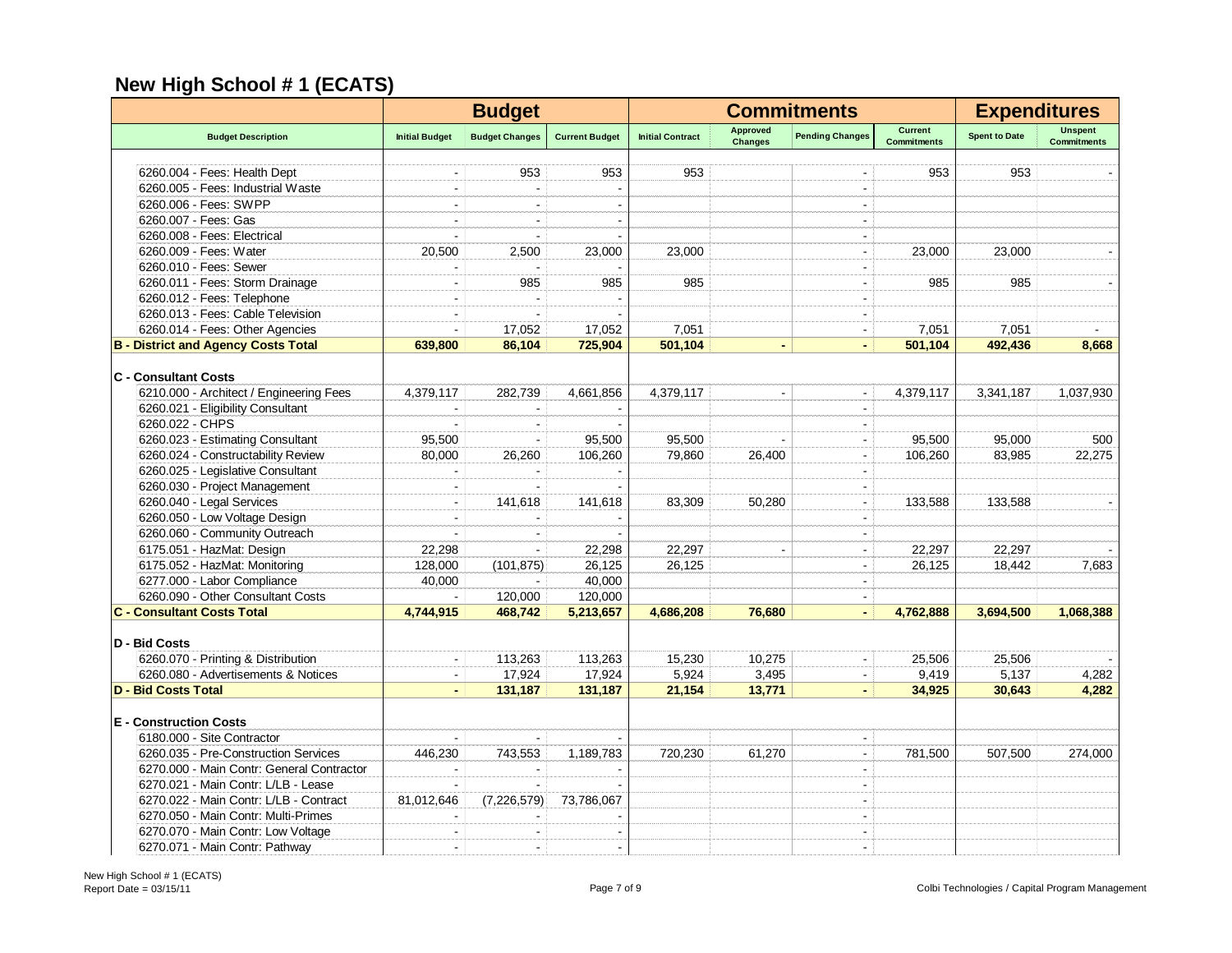|                                             | <b>Budget</b>            |                          |                          | <b>Commitments</b>      |                                   |                          |                                      | <b>Expenditures</b>  |                                      |
|---------------------------------------------|--------------------------|--------------------------|--------------------------|-------------------------|-----------------------------------|--------------------------|--------------------------------------|----------------------|--------------------------------------|
| <b>Budget Description</b>                   | <b>Initial Budget</b>    | <b>Budget Changes</b>    | <b>Current Budget</b>    | <b>Initial Contract</b> | <b>Approved</b><br><b>Changes</b> | <b>Pending Changes</b>   | <b>Current</b><br><b>Commitments</b> | <b>Spent to Date</b> | <b>Unspent</b><br><b>Commitments</b> |
| 6270.072 - Main Contr: Fire Alarm           |                          |                          |                          |                         |                                   |                          |                                      |                      |                                      |
| 6270.073 - Main Contr: Assist. Listening    | ÷.                       | ÷.                       |                          |                         |                                   | $\overline{a}$           |                                      |                      |                                      |
| 6270.074 - Main Contr: Data                 |                          |                          |                          |                         |                                   |                          |                                      |                      |                                      |
| 6270.075 - Main Contr: Telephone            |                          |                          |                          |                         |                                   |                          |                                      |                      |                                      |
| 6270.076 - Main Contr: Intercom             |                          | $\overline{a}$           |                          |                         |                                   | $\sim$                   |                                      |                      |                                      |
| 6270.077 - Main Contr: Clocks & Bells       | ÷                        | $\overline{a}$           | $\overline{\phantom{a}}$ |                         |                                   | $\sim$                   |                                      |                      |                                      |
| 6270.078 - Main Contr: Intrusion            |                          |                          |                          |                         |                                   |                          |                                      |                      |                                      |
| 6270.079 - Main Contr: Cable TV             | $\overline{\phantom{a}}$ | $\overline{\phantom{a}}$ |                          |                         |                                   | $\blacksquare$           |                                      |                      |                                      |
| 6270.080 - Main Contr: EMS                  | $\overline{\phantom{a}}$ | $\overline{\phantom{a}}$ |                          |                         |                                   | $\blacksquare$           |                                      |                      |                                      |
| 6270.081 - Main Contr: Video Security       | $\overline{\phantom{a}}$ | $\sim$                   |                          |                         |                                   | $\blacksquare$           |                                      |                      |                                      |
| 6270.082 - Main Contr: Video Media          | ۰.                       | $\overline{a}$           |                          |                         |                                   | ÷                        |                                      |                      |                                      |
| 6273.000 - Demolition-Existing Features     | $\overline{\phantom{a}}$ | 581.650                  | 581,650                  | 531,650                 |                                   | $\sim$                   | 531,650                              | 190,264              | 341,386                              |
| 6274.050 - Owner Furnished Materials        |                          |                          |                          |                         |                                   |                          |                                      |                      |                                      |
| 6274.090 - Other Costs - Construction       |                          |                          |                          |                         |                                   |                          |                                      |                      |                                      |
| 6275.001 - Relo: Purchase Relocatable       | ÷                        |                          |                          |                         |                                   | $\blacksquare$           |                                      |                      |                                      |
| 6275.002 - Relo: Lease Relocatables         |                          | $\blacksquare$           |                          |                         |                                   | $\blacksquare$           |                                      |                      |                                      |
| 6275.003 - Relo: Install/Move/Other         |                          |                          |                          |                         |                                   | $\blacksquare$           |                                      |                      |                                      |
| <b>E</b> - Construction Costs Total         | 81,458,876               | (5,901,376)              | 75,557,500               | 1,251,880               | 61,270                            | $\blacksquare$           | 1,313,150                            | 697,764              | 615,386                              |
|                                             |                          |                          |                          |                         |                                   |                          |                                      |                      |                                      |
| <b>F</b> - Construction Support Costs       |                          |                          |                          |                         |                                   |                          |                                      |                      |                                      |
| 6290.000 - Construction Inspection          | 500,000                  | 600,000                  | 1,100,000                | 88,608                  |                                   | $\blacksquare$           | 88,608                               | 16,116               | 72,492                               |
| 6280.000 - Construction Tests               | 250,000                  | 450,000                  | 700,000                  |                         |                                   | $\blacksquare$           |                                      |                      |                                      |
| 6272.000 - Construction Manager             | $\sim$                   | $\overline{\phantom{a}}$ |                          |                         |                                   | $\overline{a}$           |                                      |                      |                                      |
| 6274.060 - Security for Construction Site   |                          |                          |                          |                         |                                   |                          |                                      |                      |                                      |
| 6274.070 - Systems Start-Up/Training        | $\overline{\phantom{a}}$ | 230,000                  | 230,000                  |                         |                                   | $\overline{\phantom{a}}$ |                                      |                      |                                      |
| <b>F - Construction Support Costs Total</b> | 750,000                  | 1,280,000                | 2,030,000                | 88,608                  |                                   | $\blacksquare$           | 88,608                               | 16,116               | 72,492                               |
|                                             |                          |                          |                          |                         |                                   |                          |                                      |                      |                                      |
| <b>G</b> - Furniture & Equipment            |                          |                          |                          |                         |                                   |                          |                                      |                      |                                      |
| 4310.000 - F&E - Supplies <\$500            |                          | $\blacksquare$           |                          |                         |                                   | $\blacksquare$           |                                      |                      |                                      |
| 4400.000 - F&E - Non-Tech (\$500-\$5000)    | 4,550,000                | $\blacksquare$           | 4,550,000                |                         |                                   | $\blacksquare$           |                                      |                      |                                      |
| 4400.010 - F&E - Tech (\$500-\$5000)        |                          | $\overline{\phantom{a}}$ |                          |                         |                                   | $\blacksquare$           |                                      |                      |                                      |
| 6310.000 - Books & Media for New Libraries  | $\sim$                   | $\overline{\phantom{a}}$ |                          |                         |                                   | $\blacksquare$           |                                      |                      |                                      |
| 6490.000 - F&E - Non-Tech (over \$5000)     | ÷.                       | $\overline{\phantom{a}}$ |                          |                         |                                   | $\overline{a}$           |                                      |                      |                                      |
| 6490.010 - F&E - Tech (over \$5000)         |                          | $\overline{\phantom{a}}$ |                          |                         |                                   | $\sim$                   |                                      |                      |                                      |
| <b>G - Furniture &amp; Equipment Total</b>  | 4,550,000                | $\blacksquare$           | 4,550,000                |                         |                                   | $\blacksquare$           |                                      |                      |                                      |
|                                             |                          |                          |                          |                         |                                   |                          |                                      |                      |                                      |
| H - Miscellaneous Project Costs             |                          |                          |                          |                         |                                   |                          |                                      |                      |                                      |
| 6276.002 - Interim: Lease                   |                          |                          |                          |                         |                                   |                          |                                      |                      |                                      |
| 6276.003 - Interim: Install/Move/Other      | $\overline{\phantom{a}}$ |                          |                          |                         |                                   | $\blacksquare$           |                                      |                      |                                      |
| 6274.080 - Move/Store for Construction      | $\blacksquare$           | 52,156                   | 52,156                   | 51,853                  | 303                               | $\blacksquare$           | 52,156                               | 52,156               |                                      |
| H - Miscellaneous Project Costs Total       | $\blacksquare$           | 52,156                   | 52,156                   | 51,853                  | 303                               | $\blacksquare$           | 52,156                               | 52,156               | $\blacksquare$                       |
|                                             |                          |                          |                          |                         |                                   |                          |                                      |                      |                                      |
| <b>I - Project Contingencies</b>            |                          |                          |                          |                         |                                   |                          |                                      |                      |                                      |
| 6999.095 - Contingency: Construction        | 4,000,184                | 567,246                  | 4,567,430                |                         |                                   |                          |                                      |                      |                                      |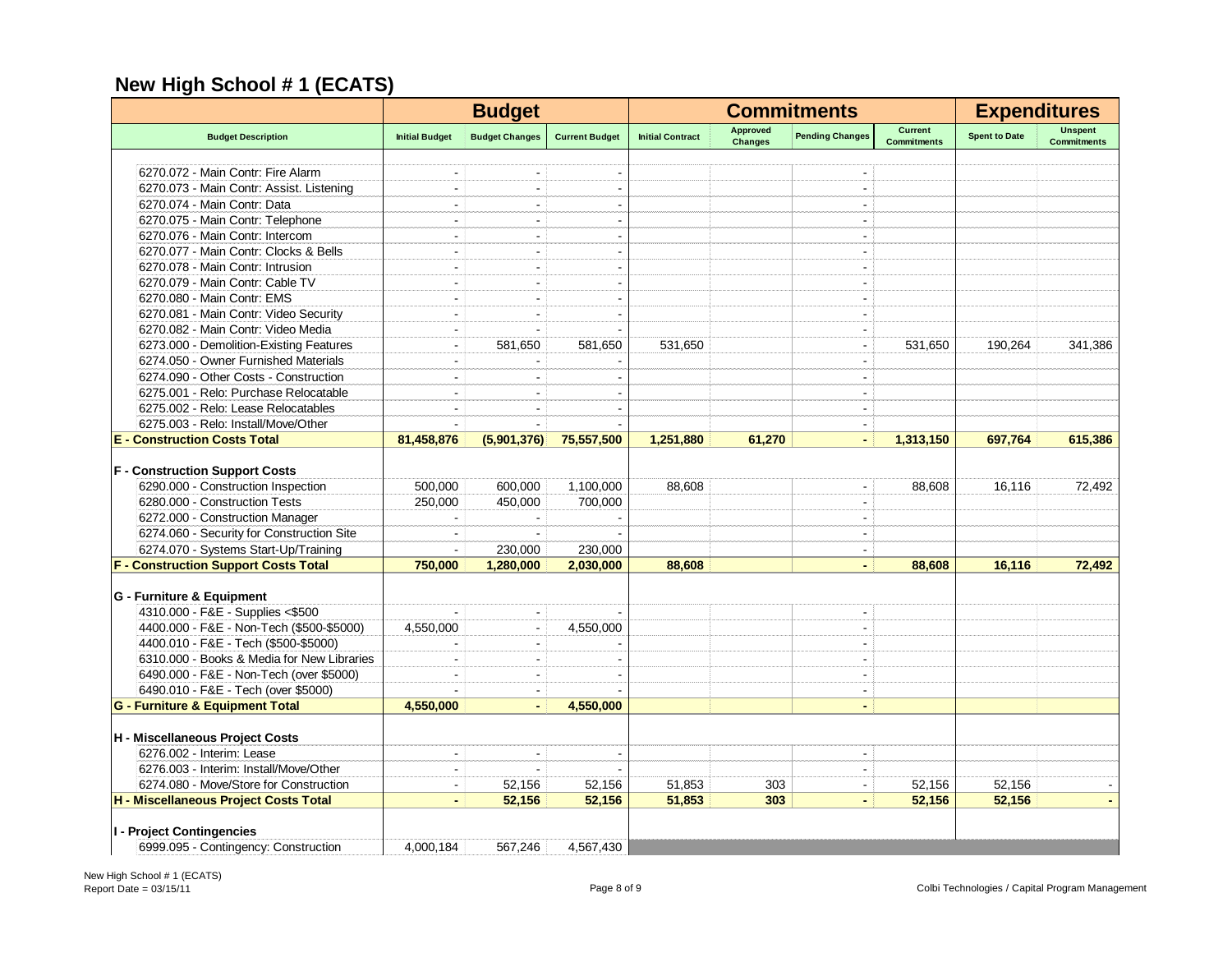|                                      | <b>Budget</b>         |                       |                       | <b>Commitments</b>      |                            |                        |                               | <b>Expenditures</b>  |                               |  |
|--------------------------------------|-----------------------|-----------------------|-----------------------|-------------------------|----------------------------|------------------------|-------------------------------|----------------------|-------------------------------|--|
| <b>Budget Description</b>            | <b>Initial Budget</b> | <b>Budget Changes</b> | <b>Current Budget</b> | <b>Initial Contract</b> | Approved<br><b>Changes</b> | <b>Pending Changes</b> | Current<br><b>Commitments</b> | <b>Spent to Date</b> | Unspent<br><b>Commitments</b> |  |
|                                      |                       |                       |                       |                         |                            |                        |                               |                      |                               |  |
| 6999.096 - Contingency: Project      | 4.000.184             | (1,992,235)           | 2,007,949             |                         |                            |                        |                               |                      |                               |  |
| 6999.097 - Contingency: Owner        |                       | 5,395,400             | 5,395,400             |                         |                            |                        |                               |                      |                               |  |
| <b>I-Project Contingencies Total</b> | 8,000,368             | 3,970,411             | 11,970,779            |                         |                            |                        |                               |                      |                               |  |
|                                      |                       |                       |                       |                         |                            |                        |                               |                      |                               |  |
| <b>Grand Total</b>                   | 100,325,055           | 325.889               | 100,650,944           | 6,818,433               | 281,031                    |                        | 7,099,464                     | 5,288,678            | 1,810,787                     |  |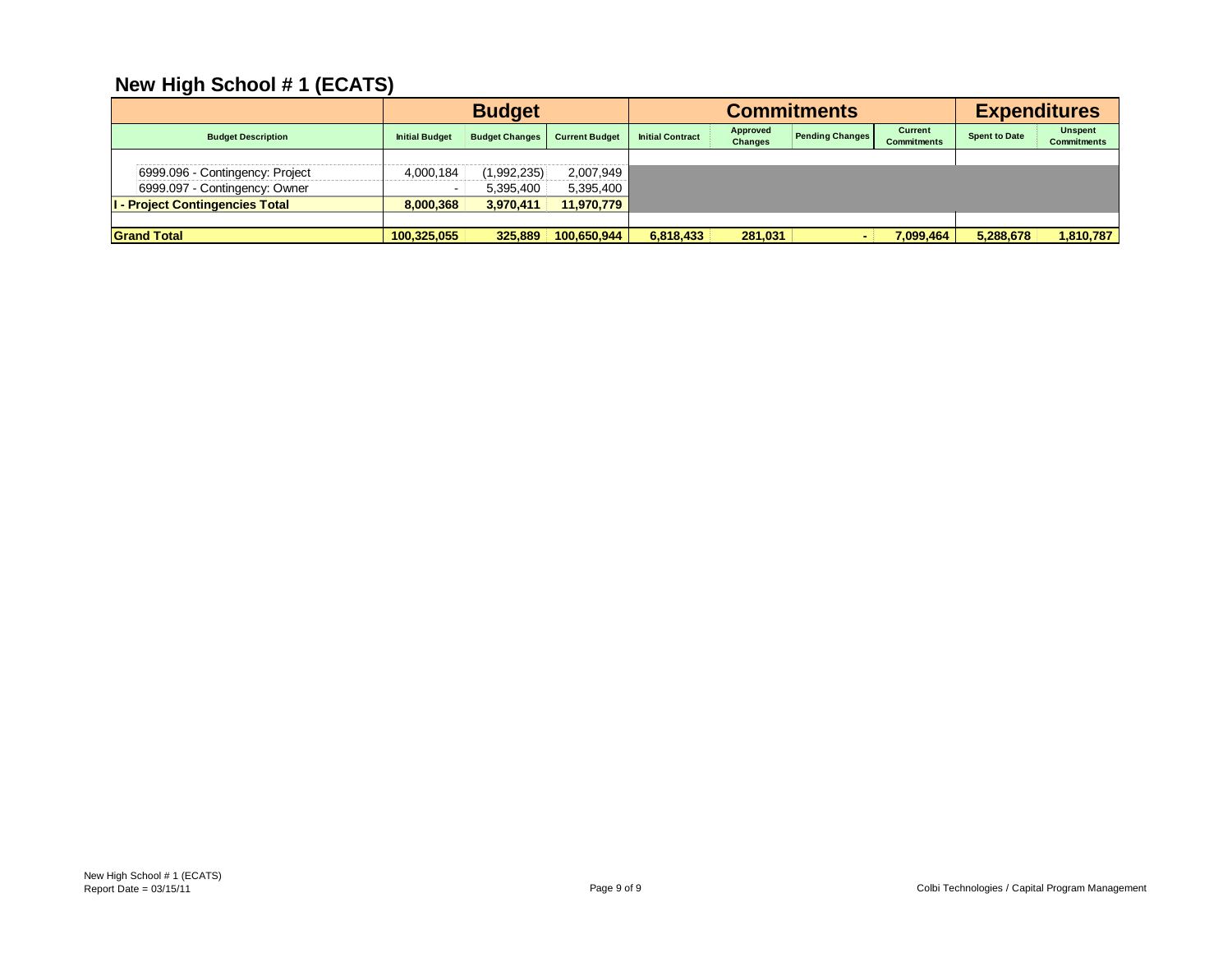V. Roosevelt Elementary School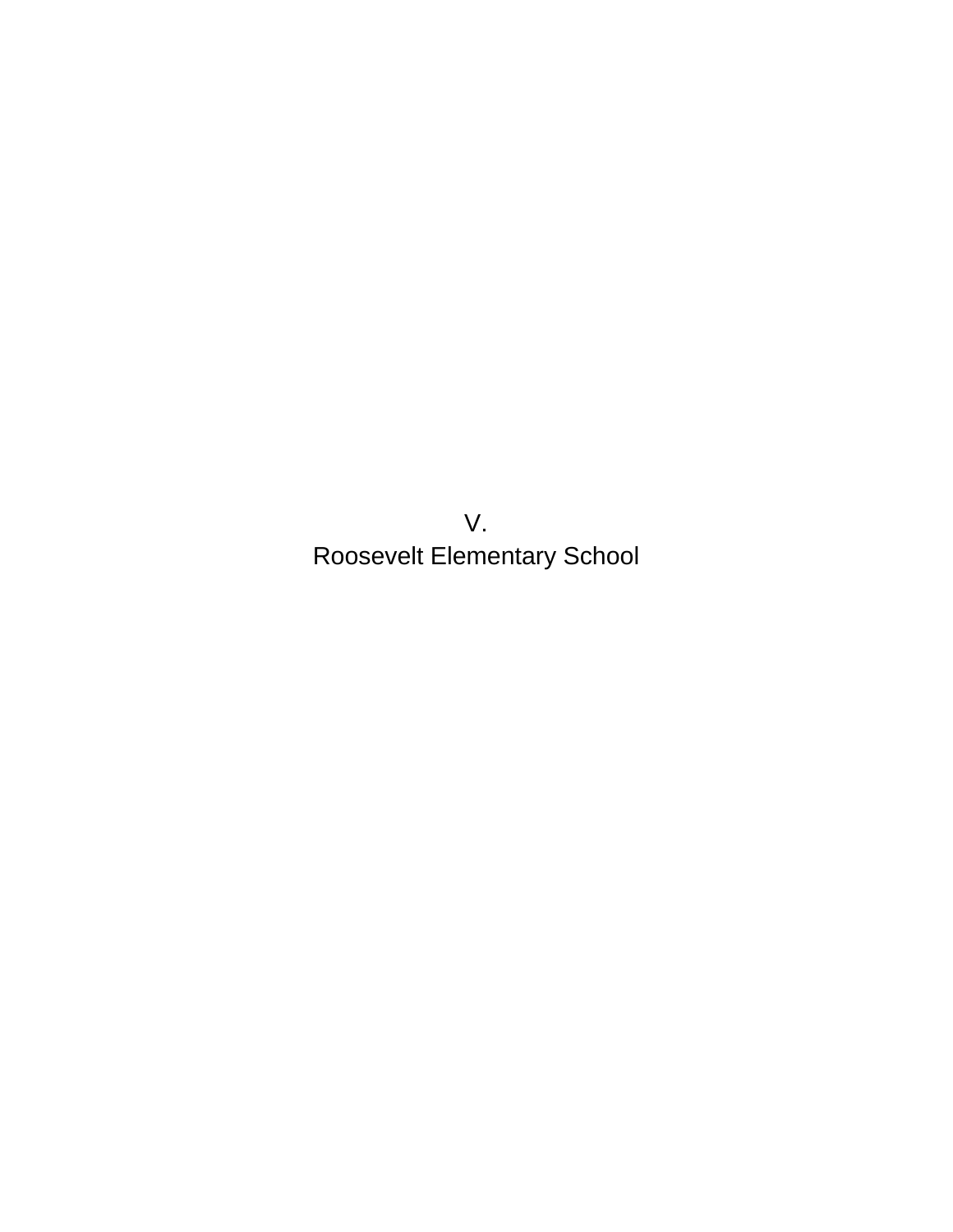

#### **Budget Summary Report**

| <b>Funding</b>       |                                      |                        |                        |                        |  |  |  |  |
|----------------------|--------------------------------------|------------------------|------------------------|------------------------|--|--|--|--|
|                      | <b>Funding Source</b>                | <b>Initial Funding</b> | <b>Funding Changes</b> | <b>Current Funding</b> |  |  |  |  |
| <b>State</b>         | 35 - State School Facilities Program | -                      |                        |                        |  |  |  |  |
| <b>State Total</b>   |                                      |                        |                        |                        |  |  |  |  |
| Local                | 21-K - Measure K Bond Fund           | 44,867,000             |                        | 44,867,000             |  |  |  |  |
| <b>Local Total</b>   |                                      | 44,867,000             | -                      | 44,867,000             |  |  |  |  |
| <b>Total Funding</b> |                                      | 44,867,000             | -                      | 44,867,000             |  |  |  |  |



|                                   | <b>Budgets through 2/15/11</b>       |                       |                       |                       | <b>Expenditures through 1/31/11</b> |                      |                            |  |
|-----------------------------------|--------------------------------------|-----------------------|-----------------------|-----------------------|-------------------------------------|----------------------|----------------------------|--|
|                                   | <b>Budget Description</b>            | <b>Initial Budget</b> | <b>Budget Changes</b> | <b>Current Budget</b> | <b>Current Commitment</b>           | <b>Spent to Date</b> | <b>Unspent Commitments</b> |  |
| <b>Site Costs</b>                 |                                      | 300,000               | 2,143                 | 302,143               | 18,815                              | 18,655               | 160                        |  |
| <b>District and Agency Costs</b>  |                                      | 359,000               |                       | 359,000               |                                     |                      |                            |  |
| <b>Consultant Costs</b>           |                                      | 3,897,000             |                       | 3,897,000             | 449,010                             |                      | 449,010                    |  |
| <b>Bid Costs</b>                  |                                      | 26,000                |                       | 26,000                |                                     |                      |                            |  |
| <b>Construction Costs</b>         |                                      | 31,860,000            | 136,050               | 31,996,050            |                                     |                      |                            |  |
| <b>Construction Support Costs</b> |                                      | 945,000               |                       | 945,000               |                                     |                      |                            |  |
| <b>Furniture &amp; Equipment</b>  |                                      | 1,576,000             |                       | 1,576,000             |                                     |                      |                            |  |
| Miscellaneous Project Costs       |                                      | 515,000               |                       | 515,000               |                                     |                      |                            |  |
| <b>Project Contingencies</b>      | 6999.095 - Contingency: Construction | 1,576,000             |                       | 1,576,000             |                                     |                      |                            |  |
|                                   | 6999.096 - Contingency: Project      | 662,000               | (138, 193)            | 523,807               |                                     |                      |                            |  |
|                                   | 6999.097 - Contingency: Owner        | 3,151,000             |                       | 3,151,000             |                                     |                      |                            |  |
| <b>Project Contingencies</b>      |                                      | 5,389,000             | (138, 193)            | 5,250,807             |                                     |                      |                            |  |
| <b>Total Current Budget</b>       |                                      | 44,867,000            |                       | 44,867,000            | 467,825                             | 18,655               | 449,170                    |  |

|                       |                       |                       |                           | <b>Expenditures through 1/31/11</b> |                            |
|-----------------------|-----------------------|-----------------------|---------------------------|-------------------------------------|----------------------------|
| <b>Initial Budget</b> | <b>Budget Changes</b> | <b>Current Budget</b> | <b>Current Commitment</b> | <b>Spent to Date</b>                | <b>Unspent Commitments</b> |
| 300,000               | 2,143                 | 302,143               | 18,815                    | 18,655                              | 160                        |
| 359,000               |                       | 359,000               |                           |                                     |                            |
| 3,897,000             |                       | 3,897,000             | 449,010                   |                                     | 449,010                    |
| 26,000                |                       | 26,000                |                           |                                     |                            |
| 31,860,000            | 136,050               | 31,996,050            |                           |                                     |                            |
| 945,000               |                       | 945,000               |                           |                                     |                            |
| 1,576,000             |                       | 1,576,000             |                           |                                     |                            |
| 515,000               |                       | 515,000               |                           |                                     |                            |
| 1,576,000             |                       | 1,576,000             |                           |                                     |                            |
| 662,000               | (138, 193)            | 523,807               |                           |                                     |                            |
| 3,151,000             |                       | 3,151,000             |                           |                                     |                            |
| 5,389,000             | (138, 193)            | 5,250,807             |                           |                                     |                            |
| 44,867,000            | ٠                     | 44,867,000            | 467,825                   | 18,655                              | 449,170                    |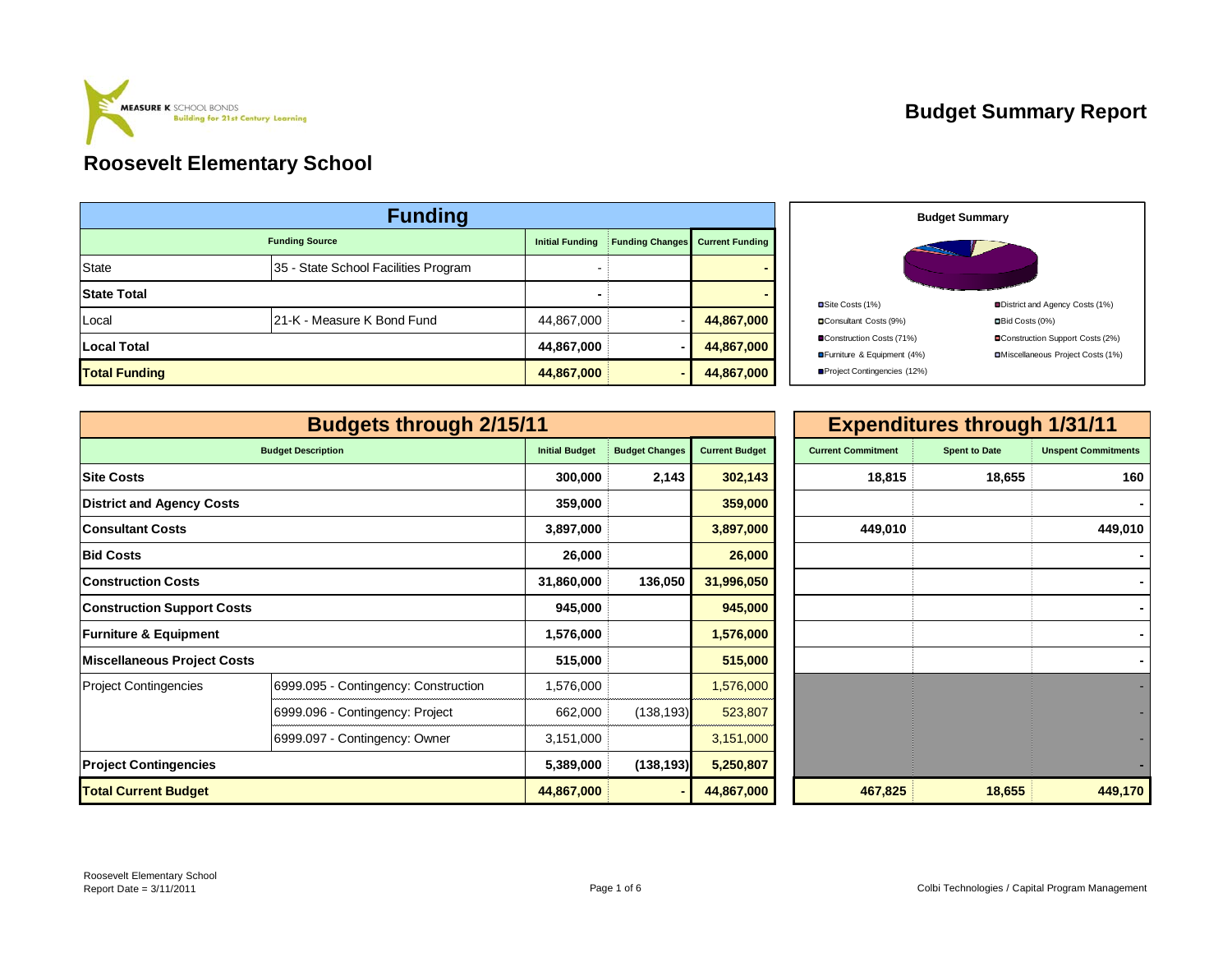

## **Funding Detail Report**

## **Roosevelt Elementary School**

|                       | <b>Funding Summary</b>           |                             |                        |                        |                        |  |  |  |  |
|-----------------------|----------------------------------|-----------------------------|------------------------|------------------------|------------------------|--|--|--|--|
| <b>Funding Source</b> |                                  |                             | <b>Initial Funding</b> | <b>Funding Changes</b> | <b>Current Funding</b> |  |  |  |  |
| Local                 | 21-K - Measure K Bond Fund       | <b>State Required Match</b> |                        |                        |                        |  |  |  |  |
|                       |                                  | <b>Other Allocation</b>     | 44,867,000             |                        | 44,867,000             |  |  |  |  |
|                       |                                  | Program Balance             |                        |                        |                        |  |  |  |  |
|                       | 21-K - Measure K Bond Fund Total |                             | 44,867,000             |                        | 44,867,000             |  |  |  |  |
|                       | <b>Local Total</b>               |                             |                        |                        | 44,867,000             |  |  |  |  |
| <b>Total Funding</b>  |                                  |                             | 44,867,000             |                        | 44,867,000             |  |  |  |  |



**No Funding changes to report.**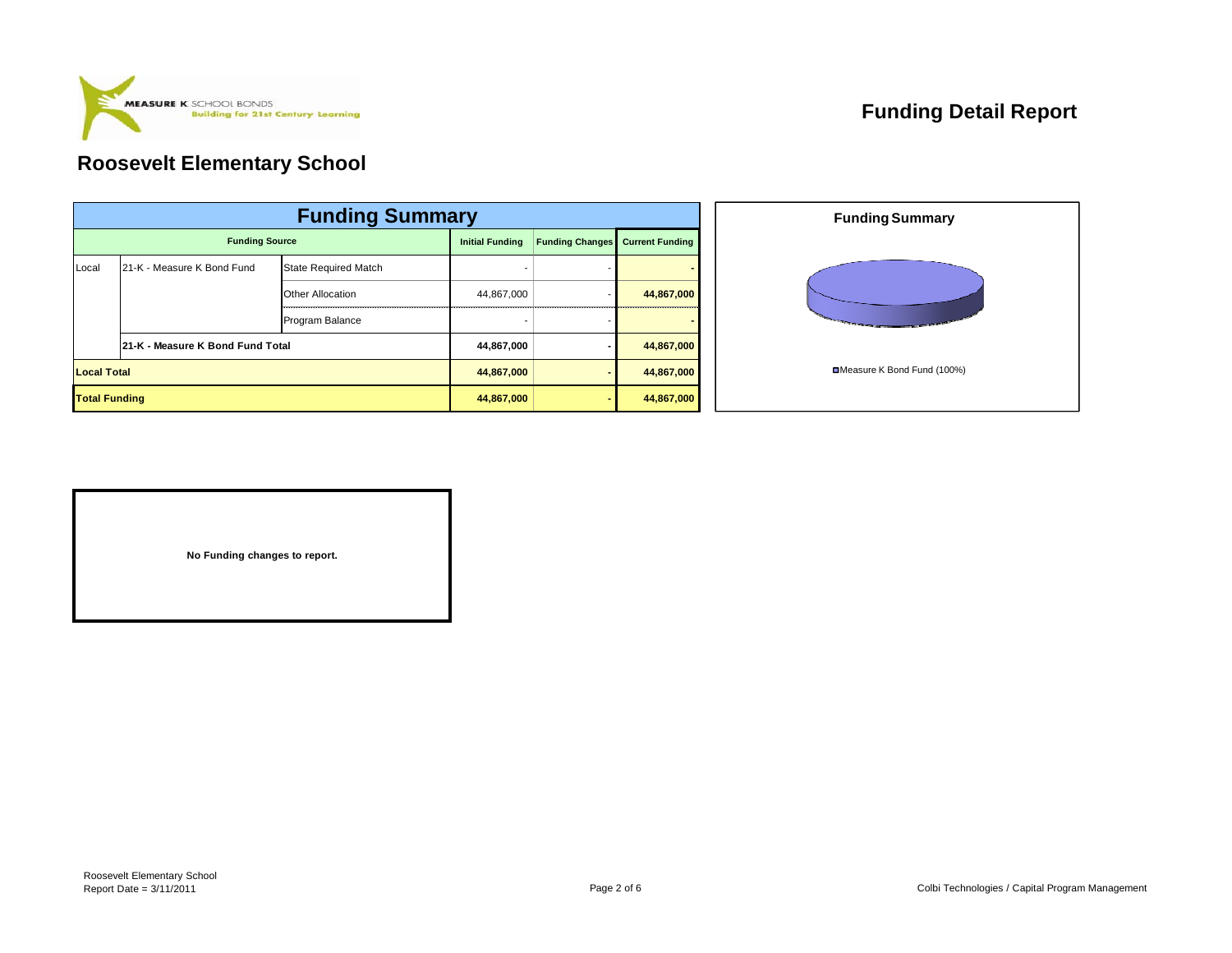**Building for 21st Century Learning** 

**MEASURE K** SCHOOL BONDS

**Initial Budget**

## **Budget Modifications Report**

**Total Initial Budget: 44,867,000**

| <b>Budgets Modifications through 2/15/11</b> |                                   |                                                    |          |                                                                                     |           |  |  |  |  |
|----------------------------------------------|-----------------------------------|----------------------------------------------------|----------|-------------------------------------------------------------------------------------|-----------|--|--|--|--|
| <b>Project Phase</b>                         | <b>Approval Status</b>            | <b>Object Code</b>                                 | Date     | <b>Reason for Modification</b>                                                      | Amount    |  |  |  |  |
|                                              |                                   | Approved This Period 6150.003 - Geotechnical Study |          | 2/10/2011 Increase due to initial contract for Geotechnical Services                | 2,143     |  |  |  |  |
|                                              |                                   | 6260.035 - Pre-Construction Services               | 1/5/2011 | Increased due to anticipated increase in contracts for Pre-Construction<br>Services | 136,050   |  |  |  |  |
|                                              |                                   | 6999.096 - Contingency: Project                    |          | 1/5/2011 Decrease to fund Pre-Construction                                          | (136,050) |  |  |  |  |
|                                              |                                   |                                                    |          | 2/10/2011 Decrease to fund Geotechnical Study                                       | (2, 143)  |  |  |  |  |
|                                              | <b>Approved This Period Total</b> |                                                    |          |                                                                                     |           |  |  |  |  |
| <b>Planning / Pre-Design Total</b>           |                                   |                                                    |          |                                                                                     |           |  |  |  |  |
|                                              |                                   |                                                    |          | <b>Total Budget Modifications:</b>                                                  |           |  |  |  |  |

**Current Budget**

**Total Current Budget: 44,867,000**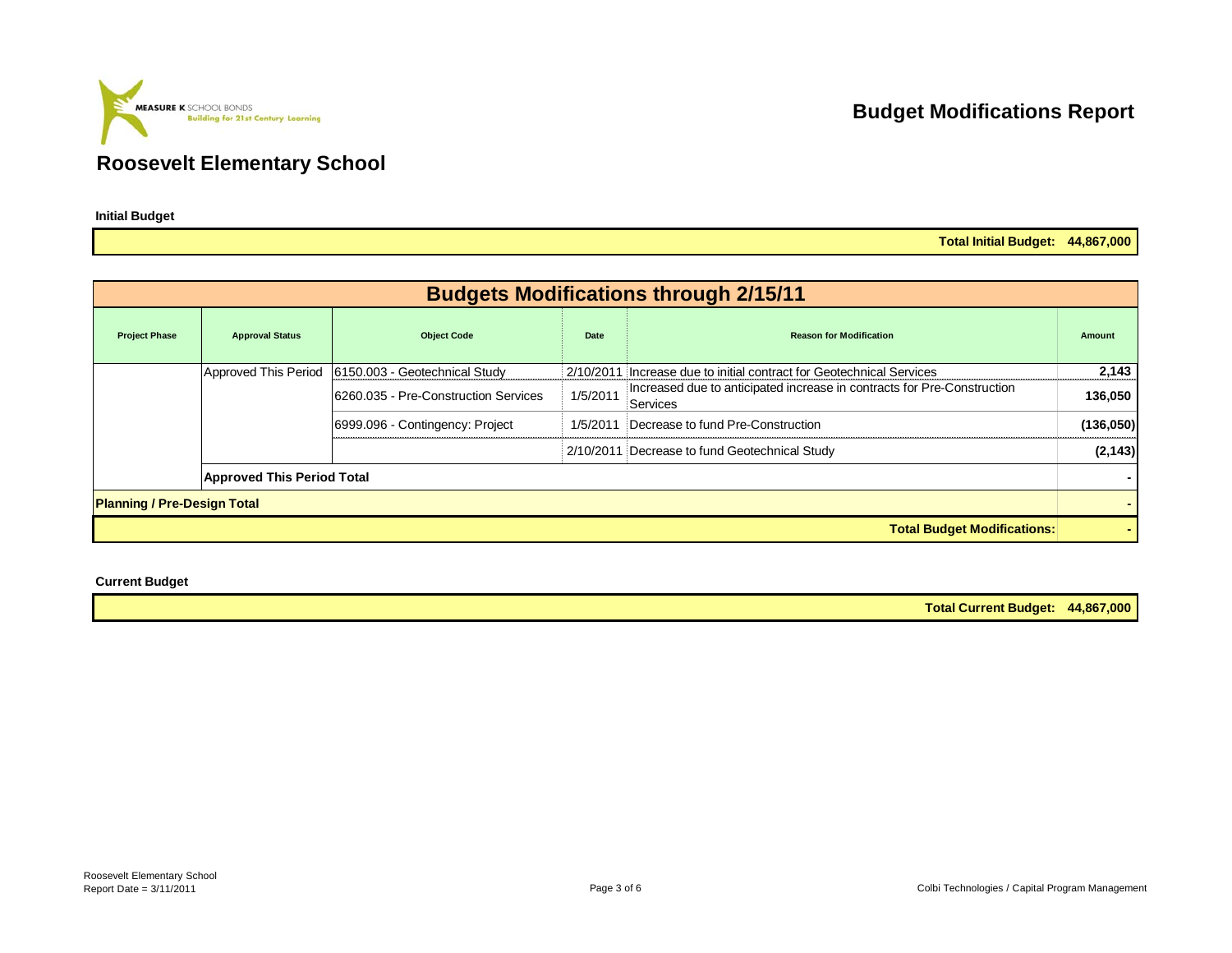

|                                           |                          | <b>Budget</b>            |                       | <b>Commitments</b>      |                            |                          |                                      | <b>Expenditures</b>  |                                      |  |
|-------------------------------------------|--------------------------|--------------------------|-----------------------|-------------------------|----------------------------|--------------------------|--------------------------------------|----------------------|--------------------------------------|--|
| <b>Budget Description</b>                 | <b>Initial Budget</b>    | <b>Budget Changes</b>    | <b>Current Budget</b> | <b>Initial Contract</b> | Approved<br><b>Changes</b> | <b>Pending Changes</b>   | <b>Current</b><br><b>Commitments</b> | <b>Spent to Date</b> | <b>Unspent</b><br><b>Commitments</b> |  |
| A - Site Costs                            |                          |                          |                       |                         |                            |                          |                                      |                      |                                      |  |
| 6110.000 - Site Acquisition               |                          |                          |                       |                         |                            |                          |                                      |                      |                                      |  |
| 6120.000 - Property Appraisal             |                          | $\overline{\phantom{a}}$ |                       |                         | $\blacksquare$             | $\blacksquare$           |                                      |                      |                                      |  |
| 6130.000 - Escrow & Title Fees            | 10.000                   | $\overline{\phantom{a}}$ | 10.000                |                         |                            |                          |                                      |                      |                                      |  |
| 6140.000 - Site Surveys                   | 25,000                   |                          | 25,000                | 18.815                  |                            |                          | 18,815                               | 18,655               | 160                                  |  |
| 6150.001 - CEQA                           | 75,000                   | $\sim$                   | 75,000                |                         | $\sim$                     | ÷                        |                                      |                      |                                      |  |
| 6150.002 - Traffic Engineering Study      | 30,000                   | $\sim$                   | 30,000                |                         |                            |                          |                                      |                      |                                      |  |
| 6150.003 - Geotechnical Study             | 25,000                   | 2,143                    | 27,143                |                         |                            |                          |                                      |                      |                                      |  |
| 6150.004 - Geohazard Study                | $\overline{a}$           |                          |                       |                         | $\sim$                     | $\sim$                   |                                      |                      |                                      |  |
| 6150.090 - Other Site Studies             |                          |                          |                       |                         |                            |                          |                                      |                      |                                      |  |
| 6175.001 - Environ.: Phase 1              | 100,000                  | $\overline{\phantom{a}}$ | 100,000               |                         | $\blacksquare$             | $\overline{\phantom{a}}$ |                                      |                      |                                      |  |
| 6175.002 - Environ.: Phase 2              |                          |                          |                       |                         |                            |                          |                                      |                      |                                      |  |
| 6175.003 - Environ.: PEA                  |                          |                          |                       |                         | $\sim$                     | $\blacksquare$           |                                      |                      |                                      |  |
| 6175.004 - Environ.: RAW                  |                          |                          |                       |                         |                            | $\overline{a}$           |                                      |                      |                                      |  |
| 6175.005 - Environ.: EMS                  |                          |                          |                       |                         |                            |                          |                                      |                      |                                      |  |
| 6175.006 - Environ.: Pipeline             | $\overline{\phantom{a}}$ | $\sim$                   |                       |                         | $\blacksquare$             | $\blacksquare$           |                                      |                      |                                      |  |
| 6175.007 - Environ.: Railroad             |                          | L.                       |                       |                         |                            |                          |                                      |                      |                                      |  |
| 6175.008 - Environ.: Aeronautical         |                          |                          |                       |                         |                            |                          |                                      |                      |                                      |  |
| 6175.090 - Environ.: Other                | $\sim$                   | $\overline{\phantom{a}}$ |                       |                         | $\sim$                     | $\blacksquare$           |                                      |                      |                                      |  |
| 6185.000 - Environ.: Clean-Up/Remediation |                          | $\overline{\phantom{a}}$ |                       |                         |                            | $\blacksquare$           |                                      |                      |                                      |  |
| 6176,000 - Other Costs - Site             | 35,000                   |                          | 35,000                |                         |                            | $\blacksquare$           |                                      |                      |                                      |  |
| <b>A - Site Costs Total</b>               | 300,000                  | 2,143                    | 302,143               | 18.815                  | $\blacksquare$             | $\blacksquare$           | 18.815                               | 18.655               | 160                                  |  |
|                                           |                          |                          |                       |                         |                            |                          |                                      |                      |                                      |  |
| <b>B</b> - District and Agency Costs      |                          |                          |                       |                         |                            |                          |                                      |                      |                                      |  |
| 6220.000 - Fees: DSA                      | 169,000                  | $\sim$                   | 169,000               |                         | $\overline{\phantom{a}}$   | $\blacksquare$           |                                      |                      |                                      |  |
| 6230.000 - Fees: CDE                      | 22,000                   | $\blacksquare$           | 22,000                |                         | $\sim$                     | $\blacksquare$           |                                      |                      |                                      |  |
| 6175.040 - Environ.: DTSC Fees            | 15,000                   | $\overline{\phantom{a}}$ | 15,000                |                         | $\blacksquare$             | $\blacksquare$           |                                      |                      |                                      |  |
| 6240.000 - Energy Analysis                |                          |                          |                       |                         |                            |                          |                                      |                      |                                      |  |
| 6250.000 - Preliminary Tests              |                          | $\sim$                   |                       |                         | $\mathbf{r}$               | $\overline{a}$           |                                      |                      |                                      |  |
| 6260.001 - Fees: CHPS                     | 3,000                    |                          | 3,000                 |                         |                            |                          |                                      |                      |                                      |  |
| 6260.002 - Fees: CGS                      |                          |                          |                       |                         |                            | $\blacksquare$           |                                      |                      |                                      |  |
| 6260.003 - Fees: AQMD                     | $\blacksquare$           | $\overline{\phantom{a}}$ |                       |                         | $\overline{\phantom{a}}$   | $\blacksquare$           |                                      |                      |                                      |  |
| 6260.004 - Fees: Health Dept              |                          |                          |                       |                         |                            | $\blacksquare$           |                                      |                      |                                      |  |
| 6260.005 - Fees: Industrial Waste         | $\overline{\phantom{a}}$ |                          |                       |                         | $\overline{\phantom{a}}$   | $\blacksquare$           |                                      |                      |                                      |  |
| 6260.006 - Fees: SWPP                     | ÷                        | $\sim$                   |                       |                         | $\blacksquare$             | $\sim$                   |                                      |                      |                                      |  |
| 6260.007 - Fees: Gas                      | 15,000                   | $\overline{\phantom{a}}$ | 15,000                |                         | $\blacksquare$             | $\blacksquare$           |                                      |                      |                                      |  |
| 6260.008 - Fees: Electrical               | 50,000                   | ۰.                       | 50,000                |                         | $\sim$                     | ÷                        |                                      |                      |                                      |  |
| 6260.009 - Fees: Water                    | 25,000                   |                          | 25,000                |                         |                            |                          |                                      |                      |                                      |  |
| 6260.010 - Fees: Sewer                    | 25,000                   | $\blacksquare$           | 25,000                |                         | $\overline{\phantom{a}}$   | $\blacksquare$           |                                      |                      |                                      |  |
| 6260.011 - Fees: Storm Drainage           | 5,000                    | ÷.                       | 5,000                 |                         | $\blacksquare$             | $\blacksquare$           |                                      |                      |                                      |  |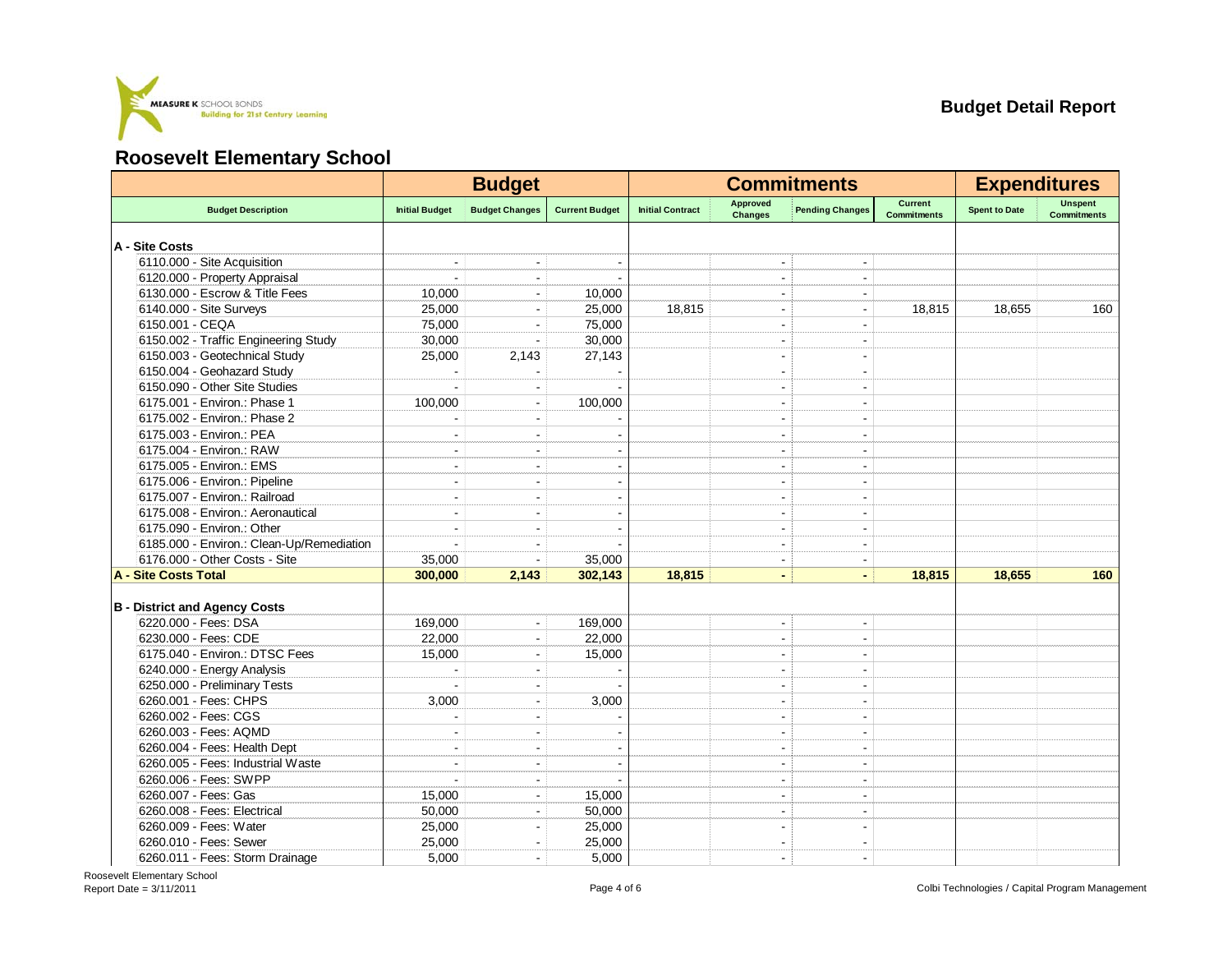|                                            |                          | <b>Budget</b>            |                       | <b>Commitments</b>      |                            |                          |                                      | <b>Expenditures</b>  |                                      |
|--------------------------------------------|--------------------------|--------------------------|-----------------------|-------------------------|----------------------------|--------------------------|--------------------------------------|----------------------|--------------------------------------|
| <b>Budget Description</b>                  | <b>Initial Budget</b>    | <b>Budget Changes</b>    | <b>Current Budget</b> | <b>Initial Contract</b> | Approved<br><b>Changes</b> | <b>Pending Changes</b>   | <b>Current</b><br><b>Commitments</b> | <b>Spent to Date</b> | <b>Unspent</b><br><b>Commitments</b> |
|                                            |                          |                          |                       |                         |                            |                          |                                      |                      |                                      |
| 6260.012 - Fees: Telephone                 | 15.000                   |                          | 15,000                |                         | $\blacksquare$             |                          |                                      |                      |                                      |
| 6260.013 - Fees: Cable Television          |                          |                          |                       |                         |                            | $\blacksquare$           |                                      |                      |                                      |
| 6260.014 - Fees: Other Agencies            | 15,000                   | $\blacksquare$           | 15,000                |                         | $\blacksquare$             | $\blacksquare$           |                                      |                      |                                      |
| <b>B - District and Agency Costs Total</b> | 359,000                  |                          | 359,000               |                         |                            |                          |                                      |                      |                                      |
| <b>C</b> - Consultant Costs                |                          |                          |                       |                         |                            |                          |                                      |                      |                                      |
| 6210.000 - Architect / Engineering Fees    | 3,340,000                | $\blacksquare$           | 3,340,000             | 449,010                 | $\sim$                     | $\blacksquare$           | 449,010                              |                      | 449,010                              |
| 6260.021 - Eligibility Consultant          |                          | $\blacksquare$           |                       |                         | ÷.                         | ÷.                       |                                      |                      |                                      |
| 6260.022 - CHPS                            |                          | $\blacksquare$           |                       |                         | ÷.                         | ÷.                       |                                      |                      |                                      |
| 6260.023 - Estimating Consultant           | 30,000                   | $\blacksquare$           | 30,000                |                         | ÷                          | ÷                        |                                      |                      |                                      |
| 6260.024 - Constructability Review         | 35.000                   | $\blacksquare$           | 35,000                |                         | $\overline{a}$             | $\sim$                   |                                      |                      |                                      |
| 6260.025 - Legislative Consultant          |                          | $\sim$                   |                       |                         | ÷.                         | ÷                        |                                      |                      |                                      |
| 6260.030 - Project Management              |                          | $\blacksquare$           |                       |                         | $\overline{a}$             | $\overline{a}$           |                                      |                      |                                      |
| 6260.040 - Legal Services                  | 20,000                   | $\sim$                   | 20,000                |                         | $\overline{a}$             | ÷                        |                                      |                      |                                      |
| 6260.050 - Low Voltage Design              |                          | $\blacksquare$           |                       |                         | $\overline{a}$             | ÷,                       |                                      |                      |                                      |
| 6260.060 - Community Outreach              |                          |                          |                       |                         |                            |                          |                                      |                      |                                      |
| 6175.051 - HazMat: Design                  | 39,000                   | $\overline{\phantom{a}}$ | 39,000                |                         |                            |                          |                                      |                      |                                      |
| 6175.052 - HazMat: Monitoring              | 118,000                  | $\blacksquare$           | 118,000               |                         | ÷                          | ÷                        |                                      |                      |                                      |
| 6277.000 - Labor Compliance                |                          | $\blacksquare$           |                       |                         | $\blacksquare$             | $\blacksquare$           |                                      |                      |                                      |
|                                            | 315,000                  |                          | 315,000               |                         |                            |                          |                                      |                      |                                      |
| 6260.090 - Other Consultant Costs          |                          | $\sim$                   |                       |                         | $\sim$                     | $\blacksquare$           |                                      |                      |                                      |
| <b>C - Consultant Costs Total</b>          | 3,897,000                | $\blacksquare$           | 3,897,000             | 449.010                 | $\blacksquare$             | $\blacksquare$           | 449.010                              |                      | 449.010                              |
| D - Bid Costs                              |                          |                          |                       |                         |                            |                          |                                      |                      |                                      |
| 6260.070 - Printing & Distribution         | 20,000                   | $\blacksquare$           | 20,000                |                         | $\overline{\phantom{a}}$   | $\overline{\phantom{a}}$ |                                      |                      |                                      |
| 6260.080 - Advertisements & Notices        | 6.000                    | $\blacksquare$           | 6,000                 |                         |                            | $\blacksquare$           |                                      |                      |                                      |
| <b>D - Bid Costs Total</b>                 | 26,000                   | $\blacksquare$           | 26,000                |                         | $\blacksquare$             | $\overline{\phantom{0}}$ |                                      |                      |                                      |
| <b>E</b> - Construction Costs              |                          |                          |                       |                         |                            |                          |                                      |                      |                                      |
| 6180.000 - Site Contractor                 | $\sim$                   | $\sim$                   |                       |                         | $\overline{a}$             | $\blacksquare$           |                                      |                      |                                      |
| 6260.035 - Pre-Construction Services       | 210,000                  | 136,050                  | 346,050               |                         | $\overline{a}$             | $\overline{a}$           |                                      |                      |                                      |
| 6270.000 - Main Contr: General Contractor  | 31,300,000               | $\blacksquare$           | 31,300,000            |                         | $\overline{a}$             | $\blacksquare$           |                                      |                      |                                      |
|                                            | ÷                        | $\sim$                   |                       |                         | $\overline{a}$             | $\sim$                   |                                      |                      |                                      |
| 6270.021 - Main Contr: L/LB - Lease        |                          |                          |                       |                         |                            |                          |                                      |                      |                                      |
| 6270.022 - Main Contr: L/LB - Contract     | $\overline{\phantom{a}}$ | $\blacksquare$           |                       |                         | ÷                          | ÷                        |                                      |                      |                                      |
| 6270.050 - Main Contr: Multi-Primes        | $\overline{a}$           | $\sim$                   |                       |                         | ÷                          | ÷                        |                                      |                      |                                      |
| 6270.070 - Main Contr: Low Voltage         | J.                       | $\blacksquare$           |                       |                         | $\overline{a}$             | $\overline{\phantom{a}}$ |                                      |                      |                                      |
| 6270.071 - Main Contr: Pathway             | ÷,                       | $\blacksquare$           |                       |                         |                            | $\overline{a}$           |                                      |                      |                                      |
| 6270.072 - Main Contr: Fire Alarm          |                          |                          |                       |                         |                            |                          |                                      |                      |                                      |
| 6270.073 - Main Contr: Assist. Listening   | ÷.                       | $\sim$                   |                       |                         | ÷                          |                          |                                      |                      |                                      |
| 6270.074 - Main Contr: Data                | J.                       | $\blacksquare$           |                       |                         | $\overline{\phantom{a}}$   | $\overline{\phantom{a}}$ |                                      |                      |                                      |
| 6270.075 - Main Contr: Telephone           |                          | $\sim$                   |                       |                         |                            |                          |                                      |                      |                                      |
| 6270.076 - Main Contr: Intercom            | $\blacksquare$           | $\overline{\phantom{a}}$ |                       |                         | $\overline{\phantom{a}}$   | $\blacksquare$           |                                      |                      |                                      |
| 6270.077 - Main Contr: Clocks & Bells      | ÷                        | $\overline{a}$           |                       |                         | $\overline{\phantom{a}}$   | $\overline{a}$           |                                      |                      |                                      |
| 6270.078 - Main Contr: Intrusion           | ÷                        | $\blacksquare$           |                       |                         | $\overline{\phantom{a}}$   | ÷                        |                                      |                      |                                      |
| 6270.079 - Main Contr: Cable TV            | ÷                        | $\sim$                   |                       |                         |                            |                          |                                      |                      |                                      |
| 6270.080 - Main Contr: EMS                 | $\overline{\phantom{a}}$ |                          |                       |                         |                            |                          |                                      |                      |                                      |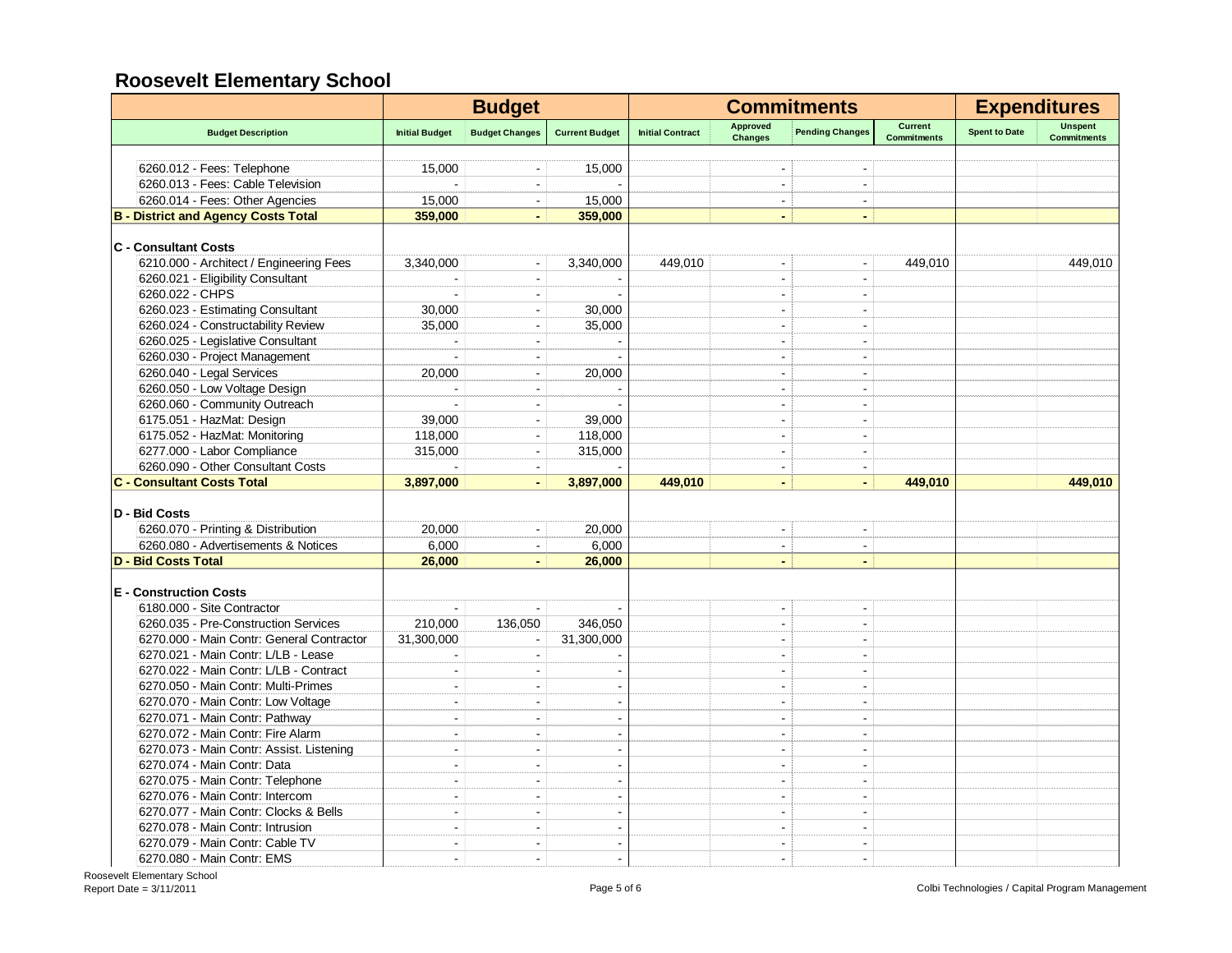|                                             |                       | <b>Budget</b>            |                       | <b>Commitments</b>      |                                   |                          |                                      | <b>Expenditures</b>  |                               |
|---------------------------------------------|-----------------------|--------------------------|-----------------------|-------------------------|-----------------------------------|--------------------------|--------------------------------------|----------------------|-------------------------------|
| <b>Budget Description</b>                   | <b>Initial Budget</b> | <b>Budget Changes</b>    | <b>Current Budget</b> | <b>Initial Contract</b> | <b>Approved</b><br><b>Changes</b> | <b>Pending Changes</b>   | <b>Current</b><br><b>Commitments</b> | <b>Spent to Date</b> | Unspent<br><b>Commitments</b> |
|                                             |                       |                          |                       |                         |                                   |                          |                                      |                      |                               |
| 6270.081 - Main Contr: Video Security       |                       |                          |                       |                         |                                   |                          |                                      |                      |                               |
| 6270.082 - Main Contr: Video Media          |                       |                          |                       |                         | $\overline{\phantom{a}}$          |                          |                                      |                      |                               |
| 6273.000 - Demolition-Existing Features     | 350,000               | $\sim$                   | 350,000               |                         | ÷                                 | $\overline{a}$           |                                      |                      |                               |
| 6274.050 - Owner Furnished Materials        |                       |                          |                       |                         | $\overline{a}$                    |                          |                                      |                      |                               |
| 6274.090 - Other Costs - Construction       |                       |                          |                       |                         | $\overline{\phantom{a}}$          |                          |                                      |                      |                               |
| 6275.001 - Relo: Purchase Relocatable       | $\sim$                | $\sim$                   |                       |                         | $\blacksquare$                    | $\overline{\phantom{a}}$ |                                      |                      |                               |
| 6275.002 - Relo: Lease Relocatables         |                       |                          |                       |                         | $\overline{\phantom{a}}$          | $\blacksquare$           |                                      |                      |                               |
| 6275.003 - Relo: Install/Move/Other         |                       |                          |                       |                         | $\blacksquare$                    | $\overline{\phantom{a}}$ |                                      |                      |                               |
| <b>E</b> - Construction Costs Total         | 31.860.000            | 136.050                  | 31.996.050            |                         | $\blacksquare$                    |                          |                                      |                      |                               |
| <b>F</b> - Construction Support Costs       |                       |                          |                       |                         |                                   |                          |                                      |                      |                               |
| 6290.000 - Construction Inspection          | 630,000               | $\Delta$                 | 630,000               |                         | $\blacksquare$                    |                          |                                      |                      |                               |
| 6280.000 - Construction Tests               | 315,000               | $\blacksquare$           | 315,000               |                         | $\blacksquare$                    | $\blacksquare$           |                                      |                      |                               |
| 6272.000 - Construction Manager             |                       | $\overline{\phantom{a}}$ |                       |                         | $\blacksquare$                    | $\blacksquare$           |                                      |                      |                               |
| 6274.060 - Security for Construction Site   |                       |                          |                       |                         | $\overline{\phantom{a}}$          | $\blacksquare$           |                                      |                      |                               |
| 6274.070 - Systems Start-Up/Training        |                       | $\blacksquare$           |                       |                         | $\blacksquare$                    | $\blacksquare$           |                                      |                      |                               |
| <b>F - Construction Support Costs Total</b> | 945.000               |                          | 945.000               |                         |                                   |                          |                                      |                      |                               |
|                                             |                       |                          |                       |                         |                                   |                          |                                      |                      |                               |
| G - Furniture & Equipment                   |                       |                          |                       |                         |                                   |                          |                                      |                      |                               |
| 4310.000 - F&E - Supplies <\$500            |                       | $\blacksquare$           |                       |                         | $\blacksquare$                    | $\blacksquare$           |                                      |                      |                               |
| 4400.000 - F&E - Non-Tech (\$500-\$5000)    | 1,576,000             |                          | 1,576,000             |                         | $\overline{\phantom{a}}$          | $\blacksquare$           |                                      |                      |                               |
| 4400.010 - F&E - Tech (\$500-\$5000)        |                       | $\sim$                   |                       |                         | ÷                                 | $\sim$                   |                                      |                      |                               |
| 6310.000 - Books & Media for New Libraries  |                       |                          |                       |                         | $\overline{\phantom{a}}$          | $\overline{\phantom{a}}$ |                                      |                      |                               |
| 6490.000 - F&E - Non-Tech (over \$5000)     |                       |                          |                       |                         | $\overline{\phantom{a}}$          | $\overline{\phantom{a}}$ |                                      |                      |                               |
| 6490.010 - F&E - Tech (over \$5000)         |                       |                          |                       |                         | $\blacksquare$                    | $\overline{\phantom{a}}$ |                                      |                      |                               |
| G - Furniture & Equipment Total             | 1,576,000             |                          | 1,576,000             |                         | $\blacksquare$                    |                          |                                      |                      |                               |
| H - Miscellaneous Project Costs             |                       |                          |                       |                         |                                   |                          |                                      |                      |                               |
| 6276.002 - Interim: Lease                   |                       | $\blacksquare$           |                       |                         | $\overline{\phantom{a}}$          |                          |                                      |                      |                               |
| 6276.003 - Interim: Install/Move/Other      | 200,000               | $\blacksquare$           | 200,000               |                         | $\blacksquare$                    | $\blacksquare$           |                                      |                      |                               |
| 6274.080 - Move/Store for Construction      | 315,000               |                          | 315,000               |                         | $\blacksquare$                    | $\overline{\phantom{a}}$ |                                      |                      |                               |
| H - Miscellaneous Project Costs Total       | 515,000               | $\blacksquare$           | 515,000               |                         | $\blacksquare$                    | $\blacksquare$           |                                      |                      |                               |
| I - Project Contingencies                   |                       |                          |                       |                         |                                   |                          |                                      |                      |                               |
| 6999.095 - Contingency: Construction        | 1,576,000             |                          | 1,576,000             |                         |                                   |                          |                                      |                      |                               |
| 6999.096 - Contingency: Project             | 662,000               | (138, 193)               | 523,807               |                         |                                   |                          |                                      |                      |                               |
| 6999.097 - Contingency: Owner               | 3,151,000             | $\blacksquare$           | 3,151,000             |                         |                                   |                          |                                      |                      |                               |
| <b>I - Project Contingencies Total</b>      | 5,389,000             | (138, 193)               | 5,250,807             |                         |                                   |                          |                                      |                      |                               |
|                                             |                       |                          |                       |                         |                                   |                          |                                      |                      |                               |
| <b>Grand Total</b>                          | 44,867,000            | $\sim$                   | 44,867,000            | 467,825                 |                                   | $\blacksquare$           | 467,825                              | 18,655               | 449,170                       |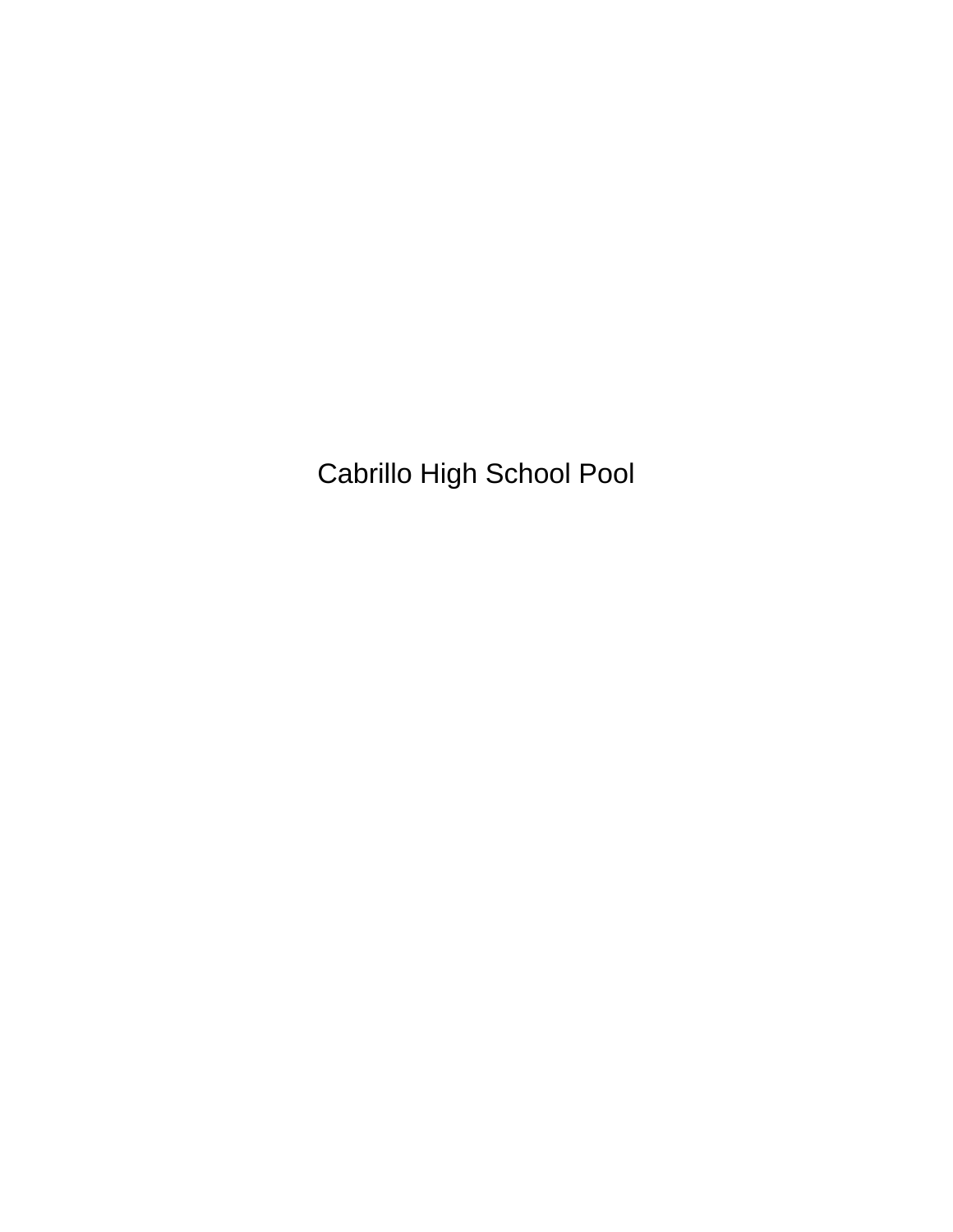

| <b>Funding</b>        |                                      |                        |                        |            |  |  |  |  |
|-----------------------|--------------------------------------|------------------------|------------------------|------------|--|--|--|--|
| <b>Funding Source</b> | <b>Initial Funding</b>               | <b>Funding Changes</b> | <b>Current Funding</b> |            |  |  |  |  |
| <b>State</b>          | 35 - State School Facilities Program |                        |                        |            |  |  |  |  |
| <b>State Total</b>    |                                      |                        |                        |            |  |  |  |  |
| Local                 | 21-K - Measure K Bond Fund           | 16,362,000             |                        | 16,362,000 |  |  |  |  |
| <b>Local Total</b>    |                                      | 16,362,000             |                        | 16,362,000 |  |  |  |  |
| <b>Total Funding</b>  |                                      | 16,362,000             |                        | 16,362,000 |  |  |  |  |



|                                   | <b>Budgets through 2/15/11</b>       |                       |                       |                       |                           | <b>Expenditures through 1/31/11</b> |                            |
|-----------------------------------|--------------------------------------|-----------------------|-----------------------|-----------------------|---------------------------|-------------------------------------|----------------------------|
|                                   | <b>Budget Description</b>            | <b>Initial Budget</b> | <b>Budget Changes</b> | <b>Current Budget</b> | <b>Current Commitment</b> | <b>Spent to Date</b>                | <b>Unspent Commitments</b> |
| <b>Site Costs</b>                 |                                      | 135,000               | 21,000                | 156,000               | 45,226                    | 43,207                              | 2,019                      |
| <b>District and Agency Costs</b>  |                                      | 168,000               |                       | 168,000               |                           |                                     |                            |
| <b>Consultant Costs</b>           |                                      | 1,524,000             |                       | 1,524,000             | 186,520                   | 54,658                              | 131,862                    |
| <b>Bid Costs</b>                  |                                      | 26,000                |                       | 26,000                | 44                        | 44                                  |                            |
| <b>Construction Costs</b>         |                                      | 12,080,000            | 49,401                | 12,129,401            |                           |                                     |                            |
| <b>Construction Support Costs</b> |                                      | 363,000               |                       | 363,000               |                           |                                     |                            |
| <b>Project Contingencies</b>      | 6999.095 - Contingency: Construction | 604,000               |                       | 604,000               |                           |                                     |                            |
|                                   | 6999.096 - Contingency: Project      | 254,000               | (70, 401)             | 183,599               |                           |                                     |                            |
|                                   | 6999.097 - Contingency: Owner        | 1,208,000             |                       | 1,208,000             |                           |                                     |                            |
| <b>Project Contingencies</b>      |                                      | 2,066,000             | (70, 401)             | 1,995,599             |                           |                                     |                            |
| <b>Total Current Budget</b>       |                                      | 16,362,000            |                       | 16,362,000            | 231,790                   | 97,910                              | 133,880                    |

| 1                     |                       |                       | <b>Expenditures through 1/31/11</b> |                      |                            |  |  |  |
|-----------------------|-----------------------|-----------------------|-------------------------------------|----------------------|----------------------------|--|--|--|
| <b>Initial Budget</b> | <b>Budget Changes</b> | <b>Current Budget</b> | <b>Current Commitment</b>           | <b>Spent to Date</b> | <b>Unspent Commitments</b> |  |  |  |
| 135,000               | 21,000                | 156,000               | 45,226                              | 43,207               | 2,019                      |  |  |  |
| 168,000               |                       | 168,000               |                                     |                      |                            |  |  |  |
| 1,524,000             |                       | 1,524,000             | 186,520                             | 54,658               | 131,862                    |  |  |  |
| 26,000                |                       | 26,000                | 44                                  | 44                   |                            |  |  |  |
| 12,080,000            | 49,401                | 12,129,401            |                                     |                      |                            |  |  |  |
| 363,000               |                       | 363,000               |                                     |                      |                            |  |  |  |
| 604,000               |                       | 604,000               |                                     |                      |                            |  |  |  |
| 254,000               | (70, 401)             | 183,599               |                                     |                      |                            |  |  |  |
| 1,208,000             |                       | 1,208,000             |                                     |                      |                            |  |  |  |
| 2,066,000             | (70, 401)             | 1,995,599             |                                     |                      |                            |  |  |  |
| 16,362,000            | ٠                     | 16,362,000            | 231,790                             | 97,910               | 133,880                    |  |  |  |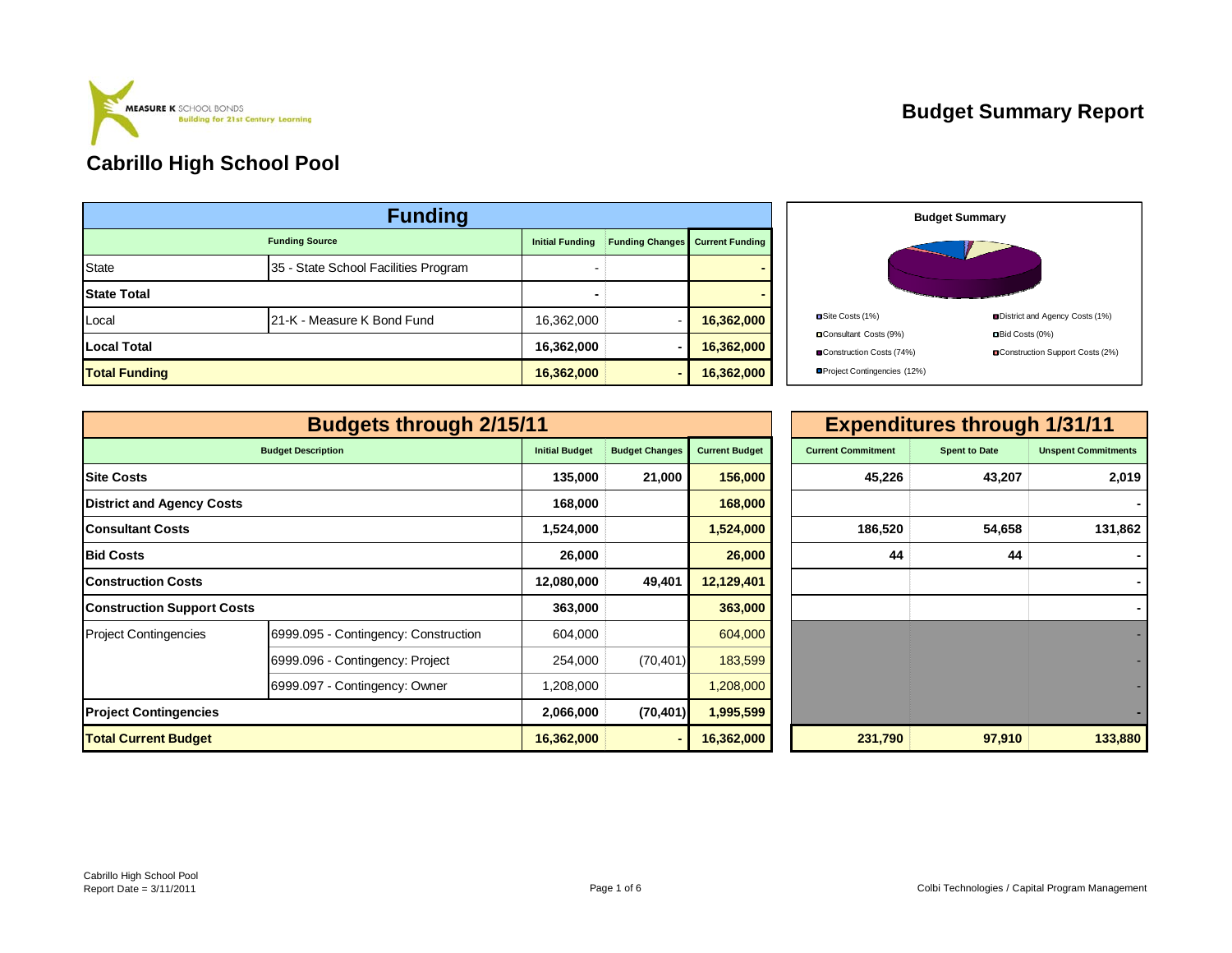

## **Funding Detail Report**

## **Cabrillo High School Pool**

|                       | <b>Funding Summary</b>           |                             |                        |                        |                        |  |  |  |  |  |
|-----------------------|----------------------------------|-----------------------------|------------------------|------------------------|------------------------|--|--|--|--|--|
| <b>Funding Source</b> |                                  |                             | <b>Initial Funding</b> | <b>Funding Changes</b> | <b>Current Funding</b> |  |  |  |  |  |
| Local                 | 21-K - Measure K Bond Fund       | <b>State Required Match</b> |                        |                        |                        |  |  |  |  |  |
|                       |                                  | Other Allocation            | 16,362,000             |                        | 16,362,000             |  |  |  |  |  |
|                       |                                  | Program Balance             |                        |                        |                        |  |  |  |  |  |
|                       | 21-K - Measure K Bond Fund Total |                             | 16,362,000             |                        | 16,362,000             |  |  |  |  |  |
|                       | <b>Local Total</b>               |                             |                        |                        | 16,362,000             |  |  |  |  |  |
| <b>Total Funding</b>  |                                  |                             | 16,362,000             |                        | 16,362,000             |  |  |  |  |  |



**No Funding changes to report.**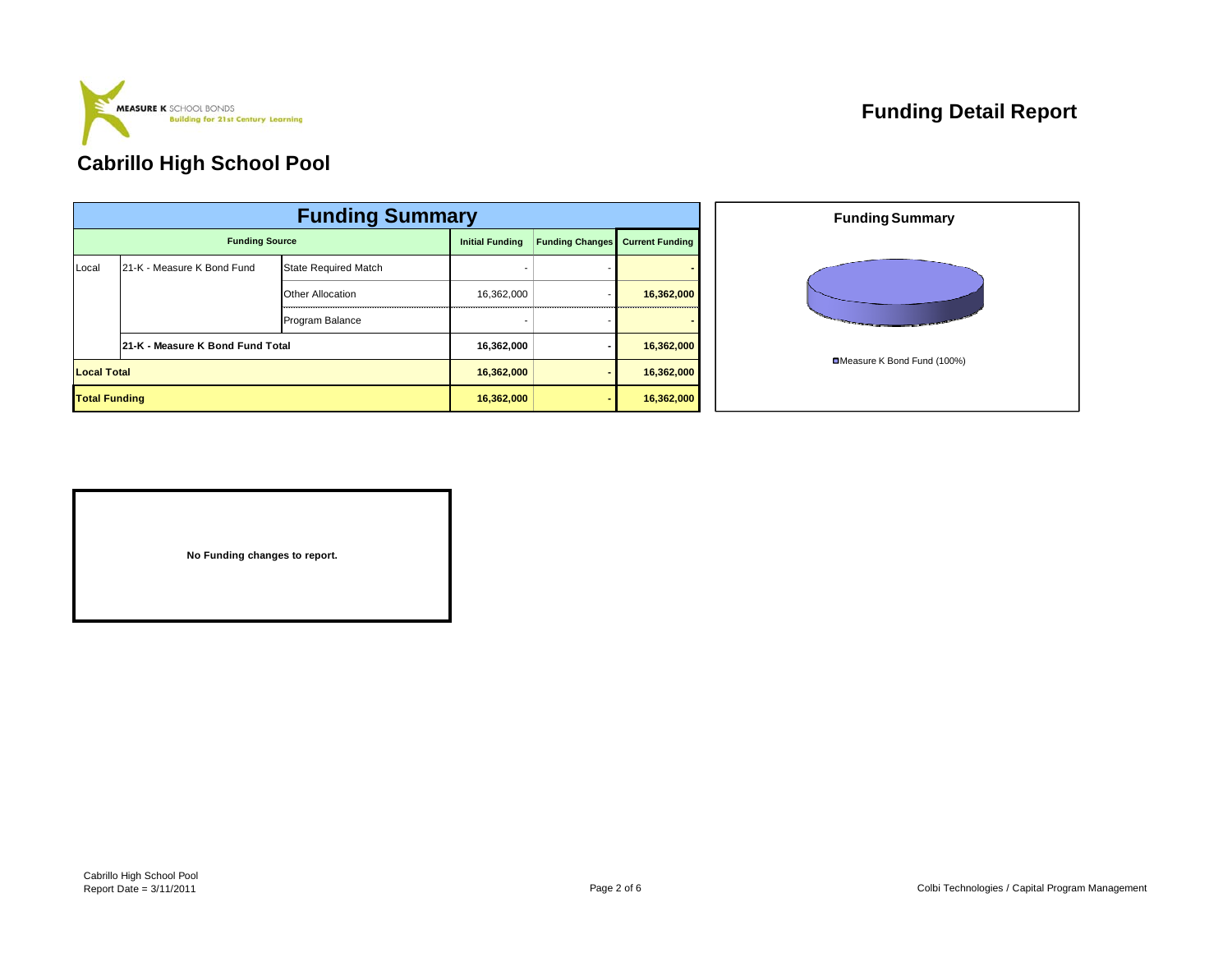

**Budget Modifications Report**

**Total Initial Budget: 16,362,000**

|                           |                                   |                                       |           | <b>Budgets Modifications through 2/15/11</b>                            |           |
|---------------------------|-----------------------------------|---------------------------------------|-----------|-------------------------------------------------------------------------|-----------|
| <b>Project Phase</b>      | <b>Approval Status</b>            | <b>Object Code</b>                    | Date      | <b>Reason for Modification</b>                                          | Amount    |
| Design Phase              | Approved This Period              | 6140.000 - Site Surveys               |           | 12/31/2010 Increase due to initial contract for site surveying services | 21,000    |
|                           |                                   | 16260.035 - Pre-Construction Services | 2/15/2011 | Increase due to initial contract for Pre-Construction Services          | 49,401    |
|                           |                                   | 6999.096 - Contingency: Project       |           | 12/31/2010 Decrease to fund Site Surveys                                | (21,000)  |
|                           |                                   |                                       | 2/15/2011 | Decrease to fund Pre-Construction Services                              | (49, 401) |
|                           | <b>Approved This Period Total</b> |                                       |           |                                                                         |           |
| <b>Design Phase Total</b> |                                   |                                       |           |                                                                         |           |
|                           |                                   |                                       |           | <b>Total Budget Modifications:</b>                                      |           |

**Current Budget**

**Total Current Budget: 16,362,000**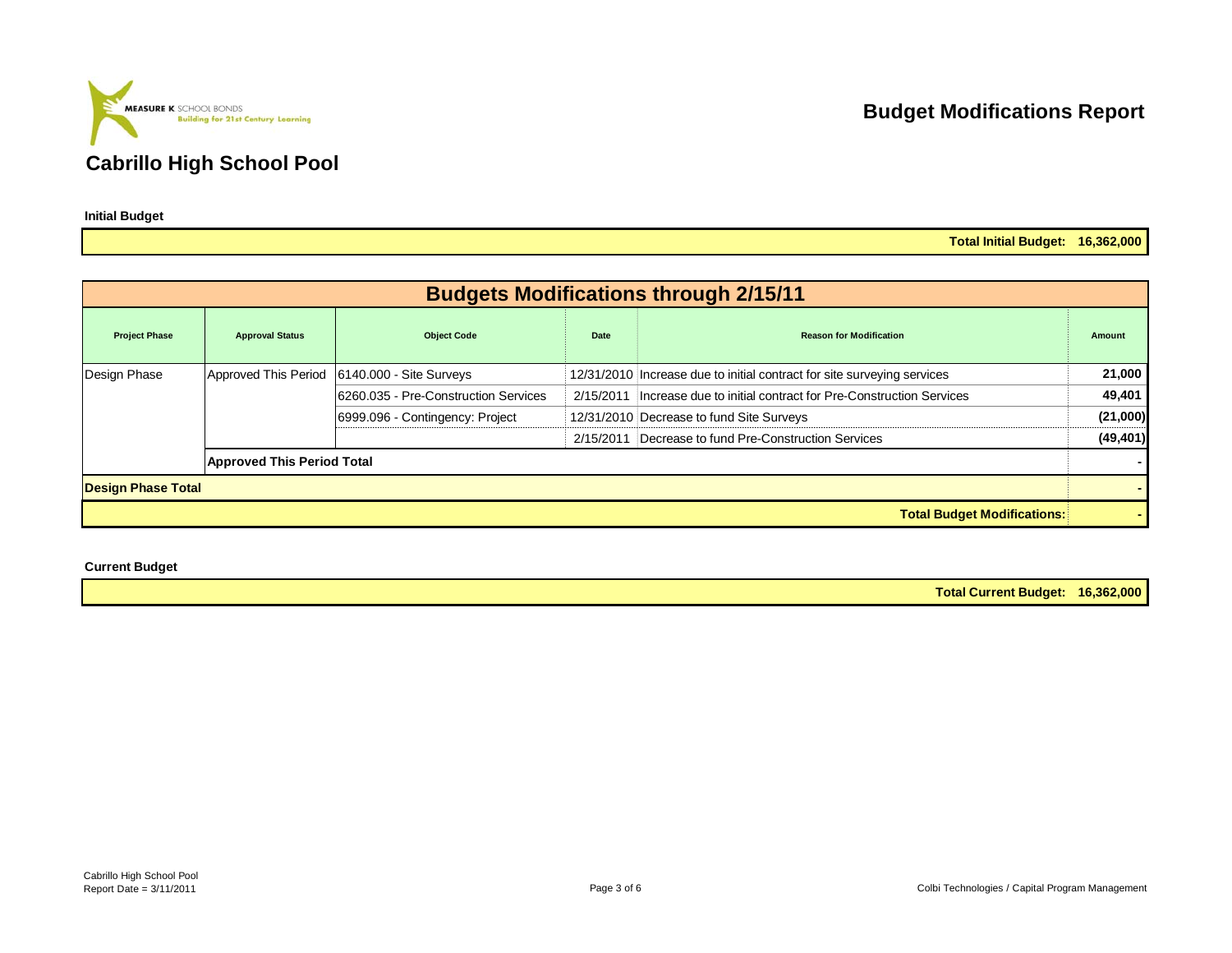

| <b>Approved</b><br><b>Current</b><br><b>Unspent</b><br><b>Spent to Date</b><br><b>Budget Description</b><br><b>Initial Budget</b><br><b>Budget Changes</b><br><b>Current Budget</b><br><b>Initial Contract</b><br><b>Pending Changes</b><br><b>Changes</b><br><b>Commitments</b><br><b>Commitments</b><br>A - Site Costs<br>6110.000 - Site Acquisition<br>6120.000 - Property Appraisal<br>$\overline{\phantom{a}}$<br>$\overline{\phantom{a}}$<br>$\overline{\phantom{a}}$<br>6130.000 - Escrow & Title Fees<br>6140.000 - Site Surveys<br>25,000<br>21,000<br>45,226<br>45,226<br>2,019<br>46,000<br>43,207<br>$\blacksquare$<br>6150.001 - CEQA<br>35,000<br>35,000<br>$\overline{\phantom{a}}$<br>6150.002 - Traffic Engineering Study<br>÷.<br>÷.<br>6150.003 - Geotechnical Study<br>50,000<br>50,000<br>$\blacksquare$<br>6150.004 - Geohazard Study<br>$\blacksquare$<br>$\blacksquare$<br>$\overline{\phantom{a}}$<br>6150.090 - Other Site Studies<br>÷.<br>$\blacksquare$<br>6175.001 - Environ.: Phase 1<br>25,000<br>25,000<br>$\overline{\phantom{a}}$<br>$\blacksquare$<br>6175.002 - Environ.: Phase 2<br>$\blacksquare$<br>6175.003 - Environ.: PEA<br>$\qquad \qquad \blacksquare$<br>6175.004 - Environ.: RAW<br>÷<br>÷<br>6175.005 - Environ.: EMS<br>$\blacksquare$<br>6175.006 - Environ.: Pipeline<br>$\overline{\phantom{a}}$<br>÷.<br>$\blacksquare$<br>$\overline{\phantom{a}}$<br>6175.007 - Environ.: Railroad<br>÷<br>÷.<br>6175.008 - Environ.: Aeronautical<br>$\overline{a}$<br>6175.090 - Environ.: Other<br>$\sim$<br>$\sim$<br>$\blacksquare$<br>6185.000 - Environ.: Clean-Up/Remediation<br>$\overline{\phantom{a}}$<br>$\blacksquare$<br>6176.000 - Other Costs - Site<br>$\blacksquare$<br>A - Site Costs Total<br>135,000<br>21,000<br>45,226<br>45,226<br>43.207<br>2,019<br>156,000<br>$\blacksquare$<br><b>B</b> - District and Agency Costs<br>6220.000 - Fees: DSA<br>69,000<br>69,000<br>$\overline{\phantom{a}}$<br>$\overline{a}$<br>6230.000 - Fees: CDE<br>8,000<br>8,000<br>$\overline{\phantom{a}}$<br>$\overline{\phantom{a}}$<br>6175.040 - Environ.: DTSC Fees<br>$\sim$<br>$\sim$<br>6240.000 - Energy Analysis<br>$\blacksquare$<br>6250.000 - Preliminary Tests<br>$\blacksquare$<br>$\blacksquare$<br>6260.001 - Fees: CHPS<br>1,000<br>1,000<br>÷.<br>$\overline{\phantom{a}}$<br>6260.002 - Fees: CGS<br>$\overline{\phantom{a}}$<br>6260.003 - Fees: AQMD<br>$\overline{\phantom{a}}$<br>$\sim$<br>$\blacksquare$<br>6260.004 - Fees: Health Dept<br>$\overline{\phantom{a}}$<br>÷<br>$\overline{\phantom{a}}$<br>6260.005 - Fees: Industrial Waste<br>$\overline{a}$<br>$\sim$<br>÷<br>6260.006 - Fees: SWPP<br>L.<br>6260.007 - Fees: Gas<br>15,000<br>15,000<br>$\blacksquare$<br>ч.<br>6260.008 - Fees: Electrical<br>25,000<br>25,000<br>۰.<br>٠<br>6260.009 - Fees: Water<br>25,000<br>25,000<br>6260.010 - Fees: Sewer<br>10,000<br>10,000<br>$\sim$<br>$\blacksquare$ |  | <b>Budget</b> |  | <b>Commitments</b> | <b>Expenditures</b> |  |
|----------------------------------------------------------------------------------------------------------------------------------------------------------------------------------------------------------------------------------------------------------------------------------------------------------------------------------------------------------------------------------------------------------------------------------------------------------------------------------------------------------------------------------------------------------------------------------------------------------------------------------------------------------------------------------------------------------------------------------------------------------------------------------------------------------------------------------------------------------------------------------------------------------------------------------------------------------------------------------------------------------------------------------------------------------------------------------------------------------------------------------------------------------------------------------------------------------------------------------------------------------------------------------------------------------------------------------------------------------------------------------------------------------------------------------------------------------------------------------------------------------------------------------------------------------------------------------------------------------------------------------------------------------------------------------------------------------------------------------------------------------------------------------------------------------------------------------------------------------------------------------------------------------------------------------------------------------------------------------------------------------------------------------------------------------------------------------------------------------------------------------------------------------------------------------------------------------------------------------------------------------------------------------------------------------------------------------------------------------------------------------------------------------------------------------------------------------------------------------------------------------------------------------------------------------------------------------------------------------------------------------------------------------------------------------------------------------------------------------------------------------------------------------------------------------------------------------------------------------------------------------------------------------------------------------------------|--|---------------|--|--------------------|---------------------|--|
|                                                                                                                                                                                                                                                                                                                                                                                                                                                                                                                                                                                                                                                                                                                                                                                                                                                                                                                                                                                                                                                                                                                                                                                                                                                                                                                                                                                                                                                                                                                                                                                                                                                                                                                                                                                                                                                                                                                                                                                                                                                                                                                                                                                                                                                                                                                                                                                                                                                                                                                                                                                                                                                                                                                                                                                                                                                                                                                                              |  |               |  |                    |                     |  |
|                                                                                                                                                                                                                                                                                                                                                                                                                                                                                                                                                                                                                                                                                                                                                                                                                                                                                                                                                                                                                                                                                                                                                                                                                                                                                                                                                                                                                                                                                                                                                                                                                                                                                                                                                                                                                                                                                                                                                                                                                                                                                                                                                                                                                                                                                                                                                                                                                                                                                                                                                                                                                                                                                                                                                                                                                                                                                                                                              |  |               |  |                    |                     |  |
|                                                                                                                                                                                                                                                                                                                                                                                                                                                                                                                                                                                                                                                                                                                                                                                                                                                                                                                                                                                                                                                                                                                                                                                                                                                                                                                                                                                                                                                                                                                                                                                                                                                                                                                                                                                                                                                                                                                                                                                                                                                                                                                                                                                                                                                                                                                                                                                                                                                                                                                                                                                                                                                                                                                                                                                                                                                                                                                                              |  |               |  |                    |                     |  |
|                                                                                                                                                                                                                                                                                                                                                                                                                                                                                                                                                                                                                                                                                                                                                                                                                                                                                                                                                                                                                                                                                                                                                                                                                                                                                                                                                                                                                                                                                                                                                                                                                                                                                                                                                                                                                                                                                                                                                                                                                                                                                                                                                                                                                                                                                                                                                                                                                                                                                                                                                                                                                                                                                                                                                                                                                                                                                                                                              |  |               |  |                    |                     |  |
|                                                                                                                                                                                                                                                                                                                                                                                                                                                                                                                                                                                                                                                                                                                                                                                                                                                                                                                                                                                                                                                                                                                                                                                                                                                                                                                                                                                                                                                                                                                                                                                                                                                                                                                                                                                                                                                                                                                                                                                                                                                                                                                                                                                                                                                                                                                                                                                                                                                                                                                                                                                                                                                                                                                                                                                                                                                                                                                                              |  |               |  |                    |                     |  |
|                                                                                                                                                                                                                                                                                                                                                                                                                                                                                                                                                                                                                                                                                                                                                                                                                                                                                                                                                                                                                                                                                                                                                                                                                                                                                                                                                                                                                                                                                                                                                                                                                                                                                                                                                                                                                                                                                                                                                                                                                                                                                                                                                                                                                                                                                                                                                                                                                                                                                                                                                                                                                                                                                                                                                                                                                                                                                                                                              |  |               |  |                    |                     |  |
|                                                                                                                                                                                                                                                                                                                                                                                                                                                                                                                                                                                                                                                                                                                                                                                                                                                                                                                                                                                                                                                                                                                                                                                                                                                                                                                                                                                                                                                                                                                                                                                                                                                                                                                                                                                                                                                                                                                                                                                                                                                                                                                                                                                                                                                                                                                                                                                                                                                                                                                                                                                                                                                                                                                                                                                                                                                                                                                                              |  |               |  |                    |                     |  |
|                                                                                                                                                                                                                                                                                                                                                                                                                                                                                                                                                                                                                                                                                                                                                                                                                                                                                                                                                                                                                                                                                                                                                                                                                                                                                                                                                                                                                                                                                                                                                                                                                                                                                                                                                                                                                                                                                                                                                                                                                                                                                                                                                                                                                                                                                                                                                                                                                                                                                                                                                                                                                                                                                                                                                                                                                                                                                                                                              |  |               |  |                    |                     |  |
|                                                                                                                                                                                                                                                                                                                                                                                                                                                                                                                                                                                                                                                                                                                                                                                                                                                                                                                                                                                                                                                                                                                                                                                                                                                                                                                                                                                                                                                                                                                                                                                                                                                                                                                                                                                                                                                                                                                                                                                                                                                                                                                                                                                                                                                                                                                                                                                                                                                                                                                                                                                                                                                                                                                                                                                                                                                                                                                                              |  |               |  |                    |                     |  |
|                                                                                                                                                                                                                                                                                                                                                                                                                                                                                                                                                                                                                                                                                                                                                                                                                                                                                                                                                                                                                                                                                                                                                                                                                                                                                                                                                                                                                                                                                                                                                                                                                                                                                                                                                                                                                                                                                                                                                                                                                                                                                                                                                                                                                                                                                                                                                                                                                                                                                                                                                                                                                                                                                                                                                                                                                                                                                                                                              |  |               |  |                    |                     |  |
|                                                                                                                                                                                                                                                                                                                                                                                                                                                                                                                                                                                                                                                                                                                                                                                                                                                                                                                                                                                                                                                                                                                                                                                                                                                                                                                                                                                                                                                                                                                                                                                                                                                                                                                                                                                                                                                                                                                                                                                                                                                                                                                                                                                                                                                                                                                                                                                                                                                                                                                                                                                                                                                                                                                                                                                                                                                                                                                                              |  |               |  |                    |                     |  |
|                                                                                                                                                                                                                                                                                                                                                                                                                                                                                                                                                                                                                                                                                                                                                                                                                                                                                                                                                                                                                                                                                                                                                                                                                                                                                                                                                                                                                                                                                                                                                                                                                                                                                                                                                                                                                                                                                                                                                                                                                                                                                                                                                                                                                                                                                                                                                                                                                                                                                                                                                                                                                                                                                                                                                                                                                                                                                                                                              |  |               |  |                    |                     |  |
|                                                                                                                                                                                                                                                                                                                                                                                                                                                                                                                                                                                                                                                                                                                                                                                                                                                                                                                                                                                                                                                                                                                                                                                                                                                                                                                                                                                                                                                                                                                                                                                                                                                                                                                                                                                                                                                                                                                                                                                                                                                                                                                                                                                                                                                                                                                                                                                                                                                                                                                                                                                                                                                                                                                                                                                                                                                                                                                                              |  |               |  |                    |                     |  |
|                                                                                                                                                                                                                                                                                                                                                                                                                                                                                                                                                                                                                                                                                                                                                                                                                                                                                                                                                                                                                                                                                                                                                                                                                                                                                                                                                                                                                                                                                                                                                                                                                                                                                                                                                                                                                                                                                                                                                                                                                                                                                                                                                                                                                                                                                                                                                                                                                                                                                                                                                                                                                                                                                                                                                                                                                                                                                                                                              |  |               |  |                    |                     |  |
|                                                                                                                                                                                                                                                                                                                                                                                                                                                                                                                                                                                                                                                                                                                                                                                                                                                                                                                                                                                                                                                                                                                                                                                                                                                                                                                                                                                                                                                                                                                                                                                                                                                                                                                                                                                                                                                                                                                                                                                                                                                                                                                                                                                                                                                                                                                                                                                                                                                                                                                                                                                                                                                                                                                                                                                                                                                                                                                                              |  |               |  |                    |                     |  |
|                                                                                                                                                                                                                                                                                                                                                                                                                                                                                                                                                                                                                                                                                                                                                                                                                                                                                                                                                                                                                                                                                                                                                                                                                                                                                                                                                                                                                                                                                                                                                                                                                                                                                                                                                                                                                                                                                                                                                                                                                                                                                                                                                                                                                                                                                                                                                                                                                                                                                                                                                                                                                                                                                                                                                                                                                                                                                                                                              |  |               |  |                    |                     |  |
|                                                                                                                                                                                                                                                                                                                                                                                                                                                                                                                                                                                                                                                                                                                                                                                                                                                                                                                                                                                                                                                                                                                                                                                                                                                                                                                                                                                                                                                                                                                                                                                                                                                                                                                                                                                                                                                                                                                                                                                                                                                                                                                                                                                                                                                                                                                                                                                                                                                                                                                                                                                                                                                                                                                                                                                                                                                                                                                                              |  |               |  |                    |                     |  |
|                                                                                                                                                                                                                                                                                                                                                                                                                                                                                                                                                                                                                                                                                                                                                                                                                                                                                                                                                                                                                                                                                                                                                                                                                                                                                                                                                                                                                                                                                                                                                                                                                                                                                                                                                                                                                                                                                                                                                                                                                                                                                                                                                                                                                                                                                                                                                                                                                                                                                                                                                                                                                                                                                                                                                                                                                                                                                                                                              |  |               |  |                    |                     |  |
|                                                                                                                                                                                                                                                                                                                                                                                                                                                                                                                                                                                                                                                                                                                                                                                                                                                                                                                                                                                                                                                                                                                                                                                                                                                                                                                                                                                                                                                                                                                                                                                                                                                                                                                                                                                                                                                                                                                                                                                                                                                                                                                                                                                                                                                                                                                                                                                                                                                                                                                                                                                                                                                                                                                                                                                                                                                                                                                                              |  |               |  |                    |                     |  |
|                                                                                                                                                                                                                                                                                                                                                                                                                                                                                                                                                                                                                                                                                                                                                                                                                                                                                                                                                                                                                                                                                                                                                                                                                                                                                                                                                                                                                                                                                                                                                                                                                                                                                                                                                                                                                                                                                                                                                                                                                                                                                                                                                                                                                                                                                                                                                                                                                                                                                                                                                                                                                                                                                                                                                                                                                                                                                                                                              |  |               |  |                    |                     |  |
|                                                                                                                                                                                                                                                                                                                                                                                                                                                                                                                                                                                                                                                                                                                                                                                                                                                                                                                                                                                                                                                                                                                                                                                                                                                                                                                                                                                                                                                                                                                                                                                                                                                                                                                                                                                                                                                                                                                                                                                                                                                                                                                                                                                                                                                                                                                                                                                                                                                                                                                                                                                                                                                                                                                                                                                                                                                                                                                                              |  |               |  |                    |                     |  |
|                                                                                                                                                                                                                                                                                                                                                                                                                                                                                                                                                                                                                                                                                                                                                                                                                                                                                                                                                                                                                                                                                                                                                                                                                                                                                                                                                                                                                                                                                                                                                                                                                                                                                                                                                                                                                                                                                                                                                                                                                                                                                                                                                                                                                                                                                                                                                                                                                                                                                                                                                                                                                                                                                                                                                                                                                                                                                                                                              |  |               |  |                    |                     |  |
|                                                                                                                                                                                                                                                                                                                                                                                                                                                                                                                                                                                                                                                                                                                                                                                                                                                                                                                                                                                                                                                                                                                                                                                                                                                                                                                                                                                                                                                                                                                                                                                                                                                                                                                                                                                                                                                                                                                                                                                                                                                                                                                                                                                                                                                                                                                                                                                                                                                                                                                                                                                                                                                                                                                                                                                                                                                                                                                                              |  |               |  |                    |                     |  |
|                                                                                                                                                                                                                                                                                                                                                                                                                                                                                                                                                                                                                                                                                                                                                                                                                                                                                                                                                                                                                                                                                                                                                                                                                                                                                                                                                                                                                                                                                                                                                                                                                                                                                                                                                                                                                                                                                                                                                                                                                                                                                                                                                                                                                                                                                                                                                                                                                                                                                                                                                                                                                                                                                                                                                                                                                                                                                                                                              |  |               |  |                    |                     |  |
|                                                                                                                                                                                                                                                                                                                                                                                                                                                                                                                                                                                                                                                                                                                                                                                                                                                                                                                                                                                                                                                                                                                                                                                                                                                                                                                                                                                                                                                                                                                                                                                                                                                                                                                                                                                                                                                                                                                                                                                                                                                                                                                                                                                                                                                                                                                                                                                                                                                                                                                                                                                                                                                                                                                                                                                                                                                                                                                                              |  |               |  |                    |                     |  |
|                                                                                                                                                                                                                                                                                                                                                                                                                                                                                                                                                                                                                                                                                                                                                                                                                                                                                                                                                                                                                                                                                                                                                                                                                                                                                                                                                                                                                                                                                                                                                                                                                                                                                                                                                                                                                                                                                                                                                                                                                                                                                                                                                                                                                                                                                                                                                                                                                                                                                                                                                                                                                                                                                                                                                                                                                                                                                                                                              |  |               |  |                    |                     |  |
|                                                                                                                                                                                                                                                                                                                                                                                                                                                                                                                                                                                                                                                                                                                                                                                                                                                                                                                                                                                                                                                                                                                                                                                                                                                                                                                                                                                                                                                                                                                                                                                                                                                                                                                                                                                                                                                                                                                                                                                                                                                                                                                                                                                                                                                                                                                                                                                                                                                                                                                                                                                                                                                                                                                                                                                                                                                                                                                                              |  |               |  |                    |                     |  |
|                                                                                                                                                                                                                                                                                                                                                                                                                                                                                                                                                                                                                                                                                                                                                                                                                                                                                                                                                                                                                                                                                                                                                                                                                                                                                                                                                                                                                                                                                                                                                                                                                                                                                                                                                                                                                                                                                                                                                                                                                                                                                                                                                                                                                                                                                                                                                                                                                                                                                                                                                                                                                                                                                                                                                                                                                                                                                                                                              |  |               |  |                    |                     |  |
|                                                                                                                                                                                                                                                                                                                                                                                                                                                                                                                                                                                                                                                                                                                                                                                                                                                                                                                                                                                                                                                                                                                                                                                                                                                                                                                                                                                                                                                                                                                                                                                                                                                                                                                                                                                                                                                                                                                                                                                                                                                                                                                                                                                                                                                                                                                                                                                                                                                                                                                                                                                                                                                                                                                                                                                                                                                                                                                                              |  |               |  |                    |                     |  |
|                                                                                                                                                                                                                                                                                                                                                                                                                                                                                                                                                                                                                                                                                                                                                                                                                                                                                                                                                                                                                                                                                                                                                                                                                                                                                                                                                                                                                                                                                                                                                                                                                                                                                                                                                                                                                                                                                                                                                                                                                                                                                                                                                                                                                                                                                                                                                                                                                                                                                                                                                                                                                                                                                                                                                                                                                                                                                                                                              |  |               |  |                    |                     |  |
|                                                                                                                                                                                                                                                                                                                                                                                                                                                                                                                                                                                                                                                                                                                                                                                                                                                                                                                                                                                                                                                                                                                                                                                                                                                                                                                                                                                                                                                                                                                                                                                                                                                                                                                                                                                                                                                                                                                                                                                                                                                                                                                                                                                                                                                                                                                                                                                                                                                                                                                                                                                                                                                                                                                                                                                                                                                                                                                                              |  |               |  |                    |                     |  |
|                                                                                                                                                                                                                                                                                                                                                                                                                                                                                                                                                                                                                                                                                                                                                                                                                                                                                                                                                                                                                                                                                                                                                                                                                                                                                                                                                                                                                                                                                                                                                                                                                                                                                                                                                                                                                                                                                                                                                                                                                                                                                                                                                                                                                                                                                                                                                                                                                                                                                                                                                                                                                                                                                                                                                                                                                                                                                                                                              |  |               |  |                    |                     |  |
|                                                                                                                                                                                                                                                                                                                                                                                                                                                                                                                                                                                                                                                                                                                                                                                                                                                                                                                                                                                                                                                                                                                                                                                                                                                                                                                                                                                                                                                                                                                                                                                                                                                                                                                                                                                                                                                                                                                                                                                                                                                                                                                                                                                                                                                                                                                                                                                                                                                                                                                                                                                                                                                                                                                                                                                                                                                                                                                                              |  |               |  |                    |                     |  |
|                                                                                                                                                                                                                                                                                                                                                                                                                                                                                                                                                                                                                                                                                                                                                                                                                                                                                                                                                                                                                                                                                                                                                                                                                                                                                                                                                                                                                                                                                                                                                                                                                                                                                                                                                                                                                                                                                                                                                                                                                                                                                                                                                                                                                                                                                                                                                                                                                                                                                                                                                                                                                                                                                                                                                                                                                                                                                                                                              |  |               |  |                    |                     |  |
|                                                                                                                                                                                                                                                                                                                                                                                                                                                                                                                                                                                                                                                                                                                                                                                                                                                                                                                                                                                                                                                                                                                                                                                                                                                                                                                                                                                                                                                                                                                                                                                                                                                                                                                                                                                                                                                                                                                                                                                                                                                                                                                                                                                                                                                                                                                                                                                                                                                                                                                                                                                                                                                                                                                                                                                                                                                                                                                                              |  |               |  |                    |                     |  |
|                                                                                                                                                                                                                                                                                                                                                                                                                                                                                                                                                                                                                                                                                                                                                                                                                                                                                                                                                                                                                                                                                                                                                                                                                                                                                                                                                                                                                                                                                                                                                                                                                                                                                                                                                                                                                                                                                                                                                                                                                                                                                                                                                                                                                                                                                                                                                                                                                                                                                                                                                                                                                                                                                                                                                                                                                                                                                                                                              |  |               |  |                    |                     |  |
|                                                                                                                                                                                                                                                                                                                                                                                                                                                                                                                                                                                                                                                                                                                                                                                                                                                                                                                                                                                                                                                                                                                                                                                                                                                                                                                                                                                                                                                                                                                                                                                                                                                                                                                                                                                                                                                                                                                                                                                                                                                                                                                                                                                                                                                                                                                                                                                                                                                                                                                                                                                                                                                                                                                                                                                                                                                                                                                                              |  |               |  |                    |                     |  |
|                                                                                                                                                                                                                                                                                                                                                                                                                                                                                                                                                                                                                                                                                                                                                                                                                                                                                                                                                                                                                                                                                                                                                                                                                                                                                                                                                                                                                                                                                                                                                                                                                                                                                                                                                                                                                                                                                                                                                                                                                                                                                                                                                                                                                                                                                                                                                                                                                                                                                                                                                                                                                                                                                                                                                                                                                                                                                                                                              |  |               |  |                    |                     |  |
|                                                                                                                                                                                                                                                                                                                                                                                                                                                                                                                                                                                                                                                                                                                                                                                                                                                                                                                                                                                                                                                                                                                                                                                                                                                                                                                                                                                                                                                                                                                                                                                                                                                                                                                                                                                                                                                                                                                                                                                                                                                                                                                                                                                                                                                                                                                                                                                                                                                                                                                                                                                                                                                                                                                                                                                                                                                                                                                                              |  |               |  |                    |                     |  |
|                                                                                                                                                                                                                                                                                                                                                                                                                                                                                                                                                                                                                                                                                                                                                                                                                                                                                                                                                                                                                                                                                                                                                                                                                                                                                                                                                                                                                                                                                                                                                                                                                                                                                                                                                                                                                                                                                                                                                                                                                                                                                                                                                                                                                                                                                                                                                                                                                                                                                                                                                                                                                                                                                                                                                                                                                                                                                                                                              |  |               |  |                    |                     |  |
| 6260.011 - Fees: Storm Drainage<br>5,000<br>5,000<br>$\blacksquare$                                                                                                                                                                                                                                                                                                                                                                                                                                                                                                                                                                                                                                                                                                                                                                                                                                                                                                                                                                                                                                                                                                                                                                                                                                                                                                                                                                                                                                                                                                                                                                                                                                                                                                                                                                                                                                                                                                                                                                                                                                                                                                                                                                                                                                                                                                                                                                                                                                                                                                                                                                                                                                                                                                                                                                                                                                                                          |  |               |  |                    |                     |  |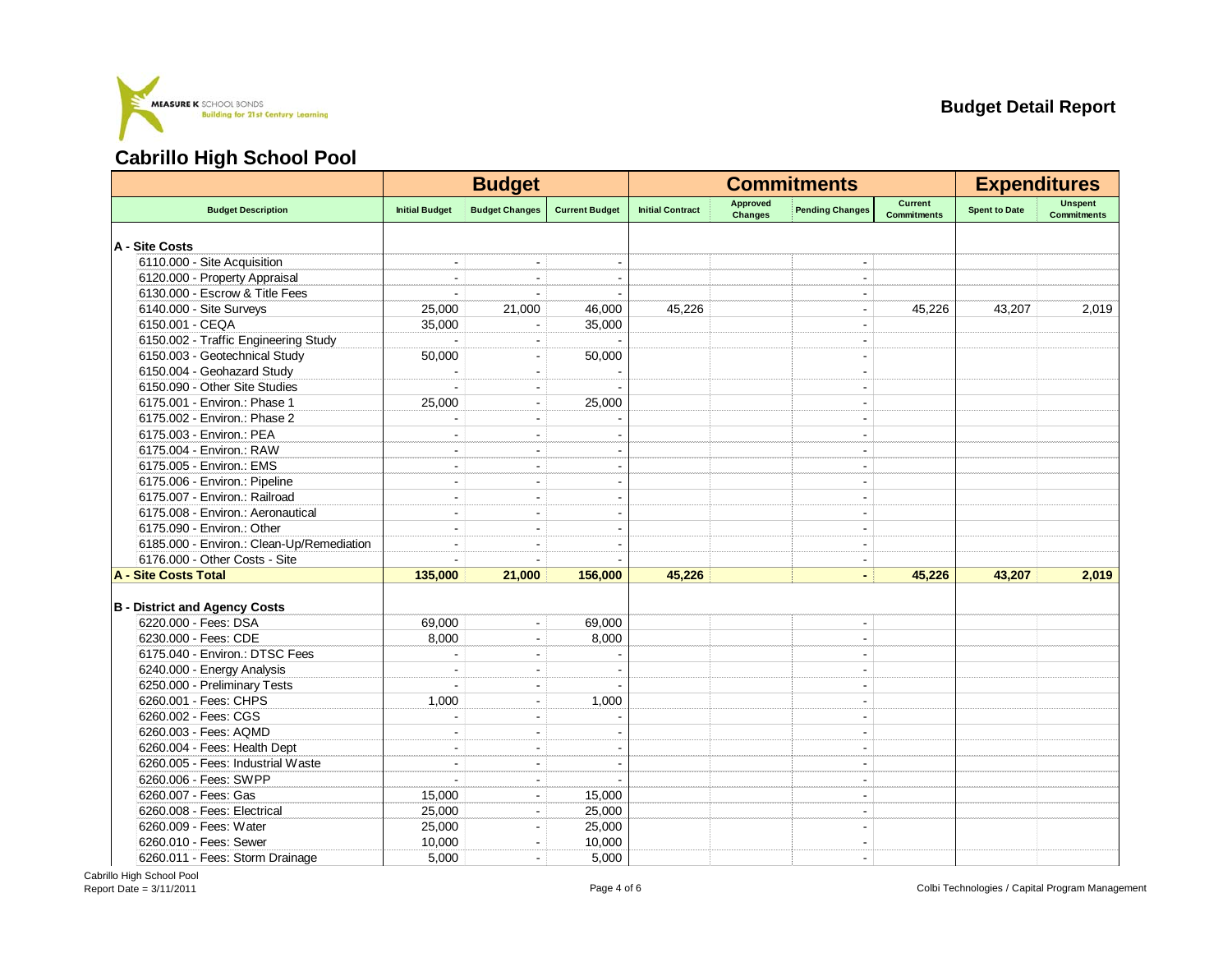|                                            |                          | <b>Budget</b>            |                       |                         | <b>Commitments</b>                | <b>Expenditures</b>      |                                      |                      |                                      |
|--------------------------------------------|--------------------------|--------------------------|-----------------------|-------------------------|-----------------------------------|--------------------------|--------------------------------------|----------------------|--------------------------------------|
| <b>Budget Description</b>                  | <b>Initial Budget</b>    | <b>Budget Changes</b>    | <b>Current Budget</b> | <b>Initial Contract</b> | <b>Approved</b><br><b>Changes</b> | <b>Pending Changes</b>   | <b>Current</b><br><b>Commitments</b> | <b>Spent to Date</b> | <b>Unspent</b><br><b>Commitments</b> |
|                                            |                          |                          |                       |                         |                                   |                          |                                      |                      |                                      |
| 6260.012 - Fees: Telephone                 | 5,000                    |                          | 5,000                 |                         |                                   |                          |                                      |                      |                                      |
| 6260.013 - Fees: Cable Television          |                          |                          |                       |                         |                                   | $\blacksquare$           |                                      |                      |                                      |
| 6260.014 - Fees: Other Agencies            | 5,000                    | $\blacksquare$           | 5,000                 |                         |                                   |                          |                                      |                      |                                      |
| <b>B</b> - District and Agency Costs Total | 168,000                  | $\blacksquare$           | 168,000               |                         |                                   | $\blacksquare$           |                                      |                      |                                      |
| <b>C</b> - Consultant Costs                |                          |                          |                       |                         |                                   |                          |                                      |                      |                                      |
| 6210.000 - Architect / Engineering Fees    | 1,343,000                | $\blacksquare$           | 1,343,000             | 186,520                 |                                   | $\blacksquare$           | 186,520                              | 54,658               | 131,862                              |
| 6260.021 - Eligibility Consultant          |                          | $\sim$                   |                       |                         |                                   | $\overline{a}$           |                                      |                      |                                      |
| 6260.022 - CHPS                            |                          | $\overline{\phantom{a}}$ |                       |                         |                                   | $\blacksquare$           |                                      |                      |                                      |
| 6260.023 - Estimating Consultant           | 20,000                   | $\overline{\phantom{a}}$ | 20,000                |                         |                                   | $\sim$                   |                                      |                      |                                      |
| 6260.024 - Constructability Review         | 20.000                   | $\sim$                   | 20,000                |                         |                                   | $\mathbf{r}$             |                                      |                      |                                      |
| 6260.025 - Legislative Consultant          |                          | $\blacksquare$           |                       |                         |                                   | ÷                        |                                      |                      |                                      |
| 6260.030 - Project Management              |                          | $\sim$                   |                       |                         |                                   | $\mathbf{r}$             |                                      |                      |                                      |
| 6260.040 - Legal Services                  | 20,000                   | $\blacksquare$           | 20,000                |                         |                                   | $\sim$                   |                                      |                      |                                      |
| 6260.050 - Low Voltage Design              |                          | $\sim$                   |                       |                         |                                   | $\blacksquare$           |                                      |                      |                                      |
| 6260.060 - Community Outreach              |                          |                          |                       |                         |                                   |                          |                                      |                      |                                      |
| 6175.051 - HazMat: Design                  |                          |                          |                       |                         |                                   |                          |                                      |                      |                                      |
| 6175.052 - HazMat: Monitoring              |                          |                          |                       |                         |                                   |                          |                                      |                      |                                      |
| 6277.000 - Labor Compliance                |                          | $\sim$                   |                       |                         |                                   | $\overline{a}$           |                                      |                      |                                      |
|                                            | 121,000                  |                          | 121,000               |                         |                                   |                          |                                      |                      |                                      |
| 6260.090 - Other Consultant Costs          |                          | $\sim$                   |                       |                         |                                   | $\blacksquare$           |                                      |                      |                                      |
| <b>C - Consultant Costs Total</b>          | 1,524,000                | $\blacksquare$           | 1,524,000             | 186,520                 |                                   | $\blacksquare$           | 186,520                              | 54,658               | 131,862                              |
| D - Bid Costs                              |                          |                          |                       |                         |                                   |                          |                                      |                      |                                      |
| 6260.070 - Printing & Distribution         | 20,000                   | $\overline{\phantom{a}}$ | 20,000                | 44                      |                                   | $\overline{\phantom{a}}$ | 44                                   | 44                   |                                      |
| 6260.080 - Advertisements & Notices        | 6,000                    | $\blacksquare$           | 6,000                 |                         |                                   | $\blacksquare$           |                                      |                      |                                      |
| <b>D - Bid Costs Total</b>                 | 26,000                   | $\blacksquare$           | 26,000                | 44                      |                                   | ä,                       | 44                                   | 44                   |                                      |
| <b>E</b> - Construction Costs              |                          |                          |                       |                         |                                   |                          |                                      |                      |                                      |
| 6180.000 - Site Contractor                 |                          |                          |                       |                         |                                   | $\blacksquare$           |                                      |                      |                                      |
| 6260.035 - Pre-Construction Services       | 80,000                   |                          | 129,401               |                         |                                   | $\blacksquare$           |                                      |                      |                                      |
|                                            |                          | 49,401                   |                       |                         |                                   | $\overline{a}$           |                                      |                      |                                      |
| 6270.000 - Main Contr: General Contractor  | 12,000,000               |                          | 12,000,000            |                         |                                   |                          |                                      |                      |                                      |
| 6270.021 - Main Contr: L/LB - Lease        | ÷                        | $\blacksquare$           |                       |                         |                                   | $\blacksquare$           |                                      |                      |                                      |
| 6270.022 - Main Contr: L/LB - Contract     | J.                       | $\sim$                   |                       |                         |                                   | $\overline{a}$           |                                      |                      |                                      |
| 6270.050 - Main Contr: Multi-Primes        | $\overline{\phantom{a}}$ | $\blacksquare$           |                       |                         |                                   | $\blacksquare$           |                                      |                      |                                      |
| 6270.070 - Main Contr: Low Voltage         | ÷.                       | $\sim$                   |                       |                         |                                   | ÷                        |                                      |                      |                                      |
| 6270.071 - Main Contr: Pathway             | ÷                        | $\blacksquare$           | $\overline{a}$        |                         |                                   | $\sim$                   |                                      |                      |                                      |
| 6270.072 - Main Contr: Fire Alarm          | $\overline{a}$           | $\overline{a}$           |                       |                         |                                   | $\mathbf{r}$             |                                      |                      |                                      |
| 6270.073 - Main Contr: Assist. Listening   | $\overline{a}$           | $\sim$                   |                       |                         |                                   | $\blacksquare$           |                                      |                      |                                      |
| 6270.074 - Main Contr: Data                | $\overline{a}$           | $\overline{a}$           |                       |                         |                                   | $\mathbf{r}$             |                                      |                      |                                      |
| 6270.075 - Main Contr: Telephone           | $\overline{a}$           | $\sim$                   |                       |                         |                                   | $\blacksquare$           |                                      |                      |                                      |
| 6270.076 - Main Contr: Intercom            |                          |                          |                       |                         |                                   |                          |                                      |                      |                                      |
| 6270.077 - Main Contr: Clocks & Bells      |                          |                          |                       |                         |                                   |                          |                                      |                      |                                      |
| 6270.078 - Main Contr: Intrusion           |                          | $\overline{\phantom{a}}$ |                       |                         |                                   |                          |                                      |                      |                                      |
| 6270.079 - Main Contr: Cable TV            | ÷.                       | $\overline{a}$           |                       |                         |                                   |                          |                                      |                      |                                      |
| 6270.080 - Main Contr: EMS                 | ÷.                       | $\sim$                   |                       |                         |                                   | $\sim$                   |                                      |                      |                                      |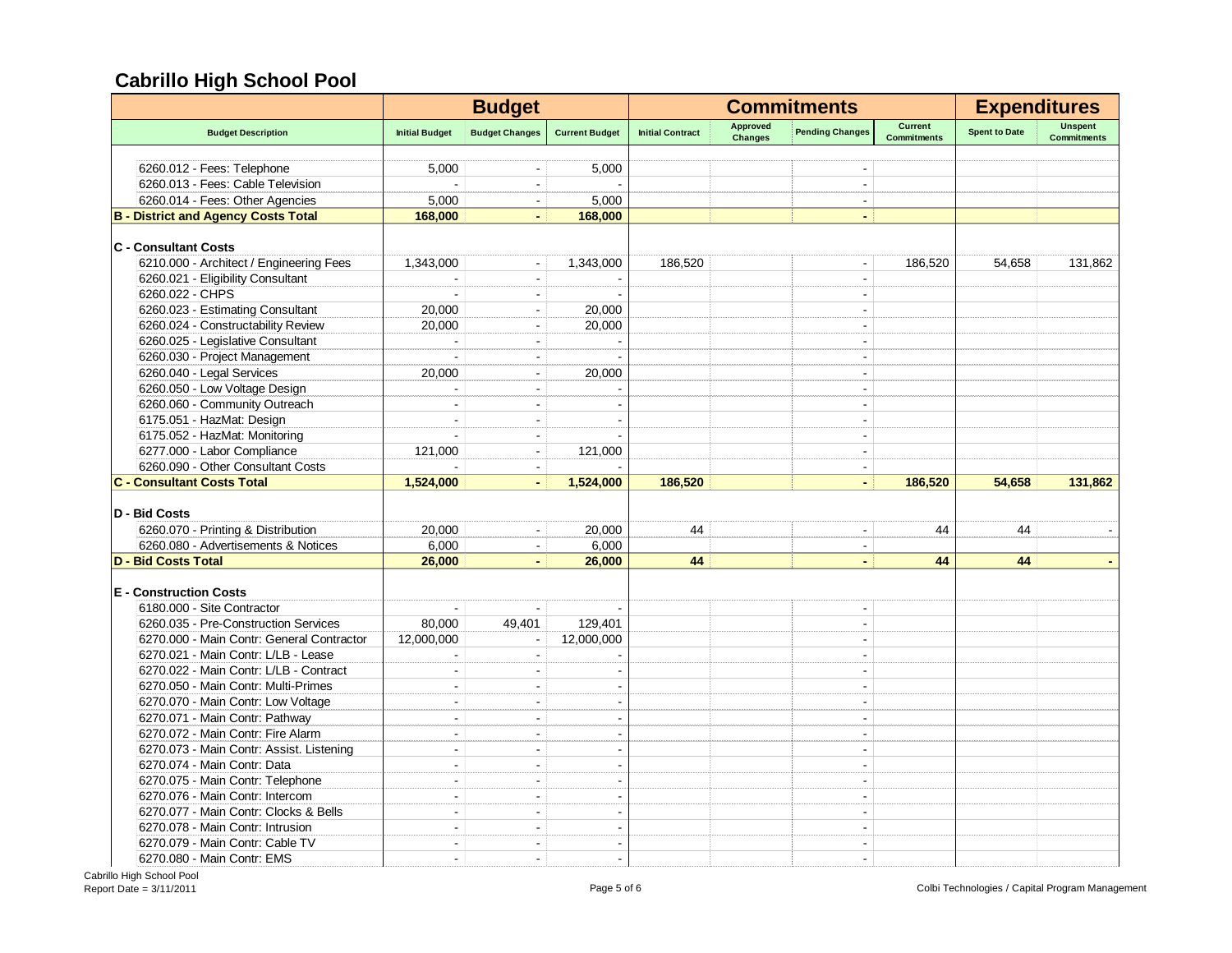|                                             |                          | <b>Budget</b>            |                          |                         |                                   | <b>Commitments</b>       |                                      | <b>Expenditures</b>  |                                      |
|---------------------------------------------|--------------------------|--------------------------|--------------------------|-------------------------|-----------------------------------|--------------------------|--------------------------------------|----------------------|--------------------------------------|
| <b>Budget Description</b>                   | <b>Initial Budget</b>    | <b>Budget Changes</b>    | <b>Current Budget</b>    | <b>Initial Contract</b> | <b>Approved</b><br><b>Changes</b> | <b>Pending Changes</b>   | <b>Current</b><br><b>Commitments</b> | <b>Spent to Date</b> | <b>Unspent</b><br><b>Commitments</b> |
|                                             |                          |                          |                          |                         |                                   |                          |                                      |                      |                                      |
| 6270.081 - Main Contr: Video Security       |                          |                          |                          |                         |                                   |                          |                                      |                      |                                      |
| 6270.082 - Main Contr: Video Media          |                          |                          |                          |                         |                                   | $\overline{\phantom{a}}$ |                                      |                      |                                      |
| 6273.000 - Demolition-Existing Features     | $\sim$                   | $\sim$                   |                          |                         |                                   | $\sim$                   |                                      |                      |                                      |
| 6274.050 - Owner Furnished Materials        |                          |                          |                          |                         |                                   | $\overline{\phantom{a}}$ |                                      |                      |                                      |
| 6274.090 - Other Costs - Construction       |                          |                          |                          |                         |                                   | $\blacksquare$           |                                      |                      |                                      |
| 6275.001 - Relo: Purchase Relocatable       |                          | $\sim$                   |                          |                         |                                   | $\overline{\phantom{a}}$ |                                      |                      |                                      |
| 6275.002 - Relo: Lease Relocatables         |                          |                          |                          |                         |                                   | $\overline{\phantom{a}}$ |                                      |                      |                                      |
| 6275.003 - Relo: Install/Move/Other         |                          |                          |                          |                         |                                   | $\blacksquare$           |                                      |                      |                                      |
| <b>E</b> - Construction Costs Total         | 12,080,000               | 49,401                   | 12.129.401               |                         |                                   | $\blacksquare$           |                                      |                      |                                      |
| <b>F</b> - Construction Support Costs       |                          |                          |                          |                         |                                   |                          |                                      |                      |                                      |
| 6290.000 - Construction Inspection          | 242,000                  | $\blacksquare$           | 242,000                  |                         |                                   |                          |                                      |                      |                                      |
| 6280.000 - Construction Tests               | 121,000                  | $\blacksquare$           | 121,000                  |                         |                                   | $\blacksquare$           |                                      |                      |                                      |
| 6272.000 - Construction Manager             |                          | $\sim$                   |                          |                         |                                   | $\blacksquare$           |                                      |                      |                                      |
| 6274.060 - Security for Construction Site   |                          |                          |                          |                         |                                   | $\overline{\phantom{a}}$ |                                      |                      |                                      |
| 6274.070 - Systems Start-Up/Training        | $\blacksquare$           | $\blacksquare$           |                          |                         |                                   | $\blacksquare$           |                                      |                      |                                      |
| <b>F - Construction Support Costs Total</b> | 363,000                  |                          | 363,000                  |                         |                                   |                          |                                      |                      |                                      |
|                                             |                          |                          |                          |                         |                                   |                          |                                      |                      |                                      |
| G - Furniture & Equipment                   |                          |                          |                          |                         |                                   |                          |                                      |                      |                                      |
| 4310.000 - F&E - Supplies <\$500            | $\blacksquare$           | $\blacksquare$           |                          |                         |                                   | $\overline{\phantom{a}}$ |                                      |                      |                                      |
| 4400.000 - F&E - Non-Tech (\$500-\$5000)    |                          |                          |                          |                         |                                   | $\blacksquare$           |                                      |                      |                                      |
| 4400.010 - F&E - Tech (\$500-\$5000)        | $\sim$                   | $\sim$                   |                          |                         |                                   | $\blacksquare$           |                                      |                      |                                      |
| 6310.000 - Books & Media for New Libraries  |                          |                          |                          |                         |                                   | $\blacksquare$           |                                      |                      |                                      |
| 6490.000 - F&E - Non-Tech (over \$5000)     | $\overline{\phantom{a}}$ | $\overline{\phantom{a}}$ |                          |                         |                                   | $\blacksquare$           |                                      |                      |                                      |
| 6490.010 - F&E - Tech (over \$5000)         |                          | $\blacksquare$           |                          |                         |                                   | $\blacksquare$           |                                      |                      |                                      |
| <b>G - Furniture &amp; Equipment Total</b>  |                          |                          |                          |                         |                                   | $\blacksquare$           |                                      |                      |                                      |
| H - Miscellaneous Project Costs             |                          |                          |                          |                         |                                   |                          |                                      |                      |                                      |
| 6276.002 - Interim: Lease                   | $\sim$                   | $\blacksquare$           | $\overline{\phantom{a}}$ |                         |                                   | $\blacksquare$           |                                      |                      |                                      |
| 6276.003 - Interim: Install/Move/Other      | $\sim$                   | $\blacksquare$           |                          |                         |                                   | $\blacksquare$           |                                      |                      |                                      |
| 6274.080 - Move/Store for Construction      |                          |                          |                          |                         |                                   | $\blacksquare$           |                                      |                      |                                      |
| H - Miscellaneous Project Costs Total       | $\blacksquare$           | $\blacksquare$           |                          |                         |                                   | $\blacksquare$           |                                      |                      |                                      |
|                                             |                          |                          |                          |                         |                                   |                          |                                      |                      |                                      |
| I - Project Contingencies                   |                          |                          |                          |                         |                                   |                          |                                      |                      |                                      |
| 6999.095 - Contingency: Construction        | 604.000                  | $\blacksquare$           | 604,000                  |                         |                                   |                          |                                      |                      |                                      |
| 6999.096 - Contingency: Project             | 254,000                  | (70, 401)                | 183,599                  |                         |                                   |                          |                                      |                      |                                      |
| 6999.097 - Contingency: Owner               | 1,208,000                | $\blacksquare$           | 1,208,000                |                         |                                   |                          |                                      |                      |                                      |
| <b>I - Project Contingencies Total</b>      | 2,066,000                | (70, 401)                | 1,995,599                |                         |                                   |                          |                                      |                      |                                      |
| <b>Grand Total</b>                          | 16,362,000               | ٠                        | 16,362,000               | 231,790                 | $\blacksquare$                    | $\sim$                   | 231,790                              | 97,910               | 133,880                              |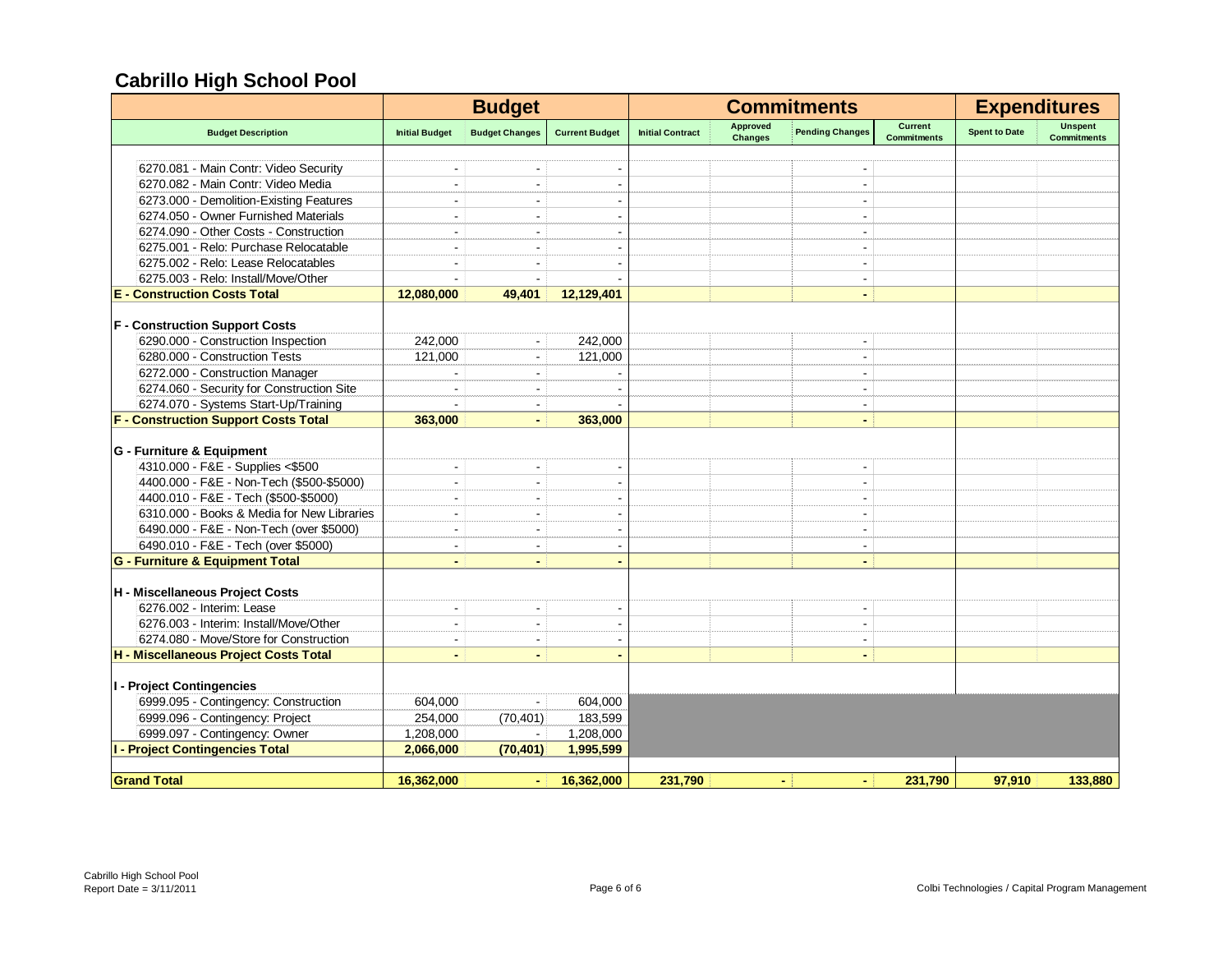VII. Jordan High School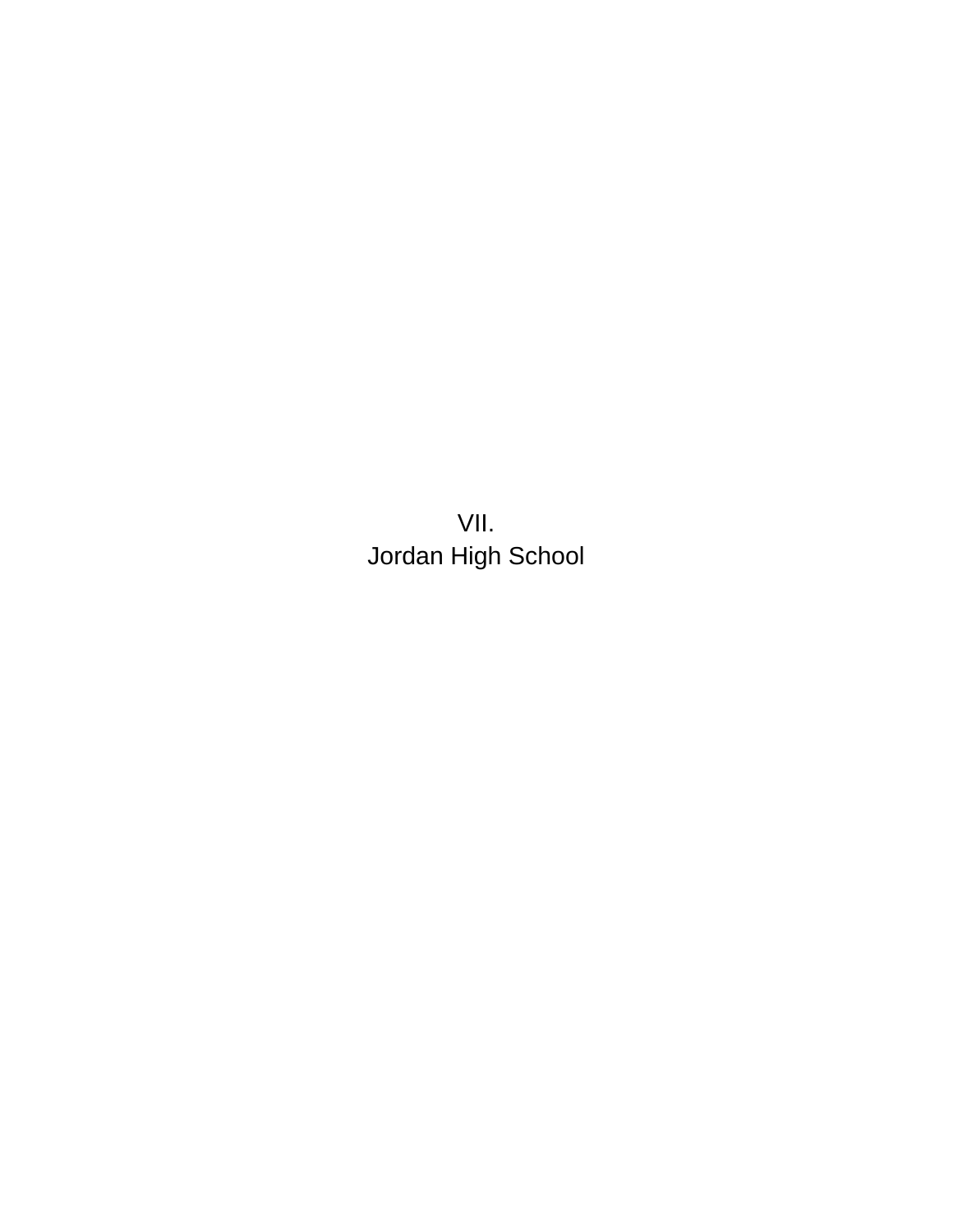

#### **Budget Summary Report**

| <b>Funding</b>       |                                      |                        |                        |                        |  |  |  |  |  |
|----------------------|--------------------------------------|------------------------|------------------------|------------------------|--|--|--|--|--|
|                      | <b>Funding Source</b>                | <b>Initial Funding</b> | <b>Funding Changes</b> | <b>Current Funding</b> |  |  |  |  |  |
| <b>State</b>         | 35 - State School Facilities Program |                        |                        |                        |  |  |  |  |  |
| <b>State Total</b>   |                                      |                        |                        |                        |  |  |  |  |  |
| Local                | 21-K - Measure K Bond Fund           | 157,591,000            |                        | 157,591,000            |  |  |  |  |  |
| <b>Local Total</b>   |                                      | 157,591,000            |                        | 157,591,000            |  |  |  |  |  |
| <b>Total Funding</b> |                                      | 157,591,000            |                        | 157,591,000            |  |  |  |  |  |



|                                    | <b>Budgets through 2/15/11</b>       |                       |                       |                       |                           | <b>Expenditures through 1/31/11</b> |                            |
|------------------------------------|--------------------------------------|-----------------------|-----------------------|-----------------------|---------------------------|-------------------------------------|----------------------------|
|                                    | <b>Budget Description</b>            | <b>Initial Budget</b> | <b>Budget Changes</b> | <b>Current Budget</b> | <b>Current Commitment</b> | <b>Spent to Date</b>                | <b>Unspent Commitments</b> |
| <b>Site Costs</b>                  |                                      | 540,000               |                       | 540,000               | 38,749                    | 37,895                              | 854                        |
| <b>District and Agency Costs</b>   |                                      | 842,000               |                       | 842,000               |                           |                                     |                            |
| <b>Consultant Costs</b>            |                                      | 12,793,000            |                       | 12,793,000            |                           |                                     |                            |
| <b>Bid Costs</b>                   |                                      | 36,000                |                       | 36,000                | 13                        | 13                                  |                            |
| <b>Construction Costs</b>          |                                      | 106,516,000           |                       | 106,516,000           |                           |                                     |                            |
| <b>Construction Support Costs</b>  |                                      | 3,195,000             |                       | 3,195,000             |                           |                                     |                            |
| <b>Furniture &amp; Equipment</b>   |                                      | 5,326,000             |                       | 5,326,000             |                           |                                     |                            |
| <b>Miscellaneous Project Costs</b> |                                      | 2,565,000             |                       | 2,565,000             |                           |                                     |                            |
| <b>Project Contingencies</b>       | 6999.095 - Contingency: Construction | 10,652,000            |                       | 10,652,000            |                           |                                     |                            |
|                                    | 6999.096 - Contingency: Project      | 4,474,000             |                       | 4,474,000             |                           |                                     |                            |
|                                    | 6999.097 - Contingency: Owner        | 10,652,000            |                       | 10,652,000            |                           |                                     |                            |
| <b>Project Contingencies</b>       |                                      | 25,778,000            |                       | 25,778,000            |                           |                                     |                            |
| <b>Total Current Budget</b>        |                                      | 157,591,000           |                       | 157,591,000           | 38,762                    | 37,908                              | 854                        |

| $\vert$ 1             |                       |                       |                           | <b>Expenditures through 1/31/11</b> |                            |
|-----------------------|-----------------------|-----------------------|---------------------------|-------------------------------------|----------------------------|
| <b>Initial Budget</b> | <b>Budget Changes</b> | <b>Current Budget</b> | <b>Current Commitment</b> | <b>Spent to Date</b>                | <b>Unspent Commitments</b> |
| 540,000               |                       | 540,000               | 38,749                    | 37,895                              | 854                        |
| 842,000               | ۰                     | 842,000               |                           |                                     |                            |
| 12,793,000            | ۰                     | 12,793,000            |                           |                                     |                            |
| 36,000                |                       | 36,000                | 13                        | 13                                  |                            |
| 06,516,000            | -                     | 106,516,000           |                           |                                     |                            |
| 3,195,000             | ۰                     | 3,195,000             |                           |                                     |                            |
| 5,326,000             |                       | 5,326,000             |                           |                                     |                            |
| 2,565,000             |                       | 2,565,000             |                           |                                     |                            |
| 10,652,000            |                       | 10,652,000            |                           |                                     |                            |
| 4,474,000             |                       | 4,474,000             |                           |                                     |                            |
| 10,652,000            |                       | 10,652,000            |                           |                                     |                            |
| 25,778,000            | ٠                     | 25,778,000            |                           |                                     |                            |
| 157,591,000           | -                     | 157,591,000           | 38,762                    | 37,908                              | 854                        |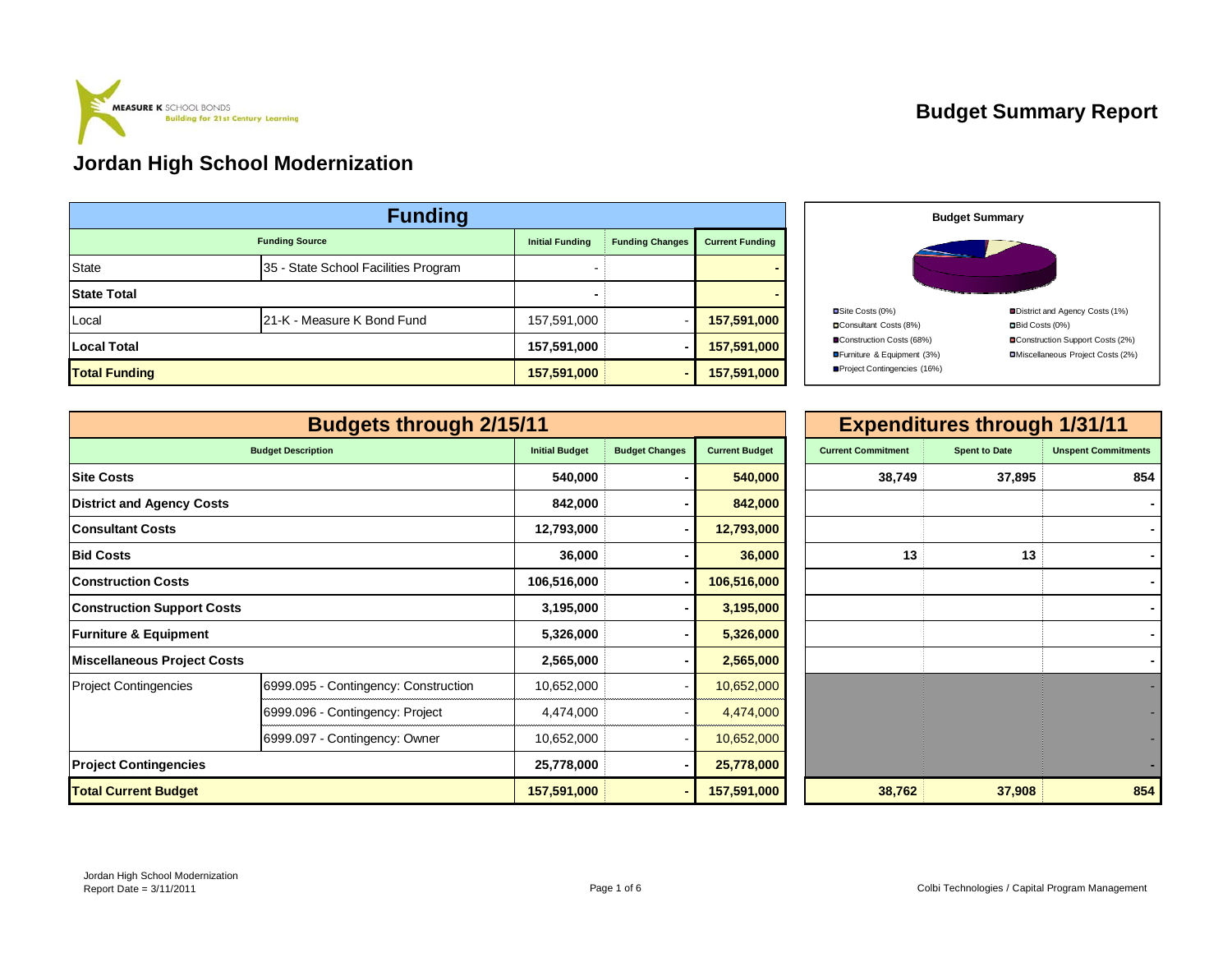

|                      | <b>Funding Summary</b>           |                             |                        |                        |             |  |  |  |  |  |  |
|----------------------|----------------------------------|-----------------------------|------------------------|------------------------|-------------|--|--|--|--|--|--|
|                      | <b>Funding Source</b>            | <b>Initial Funding</b>      | <b>Funding Changes</b> | <b>Current Funding</b> |             |  |  |  |  |  |  |
| Local                | 21-K - Measure K Bond Fund       | <b>State Required Match</b> |                        |                        |             |  |  |  |  |  |  |
|                      |                                  | <b>Other Allocation</b>     | 157,591,000            | ۰.                     | 157,591,000 |  |  |  |  |  |  |
|                      |                                  | Program Balance             |                        |                        |             |  |  |  |  |  |  |
|                      | 21-K - Measure K Bond Fund Total |                             | 157,591,000            |                        | 157,591,000 |  |  |  |  |  |  |
| <b>Local Total</b>   |                                  | 157,591,000                 |                        | 157,591,000            |             |  |  |  |  |  |  |
| <b>Total Funding</b> |                                  |                             | 157,591,000            |                        | 157,591,000 |  |  |  |  |  |  |



**No Funding changes to report.**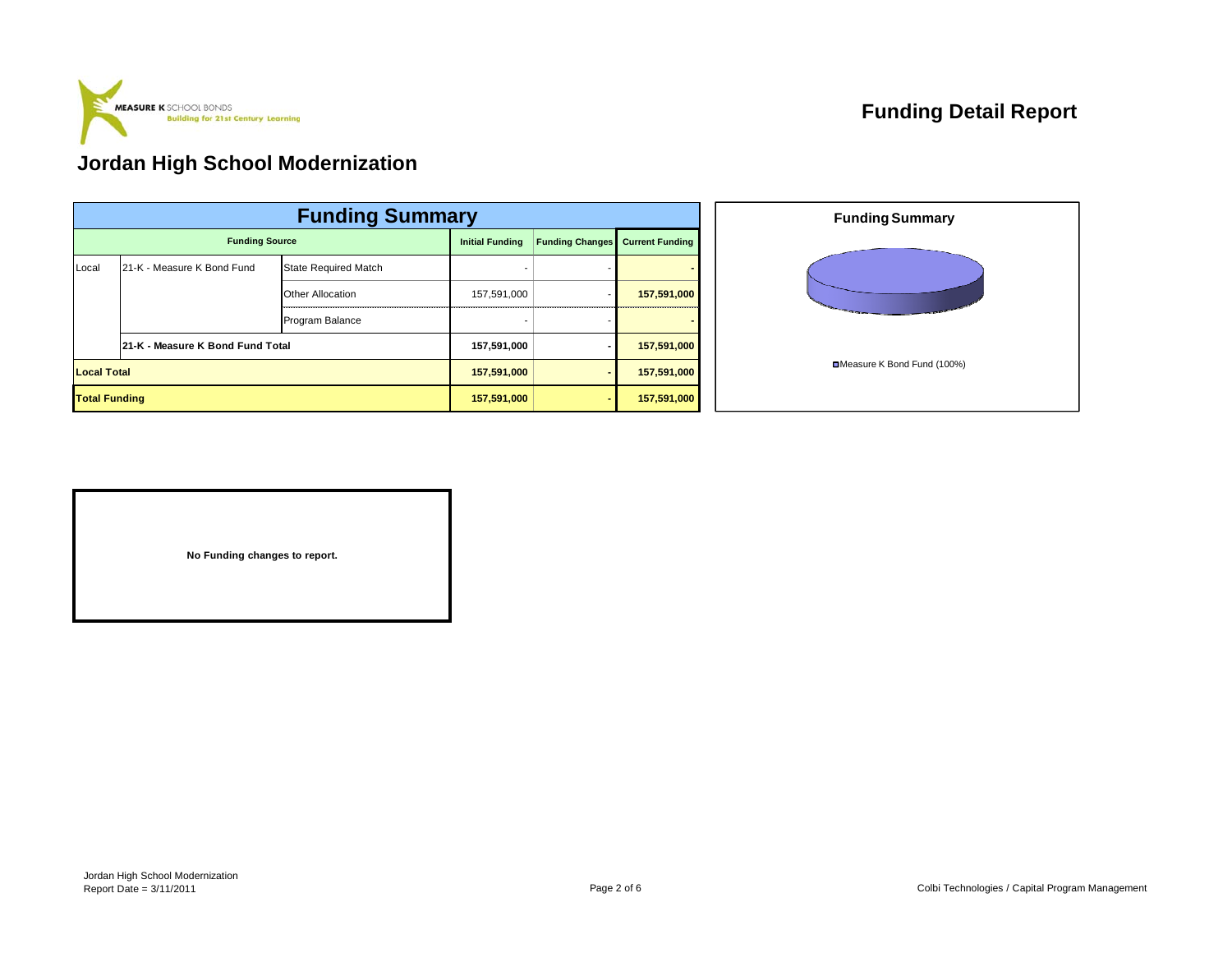

**Initial Budget**

**Total Initial Budget: 157,591,000**

**No Expenditure Budget changes to report.**

## **Budget Modifications Report**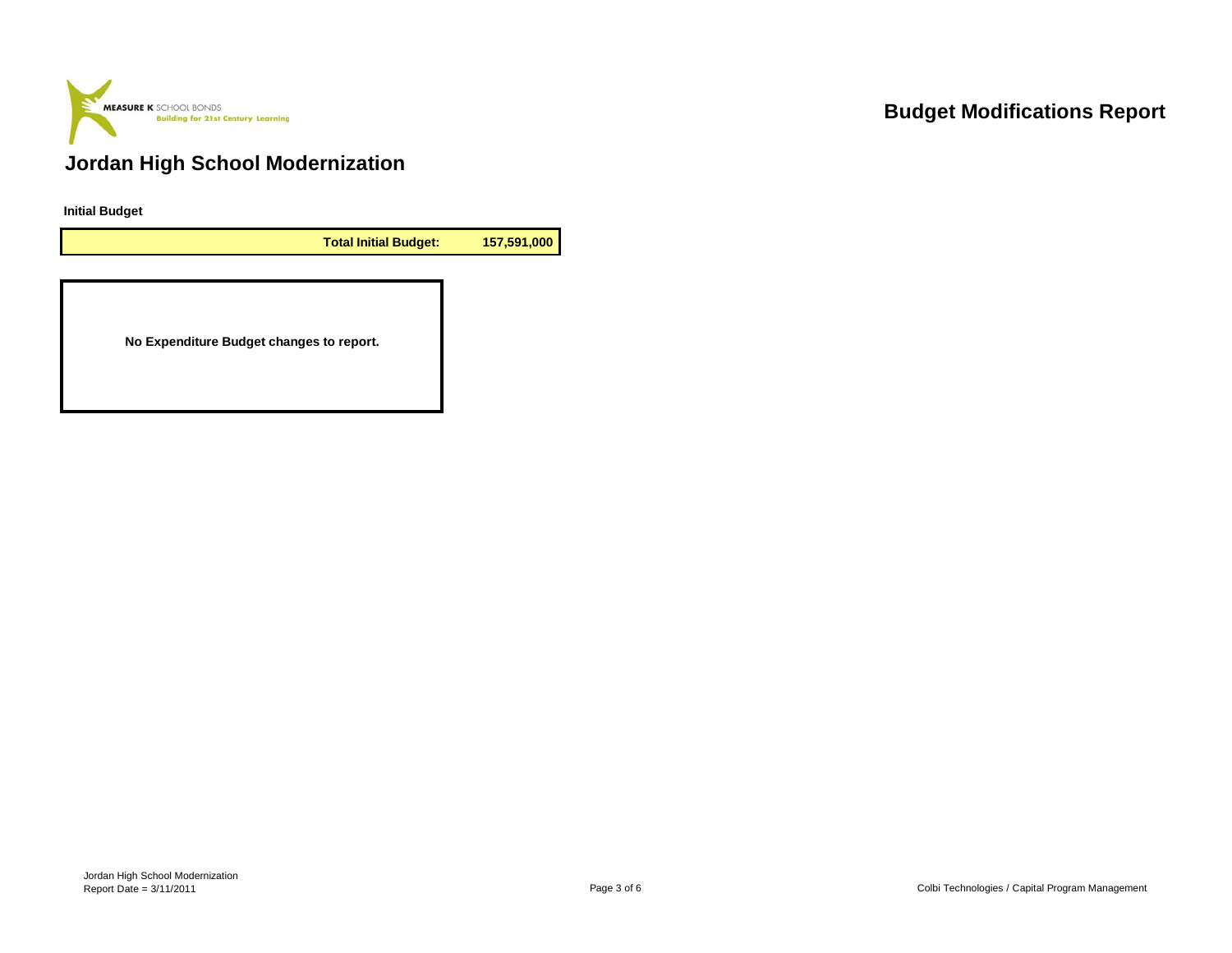

|                                           |                          | <b>Budget</b>            |                       |                         |                            | <b>Commitments</b>           |                                      | <b>Expenditures</b>  |                                      |
|-------------------------------------------|--------------------------|--------------------------|-----------------------|-------------------------|----------------------------|------------------------------|--------------------------------------|----------------------|--------------------------------------|
| <b>Budget Description</b>                 | <b>Initial Budget</b>    | <b>Budget Changes</b>    | <b>Current Budget</b> | <b>Initial Contract</b> | Approved<br><b>Changes</b> | <b>Pending Changes</b>       | <b>Current</b><br><b>Commitments</b> | <b>Spent to Date</b> | <b>Unspent</b><br><b>Commitments</b> |
| A - Site Costs                            |                          |                          |                       |                         |                            |                              |                                      |                      |                                      |
| 6110.000 - Site Acquisition               |                          |                          |                       |                         |                            |                              |                                      |                      |                                      |
| 6120.000 - Property Appraisal             | $\sim$                   | $\sim$                   |                       |                         |                            | $\sim$                       |                                      |                      |                                      |
| 6130.000 - Escrow & Title Fees            |                          |                          |                       |                         |                            |                              |                                      |                      |                                      |
| 6140.000 - Site Surveys                   | 45,000                   | $\overline{\phantom{a}}$ | 45,000                | 38,749                  |                            |                              | 38,749                               | 37,895               | 854                                  |
| 6150.001 - CEQA                           | 150,000                  | $\overline{\phantom{a}}$ | 150,000               |                         |                            |                              |                                      |                      |                                      |
| 6150.002 - Traffic Engineering Study      | 60,000                   | $\overline{\phantom{a}}$ | 60,000                |                         |                            |                              |                                      |                      |                                      |
| 6150.003 - Geotechnical Study             | 50,000                   | $\overline{\phantom{a}}$ | 50,000                |                         |                            | ÷                            |                                      |                      |                                      |
| 6150.004 - Geohazard Study                |                          |                          |                       |                         |                            |                              |                                      |                      |                                      |
| 6150.090 - Other Site Studies             |                          |                          |                       |                         |                            |                              |                                      |                      |                                      |
| 6175.001 - Environ.: Phase 1              | 200,000                  | $\overline{\phantom{a}}$ | 200,000               |                         |                            | $\overline{a}$               |                                      |                      |                                      |
| 6175.002 - Environ.: Phase 2              |                          |                          |                       |                         |                            |                              |                                      |                      |                                      |
| 6175.003 - Environ.: PEA                  | $\overline{\phantom{a}}$ | $\overline{\phantom{a}}$ |                       |                         |                            | $\blacksquare$               |                                      |                      |                                      |
| 6175.004 - Environ.: RAW                  | ۰.                       | $\overline{\phantom{a}}$ |                       |                         |                            | ÷                            |                                      |                      |                                      |
| 6175.005 - Environ.: EMS                  |                          |                          |                       |                         |                            | $\overline{a}$               |                                      |                      |                                      |
| 6175.006 - Environ.: Pipeline             | $\overline{\phantom{a}}$ | $\overline{\phantom{a}}$ |                       |                         | $\overline{\phantom{a}}$   | $\blacksquare$               |                                      |                      |                                      |
| 6175.007 - Environ.: Railroad             |                          |                          |                       |                         |                            |                              |                                      |                      |                                      |
| 6175.008 - Environ.: Aeronautical         |                          |                          |                       |                         |                            |                              |                                      |                      |                                      |
| 6175.090 - Environ.: Other                | ÷                        | $\sim$                   |                       |                         | $\sim$                     | ÷                            |                                      |                      |                                      |
| 6185.000 - Environ.: Clean-Up/Remediation |                          | $\overline{a}$           |                       |                         |                            | $\blacksquare$               |                                      |                      |                                      |
| 6176.000 - Other Costs - Site             | 35,000                   | $\blacksquare$           | 35,000                |                         |                            | $\blacksquare$               |                                      |                      |                                      |
| <b>A - Site Costs Total</b>               | 540,000                  | $\blacksquare$           | 540,000               | 38,749                  | $\blacksquare$             | $\blacksquare$               | 38,749                               | 37,895               | 854                                  |
|                                           |                          |                          |                       |                         |                            |                              |                                      |                      |                                      |
| <b>B</b> - District and Agency Costs      |                          |                          |                       |                         |                            |                              |                                      |                      |                                      |
| 6220.000 - Fees: DSA                      | 557,000                  | $\overline{\phantom{a}}$ | 557,000               |                         |                            |                              |                                      |                      |                                      |
| 6230.000 - Fees: CDE                      | 74,000                   | $\overline{\phantom{a}}$ | 74,000                |                         |                            | $\blacksquare$               |                                      |                      |                                      |
| 6175.040 - Environ.: DTSC Fees            |                          | $\blacksquare$           |                       |                         |                            | ÷                            |                                      |                      |                                      |
| 6240.000 - Energy Analysis                |                          |                          |                       |                         |                            | $\blacksquare$               |                                      |                      |                                      |
| 6250.000 - Preliminary Tests              |                          | $\blacksquare$           |                       |                         | $\sim$                     | $\blacksquare$               |                                      |                      |                                      |
| 6260.001 - Fees: CHPS                     | 6,000                    | $\blacksquare$           | 6,000                 |                         |                            |                              |                                      |                      |                                      |
| 6260.002 - Fees: CGS                      |                          |                          |                       |                         |                            |                              |                                      |                      |                                      |
| 6260.003 - Fees: AQMD                     |                          |                          |                       |                         |                            | ÷                            |                                      |                      |                                      |
| 6260.004 - Fees: Health Dept              |                          |                          |                       |                         |                            |                              |                                      |                      |                                      |
| 6260.005 - Fees: Industrial Waste         |                          | $\blacksquare$           |                       |                         |                            | $\blacksquare$               |                                      |                      |                                      |
| 6260.006 - Fees: SWPP                     | ۰.                       | $\overline{a}$           |                       |                         |                            | ٠                            |                                      |                      |                                      |
| 6260.007 - Fees: Gas                      | 25,000                   | $\overline{\phantom{a}}$ | 25,000                |                         | $\overline{\phantom{a}}$   | $\qquad \qquad \blacksquare$ |                                      |                      |                                      |
| 6260.008 - Fees: Electrical               | 100,000                  | $\sim$                   | 100,000               |                         |                            | $\overline{a}$               |                                      |                      |                                      |
| 6260.009 - Fees: Water                    | 50,000                   |                          | 50,000                |                         |                            |                              |                                      |                      |                                      |
| 6260.010 - Fees: Sewer                    |                          | $\overline{\phantom{a}}$ |                       |                         |                            | $\blacksquare$               |                                      |                      |                                      |
| 6260.011 - Fees: Storm Drainage           | $\overline{\phantom{a}}$ | $\blacksquare$           | ÷                     |                         | $\overline{\phantom{a}}$   | $\blacksquare$               |                                      |                      |                                      |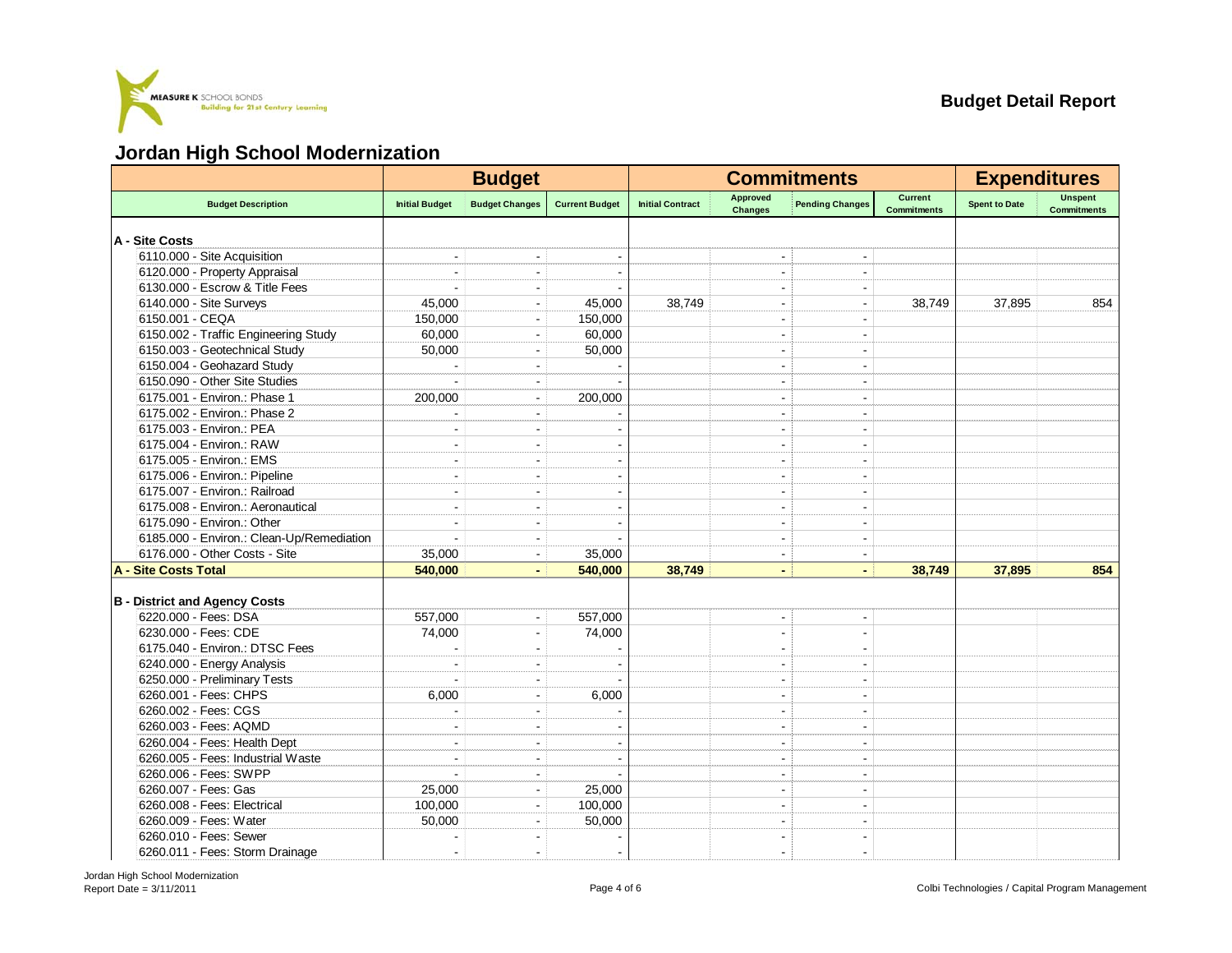|                                            |                          | <b>Budget</b>            |                       |                         |                            | <b>Commitments</b>       |                                      |                      | <b>Expenditures</b>                  |
|--------------------------------------------|--------------------------|--------------------------|-----------------------|-------------------------|----------------------------|--------------------------|--------------------------------------|----------------------|--------------------------------------|
| <b>Budget Description</b>                  | <b>Initial Budget</b>    | <b>Budget Changes</b>    | <b>Current Budget</b> | <b>Initial Contract</b> | Approved<br><b>Changes</b> | <b>Pending Changes</b>   | <b>Current</b><br><b>Commitments</b> | <b>Spent to Date</b> | <b>Unspent</b><br><b>Commitments</b> |
|                                            |                          |                          |                       |                         |                            |                          |                                      |                      |                                      |
| 6260.012 - Fees: Telephone                 | 15,000                   |                          | 15,000                |                         |                            |                          |                                      |                      |                                      |
| 6260.013 - Fees: Cable Television          |                          |                          |                       |                         |                            | $\overline{\phantom{a}}$ |                                      |                      |                                      |
| 6260.014 - Fees: Other Agencies            | 15,000                   | $\sim$                   | 15,000                |                         | $\sim$                     | $\overline{\phantom{a}}$ |                                      |                      |                                      |
| <b>B - District and Agency Costs Total</b> | 842,000                  | $\blacksquare$           | 842,000               |                         | ä,                         | $\blacksquare$           |                                      |                      |                                      |
| <b>C</b> - Consultant Costs                |                          |                          |                       |                         |                            |                          |                                      |                      |                                      |
| 6210.000 - Architect / Engineering Fees    | 11,051,000               |                          | 11,051,000            |                         | $\overline{a}$             | $\overline{\phantom{a}}$ |                                      |                      |                                      |
| 6260.021 - Eligibility Consultant          |                          |                          |                       |                         |                            |                          |                                      |                      |                                      |
| 6260.022 - CHPS                            |                          | $\blacksquare$           |                       |                         | $\blacksquare$             | $\blacksquare$           |                                      |                      |                                      |
| 6260.023 - Estimating Consultant           | 50.000                   | $\blacksquare$           | 50,000                |                         | ÷,                         | $\overline{\phantom{a}}$ |                                      |                      |                                      |
| 6260.024 - Constructability Review         | 75,000                   | $\blacksquare$           | 75,000                |                         | $\sim$                     | $\blacksquare$           |                                      |                      |                                      |
| 6260.025 - Legislative Consultant          |                          | $\overline{a}$           |                       |                         | ÷.                         | $\overline{a}$           |                                      |                      |                                      |
| 6260.030 - Project Management              |                          | $\sim$                   |                       |                         | ÷                          | $\sim$                   |                                      |                      |                                      |
|                                            |                          |                          |                       |                         |                            |                          |                                      |                      |                                      |
| 6260.040 - Legal Services                  | 20.000                   | $\sim$                   | 20.000                |                         | ÷                          | ÷                        |                                      |                      |                                      |
| 6260.050 - Low Voltage Design              | $\sim$                   | $\sim$                   |                       |                         | ×.                         | $\overline{a}$           |                                      |                      |                                      |
| 6260.060 - Community Outreach              |                          | $\sim$                   |                       |                         | ÷,                         | $\blacksquare$           |                                      |                      |                                      |
| 6175.051 - HazMat: Design                  | 133,000                  | $\blacksquare$           | 133,000               |                         | $\overline{\phantom{a}}$   | $\blacksquare$           |                                      |                      |                                      |
| 6175.052 - HazMat: Monitoring              | 399,000                  | $\sim$                   | 399,000               |                         | $\blacksquare$             | $\overline{\phantom{a}}$ |                                      |                      |                                      |
| 6277.000 - Labor Compliance                | 1,065,000                |                          | 1,065,000             |                         |                            |                          |                                      |                      |                                      |
| 6260.090 - Other Consultant Costs          |                          | $\sim$                   |                       |                         |                            | $\overline{\phantom{a}}$ |                                      |                      |                                      |
| <b>C - Consultant Costs Total</b>          | 12,793,000               | $\blacksquare$           | 12,793,000            |                         | $\blacksquare$             | $\blacksquare$           |                                      |                      |                                      |
| D - Bid Costs                              |                          |                          |                       |                         |                            |                          |                                      |                      |                                      |
| 6260.070 - Printing & Distribution         | 30.000                   | $\overline{\phantom{a}}$ | 30,000                | 13                      | $\blacksquare$             | $\blacksquare$           | 13                                   | 13                   |                                      |
| 6260.080 - Advertisements & Notices        | 6,000                    | $\Delta$                 | 6,000                 |                         | ÷                          | $\overline{\phantom{a}}$ |                                      |                      |                                      |
| <b>D - Bid Costs Total</b>                 | 36,000                   | $\blacksquare$           | 36,000                | 13                      | $\blacksquare$             | $\blacksquare$           | 13                                   | 13                   |                                      |
|                                            |                          |                          |                       |                         |                            |                          |                                      |                      |                                      |
| <b>E</b> - Construction Costs              |                          |                          |                       |                         |                            |                          |                                      |                      |                                      |
| 6180.000 - Site Contractor                 |                          | $\blacksquare$           |                       |                         |                            | $\blacksquare$           |                                      |                      |                                      |
| 6260.035 - Pre-Construction Services       | 716,000                  |                          | 716,000               |                         |                            |                          |                                      |                      |                                      |
| 6270.000 - Main Contr: General Contractor  | 105,800,000              |                          | 105,800,000           |                         |                            | $\overline{a}$           |                                      |                      |                                      |
| 6270.021 - Main Contr: L/LB - Lease        |                          | $\sim$                   |                       |                         | $\overline{\phantom{a}}$   | $\blacksquare$           |                                      |                      |                                      |
| 6270.022 - Main Contr: L/LB - Contract     | $\sim$                   | $\sim$                   |                       |                         | ÷.                         | $\sim$                   |                                      |                      |                                      |
| 6270.050 - Main Contr: Multi-Primes        | $\sim$                   | $\sim$                   |                       |                         | $\sim$                     | $\blacksquare$           |                                      |                      |                                      |
| 6270.070 - Main Contr: Low Voltage         | $\blacksquare$           | $\sim$                   |                       |                         | ÷                          | $\blacksquare$           |                                      |                      |                                      |
| 6270.071 - Main Contr: Pathway             | $\blacksquare$           | $\sim$                   |                       |                         | $\overline{\phantom{a}}$   | $\blacksquare$           |                                      |                      |                                      |
| 6270.072 - Main Contr: Fire Alarm          | ÷                        | $\sim$                   |                       |                         | ÷.                         | $\overline{a}$           |                                      |                      |                                      |
| 6270.073 - Main Contr: Assist. Listening   |                          |                          |                       |                         |                            | $\overline{\phantom{a}}$ |                                      |                      |                                      |
| 6270.074 - Main Contr: Data                | $\overline{\phantom{a}}$ |                          |                       |                         | Ĭ.                         | $\overline{\phantom{a}}$ |                                      |                      |                                      |
| 6270.075 - Main Contr: Telephone           |                          |                          |                       |                         |                            | ÷                        |                                      |                      |                                      |
| 6270.076 - Main Contr: Intercom            | $\blacksquare$           |                          |                       |                         | $\blacksquare$             | $\blacksquare$           |                                      |                      |                                      |
| 6270.077 - Main Contr: Clocks & Bells      | $\overline{a}$           |                          |                       |                         | $\blacksquare$             | $\blacksquare$           |                                      |                      |                                      |
| 6270.078 - Main Contr: Intrusion           | $\blacksquare$           | $\sim$                   |                       |                         | $\blacksquare$             | $\blacksquare$           |                                      |                      |                                      |
| 6270.079 - Main Contr: Cable TV            | $\overline{\phantom{a}}$ | $\overline{a}$           |                       |                         | $\blacksquare$             | $\blacksquare$           |                                      |                      |                                      |
| 6270.080 - Main Contr: EMS                 |                          | $\sim$                   |                       |                         | $\overline{a}$             |                          |                                      |                      |                                      |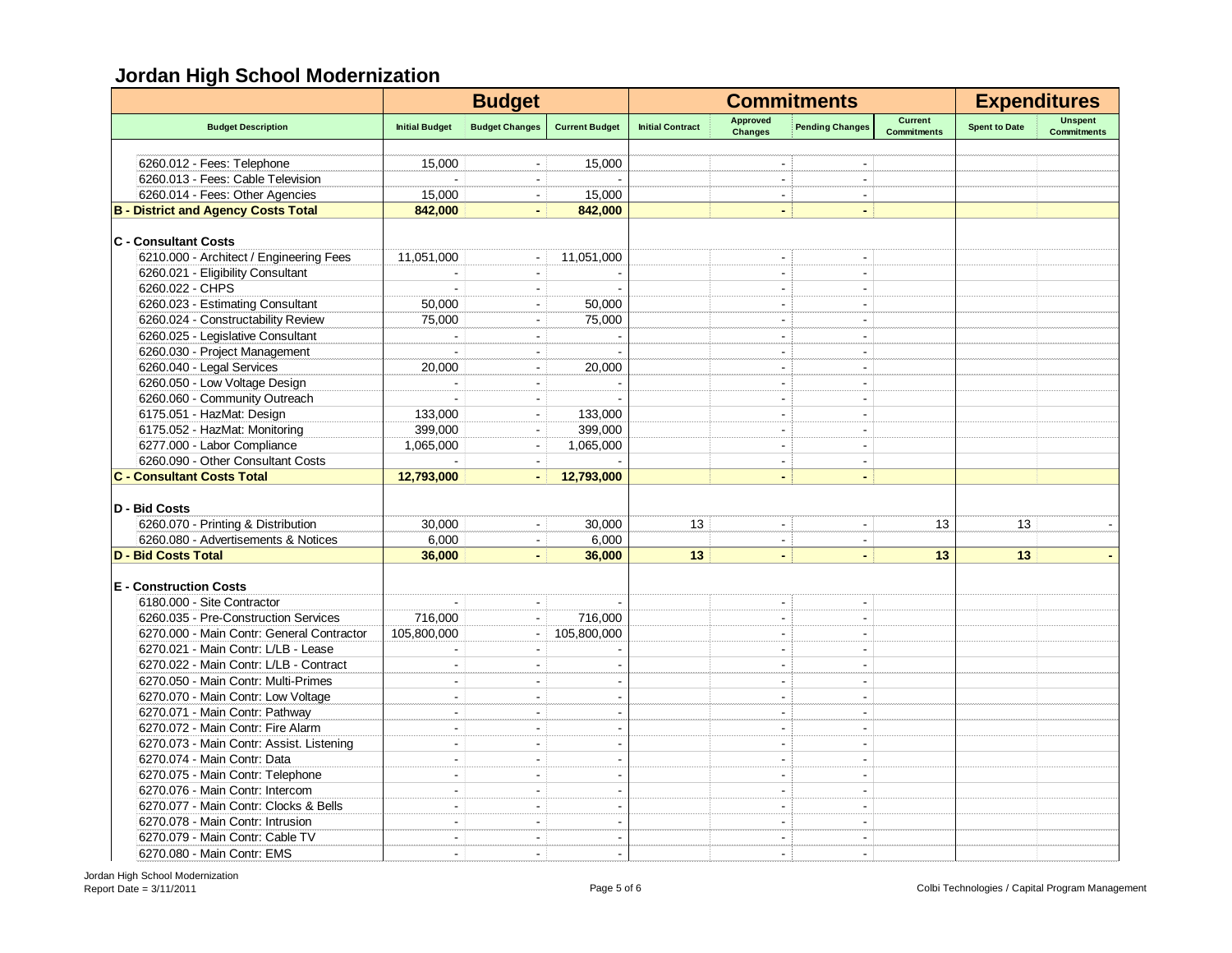|                                             |                       | <b>Budget</b>            |                       |                         |                                   | <b>Commitments</b>       |                                      | <b>Expenditures</b>  |                                      |
|---------------------------------------------|-----------------------|--------------------------|-----------------------|-------------------------|-----------------------------------|--------------------------|--------------------------------------|----------------------|--------------------------------------|
| <b>Budget Description</b>                   | <b>Initial Budget</b> | <b>Budget Changes</b>    | <b>Current Budget</b> | <b>Initial Contract</b> | <b>Approved</b><br><b>Changes</b> | <b>Pending Changes</b>   | <b>Current</b><br><b>Commitments</b> | <b>Spent to Date</b> | <b>Unspent</b><br><b>Commitments</b> |
|                                             |                       |                          |                       |                         |                                   |                          |                                      |                      |                                      |
| 6270.081 - Main Contr: Video Security       |                       |                          |                       |                         |                                   |                          |                                      |                      |                                      |
| 6270.082 - Main Contr: Video Media          |                       |                          |                       |                         |                                   |                          |                                      |                      |                                      |
| 6273.000 - Demolition-Existing Features     | $\blacksquare$        |                          |                       |                         | $\blacksquare$                    | $\blacksquare$           |                                      |                      |                                      |
| 6274.050 - Owner Furnished Materials        |                       |                          |                       |                         |                                   |                          |                                      |                      |                                      |
| 6274.090 - Other Costs - Construction       |                       |                          |                       |                         |                                   | $\overline{\phantom{a}}$ |                                      |                      |                                      |
| 6275.001 - Relo: Purchase Relocatable       | $\sim$                | $\sim$                   |                       |                         | $\overline{a}$                    | $\overline{\phantom{a}}$ |                                      |                      |                                      |
| 6275.002 - Relo: Lease Relocatables         |                       |                          |                       |                         |                                   |                          |                                      |                      |                                      |
| 6275.003 - Relo: Install/Move/Other         |                       |                          |                       |                         | $\blacksquare$                    | $\overline{\phantom{a}}$ |                                      |                      |                                      |
| <b>E</b> - Construction Costs Total         | 106,516,000           | $\blacksquare$           | 106,516,000           |                         | $\blacksquare$                    | $\blacksquare$           |                                      |                      |                                      |
|                                             |                       |                          |                       |                         |                                   |                          |                                      |                      |                                      |
| <b>F</b> - Construction Support Costs       |                       |                          |                       |                         |                                   |                          |                                      |                      |                                      |
| 6290.000 - Construction Inspection          | 2,130,000             |                          | 2,130,000             |                         |                                   |                          |                                      |                      |                                      |
| 6280.000 - Construction Tests               | 1,065,000             |                          | 1,065,000             |                         | $\overline{\phantom{a}}$          |                          |                                      |                      |                                      |
| 6272.000 - Construction Manager             |                       |                          |                       |                         | ÷.                                | $\overline{a}$           |                                      |                      |                                      |
| 6274.060 - Security for Construction Site   |                       |                          |                       |                         | $\blacksquare$                    | $\blacksquare$           |                                      |                      |                                      |
| 6274.070 - Systems Start-Up/Training        |                       | $\overline{\phantom{a}}$ |                       |                         | $\overline{\phantom{a}}$          | $\overline{\phantom{a}}$ |                                      |                      |                                      |
| <b>F - Construction Support Costs Total</b> | 3.195.000             | $\blacksquare$           | 3.195.000             |                         | $\blacksquare$                    | $\overline{a}$           |                                      |                      |                                      |
|                                             |                       |                          |                       |                         |                                   |                          |                                      |                      |                                      |
| G - Furniture & Equipment                   |                       |                          |                       |                         |                                   |                          |                                      |                      |                                      |
| 4310.000 - F&E - Supplies <\$500            |                       |                          |                       |                         |                                   |                          |                                      |                      |                                      |
| 4400.000 - F&E - Non-Tech (\$500-\$5000)    | 5,326,000             |                          | 5,326,000             |                         |                                   | $\overline{\phantom{a}}$ |                                      |                      |                                      |
| 4400.010 - F&E - Tech (\$500-\$5000)        |                       |                          |                       |                         | $\blacksquare$                    | $\overline{\phantom{a}}$ |                                      |                      |                                      |
| 6310.000 - Books & Media for New Libraries  |                       |                          |                       |                         | $\blacksquare$                    | $\blacksquare$           |                                      |                      |                                      |
| 6490.000 - F&E - Non-Tech (over \$5000)     |                       |                          |                       |                         | $\blacksquare$                    | $\blacksquare$           |                                      |                      |                                      |
| 6490.010 - F&E - Tech (over \$5000)         |                       | $\blacksquare$           |                       |                         | $\blacksquare$                    | $\blacksquare$           |                                      |                      |                                      |
| <b>G</b> - Furniture & Equipment Total      | 5,326,000             | $\blacksquare$           | 5.326,000             |                         | $\blacksquare$                    |                          |                                      |                      |                                      |
| H - Miscellaneous Project Costs             |                       |                          |                       |                         |                                   |                          |                                      |                      |                                      |
| 6276.002 - Interim: Lease                   |                       |                          |                       |                         | ÷,                                |                          |                                      |                      |                                      |
| 6276.003 - Interim: Install/Move/Other      | 1,500,000             | $\blacksquare$           | 1,500,000             |                         | $\blacksquare$                    | $\blacksquare$           |                                      |                      |                                      |
| 6274.080 - Move/Store for Construction      | 1,065,000             |                          | 1.065.000             |                         | $\blacksquare$                    | $\overline{\phantom{a}}$ |                                      |                      |                                      |
| H - Miscellaneous Project Costs Total       | 2,565,000             | $\sim$                   | 2,565,000             |                         | $\blacksquare$                    | $\blacksquare$           |                                      |                      |                                      |
|                                             |                       |                          |                       |                         |                                   |                          |                                      |                      |                                      |
| I - Project Contingencies                   |                       |                          |                       |                         |                                   |                          |                                      |                      |                                      |
| 6999.095 - Contingency: Construction        | 10,652,000            |                          | 10,652,000            |                         |                                   |                          |                                      |                      |                                      |
| 6999.096 - Contingency: Project             | 4,474,000             | $\sim$                   | 4,474,000             |                         |                                   |                          |                                      |                      |                                      |
| 6999.097 - Contingency: Owner               | 10,652,000            |                          | 10,652,000            |                         |                                   |                          |                                      |                      |                                      |
| <b>I - Project Contingencies Total</b>      | 25,778,000            |                          | 25,778,000            |                         |                                   |                          |                                      |                      |                                      |
|                                             |                       |                          |                       |                         |                                   |                          |                                      |                      |                                      |
| <b>Grand Total</b>                          | 157,591,000           |                          | $-$ 157,591,000       | 38,762                  |                                   | $\blacksquare$           | 38,762                               | 37,908               | 854                                  |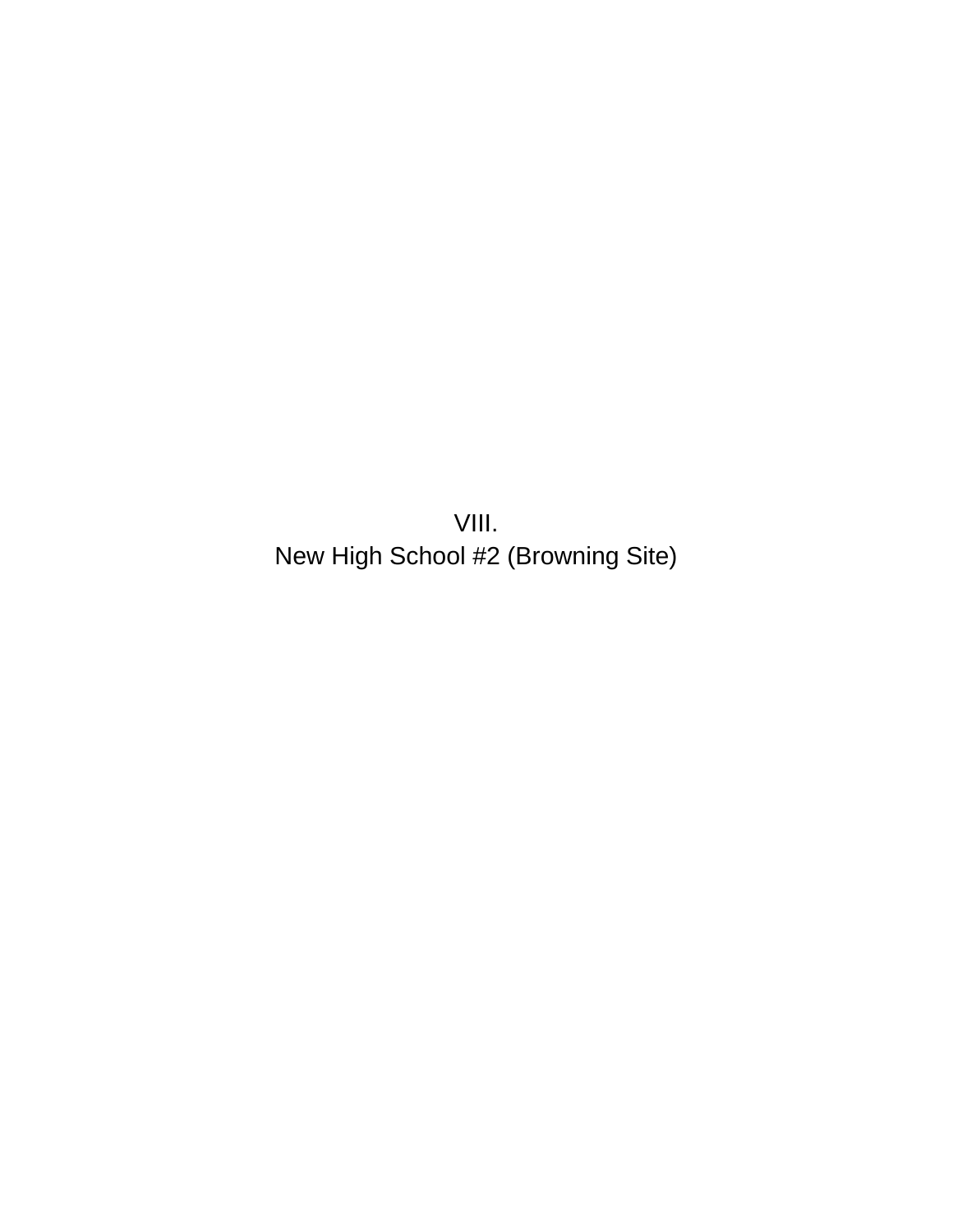

#### **Budget Summary Report**

| <b>Funding</b>                                                            |                                     |            |                |            |  |  |  |  |  |
|---------------------------------------------------------------------------|-------------------------------------|------------|----------------|------------|--|--|--|--|--|
| <b>Funding Source</b><br><b>Funding Changes</b><br><b>Initial Funding</b> |                                     |            |                |            |  |  |  |  |  |
| <b>State</b>                                                              | 35 - State School Facilites Program |            |                |            |  |  |  |  |  |
| <b>State Total</b>                                                        |                                     | -          |                |            |  |  |  |  |  |
| Local                                                                     | 21-K - Measure K Bond Fund          | 63,247,000 |                | 63,247,000 |  |  |  |  |  |
| <b>Local Total</b>                                                        |                                     | 63,247,000 |                | 63,247,000 |  |  |  |  |  |
| <b>Total Funding</b>                                                      |                                     | 63,247,000 | $\blacksquare$ | 63,247,000 |  |  |  |  |  |



|                                   | <b>Budgets through 2/15/11</b>       |                       |                       |                       |                           | <b>Expenditures through 1/31/11</b> |                            |
|-----------------------------------|--------------------------------------|-----------------------|-----------------------|-----------------------|---------------------------|-------------------------------------|----------------------------|
|                                   | <b>Budget Description</b>            | <b>Initial Budget</b> | <b>Budget Changes</b> | <b>Current Budget</b> | <b>Current Commitment</b> | <b>Spent to Date</b>                | <b>Unspent Commitments</b> |
| <b>Site Costs</b>                 |                                      | 508,000               | 27,105                | 535,105               | 66,527                    | 55,654                              | 10,873                     |
| <b>District and Agency Costs</b>  |                                      | 427,000               |                       | 427,000               |                           |                                     |                            |
| <b>Consultant Costs</b>           |                                      | 5,285,000             |                       | 5,285,000             | 75                        | 75                                  |                            |
| <b>Bid Costs</b>                  |                                      | 26,000                |                       | 26,000                |                           |                                     |                            |
| <b>Construction Costs</b>         |                                      | 45,204,000            |                       | 45,204,000            |                           |                                     |                            |
| <b>Construction Support Costs</b> |                                      | 1,356,000             |                       | 1,356,000             |                           |                                     |                            |
| <b>Furniture &amp; Equipment</b>  |                                      | 2,260,000             |                       | 2,260,000             |                           |                                     |                            |
| Miscellaneous Project Costs       |                                      | 452,000               |                       | 452,000               |                           |                                     |                            |
| <b>Project Contingencies</b>      | 6999.095 - Contingency: Construction | 2,260,000             |                       | 2,260,000             |                           |                                     |                            |
|                                   | 6999.096 - Contingency: Project      | 949,000               | (27, 105)             | 921,895               |                           |                                     |                            |
|                                   | 6999.097 - Contingency: Owner        | 4,520,000             |                       | 4,520,000             |                           |                                     |                            |
| <b>Project Contingencies</b>      |                                      | 7,729,000             | (27, 105)             | 7,701,895             |                           |                                     |                            |
| <b>Total Current Budget</b>       |                                      | 63,247,000            |                       | 63,247,000            | 66,602                    | 55,729                              | 10,873                     |

|                       |                       |                       |                           | <b>Expenditures through 1/31/11</b> |                            |
|-----------------------|-----------------------|-----------------------|---------------------------|-------------------------------------|----------------------------|
| <b>Initial Budget</b> | <b>Budget Changes</b> | <b>Current Budget</b> | <b>Current Commitment</b> | <b>Spent to Date</b>                | <b>Unspent Commitments</b> |
| 508,000               | 27,105                | 535,105               | 66,527                    | 55,654                              | 10,873                     |
| 427,000               |                       | 427,000               |                           |                                     |                            |
| 5,285,000             |                       | 5,285,000             | 75                        | 75                                  |                            |
| 26,000                |                       | 26,000                |                           |                                     |                            |
| 45,204,000            |                       | 45,204,000            |                           |                                     |                            |
| 1,356,000             |                       | 1,356,000             |                           |                                     |                            |
| 2,260,000             |                       | 2,260,000             |                           |                                     |                            |
| 452,000               |                       | 452,000               |                           |                                     |                            |
| 2,260,000             |                       | 2,260,000             |                           |                                     |                            |
| 949,000               | (27, 105)             | 921,895               |                           |                                     |                            |
| 4,520,000             |                       | 4,520,000             |                           |                                     |                            |
| 7,729,000             | (27, 105)             | 7,701,895             |                           |                                     |                            |
| 63.247.000            | ٠                     | 63.247.000            | 66.602                    | 55.729                              | 10.873                     |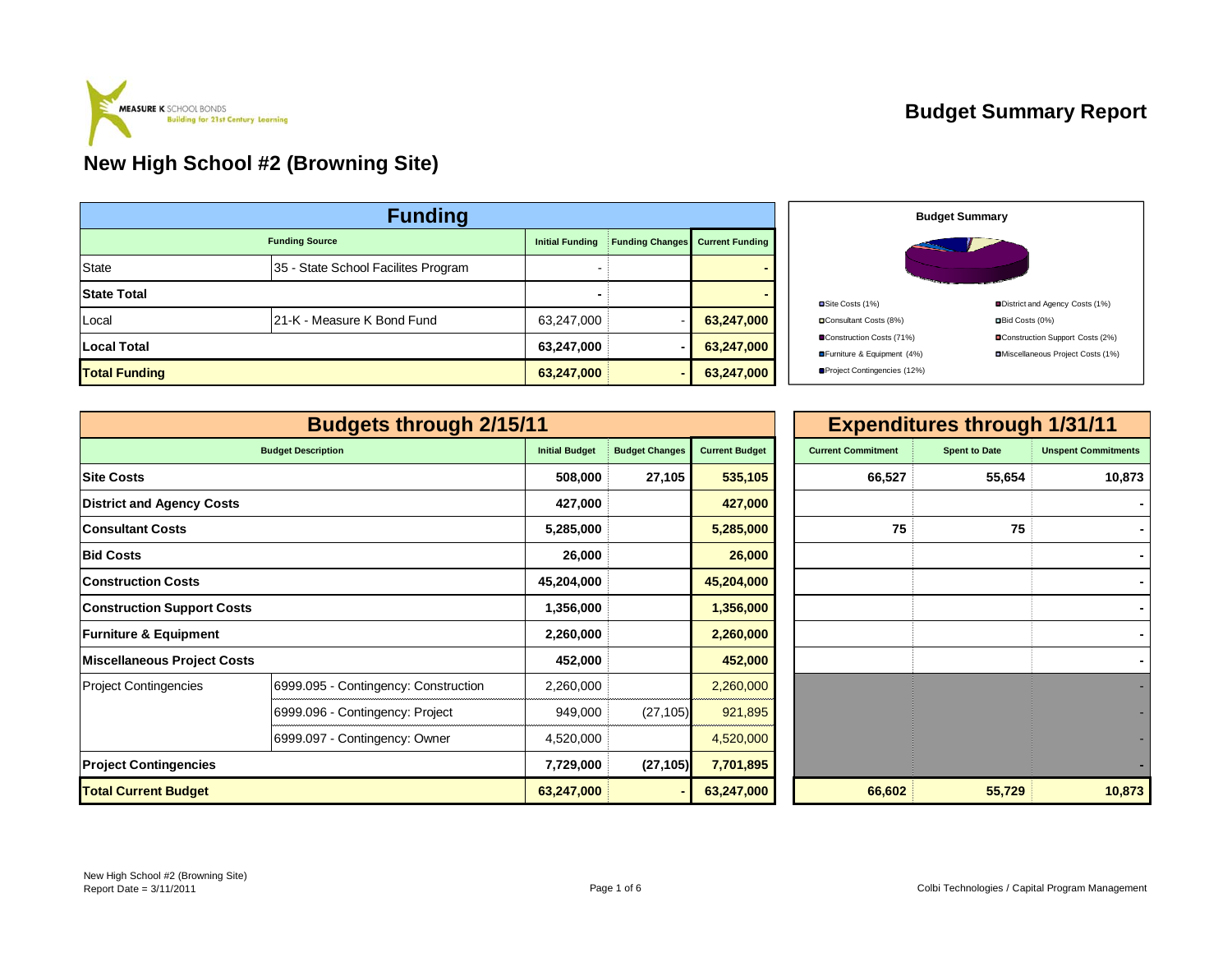

|                      | <b>Funding Summary</b>           |                             |            |                        |                        |  |  |  |  |
|----------------------|----------------------------------|-----------------------------|------------|------------------------|------------------------|--|--|--|--|
|                      | <b>Funding Source</b>            |                             |            | <b>Funding Changes</b> | <b>Current Funding</b> |  |  |  |  |
| Local                | 21-K - Measure K Bond Fund       | <b>State Required Match</b> |            |                        |                        |  |  |  |  |
|                      |                                  | <b>Other Allocation</b>     | 63,247,000 |                        | 63,247,000             |  |  |  |  |
|                      |                                  | Program Balance             |            |                        |                        |  |  |  |  |
|                      | 21-K - Measure K Bond Fund Total |                             | 63,247,000 |                        | 63,247,000             |  |  |  |  |
|                      | <b>Local Total</b>               |                             |            |                        | 63,247,000             |  |  |  |  |
| <b>Total Funding</b> |                                  |                             | 63,247,000 |                        | 63,247,000             |  |  |  |  |



**No Funding changes to report.**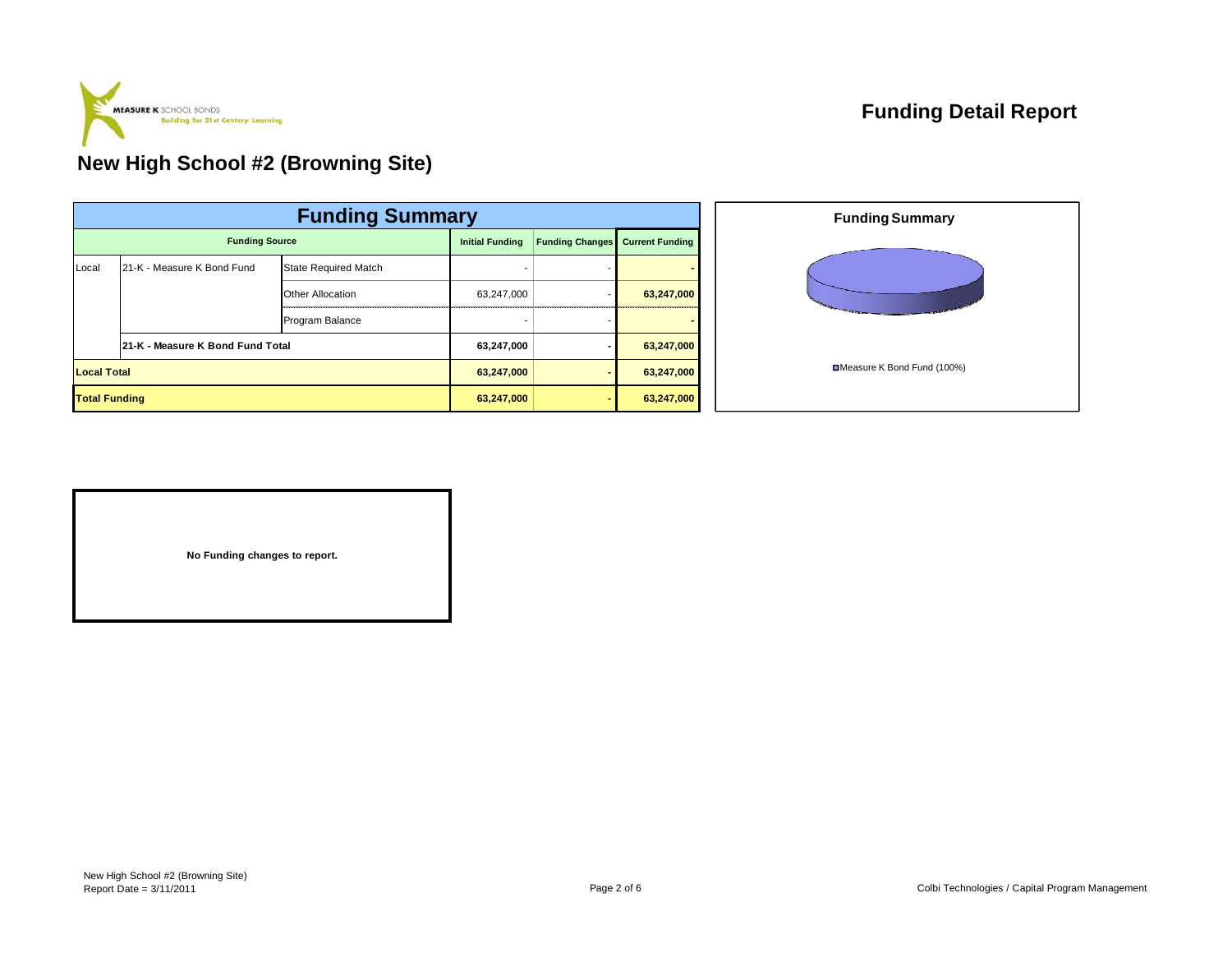

**Initial Budget**

**Total Initial Budget: 63,247,000**

|                                    |                                   |                                           |             | <b>Budgets Modifications through 2/15/11</b>                                           |           |
|------------------------------------|-----------------------------------|-------------------------------------------|-------------|----------------------------------------------------------------------------------------|-----------|
| <b>Project Phase</b>               | <b>Approval Status</b>            | <b>Object Code</b>                        | <b>Date</b> | <b>Reason for Modification</b>                                                         | Amount    |
|                                    | Approved This Period              | 6140.000 - Site Surveys                   |             | 1/27/2011 Decrease Site Surveys due to budget re-evaluation                            | (1, 150)  |
|                                    |                                   | 6150.001 - CEQA                           |             | 1/27/2011   Increase CEQA due to budget re-evaluation                                  | 50,000    |
|                                    |                                   | 6150.002 - Traffic Engineering Study      |             | 1/27/2011 Decrease Traffic Engineering Study due to budget re-evaluation               | (5,000)   |
|                                    |                                   | 6150.003 - Geotechnical Study             |             | 1/27/2011 Increase Geotechnical Study due to budget re-evaluation                      | 20,000    |
|                                    |                                   | 6150.004 - Geohazard Study                |             | 1/27/2011 Decrease Geohazard Study due to budget re-evaluation                         | (15,000)  |
|                                    |                                   | 6150.090 - Other Site Studies             |             | 1/27/2011   Increase Other Site Studies due to budget re-evaluation                    | 45,000    |
|                                    |                                   | 6175.001 - Environ.: Phase 1              |             | 1/27/2011 Decrease Environmental - Phase 1 due to budget re-evaluation                 | (200,000) |
|                                    |                                   | 6175.005 - Environ.: EMS                  |             | 1/27/2011 Increase Environmental - EMF due to budget re-evaluation                     | 10,000    |
|                                    |                                   | 6175.006 - Environ.: Pipeline             |             | 1/27/2011 Increase Environmental - Pipeline due to budget re-evaluation                | 8.500     |
|                                    |                                   | 6175.090 - Environ.: Other                |             | 1/27/2011 Increase Environmental - Other due to budget re-evaluation                   | 20,000    |
|                                    |                                   |                                           |             | Increase Environmental - Other due to initial contract for soils and gas survey        | 1,903     |
|                                    |                                   |                                           | 1/31/2011   | Increase Environmental - Other due to future anticipated contracts and<br>expenditures | 25,202    |
|                                    |                                   | 6176.000 - Other Costs - Site             |             | 1/27/2011 Increase Other Costs - Site due to budget re-evaluation                      | 37,650    |
|                                    |                                   | 6185.000 - Environ.: Clean-Up/Remediation |             | 1/27/2011   Increase Environmental - Clean-up/Remediation due to budget re-evaluation  | 30,000    |
|                                    |                                   | 6999.096 - Contingency: Project           |             | 1/27/2011 Decrease Project Contingency to fund Environmental Other                     | (1,903)   |
|                                    |                                   |                                           |             | 1/31/2011 Decrease Project Contingency to fund Environmental - Other                   | (25, 202) |
|                                    | <b>Approved This Period Total</b> |                                           |             |                                                                                        |           |
| <b>Planning / Pre-Design Total</b> |                                   |                                           |             |                                                                                        |           |
|                                    |                                   |                                           |             | <b>Total Budget Modifications:</b>                                                     |           |

**Current Budget**

**Total Current Budget: 63,247,000**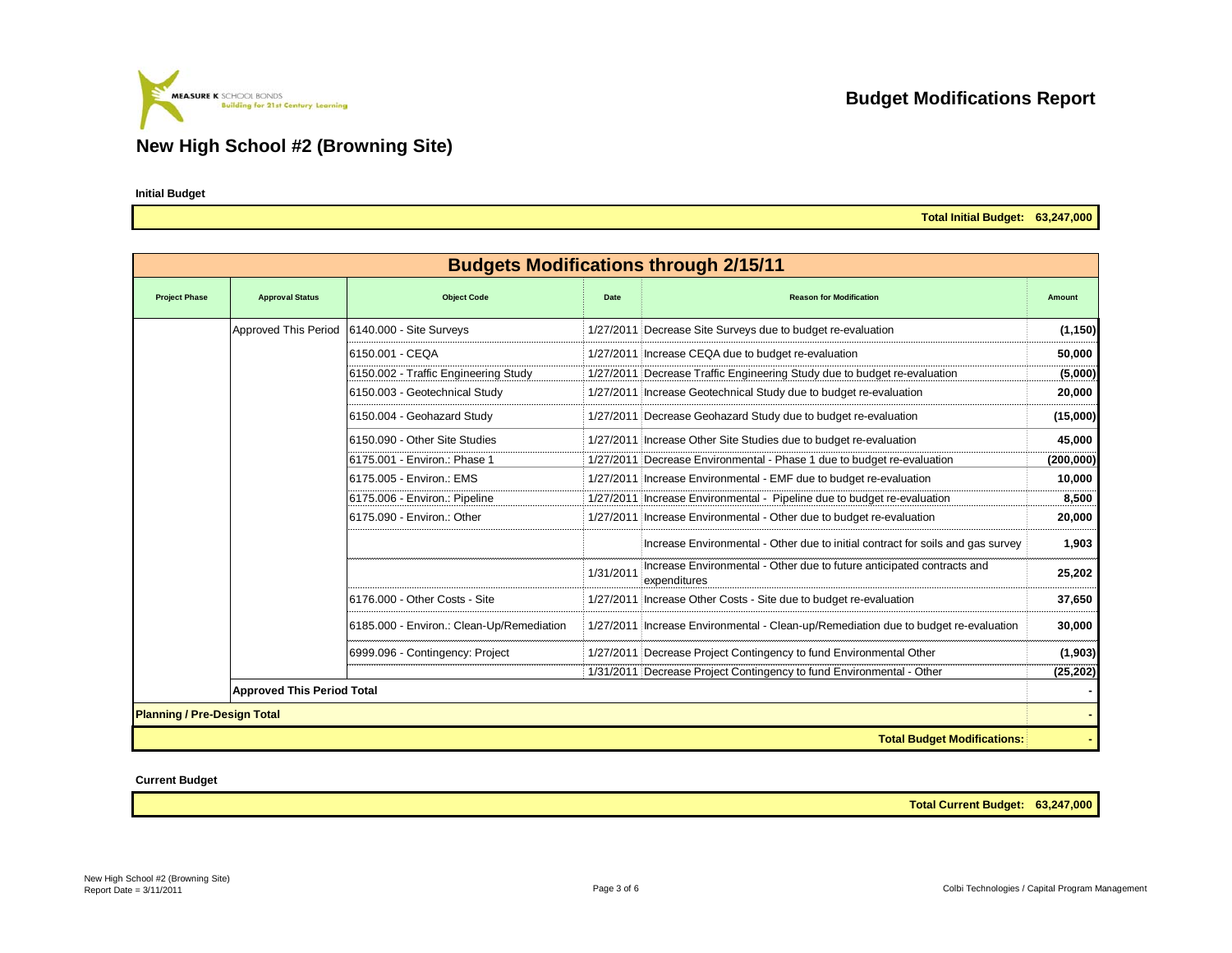

|                                           |                          | <b>Budget</b>            |                       |                         | <b>Commitments</b>         |                          |                                      | <b>Expenditures</b>  |                                      |
|-------------------------------------------|--------------------------|--------------------------|-----------------------|-------------------------|----------------------------|--------------------------|--------------------------------------|----------------------|--------------------------------------|
| <b>Budget Description</b>                 | <b>Initial Budget</b>    | <b>Budget Changes</b>    | <b>Current Budget</b> | <b>Initial Contract</b> | Approved<br><b>Changes</b> | <b>Pending Changes</b>   | <b>Current</b><br><b>Commitments</b> | <b>Spent to Date</b> | <b>Unspent</b><br><b>Commitments</b> |
| A - Site Costs                            |                          |                          |                       |                         |                            |                          |                                      |                      |                                      |
| 6110.000 - Site Acquisition               |                          |                          |                       |                         |                            |                          |                                      |                      |                                      |
| 6120.000 - Property Appraisal             |                          |                          |                       |                         |                            | $\overline{\phantom{a}}$ |                                      |                      |                                      |
| 6130.000 - Escrow & Title Fees            |                          |                          |                       |                         |                            |                          |                                      |                      |                                      |
| 6140.000 - Site Surveys                   | 28,000                   | (1, 150)                 | 26,850                | 26,444                  |                            | $\overline{\phantom{a}}$ | 26,444                               | 25,802               | 642                                  |
| 6150.001 - CEQA                           | 75,000                   | 50,000                   | 125,000               | 10,030                  |                            | $\overline{\phantom{a}}$ | 10,030                               | 9,966                | 64                                   |
| 6150.002 - Traffic Engineering Study      | 30,000                   | (5,000)                  | 25,000                |                         |                            |                          |                                      |                      |                                      |
| 6150.003 - Geotechnical Study             | 25,000                   | 20,000                   | 45,000                |                         |                            |                          |                                      |                      |                                      |
| 6150.004 - Geohazard Study                | 100,000                  | (15,000)                 | 85,000                |                         |                            | $\blacksquare$           |                                      |                      |                                      |
| 6150.090 - Other Site Studies             |                          | 45,000                   | 45,000                |                         |                            | L.                       |                                      |                      |                                      |
| 6175.001 - Environ.: Phase 1              | 200,000                  | (200,000)                |                       |                         |                            |                          |                                      |                      |                                      |
| 6175.002 - Environ.: Phase 2              |                          |                          |                       |                         |                            | $\sim$                   |                                      |                      |                                      |
| 6175.003 - Environ.: PEA                  |                          |                          |                       |                         |                            | $\blacksquare$           |                                      |                      |                                      |
| 6175.004 - Environ.: RAW                  |                          |                          |                       |                         |                            |                          |                                      |                      |                                      |
| 6175.005 - Environ.: EMS                  | 15,000                   | 10,000                   | 25,000                |                         |                            |                          |                                      |                      |                                      |
| 6175.006 - Environ.: Pipeline             |                          | 8,500                    | 8,500                 | 8,150                   |                            | $\overline{\phantom{a}}$ | 8,150                                | 2,773                | 5,377                                |
| 6175.007 - Environ.: Railroad             |                          |                          |                       |                         |                            | ÷                        |                                      |                      |                                      |
| 6175.008 - Environ.: Aeronautical         |                          |                          |                       |                         |                            | L.                       |                                      |                      |                                      |
| 6175.090 - Environ.: Other                | $\overline{\phantom{a}}$ | 47,105                   | 47,105                | 21,903                  |                            | $\blacksquare$           | 21,903                               | 17,113               | 4,790                                |
| 6185.000 - Environ.: Clean-Up/Remediation | $\sim$                   | 30,000                   | 30,000                |                         |                            | $\overline{\phantom{a}}$ |                                      |                      |                                      |
| 6176.000 - Other Costs - Site             | 35,000                   | 37,650                   | 72,650                |                         |                            | $\blacksquare$           |                                      |                      |                                      |
| <b>A - Site Costs Total</b>               | 508,000                  | 27,105                   | 535,105               | 66,527                  |                            | $\blacksquare$           | 66,527                               | 55,654               | 10,873                               |
|                                           |                          |                          |                       |                         |                            |                          |                                      |                      |                                      |
| <b>B</b> - District and Agency Costs      |                          |                          |                       |                         |                            |                          |                                      |                      |                                      |
| 6220.000 - Fees: DSA                      | 240.000                  | $\blacksquare$           | 240.000               |                         |                            |                          |                                      |                      |                                      |
| 6230.000 - Fees: CDE                      | 31,000                   | $\blacksquare$           | 31,000                |                         |                            | $\blacksquare$           |                                      |                      |                                      |
| 6175.040 - Environ.: DTSC Fees            |                          | $\blacksquare$           |                       |                         |                            | $\blacksquare$           |                                      |                      |                                      |
| 6240.000 - Energy Analysis                |                          |                          |                       |                         |                            |                          |                                      |                      |                                      |
| 6250.000 - Preliminary Tests              |                          | $\overline{\phantom{a}}$ |                       |                         |                            | $\blacksquare$           |                                      |                      |                                      |
| 6260.001 - Fees: CHPS                     | 6,000                    | L,                       | 6,000                 |                         |                            | $\blacksquare$           |                                      |                      |                                      |
| 6260.002 - Fees: CGS                      |                          |                          |                       |                         |                            | $\blacksquare$           |                                      |                      |                                      |
| 6260.003 - Fees: AQMD                     | $\sim$                   | $\blacksquare$           |                       |                         |                            | $\blacksquare$           |                                      |                      |                                      |
| 6260.004 - Fees: Health Dept              | ÷.                       | ÷.                       |                       |                         |                            | $\blacksquare$           |                                      |                      |                                      |
| 6260.005 - Fees: Industrial Waste         |                          |                          |                       |                         |                            | $\overline{\phantom{a}}$ |                                      |                      |                                      |
| 6260.006 - Fees: SWPP                     |                          | $\sim$                   |                       |                         |                            | $\sim$                   |                                      |                      |                                      |
| 6260.007 - Fees: Gas                      | 15,000                   | $\overline{\phantom{a}}$ | 15,000                |                         |                            | $\overline{\phantom{a}}$ |                                      |                      |                                      |
| 6260.008 - Fees: Electrical               | 50,000                   |                          | 50,000                |                         |                            | $\blacksquare$           |                                      |                      |                                      |
| 6260.009 - Fees: Water                    | 25,000                   |                          | 25,000                |                         |                            |                          |                                      |                      |                                      |
| 6260.010 - Fees: Sewer                    | 25,000                   | $\overline{\phantom{a}}$ | 25,000                |                         |                            | $\blacksquare$           |                                      |                      |                                      |
| 6260.011 - Fees: Storm Drainage           | 5,000                    | $\blacksquare$           | 5,000                 |                         |                            | $\blacksquare$           |                                      |                      |                                      |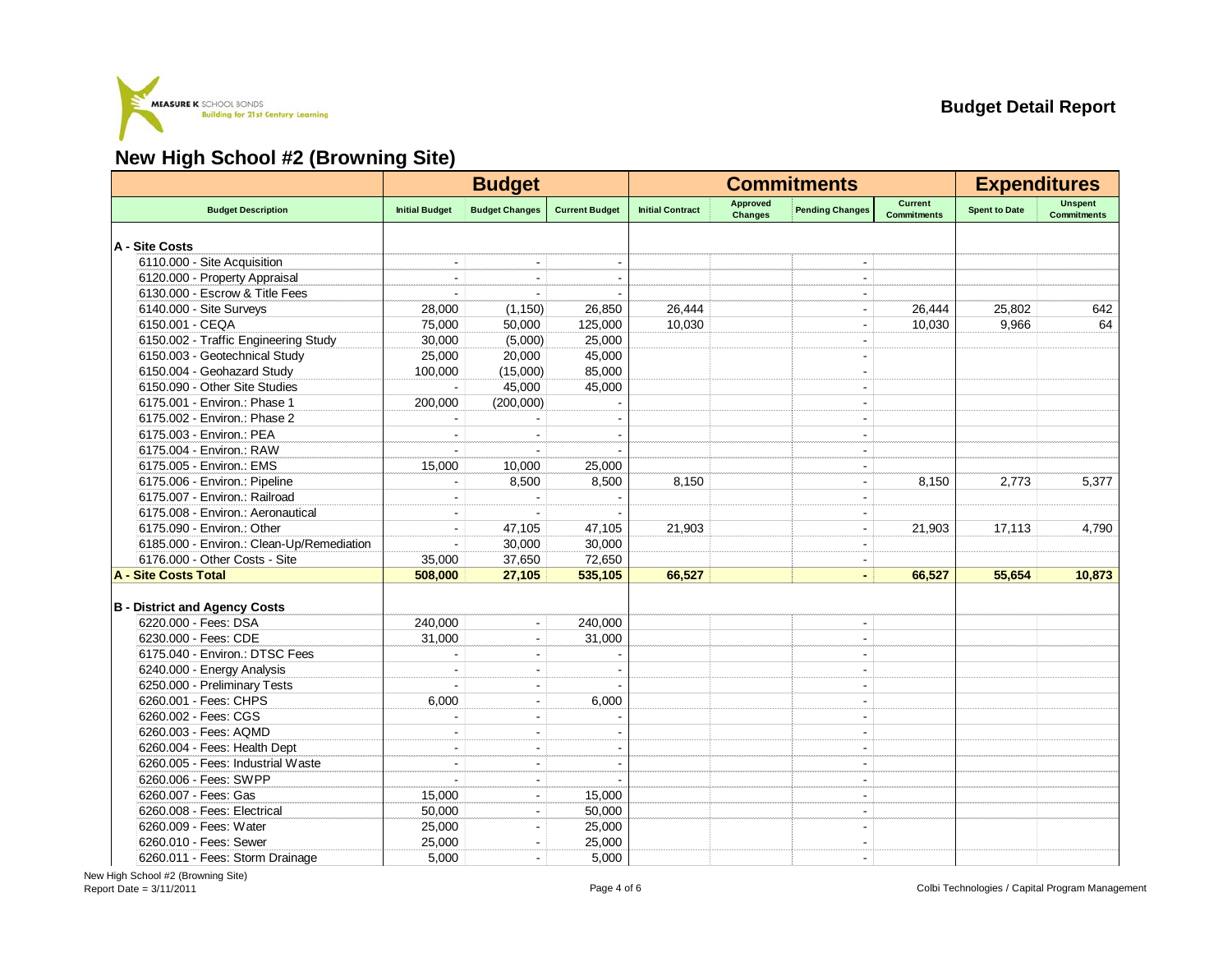|                                            |                          | <b>Budget</b>            |                       | <b>Commitments</b>      |                                   |                          | <b>Expenditures</b>                  |                      |                                      |
|--------------------------------------------|--------------------------|--------------------------|-----------------------|-------------------------|-----------------------------------|--------------------------|--------------------------------------|----------------------|--------------------------------------|
| <b>Budget Description</b>                  | <b>Initial Budget</b>    | <b>Budget Changes</b>    | <b>Current Budget</b> | <b>Initial Contract</b> | <b>Approved</b><br><b>Changes</b> | <b>Pending Changes</b>   | <b>Current</b><br><b>Commitments</b> | <b>Spent to Date</b> | <b>Unspent</b><br><b>Commitments</b> |
|                                            |                          |                          |                       |                         |                                   |                          |                                      |                      |                                      |
| 6260.012 - Fees: Telephone                 | 15,000                   |                          | 15,000                |                         |                                   |                          |                                      |                      |                                      |
| 6260.013 - Fees: Cable Television          |                          | $\sim$                   |                       |                         |                                   | $\blacksquare$           |                                      |                      |                                      |
| 6260.014 - Fees: Other Agencies            | 15,000                   | $\blacksquare$           | 15,000                |                         |                                   | $\blacksquare$           |                                      |                      |                                      |
| <b>B - District and Agency Costs Total</b> | 427,000                  | $\sim$                   | 427,000               |                         |                                   | $\blacksquare$           |                                      |                      |                                      |
| <b>C</b> - Consultant Costs                |                          |                          |                       |                         |                                   |                          |                                      |                      |                                      |
| 6210.000 - Architect / Engineering Fees    | 4,748,000                | $\blacksquare$           | 4,748,000             |                         |                                   | $\blacksquare$           |                                      |                      |                                      |
| 6260.021 - Eligibility Consultant          |                          | $\sim$                   |                       |                         |                                   | ÷.                       |                                      |                      |                                      |
| 6260.022 - CHPS                            |                          | $\sim$                   |                       |                         |                                   | $\blacksquare$           |                                      |                      |                                      |
| 6260.023 - Estimating Consultant           | 30,000                   | $\overline{\phantom{a}}$ | 30,000                |                         |                                   | $\overline{a}$           |                                      |                      |                                      |
| 6260.024 - Constructability Review         | 35.000                   | $\sim$                   | 35,000                |                         |                                   | ÷                        |                                      |                      |                                      |
| 6260.025 - Legislative Consultant          | ÷                        | $\sim$                   |                       |                         |                                   | ÷                        |                                      |                      |                                      |
| 6260.030 - Project Management              |                          | $\sim$                   |                       |                         |                                   | $\overline{a}$           |                                      |                      |                                      |
| 6260.040 - Legal Services                  | 20.000                   | $\blacksquare$           | 20,000                | 75                      |                                   | ÷                        | 75                                   | 75                   |                                      |
| 6260.050 - Low Voltage Design              |                          | $\sim$                   |                       |                         |                                   | $\overline{a}$           |                                      |                      |                                      |
| 6260.060 - Community Outreach              |                          |                          |                       |                         |                                   | $\overline{a}$           |                                      |                      |                                      |
| 6175.051 - HazMat: Design                  |                          |                          |                       |                         |                                   |                          |                                      |                      |                                      |
| 6175.052 - HazMat: Monitoring              |                          | $\sim$                   |                       |                         |                                   | $\overline{\phantom{a}}$ |                                      |                      |                                      |
| 6277.000 - Labor Compliance                | 452,000                  | $\sim$                   | 452,000               |                         |                                   | ÷,                       |                                      |                      |                                      |
| 6260.090 - Other Consultant Costs          |                          | $\sim$                   |                       |                         |                                   | $\blacksquare$           |                                      |                      |                                      |
| <b>C - Consultant Costs Total</b>          | 5,285,000                | $\blacksquare$           | 5,285,000             | 75                      |                                   | $\blacksquare$           | 75                                   | 75                   |                                      |
|                                            |                          |                          |                       |                         |                                   |                          |                                      |                      |                                      |
| D - Bid Costs                              |                          |                          |                       |                         |                                   |                          |                                      |                      |                                      |
| 6260.070 - Printing & Distribution         | 20,000                   | $\blacksquare$           | 20,000                |                         |                                   | $\blacksquare$           |                                      |                      |                                      |
| 6260.080 - Advertisements & Notices        | 6.000                    | $\overline{\phantom{a}}$ | 6,000                 |                         |                                   | $\blacksquare$           |                                      |                      |                                      |
| <b>D - Bid Costs Total</b>                 | 26,000                   | ÷.                       | 26,000                |                         |                                   | ä,                       |                                      |                      |                                      |
| <b>E</b> - Construction Costs              |                          |                          |                       |                         |                                   |                          |                                      |                      |                                      |
| 6180.000 - Site Contractor                 |                          | $\sim$                   |                       |                         |                                   | $\overline{\phantom{a}}$ |                                      |                      |                                      |
| 6260.035 - Pre-Construction Services       | 304,000                  | $\blacksquare$           | 304,000               |                         |                                   | $\overline{a}$           |                                      |                      |                                      |
| 6270.000 - Main Contr: General Contractor  | 44,900,000               | $\sim$                   | 44,900,000            |                         |                                   | ÷,                       |                                      |                      |                                      |
| 6270.021 - Main Contr: L/LB - Lease        |                          | $\blacksquare$           |                       |                         |                                   | $\blacksquare$           |                                      |                      |                                      |
| 6270.022 - Main Contr: L/LB - Contract     | $\sim$                   | $\sim$                   |                       |                         |                                   | ÷,                       |                                      |                      |                                      |
| 6270.050 - Main Contr: Multi-Primes        | $\blacksquare$           | $\overline{\phantom{a}}$ |                       |                         |                                   | $\blacksquare$           |                                      |                      |                                      |
|                                            |                          |                          |                       |                         |                                   |                          |                                      |                      |                                      |
| 6270.070 - Main Contr: Low Voltage         | $\sim$                   | $\sim$                   |                       |                         |                                   | ÷                        |                                      |                      |                                      |
| 6270.071 - Main Contr: Pathway             | $\sim$                   | $\sim$                   |                       |                         |                                   | ÷                        |                                      |                      |                                      |
| 6270.072 - Main Contr: Fire Alarm          | $\overline{\phantom{a}}$ | $\sim$                   |                       |                         |                                   | $\overline{a}$           |                                      |                      |                                      |
| 6270.073 - Main Contr: Assist. Listening   | $\overline{\phantom{a}}$ | $\sim$                   |                       |                         |                                   | $\overline{a}$           |                                      |                      |                                      |
| 6270.074 - Main Contr: Data                | $\overline{a}$           | $\sim$                   |                       |                         |                                   | $\overline{a}$           |                                      |                      |                                      |
| 6270.075 - Main Contr: Telephone           | $\blacksquare$           | $\sim$                   |                       |                         |                                   | $\overline{a}$           |                                      |                      |                                      |
| 6270.076 - Main Contr: Intercom            |                          |                          |                       |                         |                                   |                          |                                      |                      |                                      |
| 6270.077 - Main Contr: Clocks & Bells      |                          |                          |                       |                         |                                   |                          |                                      |                      |                                      |
| 6270.078 - Main Contr: Intrusion           | $\overline{\phantom{a}}$ | $\overline{\phantom{a}}$ |                       |                         |                                   | $\blacksquare$           |                                      |                      |                                      |
| 6270.079 - Main Contr: Cable TV            | ÷                        | $\overline{a}$           |                       |                         |                                   | ÷                        |                                      |                      |                                      |
| 6270.080 - Main Contr: EMS                 | ÷                        | $\overline{a}$           |                       |                         |                                   | $\overline{a}$           |                                      |                      |                                      |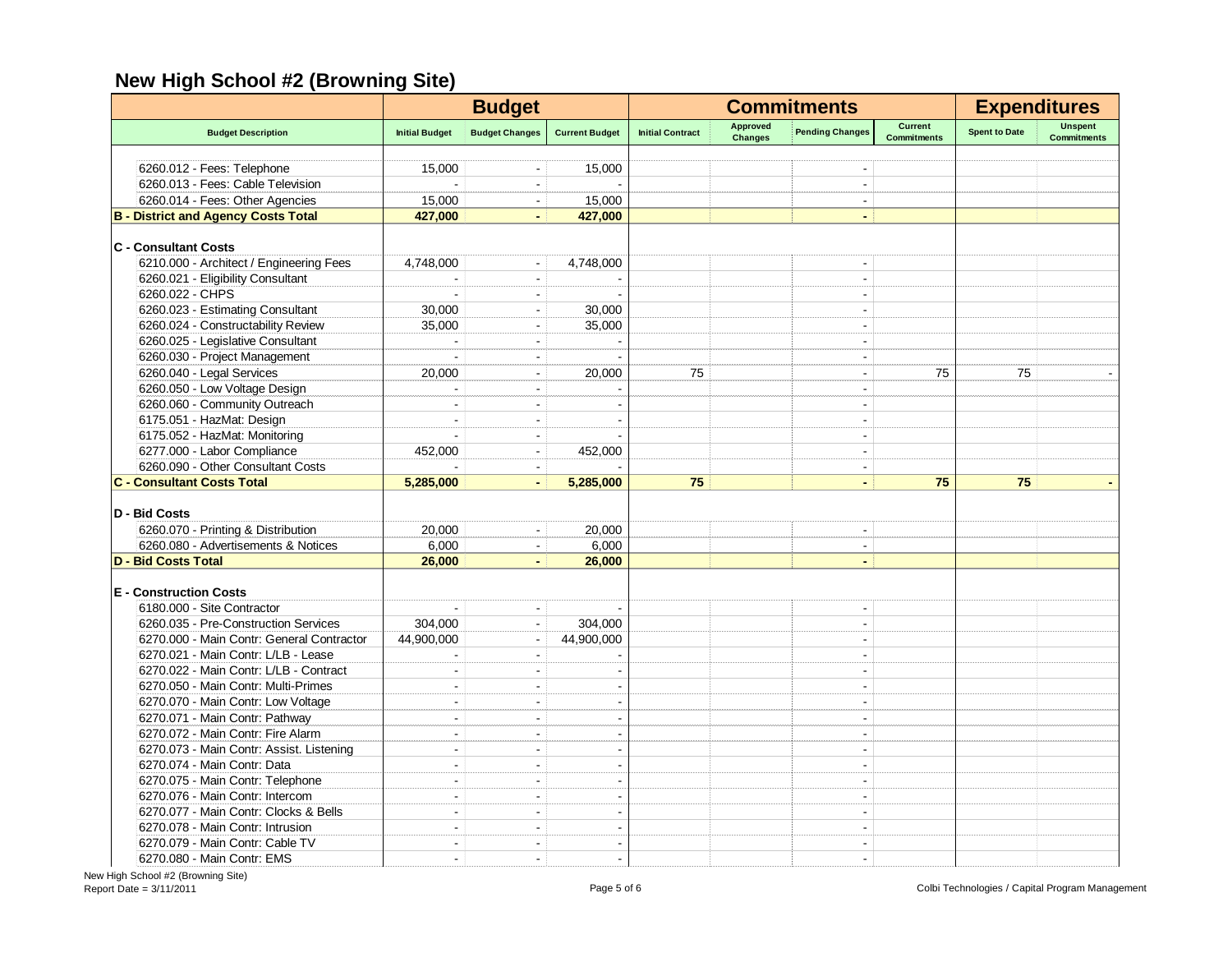|                                             |                       | <b>Budget</b>            |                       |                         |                                   | <b>Commitments</b>       |                                      | <b>Expenditures</b>  |                                      |
|---------------------------------------------|-----------------------|--------------------------|-----------------------|-------------------------|-----------------------------------|--------------------------|--------------------------------------|----------------------|--------------------------------------|
| <b>Budget Description</b>                   | <b>Initial Budget</b> | <b>Budget Changes</b>    | <b>Current Budget</b> | <b>Initial Contract</b> | <b>Approved</b><br><b>Changes</b> | <b>Pending Changes</b>   | <b>Current</b><br><b>Commitments</b> | <b>Spent to Date</b> | <b>Unspent</b><br><b>Commitments</b> |
|                                             |                       |                          |                       |                         |                                   |                          |                                      |                      |                                      |
| 6270.081 - Main Contr: Video Security       |                       |                          |                       |                         |                                   |                          |                                      |                      |                                      |
| 6270.082 - Main Contr: Video Media          |                       |                          |                       |                         |                                   |                          |                                      |                      |                                      |
| 6273.000 - Demolition-Existing Features     |                       | $\overline{\phantom{a}}$ |                       |                         |                                   |                          |                                      |                      |                                      |
| 6274.050 - Owner Furnished Materials        |                       |                          |                       |                         |                                   | $\blacksquare$           |                                      |                      |                                      |
| 6274.090 - Other Costs - Construction       |                       |                          |                       |                         |                                   |                          |                                      |                      |                                      |
| 6275.001 - Relo: Purchase Relocatable       |                       | $\blacksquare$           |                       |                         |                                   | $\overline{\phantom{a}}$ |                                      |                      |                                      |
| 6275.002 - Relo: Lease Relocatables         |                       | $\overline{\phantom{a}}$ |                       |                         |                                   | $\overline{\phantom{a}}$ |                                      |                      |                                      |
| 6275.003 - Relo: Install/Move/Other         |                       |                          |                       |                         |                                   | $\sim$                   |                                      |                      |                                      |
| <b>E</b> - Construction Costs Total         | 45,204,000            | $\blacksquare$           | 45,204,000            |                         |                                   | $\blacksquare$           |                                      |                      |                                      |
| <b>F - Construction Support Costs</b>       |                       |                          |                       |                         |                                   |                          |                                      |                      |                                      |
| 6290.000 - Construction Inspection          | 904,000               | $\blacksquare$           | 904,000               |                         |                                   |                          |                                      |                      |                                      |
| 6280.000 - Construction Tests               | 452,000               | $\sim$                   | 452,000               |                         |                                   | $\blacksquare$           |                                      |                      |                                      |
| 6272.000 - Construction Manager             |                       | $\blacksquare$           |                       |                         |                                   | $\blacksquare$           |                                      |                      |                                      |
| 6274.060 - Security for Construction Site   |                       |                          |                       |                         |                                   | $\overline{\phantom{a}}$ |                                      |                      |                                      |
| 6274.070 - Systems Start-Up/Training        |                       | $\blacksquare$           |                       |                         |                                   | $\overline{\phantom{a}}$ |                                      |                      |                                      |
| <b>F - Construction Support Costs Total</b> | 1,356,000             |                          | 1,356,000             |                         |                                   |                          |                                      |                      |                                      |
|                                             |                       |                          |                       |                         |                                   |                          |                                      |                      |                                      |
| G - Furniture & Equipment                   |                       |                          |                       |                         |                                   |                          |                                      |                      |                                      |
| 4310.000 - F&E - Supplies <\$500            |                       | $\sim$                   |                       |                         |                                   | $\overline{\phantom{a}}$ |                                      |                      |                                      |
| 4400.000 - F&E - Non-Tech (\$500-\$5000)    | 2,260,000             |                          | 2,260,000             |                         |                                   | $\blacksquare$           |                                      |                      |                                      |
| 4400.010 - F&E - Tech (\$500-\$5000)        |                       | $\sim$                   |                       |                         |                                   | $\overline{a}$           |                                      |                      |                                      |
| 6310.000 - Books & Media for New Libraries  |                       |                          |                       |                         |                                   | $\blacksquare$           |                                      |                      |                                      |
| 6490.000 - F&E - Non-Tech (over \$5000)     |                       |                          |                       |                         |                                   | $\blacksquare$           |                                      |                      |                                      |
| 6490.010 - F&E - Tech (over \$5000)         |                       |                          |                       |                         |                                   | $\overline{\phantom{a}}$ |                                      |                      |                                      |
| G - Furniture & Equipment Total             | 2,260,000             |                          | 2,260,000             |                         |                                   |                          |                                      |                      |                                      |
| H - Miscellaneous Project Costs             |                       |                          |                       |                         |                                   |                          |                                      |                      |                                      |
| 6276.002 - Interim: Lease                   | $\blacksquare$        |                          |                       |                         |                                   | $\overline{\phantom{a}}$ |                                      |                      |                                      |
| 6276.003 - Interim: Install/Move/Other      |                       | $\overline{a}$           |                       |                         |                                   | $\blacksquare$           |                                      |                      |                                      |
| 6274.080 - Move/Store for Construction      | 452.000               |                          | 452,000               |                         |                                   | $\overline{\phantom{a}}$ |                                      |                      |                                      |
| H - Miscellaneous Project Costs Total       | 452,000               | $\blacksquare$           | 452,000               |                         |                                   | $\blacksquare$           |                                      |                      |                                      |
|                                             |                       |                          |                       |                         |                                   |                          |                                      |                      |                                      |
| I - Project Contingencies                   |                       |                          |                       |                         |                                   |                          |                                      |                      |                                      |
| 6999.095 - Contingency: Construction        | 2,260,000             |                          | 2,260,000             |                         |                                   |                          |                                      |                      |                                      |
| 6999.096 - Contingency: Project             | 949,000               | (27, 105)                | 921,895               |                         |                                   |                          |                                      |                      |                                      |
| 6999.097 - Contingency: Owner               | 4,520,000             |                          | 4,520,000             |                         |                                   |                          |                                      |                      |                                      |
| <b>I - Project Contingencies Total</b>      | 7,729,000             | (27, 105)                | 7,701,895             |                         |                                   |                          |                                      |                      |                                      |
| <b>Grand Total</b>                          | 63,247,000            | $\sim$                   | 63,247,000            | 66,602                  |                                   | $\blacksquare$           | 66,602                               | 55,729               | 10,873                               |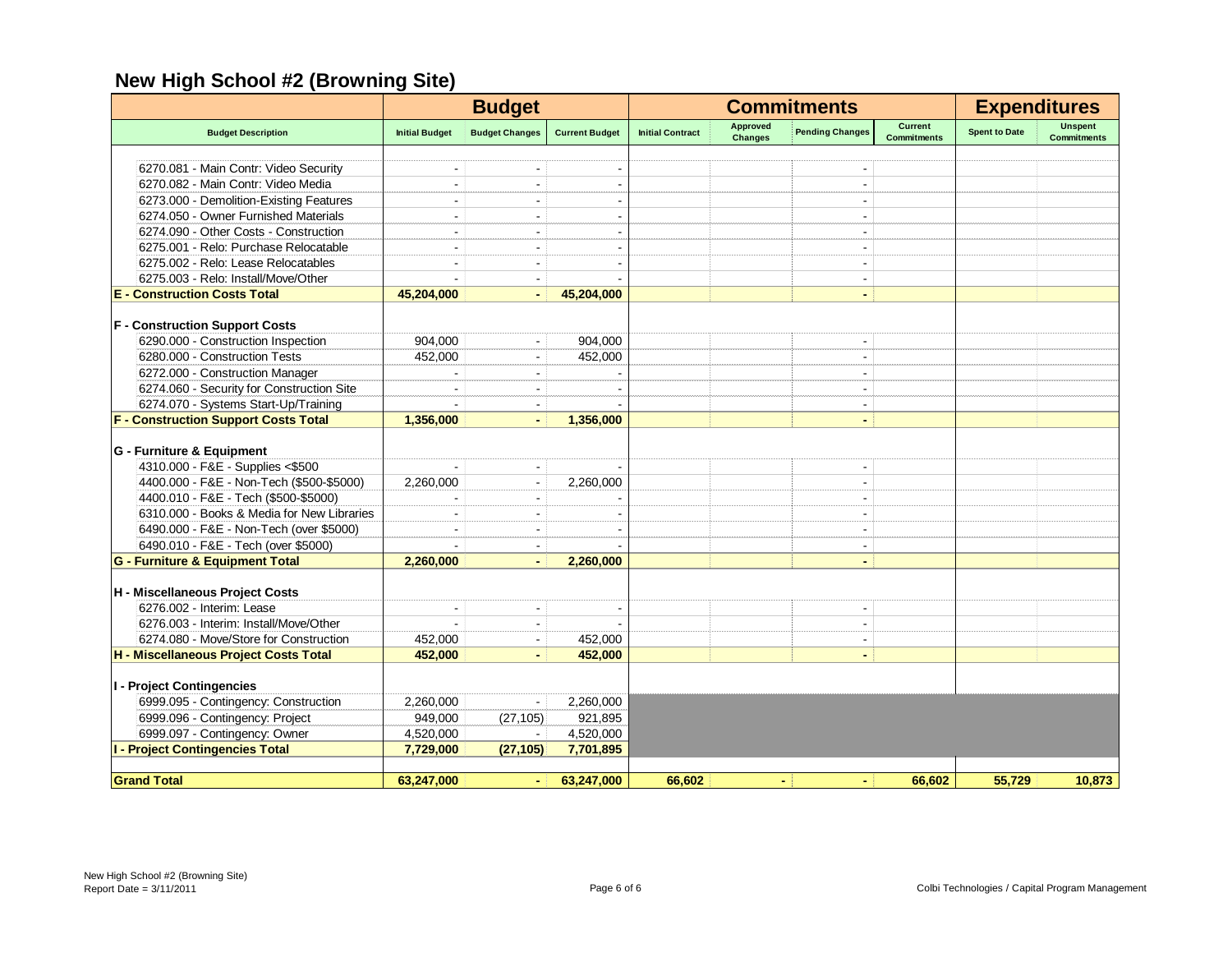IX. AB300 Buildings – Newcomb K-8 Academy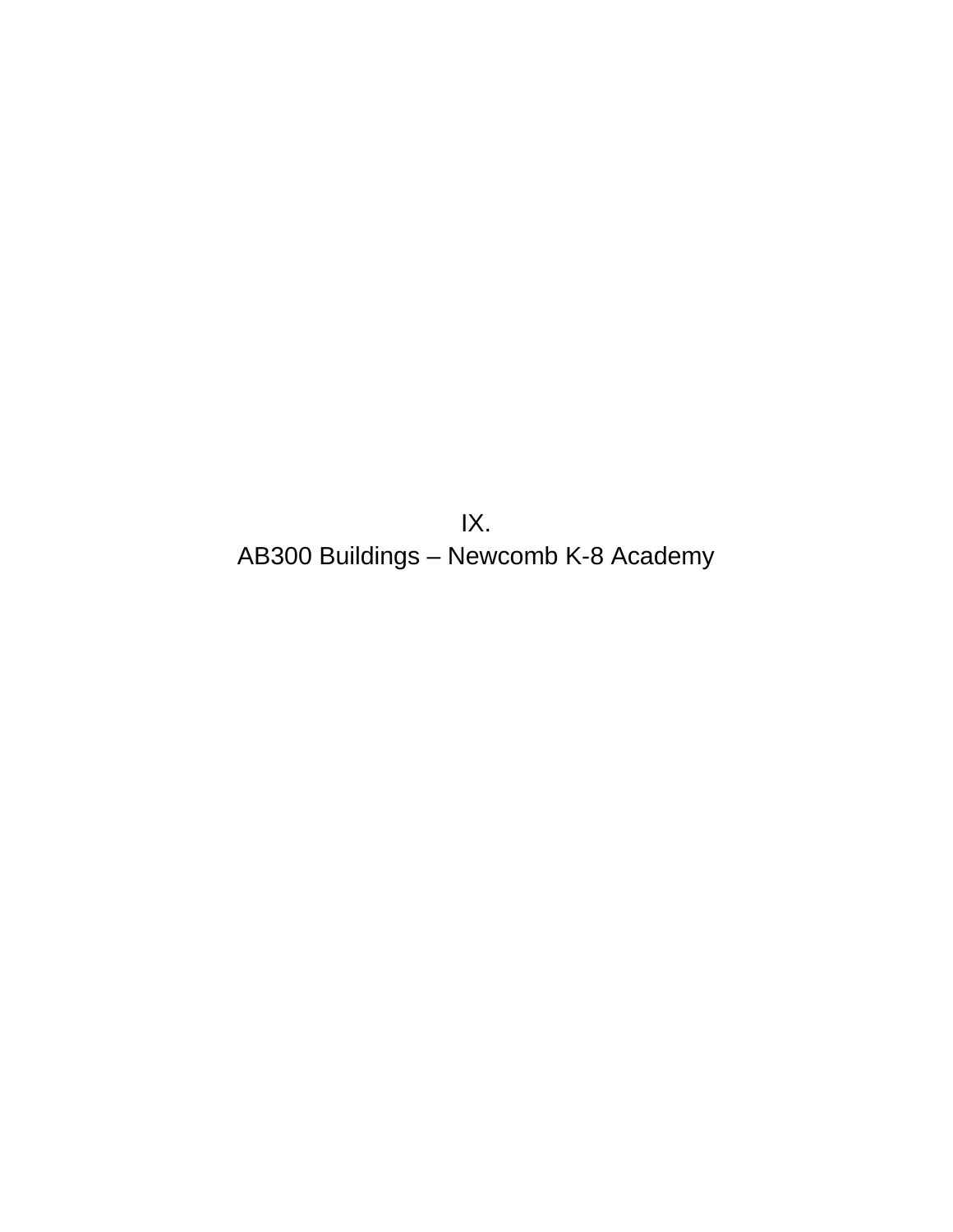#### **Budget Summary Report**



|                       | <b>Funding</b>                       |                        |                        |            |
|-----------------------|--------------------------------------|------------------------|------------------------|------------|
| <b>Funding Source</b> | <b>Initial Funding</b>               | <b>Funding Changes</b> | <b>Current Funding</b> |            |
| <b>State</b>          | 35 - State School Facilities Program |                        |                        |            |
| <b>State Total</b>    |                                      |                        |                        |            |
| Local                 | 21-K - Measure K Bond Fund           | 38,026,000             |                        | 38,026,000 |
| Local Total           |                                      | 38,026,000             |                        | 38,026,000 |
| <b>Total Funding</b>  |                                      | 38,026,000             |                        | 38,026,000 |



|                                   | <b>Budgets through 2/15/11</b>       |                       |                       |                       |                           | <b>Expenditures through 1/31/11</b> |                            |
|-----------------------------------|--------------------------------------|-----------------------|-----------------------|-----------------------|---------------------------|-------------------------------------|----------------------------|
|                                   | <b>Budget Description</b>            | <b>Initial Budget</b> | <b>Budget Changes</b> | <b>Current Budget</b> | <b>Current Commitment</b> | <b>Spent to Date</b>                | <b>Unspent Commitments</b> |
| <b>Site Costs</b>                 |                                      | 303,000               |                       | 303,000               | 24,482                    | 23,957                              | 525                        |
| <b>District and Agency Costs</b>  |                                      | 254,000               |                       | 254,000               |                           |                                     |                            |
| Consultant Costs                  |                                      | 3,091,000             |                       | 3,091,000             | 449,132                   |                                     | 449,132                    |
| <b>Bid Costs</b>                  |                                      | 26,000                |                       | 26,000                | 812                       | 812                                 |                            |
| <b>Construction Costs</b>         |                                      | 24,664,000            |                       | 24,664,000            |                           |                                     |                            |
| <b>Construction Support Costs</b> |                                      | 740,000               |                       | 740,000               |                           |                                     |                            |
| <b>Furniture &amp; Equipment</b>  |                                      | 1,233,000             | $\blacksquare$        | 1,233,000             |                           |                                     |                            |
| Miscellaneous Project Costs       |                                      | 1,747,000             | $\blacksquare$        | 1,747,000             |                           |                                     |                            |
| <b>Project Contingencies</b>      | 6999.095 - Contingency: Construction | 2,466,000             |                       | 2,466,000             |                           |                                     |                            |
|                                   | 6999.096 - Contingency: Project      | 1,036,000             |                       | 1,036,000             |                           |                                     |                            |
|                                   | 6999.097 - Contingency: Owner        | 2,466,000             |                       | 2,466,000             |                           |                                     |                            |
| <b>Project Contingencies</b>      |                                      | 5,968,000             |                       | 5,968,000             |                           |                                     |                            |
| <b>Total Current Budget</b>       |                                      | 38,026,000            |                       | 38,026,000            | 474,426                   | 24,769                              | 449,657                    |

| <b>Unspent Commitments</b> | <b>Spent to Date</b> | <b>Current Commitment</b> | <b>Current Budget</b> | <b>Budget Changes</b> | <b>Initial Budget</b> |
|----------------------------|----------------------|---------------------------|-----------------------|-----------------------|-----------------------|
| 525                        | 23,957               | 24,482                    | 303,000               | ٠                     | 303,000               |
|                            |                      |                           | 254,000               |                       | 254,000               |
| 449,132                    |                      | 449,132                   | 3,091,000             |                       | 3,091,000             |
|                            | 812                  | 812                       | 26,000                |                       | 26,000                |
|                            |                      |                           | 24,664,000            | -                     | 24,664,000            |
|                            |                      |                           | 740,000               | -                     | 740,000               |
|                            |                      |                           | 1,233,000             |                       | 1,233,000             |
|                            |                      |                           | 1,747,000             | ٠                     | 1,747,000             |
|                            |                      |                           | 2,466,000             |                       | 2,466,000             |
|                            |                      |                           | 1,036,000             |                       | 1,036,000             |
|                            |                      |                           | 2,466,000             | -                     | 2,466,000             |
|                            |                      |                           | 5,968,000             | ٠                     | 5,968,000             |
| 449,657                    | 24,769               | 474,426                   | 38,026,000            | -                     | 38,026,000            |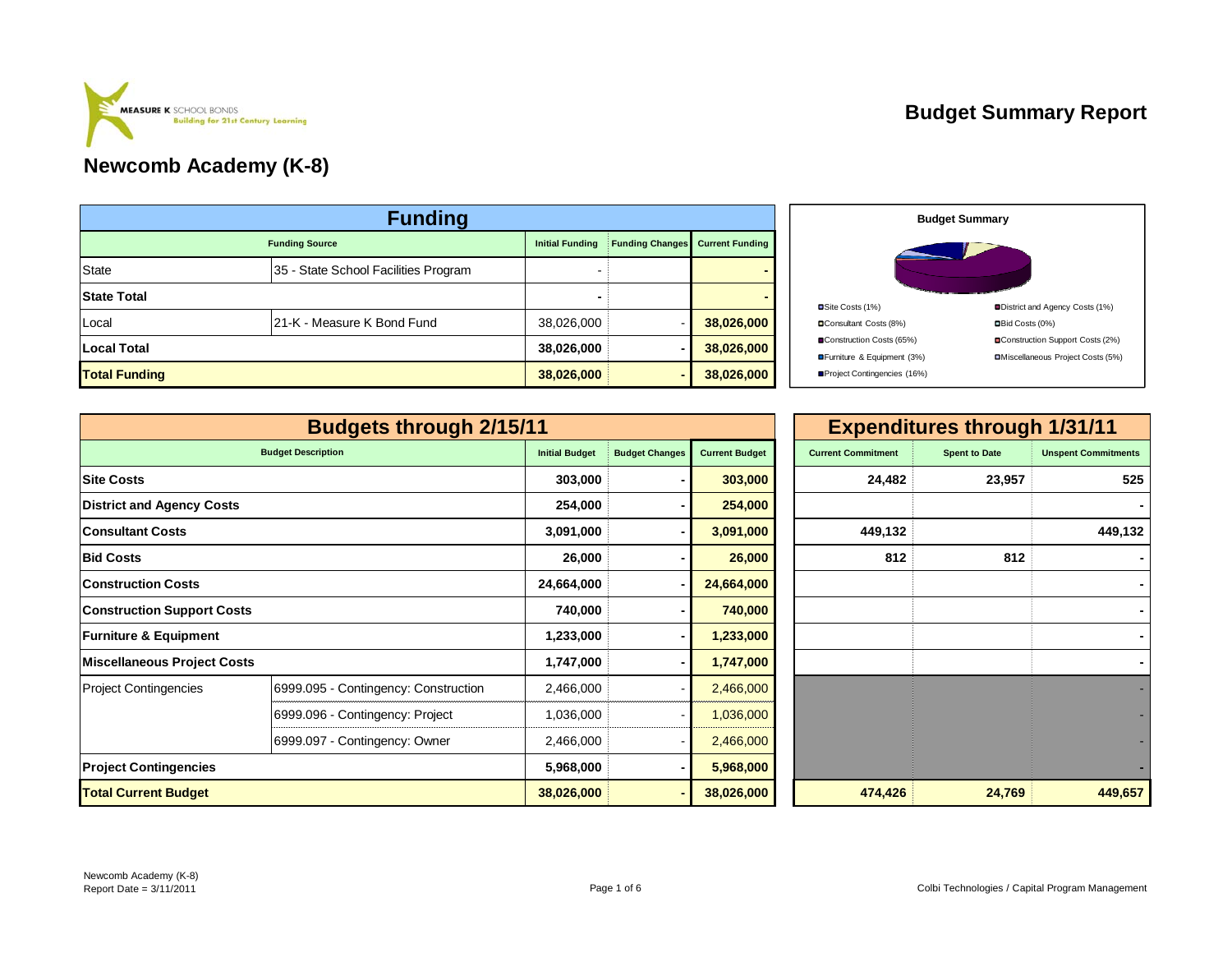

## **Funding Detail Report**

## **Newcomb Academy (K-8)**

|       | <b>Funding Summary</b>           |                             |            |                        |                        |  |  |  |  |
|-------|----------------------------------|-----------------------------|------------|------------------------|------------------------|--|--|--|--|
|       | <b>Funding Source</b>            |                             |            | <b>Funding Changes</b> | <b>Current Funding</b> |  |  |  |  |
| Local | 21-K - Measure K Bond Fund       | <b>State Required Match</b> |            |                        |                        |  |  |  |  |
|       |                                  | <b>Other Allocation</b>     | 38,026,000 |                        | 38,026,000             |  |  |  |  |
|       |                                  | Program Balance             |            |                        |                        |  |  |  |  |
|       | 21-K - Measure K Bond Fund Total |                             | 38,026,000 |                        | 38,026,000             |  |  |  |  |
|       | <b>Local Total</b>               |                             |            |                        | 38,026,000             |  |  |  |  |
|       | <b>Total Funding</b>             |                             |            |                        | 38,026,000             |  |  |  |  |



**No Funding changes to report.**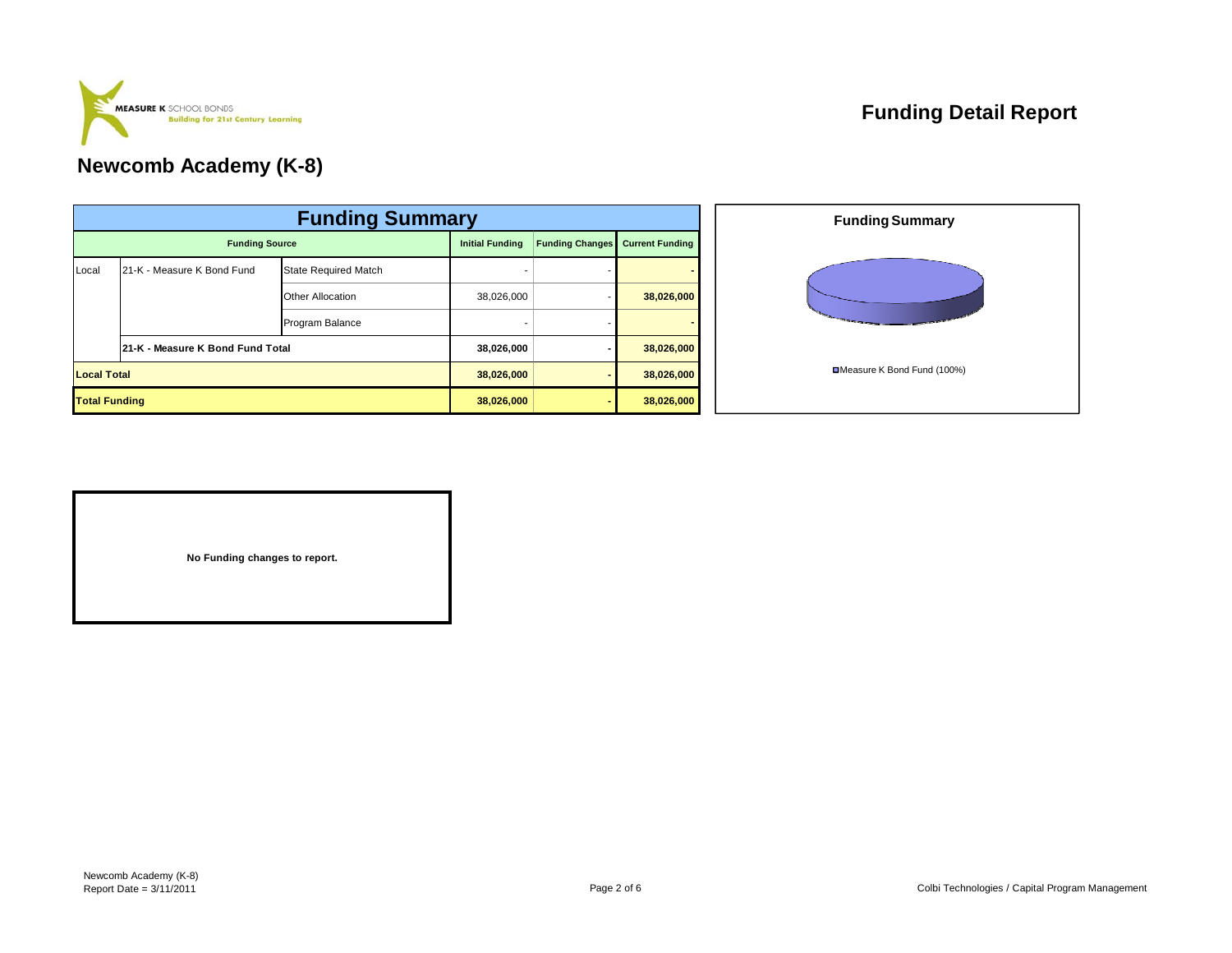

**Initial Budget**

**Total Initial Budget: 38,026,000**

**No Expenditure Budget changes to report.**

# **Budget Modifications Report**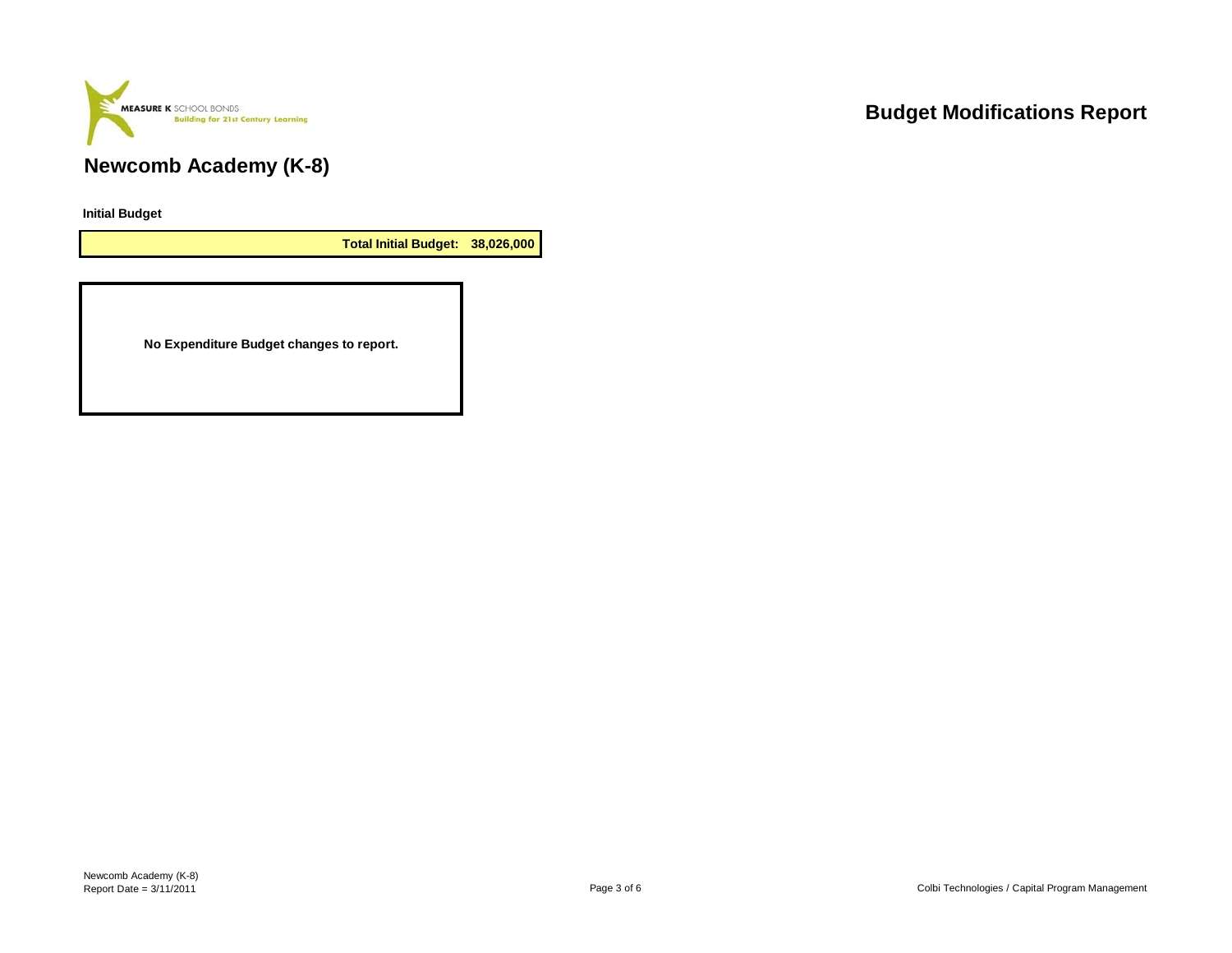

|                                           | <b>Budget</b>            |                          |                       |                         | <b>Commitments</b>         | <b>Expenditures</b>      |                                      |                      |                                      |
|-------------------------------------------|--------------------------|--------------------------|-----------------------|-------------------------|----------------------------|--------------------------|--------------------------------------|----------------------|--------------------------------------|
| <b>Budget Description</b>                 | <b>Initial Budget</b>    | <b>Budget Changes</b>    | <b>Current Budget</b> | <b>Initial Contract</b> | Approved<br><b>Changes</b> | <b>Pending Changes</b>   | <b>Current</b><br><b>Commitments</b> | <b>Spent to Date</b> | <b>Unspent</b><br><b>Commitments</b> |
| A - Site Costs                            |                          |                          |                       |                         |                            |                          |                                      |                      |                                      |
| 6110.000 - Site Acquisition               |                          |                          |                       |                         |                            |                          |                                      |                      |                                      |
| 6120.000 - Property Appraisal             |                          | $\blacksquare$           |                       |                         | $\overline{\phantom{a}}$   |                          |                                      |                      |                                      |
| 6130.000 - Escrow & Title Fees            | 10,000                   | $\overline{\phantom{a}}$ | 10,000                |                         |                            |                          |                                      |                      |                                      |
| 6140.000 - Site Surveys                   | 28,000                   |                          | 28,000                | 24.482                  | $\overline{\phantom{a}}$   |                          | 24,482                               | 23.957               | 525                                  |
| 6150.001 - CEQA                           | 75,000                   | $\overline{a}$           | 75,000                |                         | ÷                          |                          |                                      |                      |                                      |
| 6150.002 - Traffic Engineering Study      | 30,000                   | Ĭ.                       | 30,000                |                         | $\overline{a}$             | ÷                        |                                      |                      |                                      |
| 6150.003 - Geotechnical Study             | 25,000                   |                          | 25,000                |                         | $\overline{\phantom{a}}$   |                          |                                      |                      |                                      |
| 6150.004 - Geohazard Study                |                          | $\blacksquare$           |                       |                         | $\overline{\phantom{a}}$   | $\blacksquare$           |                                      |                      |                                      |
| 6150.090 - Other Site Studies             |                          | $\blacksquare$           |                       |                         | $\overline{\phantom{a}}$   | $\blacksquare$           |                                      |                      |                                      |
| 6175.001 - Environ.: Phase 1              | 100,000                  | $\overline{\phantom{a}}$ | 100,000               |                         | ÷.                         | J.                       |                                      |                      |                                      |
| 6175.002 - Environ.: Phase 2              |                          |                          |                       |                         |                            |                          |                                      |                      |                                      |
| 6175.003 - Environ.: PEA                  |                          | $\overline{\phantom{a}}$ |                       |                         | $\blacksquare$             | $\overline{\phantom{a}}$ |                                      |                      |                                      |
| 6175.004 - Environ.: RAW                  |                          | ÷                        |                       |                         | ÷                          | ÷                        |                                      |                      |                                      |
| 6175.005 - Environ.: EMS                  |                          |                          |                       |                         |                            | $\overline{a}$           |                                      |                      |                                      |
| 6175.006 - Environ.: Pipeline             | $\blacksquare$           | $\overline{\phantom{a}}$ |                       |                         | $\overline{\phantom{a}}$   | $\blacksquare$           |                                      |                      |                                      |
| 6175.007 - Environ.: Railroad             |                          | L,                       |                       |                         |                            |                          |                                      |                      |                                      |
| 6175.008 - Environ.: Aeronautical         |                          |                          |                       |                         |                            |                          |                                      |                      |                                      |
| 6175.090 - Environ.: Other                | ÷                        | $\sim$                   |                       |                         | $\sim$                     | $\sim$                   |                                      |                      |                                      |
| 6185.000 - Environ.: Clean-Up/Remediation |                          | $\blacksquare$           |                       |                         | $\blacksquare$             | $\blacksquare$           |                                      |                      |                                      |
| 6176.000 - Other Costs - Site             | 35,000                   | $\blacksquare$           | 35,000                |                         | $\overline{\phantom{a}}$   | $\overline{\phantom{a}}$ |                                      |                      |                                      |
| A - Site Costs Total                      | 303,000                  | $\blacksquare$           | 303,000               | 24,482                  | $\blacksquare$             | $\blacksquare$           | 24,482                               | 23,957               | 525                                  |
|                                           |                          |                          |                       |                         |                            |                          |                                      |                      |                                      |
| <b>B</b> - District and Agency Costs      |                          |                          |                       |                         |                            |                          |                                      |                      |                                      |
| 6220.000 - Fees: DSA                      | 134,000                  | $\overline{\phantom{a}}$ | 134,000               |                         |                            |                          |                                      |                      |                                      |
| 6230.000 - Fees: CDE                      | 17,000                   | $\blacksquare$           | 17,000                |                         | $\blacksquare$             | $\blacksquare$           |                                      |                      |                                      |
| 6175.040 - Environ.: DTSC Fees            |                          | ÷,                       |                       |                         |                            |                          |                                      |                      |                                      |
| 6240.000 - Energy Analysis                |                          |                          |                       |                         |                            |                          |                                      |                      |                                      |
| 6250.000 - Preliminary Tests              |                          | $\overline{\phantom{a}}$ |                       |                         | $\sim$                     | $\blacksquare$           |                                      |                      |                                      |
| 6260.001 - Fees: CHPS                     | 3,000                    | ÷.                       | 3,000                 |                         |                            |                          |                                      |                      |                                      |
| 6260.002 - Fees: CGS                      |                          |                          |                       |                         |                            |                          |                                      |                      |                                      |
| 6260.003 - Fees: AQMD                     |                          | ÷.                       |                       |                         | $\sim$                     | ÷.                       |                                      |                      |                                      |
| 6260.004 - Fees: Health Dept              |                          |                          |                       |                         | ÷                          | $\overline{a}$           |                                      |                      |                                      |
| 6260.005 - Fees: Industrial Waste         | $\overline{\phantom{a}}$ | $\blacksquare$           |                       |                         | $\overline{\phantom{a}}$   | $\blacksquare$           |                                      |                      |                                      |
| 6260.006 - Fees: SWPP                     |                          |                          |                       |                         |                            |                          |                                      |                      |                                      |
| 6260.007 - Fees: Gas                      | 15,000                   | $\overline{\phantom{a}}$ | 15,000                |                         | $\blacksquare$             | $\overline{\phantom{a}}$ |                                      |                      |                                      |
| 6260.008 - Fees: Electrical               | 50,000                   | ÷                        | 50,000                |                         | ÷                          | $\overline{a}$           |                                      |                      |                                      |
| 6260.009 - Fees: Water                    | 25,000                   |                          | 25,000                |                         |                            |                          |                                      |                      |                                      |
| 6260.010 - Fees: Sewer                    |                          | $\overline{\phantom{a}}$ |                       |                         | $\blacksquare$             | $\blacksquare$           |                                      |                      |                                      |
| 6260.011 - Fees: Storm Drainage           | $\overline{\phantom{a}}$ | $\blacksquare$           |                       |                         | $\overline{\phantom{a}}$   | $\overline{\phantom{a}}$ |                                      |                      |                                      |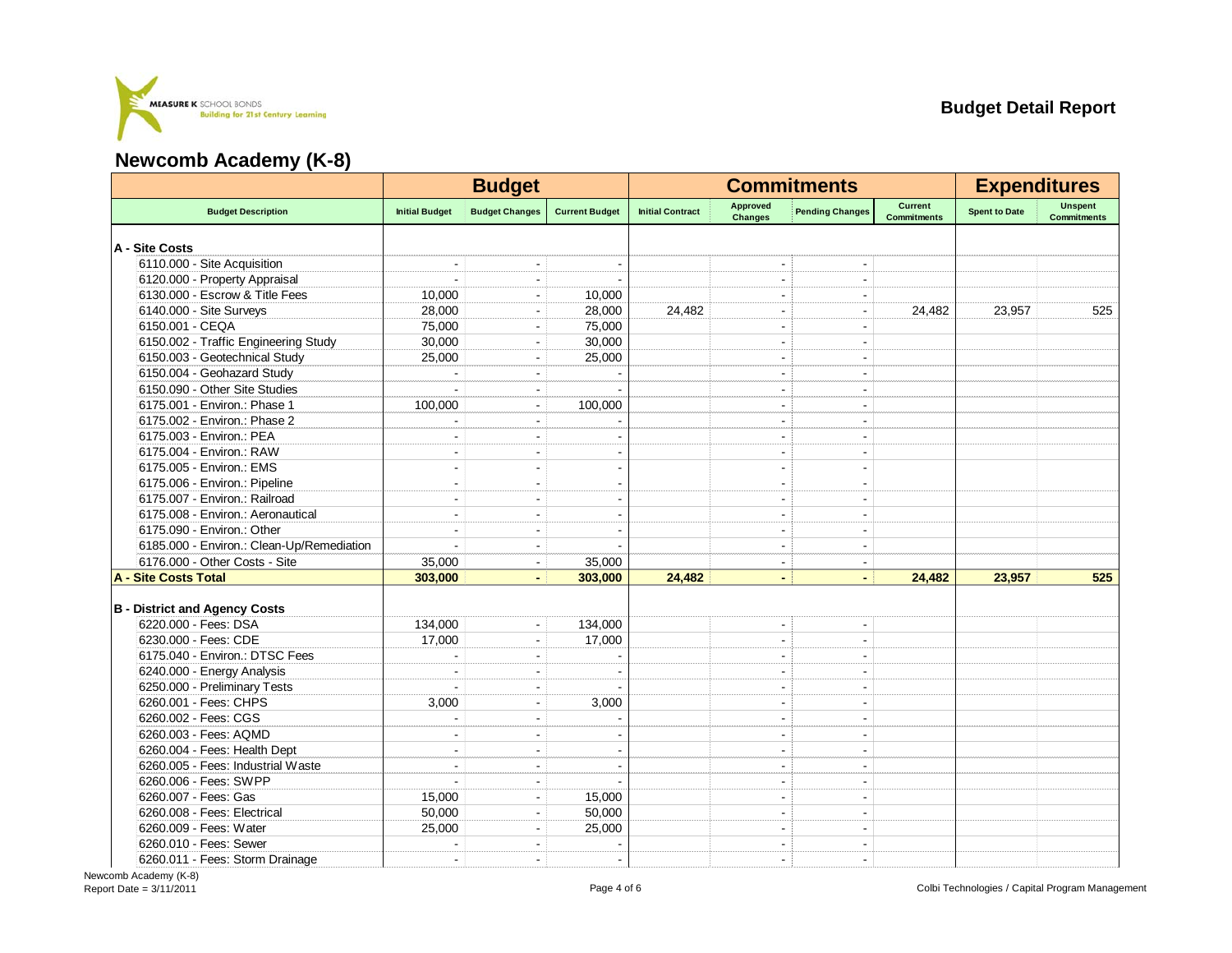|                                            | <b>Budget</b>            |                          |                       | <b>Commitments</b>      |                                   |                          |                                      | <b>Expenditures</b>  |                                      |
|--------------------------------------------|--------------------------|--------------------------|-----------------------|-------------------------|-----------------------------------|--------------------------|--------------------------------------|----------------------|--------------------------------------|
| <b>Budget Description</b>                  | <b>Initial Budget</b>    | <b>Budget Changes</b>    | <b>Current Budget</b> | <b>Initial Contract</b> | <b>Approved</b><br><b>Changes</b> | <b>Pending Changes</b>   | <b>Current</b><br><b>Commitments</b> | <b>Spent to Date</b> | <b>Unspent</b><br><b>Commitments</b> |
|                                            |                          |                          |                       |                         |                                   |                          |                                      |                      |                                      |
| 6260.012 - Fees: Telephone                 | 5,000                    |                          | 5,000                 |                         |                                   |                          |                                      |                      |                                      |
| 6260.013 - Fees: Cable Television          |                          |                          |                       |                         |                                   | $\blacksquare$           |                                      |                      |                                      |
| 6260.014 - Fees: Other Agencies            | 5,000                    | $\blacksquare$           | 5,000                 |                         |                                   | $\blacksquare$           |                                      |                      |                                      |
| <b>B</b> - District and Agency Costs Total | 254,000                  | $\blacksquare$           | 254,000               |                         |                                   | $\blacksquare$           |                                      |                      |                                      |
| <b>C</b> - Consultant Costs                |                          |                          |                       |                         |                                   |                          |                                      |                      |                                      |
| 6210.000 - Architect / Engineering Fees    | 2,636,000                | $\blacksquare$           | 2,636,000             | 449,132                 | $\blacksquare$                    | $\blacksquare$           | 449,132                              |                      | 449,132                              |
| 6260.021 - Eligibility Consultant          |                          | $\blacksquare$           |                       |                         |                                   |                          |                                      |                      |                                      |
| 6260.022 - CHPS                            |                          | $\sim$                   |                       |                         | $\sim$                            | $\overline{\phantom{a}}$ |                                      |                      |                                      |
| 6260.023 - Estimating Consultant           | 30,000                   | $\overline{\phantom{a}}$ | 30,000                |                         | $\sim$                            | ÷.                       |                                      |                      |                                      |
| 6260.024 - Constructability Review         | 35,000                   | $\sim$                   | 35,000                |                         | $\sim$                            | $\sim$                   |                                      |                      |                                      |
| 6260.025 - Legislative Consultant          | ÷                        | $\sim$                   |                       |                         | $\sim$                            | $\sim$                   |                                      |                      |                                      |
| 6260.030 - Project Management              |                          | $\sim$                   |                       |                         | $\overline{a}$                    | $\sim$                   |                                      |                      |                                      |
| 6260.040 - Legal Services                  | 20,000                   | $\blacksquare$           | 20,000                |                         | $\overline{a}$                    | ٠                        |                                      |                      |                                      |
| 6260.050 - Low Voltage Design              |                          | $\sim$                   |                       |                         | $\overline{a}$                    | $\overline{a}$           |                                      |                      |                                      |
| 6260.060 - Community Outreach              |                          |                          |                       |                         |                                   |                          |                                      |                      |                                      |
| 6175.051 - HazMat: Design                  | 31,000                   |                          | 31,000                |                         |                                   |                          |                                      |                      |                                      |
| 6175.052 - HazMat: Monitoring              | 92,000                   | ÷.                       | 92,000                |                         |                                   |                          |                                      |                      |                                      |
| 6277.000 - Labor Compliance                | 247,000                  | $\blacksquare$           | 247,000               |                         |                                   | $\sim$                   |                                      |                      |                                      |
| 6260.090 - Other Consultant Costs          |                          | $\sim$                   |                       |                         |                                   | $\blacksquare$           |                                      |                      |                                      |
| <b>C - Consultant Costs Total</b>          | 3,091,000                | $\blacksquare$           | 3,091,000             | 449,132                 | $\blacksquare$                    | $\blacksquare$           | 449,132                              |                      | 449,132                              |
|                                            |                          |                          |                       |                         |                                   |                          |                                      |                      |                                      |
| D - Bid Costs                              |                          |                          |                       |                         |                                   |                          |                                      |                      |                                      |
| 6260.070 - Printing & Distribution         | 20,000                   | $\overline{\phantom{a}}$ | 20,000                | 812                     | $\blacksquare$                    | $\blacksquare$           | 812                                  | 812                  |                                      |
| 6260.080 - Advertisements & Notices        | 6,000                    | $\blacksquare$           | 6,000                 |                         | $\blacksquare$                    | $\blacksquare$           |                                      |                      |                                      |
| <b>D - Bid Costs Total</b>                 | 26,000                   | $\blacksquare$           | 26,000                | 812                     | ä,                                | L.                       | 812                                  | 812                  | $\blacksquare$                       |
| <b>E</b> - Construction Costs              |                          |                          |                       |                         |                                   |                          |                                      |                      |                                      |
| 6180.000 - Site Contractor                 |                          | $\blacksquare$           |                       |                         | $\blacksquare$                    |                          |                                      |                      |                                      |
| 6260.035 - Pre-Construction Services       | 164,000                  | $\blacksquare$           | 164,000               |                         | $\overline{a}$                    | $\overline{a}$           |                                      |                      |                                      |
| 6270.000 - Main Contr: General Contractor  | 24,500,000               | $\sim$                   | 24,500,000            |                         | $\overline{a}$                    | $\blacksquare$           |                                      |                      |                                      |
| 6270.021 - Main Contr: L/LB - Lease        |                          | $\blacksquare$           |                       |                         | $\sim$                            | $\sim$                   |                                      |                      |                                      |
| 6270.022 - Main Contr: L/LB - Contract     | ÷                        | $\sim$                   |                       |                         | $\overline{a}$                    | $\overline{a}$           |                                      |                      |                                      |
| 6270.050 - Main Contr: Multi-Primes        | $\blacksquare$           | $\sim$                   |                       |                         | $\sim$                            | $\blacksquare$           |                                      |                      |                                      |
| 6270.070 - Main Contr: Low Voltage         | $\overline{\phantom{a}}$ | $\overline{a}$           |                       |                         | ÷                                 | ÷                        |                                      |                      |                                      |
|                                            |                          |                          |                       |                         |                                   |                          |                                      |                      |                                      |
| 6270.071 - Main Contr: Pathway             | $\sim$                   | $\blacksquare$           | $\overline{a}$        |                         | $\sim$                            | $\sim$                   |                                      |                      |                                      |
| 6270.072 - Main Contr: Fire Alarm          | $\overline{a}$           | $\sim$                   |                       |                         | $\sim$                            | $\overline{a}$           |                                      |                      |                                      |
| 6270.073 - Main Contr: Assist. Listening   | $\overline{a}$           | $\sim$                   |                       |                         | $\overline{a}$                    | $\overline{a}$           |                                      |                      |                                      |
| 6270.074 - Main Contr: Data                | $\overline{a}$           | $\overline{a}$           |                       |                         | $\sim$                            | ÷.                       |                                      |                      |                                      |
| 6270.075 - Main Contr: Telephone           | $\overline{a}$           | $\sim$                   |                       |                         | $\overline{a}$                    | $\overline{a}$           |                                      |                      |                                      |
| 6270.076 - Main Contr: Intercom            |                          |                          |                       |                         |                                   |                          |                                      |                      |                                      |
| 6270.077 - Main Contr: Clocks & Bells      |                          |                          |                       |                         |                                   |                          |                                      |                      |                                      |
| 6270.078 - Main Contr: Intrusion           |                          |                          |                       |                         |                                   |                          |                                      |                      |                                      |
| 6270.079 - Main Contr: Cable TV            | ÷.                       | ÷                        |                       |                         |                                   |                          |                                      |                      |                                      |
| 6270.080 - Main Contr: EMS                 | ÷                        | ÷                        |                       |                         |                                   | ÷.                       |                                      |                      |                                      |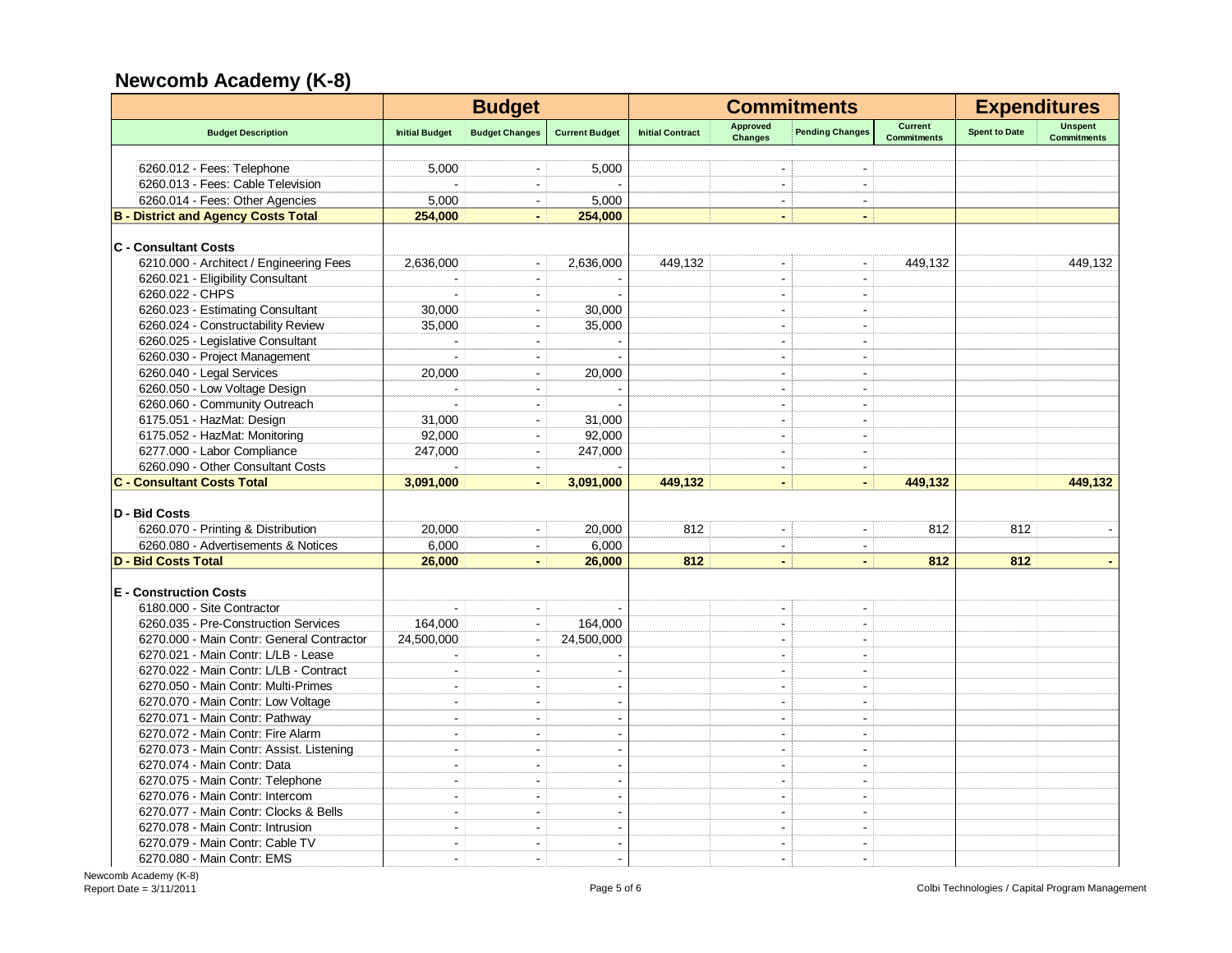|                                             |                          | <b>Budget</b>            |                       | <b>Commitments</b>      |                                   |                          | <b>Expenditures</b>                  |                      |                                      |
|---------------------------------------------|--------------------------|--------------------------|-----------------------|-------------------------|-----------------------------------|--------------------------|--------------------------------------|----------------------|--------------------------------------|
| <b>Budget Description</b>                   | <b>Initial Budget</b>    | <b>Budget Changes</b>    | <b>Current Budget</b> | <b>Initial Contract</b> | <b>Approved</b><br><b>Changes</b> | <b>Pending Changes</b>   | <b>Current</b><br><b>Commitments</b> | <b>Spent to Date</b> | <b>Unspent</b><br><b>Commitments</b> |
|                                             |                          |                          |                       |                         |                                   |                          |                                      |                      |                                      |
| 6270.081 - Main Contr: Video Security       |                          |                          |                       |                         |                                   |                          |                                      |                      |                                      |
| 6270.082 - Main Contr: Video Media          |                          |                          |                       |                         |                                   | $\overline{\phantom{a}}$ |                                      |                      |                                      |
| 6273.000 - Demolition-Existing Features     | $\sim$                   | $\sim$                   |                       |                         | $\overline{a}$                    | ÷                        |                                      |                      |                                      |
| 6274.050 - Owner Furnished Materials        |                          |                          |                       |                         |                                   | $\overline{\phantom{a}}$ |                                      |                      |                                      |
| 6274.090 - Other Costs - Construction       |                          |                          |                       |                         |                                   | $\overline{\phantom{a}}$ |                                      |                      |                                      |
| 6275.001 - Relo: Purchase Relocatable       | $\sim$                   | $\sim$                   |                       |                         | $\overline{a}$                    | $\blacksquare$           |                                      |                      |                                      |
| 6275.002 - Relo: Lease Relocatables         | $\overline{\phantom{a}}$ |                          |                       |                         | $\blacksquare$                    | $\overline{\phantom{a}}$ |                                      |                      |                                      |
| 6275.003 - Relo: Install/Move/Other         |                          |                          |                       |                         | $\overline{\phantom{a}}$          | $\blacksquare$           |                                      |                      |                                      |
| <b>E</b> - Construction Costs Total         | 24.664.000               | $\sim$                   | 24.664.000            |                         | $\blacksquare$                    | $\blacksquare$           |                                      |                      |                                      |
| <b>F</b> - Construction Support Costs       |                          |                          |                       |                         |                                   |                          |                                      |                      |                                      |
| 6290.000 - Construction Inspection          | 493,000                  | $\Delta$                 | 493,000               |                         |                                   | $\overline{a}$           |                                      |                      |                                      |
| 6280.000 - Construction Tests               | 247,000                  | $\blacksquare$           | 247,000               |                         | $\overline{\phantom{a}}$          | $\blacksquare$           |                                      |                      |                                      |
| 6272.000 - Construction Manager             |                          | $\overline{\phantom{a}}$ |                       |                         | $\blacksquare$                    | $\blacksquare$           |                                      |                      |                                      |
| 6274.060 - Security for Construction Site   |                          |                          |                       |                         |                                   | $\overline{\phantom{a}}$ |                                      |                      |                                      |
| 6274.070 - Systems Start-Up/Training        |                          | $\sim$                   |                       |                         | $\blacksquare$                    | $\sim$                   |                                      |                      |                                      |
| <b>F - Construction Support Costs Total</b> | 740.000                  |                          | 740.000               |                         |                                   |                          |                                      |                      |                                      |
|                                             |                          |                          |                       |                         |                                   |                          |                                      |                      |                                      |
| G - Furniture & Equipment                   |                          |                          |                       |                         |                                   |                          |                                      |                      |                                      |
| 4310.000 - F&E - Supplies <\$500            |                          | $\blacksquare$           |                       |                         | $\overline{\phantom{a}}$          | $\blacksquare$           |                                      |                      |                                      |
| 4400.000 - F&E - Non-Tech (\$500-\$5000)    | 1,233,000                |                          | 1,233,000             |                         |                                   | $\overline{\phantom{a}}$ |                                      |                      |                                      |
| 4400.010 - F&E - Tech (\$500-\$5000)        |                          | $\sim$                   |                       |                         | ÷                                 | ÷                        |                                      |                      |                                      |
| 6310.000 - Books & Media for New Libraries  |                          |                          |                       |                         | $\overline{\phantom{a}}$          | $\overline{\phantom{a}}$ |                                      |                      |                                      |
| 6490.000 - F&E - Non-Tech (over \$5000)     |                          |                          |                       |                         | ÷.                                | $\blacksquare$           |                                      |                      |                                      |
| 6490.010 - F&E - Tech (over \$5000)         |                          | $\sim$                   |                       |                         | $\blacksquare$                    | $\blacksquare$           |                                      |                      |                                      |
| G - Furniture & Equipment Total             | 1,233,000                | $\blacksquare$           | 1,233,000             |                         | $\blacksquare$                    | $\blacksquare$           |                                      |                      |                                      |
| H - Miscellaneous Project Costs             |                          |                          |                       |                         |                                   |                          |                                      |                      |                                      |
| 6276.002 - Interim: Lease                   |                          |                          |                       |                         | ä,                                | $\overline{\phantom{a}}$ |                                      |                      |                                      |
| 6276.003 - Interim: Install/Move/Other      | 1,500,000                | $\sim$                   | 1,500,000             |                         | $\blacksquare$                    | $\blacksquare$           |                                      |                      |                                      |
| 6274.080 - Move/Store for Construction      | 247,000                  |                          | 247,000               |                         | $\blacksquare$                    | $\blacksquare$           |                                      |                      |                                      |
| H - Miscellaneous Project Costs Total       | 1,747,000                | $\sim$                   | 1,747,000             |                         | $\blacksquare$                    | $\blacksquare$           |                                      |                      |                                      |
|                                             |                          |                          |                       |                         |                                   |                          |                                      |                      |                                      |
| I - Project Contingencies                   |                          |                          |                       |                         |                                   |                          |                                      |                      |                                      |
| 6999.095 - Contingency: Construction        | 2.466.000                |                          | 2,466,000             |                         |                                   |                          |                                      |                      |                                      |
| 6999.096 - Contingency: Project             | 1,036,000                |                          | 1,036,000             |                         |                                   |                          |                                      |                      |                                      |
| 6999.097 - Contingency: Owner               | 2,466,000                | $\sim$                   | 2,466,000             |                         |                                   |                          |                                      |                      |                                      |
| <b>I - Project Contingencies Total</b>      | 5,968,000                |                          | 5,968,000             |                         |                                   |                          |                                      |                      |                                      |
|                                             |                          |                          |                       |                         |                                   |                          |                                      |                      |                                      |
| <b>Grand Total</b>                          | 38,026,000               |                          | 38,026,000            | 474,426                 | ٠                                 | $\blacksquare$           | 474.426                              | 24,769               | 449,657                              |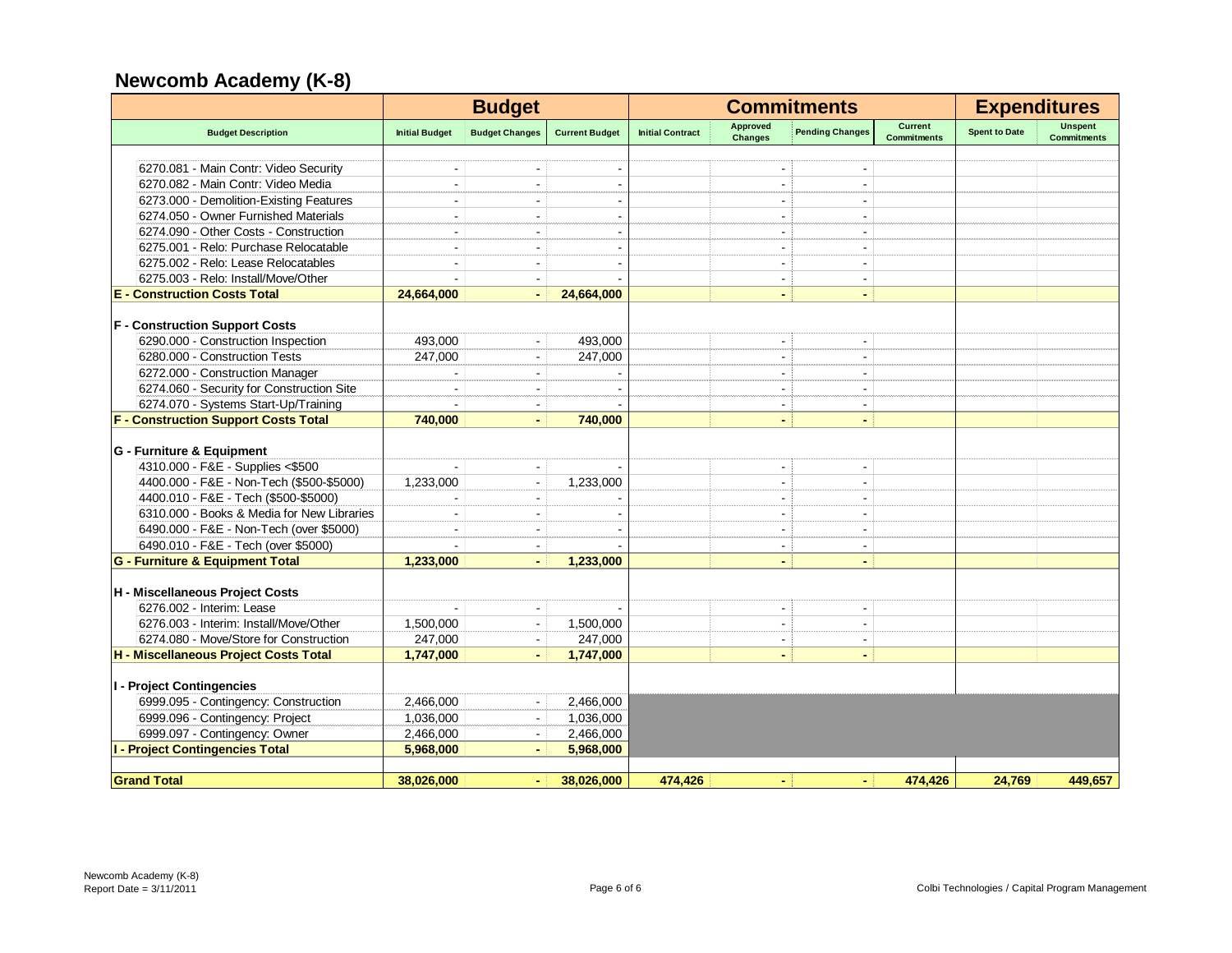X. Deportablization – 2010 Phase 1 DOH Removal Project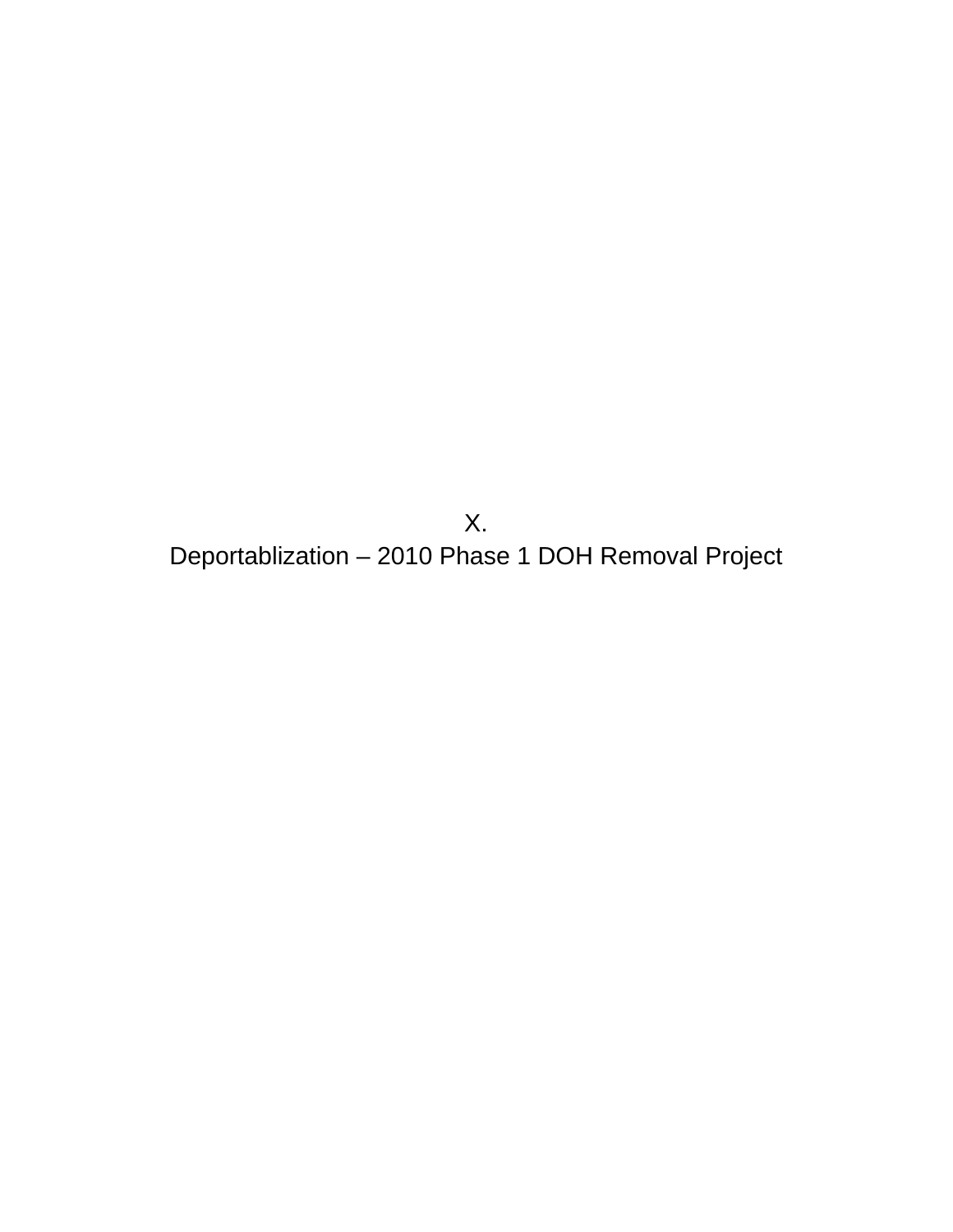

# **Budget Summary Report**

## **2010 Phase 1 DOH Removal Project**

| <b>Funding</b>       |                                     |                        |                        |                        |  |  |  |  |
|----------------------|-------------------------------------|------------------------|------------------------|------------------------|--|--|--|--|
|                      | <b>Funding Source</b>               | <b>Initial Funding</b> | <b>Funding Changes</b> | <b>Current Funding</b> |  |  |  |  |
| <b>State</b>         | 35 - State State Facilities Program |                        |                        |                        |  |  |  |  |
| <b>State Total</b>   |                                     |                        |                        |                        |  |  |  |  |
| Local                | 21-K - Measure K Bond Fund          | 503,000                | 29,717                 | 532,717                |  |  |  |  |
| <b>Local Total</b>   |                                     | 503,000                | 29,717                 | 532,717                |  |  |  |  |
| <b>Total Funding</b> |                                     | 503,000                | 29,717                 | 532,717                |  |  |  |  |



|                                   | <b>Expenditures through 1/31/11</b>  |                       |                       |                       |                           |                      |                            |
|-----------------------------------|--------------------------------------|-----------------------|-----------------------|-----------------------|---------------------------|----------------------|----------------------------|
|                                   | <b>Budget Description</b>            | <b>Initial Budget</b> | <b>Budget Changes</b> | <b>Current Budget</b> | <b>Current Commitment</b> | <b>Spent to Date</b> | <b>Unspent Commitments</b> |
| <b>District and Agency Costs</b>  |                                      | 4,000                 | (3,000)               | 1,000                 |                           |                      |                            |
| <b>Consultant Costs</b>           |                                      | 135,000               | 32,717                | 167,717               | 108,529                   | 38,268               | 70,261                     |
| <b>Bid Costs</b>                  | 13,000                               |                       | 13,000                | 81                    | 81                        |                      |                            |
| <b>Construction Costs</b>         |                                      |                       | 284,000               | 284,000               |                           |                      |                            |
| <b>Construction Support Costs</b> |                                      | 13,000                | 920                   | 13,920                |                           |                      |                            |
| <b>Project Contingencies</b>      | 6999.095 - Contingency: Construction | 28,000                |                       | 28,000                |                           |                      |                            |
|                                   | 6999.096 - Contingency: Project      | 12,000                | (920)                 | 11,080                |                           |                      |                            |
|                                   | 6999.097 - Contingency: Owner        | 14,000                |                       | 14,000                |                           |                      |                            |
| <b>Project Contingencies</b>      |                                      |                       | (920)<br>54,000       | 53,080                |                           |                      |                            |
| <b>Total Current Budget</b>       |                                      |                       | 503,000<br>29,717     | 532,717               | 108,610                   | 38,348               | 70,261                     |

| 1                     |                       |                       | <b>Expenditures through 1/31/11</b> |                      |                            |  |  |  |  |  |
|-----------------------|-----------------------|-----------------------|-------------------------------------|----------------------|----------------------------|--|--|--|--|--|
| <b>Initial Budget</b> | <b>Budget Changes</b> | <b>Current Budget</b> | <b>Current Commitment</b>           | <b>Spent to Date</b> | <b>Unspent Commitments</b> |  |  |  |  |  |
| 4,000                 | (3,000)               | 1,000                 |                                     |                      |                            |  |  |  |  |  |
| 135,000               | 32,717                | 167,717               | 108,529                             | 38,268               | 70,261                     |  |  |  |  |  |
| 13,000                |                       | 13,000                | 81                                  | 81                   |                            |  |  |  |  |  |
| 284,000               |                       | 284,000               |                                     |                      |                            |  |  |  |  |  |
| 13,000                | 920                   | 13,920                |                                     |                      |                            |  |  |  |  |  |
| 28,000                |                       | 28,000                |                                     |                      |                            |  |  |  |  |  |
| 12,000                | (920)                 | 11,080                |                                     |                      |                            |  |  |  |  |  |
| 14,000                |                       | 14,000                |                                     |                      |                            |  |  |  |  |  |
| 54,000                | (920)                 | 53,080                |                                     |                      |                            |  |  |  |  |  |
| 503,000               | 29,717                | 532,717               | 108,610                             | 38,348               | 70,261                     |  |  |  |  |  |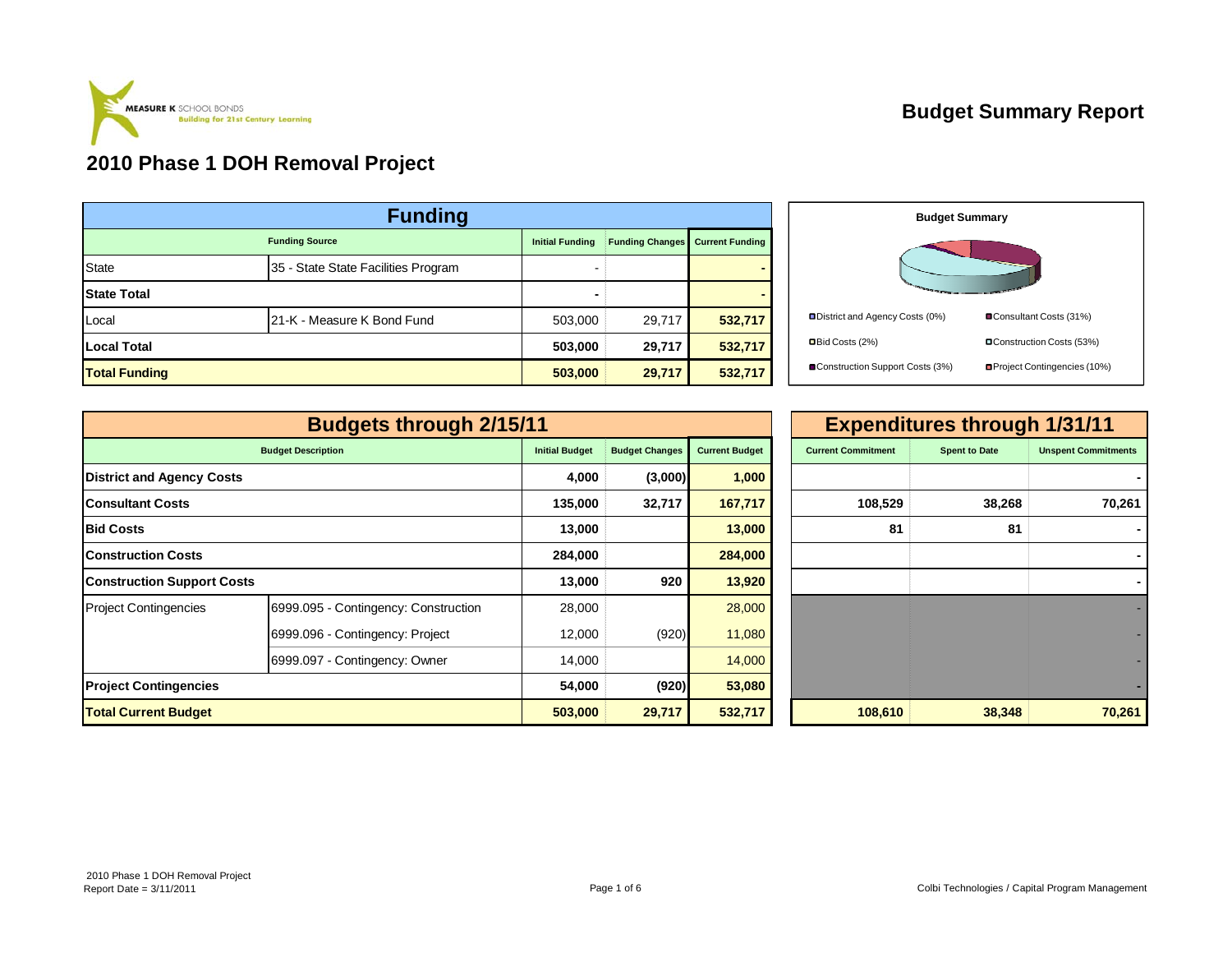

# **2010 Phase 1 DOH Removal Project**

|                       | <b>Funding Summary</b>                                    |                         | <b>Funding Summary</b> |        |                                        |                            |
|-----------------------|-----------------------------------------------------------|-------------------------|------------------------|--------|----------------------------------------|----------------------------|
| <b>Funding Source</b> |                                                           |                         | <b>Initial Funding</b> |        | <b>Funding Changes</b> Current Funding |                            |
| Local                 | 21-K - Measure K Bond Fund<br><b>State Required Match</b> |                         |                        |        |                                        |                            |
|                       |                                                           | <b>Other Allocation</b> | 503,000                | 29,717 | 532,717                                |                            |
|                       |                                                           | Program Balance         |                        |        |                                        | <b>START OF STRAINS</b>    |
|                       | 21-K - Measure K Bond Fund Total                          |                         | 503,000                | 29,717 | 532,717                                |                            |
| <b>Local Total</b>    |                                                           |                         | 503,000                | 29,717 | 532,717                                | Measure K Bond Fund (100%) |
| <b>Total Funding</b>  |                                                           |                         | 503,000                | 29,717 | 532,717                                |                            |

| <b>Funding Modifications</b>       |                                                                                        |                            |                        |              |                                              |  |  |  |  |  |  |
|------------------------------------|----------------------------------------------------------------------------------------|----------------------------|------------------------|--------------|----------------------------------------------|--|--|--|--|--|--|
|                                    |                                                                                        | 21-K - Measure K Bond Fund |                        |              |                                              |  |  |  |  |  |  |
| <b>Project Phase</b>               | <b>Description</b>                                                                     | <b>Other Allocation</b>    | <b>Program Balance</b> | <b>Total</b> | <b>Total Funding</b><br><b>Modifications</b> |  |  |  |  |  |  |
| Planning / Pre-Design              | 02/15/11: Increase funding due to initial contract for HazMat Design and<br>Monitoring | 29,717                     |                        | 29,717       | 29,717                                       |  |  |  |  |  |  |
| <b>Planning / Pre-Design Total</b> |                                                                                        | 29,717                     |                        | 29,717       | 29,717                                       |  |  |  |  |  |  |
| <b>Total Funding Modifications</b> |                                                                                        | 29,717                     |                        | 29,717       | 29,717                                       |  |  |  |  |  |  |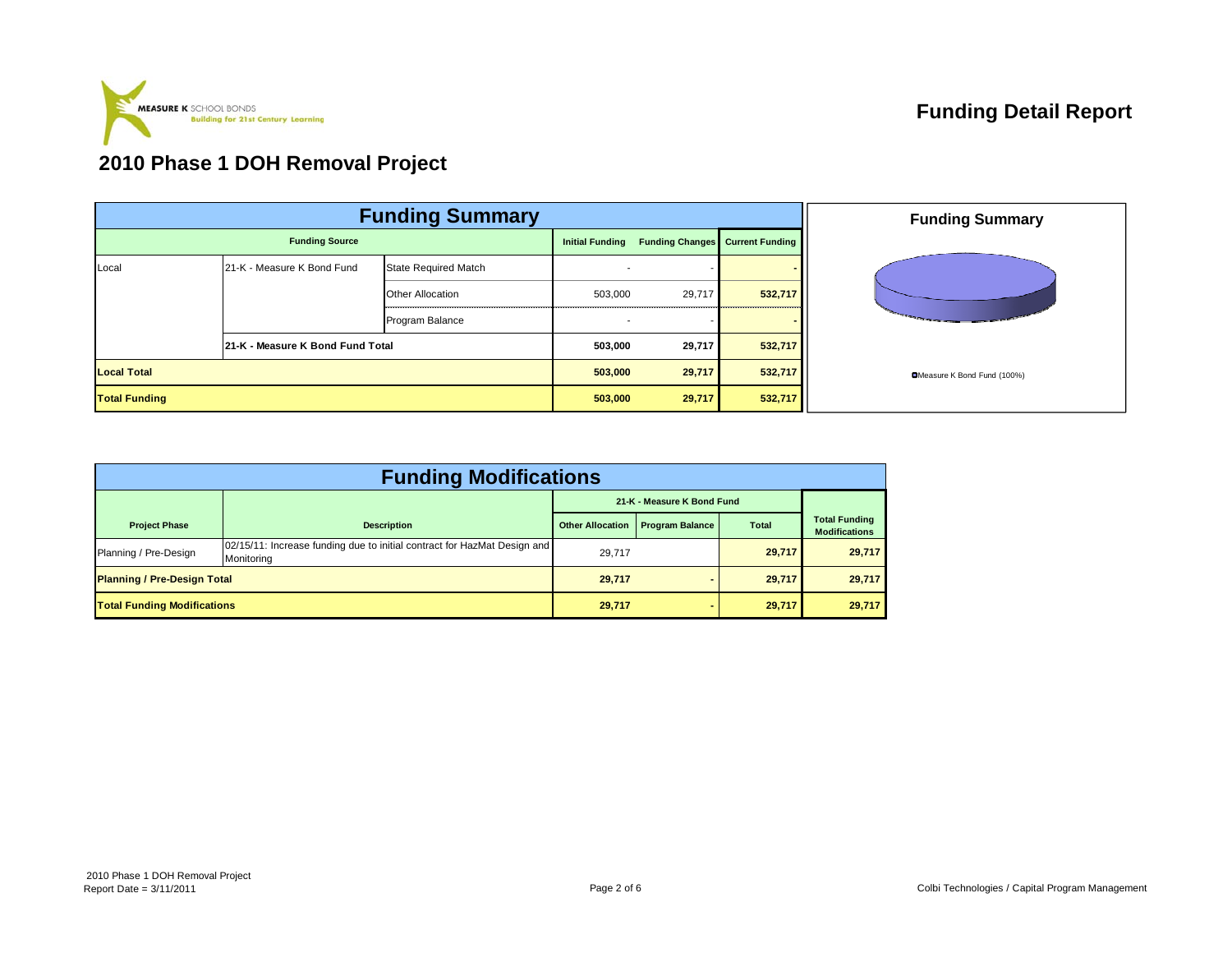

#### **2010 Phase 1 DOH Removal Project**

**Initial Budget**

**Total Initial Budget: 503,000**

|                                    |                                   |                                    |      | <b>Budgets Modifications through 2/15/11</b>                                          |         |
|------------------------------------|-----------------------------------|------------------------------------|------|---------------------------------------------------------------------------------------|---------|
| <b>Project Phase</b>               | <b>Approval Status</b>            | <b>Object Code</b>                 | Date | <b>Reason for Modification</b>                                                        | Amount  |
|                                    | Approved This Period              | 6175.051 - HazMat: Design          |      | 2/15/2011 Increase due to initial contract for HazMat Design                          | 25,035  |
|                                    |                                   | 6175.052 - HazMat: Monitoring      |      | 2/15/2011 Increase due to initial contract for HazMat Monitoring                      | 7,682   |
|                                    |                                   | 6220.000 - Fees: DSA               |      | 2/15/2011 Decrease due to no DSA submittal requirement                                | (3,000) |
|                                    |                                   | 6290.000 - Construction Inspection |      | 2/15/2011   Increase due to anticipated increase in initial contract for construction | 920     |
|                                    |                                   | 6999.096 - Contingency: Project    |      | 2/15/2011 Decrease to fund Construction Inspection                                    | (920)   |
|                                    | <b>Approved This Period Total</b> |                                    |      |                                                                                       | 29,717  |
| <b>Planning / Pre-Design Total</b> |                                   |                                    |      |                                                                                       | 29,717  |
|                                    |                                   |                                    |      | <b>Total Budget Modifications:</b>                                                    | 29,717  |

**Current Budget**

**Total Current Budget: 532,717**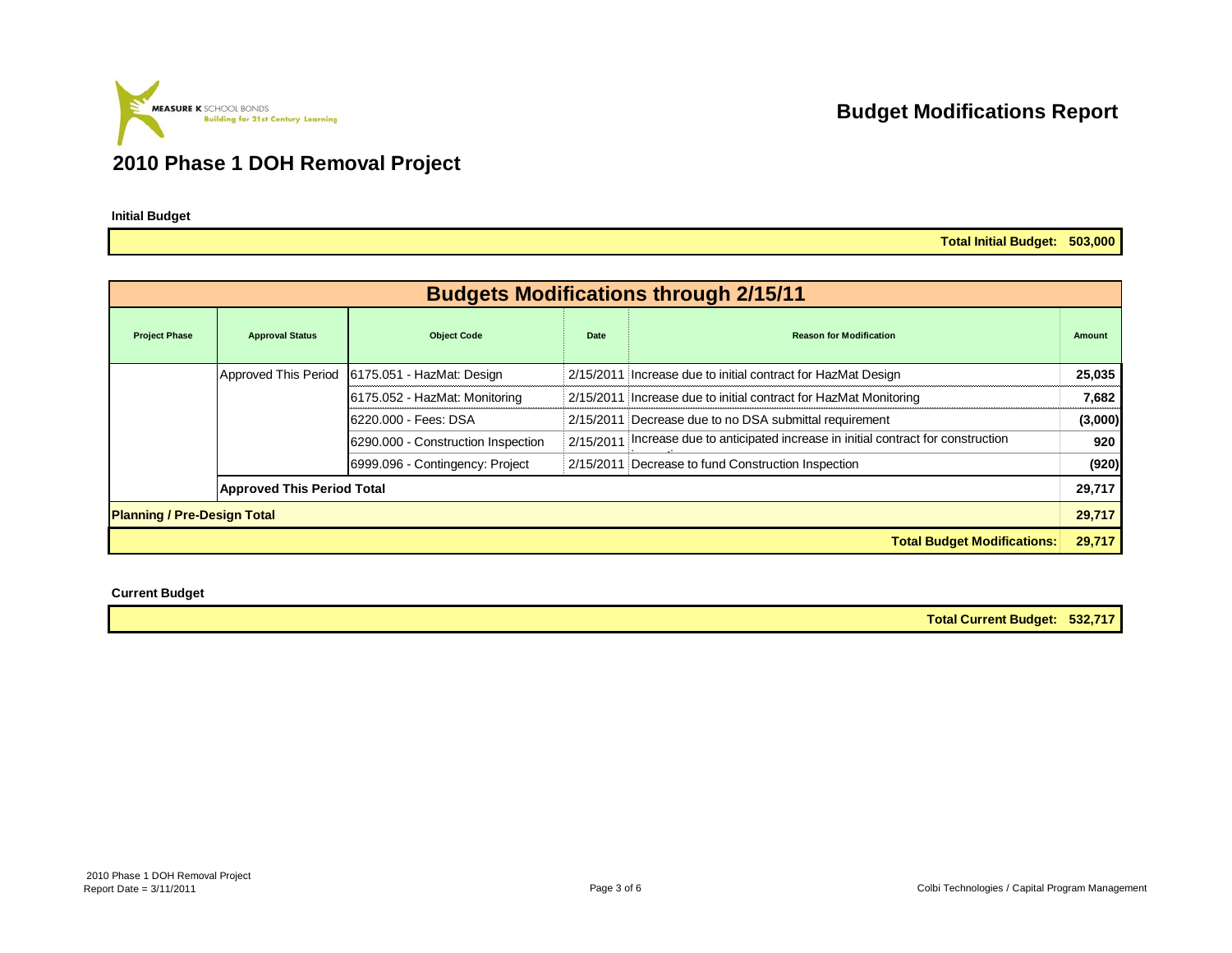

#### **2010 Phase1 DOH Removal Project**

|                                           |                          | <b>Budget</b>            |                          |                         |                                   | <b>Commitments</b>       |                                      | <b>Expenditures</b>  |                               |  |
|-------------------------------------------|--------------------------|--------------------------|--------------------------|-------------------------|-----------------------------------|--------------------------|--------------------------------------|----------------------|-------------------------------|--|
| <b>Budget Description</b>                 | <b>Initial Budget</b>    | <b>Budget Changes</b>    | <b>Current Budget</b>    | <b>Initial Contract</b> | <b>Approved</b><br><b>Changes</b> | <b>Pending Changes</b>   | <b>Current</b><br><b>Commitments</b> | <b>Spent to Date</b> | Unspent<br><b>Commitments</b> |  |
| A - Site Costs                            |                          |                          |                          |                         |                                   |                          |                                      |                      |                               |  |
| 6110.000 - Site Acquisition               | ÷                        | $\blacksquare$           |                          |                         |                                   |                          |                                      |                      |                               |  |
| 6120.000 - Property Appraisal             | $\overline{\phantom{a}}$ | $\blacksquare$           |                          |                         |                                   | $\overline{\phantom{a}}$ |                                      |                      |                               |  |
| 6130.000 - Escrow & Title Fees            | ÷                        | ÷.                       |                          |                         |                                   |                          |                                      |                      |                               |  |
| 6140.000 - Site Surveys                   |                          | L.                       |                          |                         |                                   | $\overline{\phantom{a}}$ |                                      |                      |                               |  |
| 6150.001 - CEQA                           | $\overline{\phantom{a}}$ | $\blacksquare$           | $\overline{\phantom{a}}$ |                         |                                   | $\overline{\phantom{a}}$ |                                      |                      |                               |  |
| 6150.002 - Traffic Engineering Study      | ÷.                       | $\blacksquare$           |                          |                         |                                   |                          |                                      |                      |                               |  |
| 6150.003 - Geotechnical Study             |                          |                          |                          |                         |                                   | $\blacksquare$           |                                      |                      |                               |  |
| 6150.004 - Geohazard Study                | $\overline{\phantom{a}}$ | $\overline{\phantom{a}}$ | $\overline{\phantom{a}}$ |                         |                                   | $\overline{\phantom{a}}$ |                                      |                      |                               |  |
| 6150.090 - Other Site Studies             | ÷                        | $\overline{a}$           |                          |                         |                                   | $\overline{\phantom{a}}$ |                                      |                      |                               |  |
| 6175.001 - Environ.: Phase 1              | $\overline{\phantom{a}}$ | $\overline{\phantom{a}}$ |                          |                         |                                   | $\overline{\phantom{a}}$ |                                      |                      |                               |  |
| 6175.002 - Environ.: Phase 2              | $\overline{a}$           | $\overline{a}$           |                          |                         |                                   | $\blacksquare$           |                                      |                      |                               |  |
| 6175.003 - Environ.: PEA                  | $\overline{\phantom{a}}$ | $\overline{\phantom{a}}$ |                          |                         |                                   | $\overline{\phantom{a}}$ |                                      |                      |                               |  |
| 6175.004 - Environ.: RAW                  | $\overline{\phantom{a}}$ | ÷.                       |                          |                         |                                   | $\overline{a}$           |                                      |                      |                               |  |
| 6175.005 - Environ.: EMS                  |                          | $\overline{a}$           |                          |                         |                                   | $\overline{\phantom{a}}$ |                                      |                      |                               |  |
| 6175.006 - Environ.: Pipeline             | $\overline{\phantom{a}}$ | $\blacksquare$           | $\overline{\phantom{a}}$ |                         |                                   | $\blacksquare$           |                                      |                      |                               |  |
| 6175.007 - Environ.: Railroad             | $\overline{a}$           | L.                       |                          |                         |                                   |                          |                                      |                      |                               |  |
| 6175.008 - Environ.: Aeronautical         |                          | ٠                        |                          |                         |                                   | $\overline{\phantom{a}}$ |                                      |                      |                               |  |
| 6175.090 - Environ.: Other                | $\overline{\phantom{a}}$ | $\sim$                   | $\overline{\phantom{a}}$ |                         |                                   | $\sim$                   |                                      |                      |                               |  |
| 6185.000 - Environ.: Clean-Up/Remediation | $\overline{\phantom{a}}$ | $\blacksquare$           |                          |                         |                                   | $\overline{\phantom{a}}$ |                                      |                      |                               |  |
| 6176.000 - Other Costs - Site             |                          | $\blacksquare$           |                          |                         |                                   | $\overline{\phantom{a}}$ |                                      |                      |                               |  |
| A - Site Costs Total                      | $\blacksquare$           | $\blacksquare$           |                          |                         |                                   | $\blacksquare$           |                                      |                      |                               |  |
|                                           |                          |                          |                          |                         |                                   |                          |                                      |                      |                               |  |
| <b>B</b> - District and Agency Costs      |                          |                          |                          |                         |                                   |                          |                                      |                      |                               |  |
| 6220.000 - Fees: DSA                      | 3,000                    | (3,000)                  |                          |                         |                                   | ÷,                       |                                      |                      |                               |  |
| 6230.000 - Fees: CDE                      | 1,000                    | $\overline{\phantom{a}}$ | 1,000                    |                         |                                   | $\overline{\phantom{a}}$ |                                      |                      |                               |  |
| 6175.040 - Environ.: DTSC Fees            | ÷                        | $\sim$                   |                          |                         |                                   | $\sim$                   |                                      |                      |                               |  |
| 6240.000 - Energy Analysis                |                          |                          |                          |                         |                                   | $\overline{\phantom{a}}$ |                                      |                      |                               |  |
| 6250.000 - Preliminary Tests              | $\overline{\phantom{a}}$ | $\overline{\phantom{a}}$ |                          |                         |                                   | $\blacksquare$           |                                      |                      |                               |  |
| 6260.001 - Fees: CHPS                     | J.                       | Ĭ.                       |                          |                         |                                   | $\overline{\phantom{a}}$ |                                      |                      |                               |  |
| 6260.002 - Fees: CGS                      |                          | $\blacksquare$           |                          |                         |                                   | $\blacksquare$           |                                      |                      |                               |  |
| 6260.003 - Fees: AQMD                     | ÷                        | $\sim$                   |                          |                         |                                   | $\blacksquare$           |                                      |                      |                               |  |
| 6260.004 - Fees: Health Dept              | $\overline{\phantom{a}}$ | $\blacksquare$           |                          |                         |                                   | $\overline{\phantom{a}}$ |                                      |                      |                               |  |
| 6260.005 - Fees: Industrial Waste         | ÷.                       | $\blacksquare$           | $\overline{\phantom{0}}$ |                         |                                   | $\overline{a}$           |                                      |                      |                               |  |
| 6260.006 - Fees: SWPP                     |                          | L.                       |                          |                         |                                   | J.                       |                                      |                      |                               |  |
| 6260.007 - Fees: Gas                      | $\overline{\phantom{a}}$ | $\overline{\phantom{a}}$ |                          |                         |                                   | $\overline{\phantom{a}}$ |                                      |                      |                               |  |
| 6260.008 - Fees: Electrical               | ÷.                       | $\overline{\phantom{a}}$ |                          |                         |                                   | $\overline{\phantom{a}}$ |                                      |                      |                               |  |
| 6260.009 - Fees: Water                    |                          |                          |                          |                         |                                   | $\blacksquare$           |                                      |                      |                               |  |
| 6260.010 - Fees: Sewer                    | $\overline{\phantom{a}}$ | $\overline{\phantom{a}}$ | $\overline{\phantom{0}}$ |                         |                                   | $\blacksquare$           |                                      |                      |                               |  |
| 6260.011 - Fees: Storm Drainage           | $\overline{\phantom{a}}$ | $\blacksquare$           |                          |                         |                                   | $\blacksquare$           |                                      |                      |                               |  |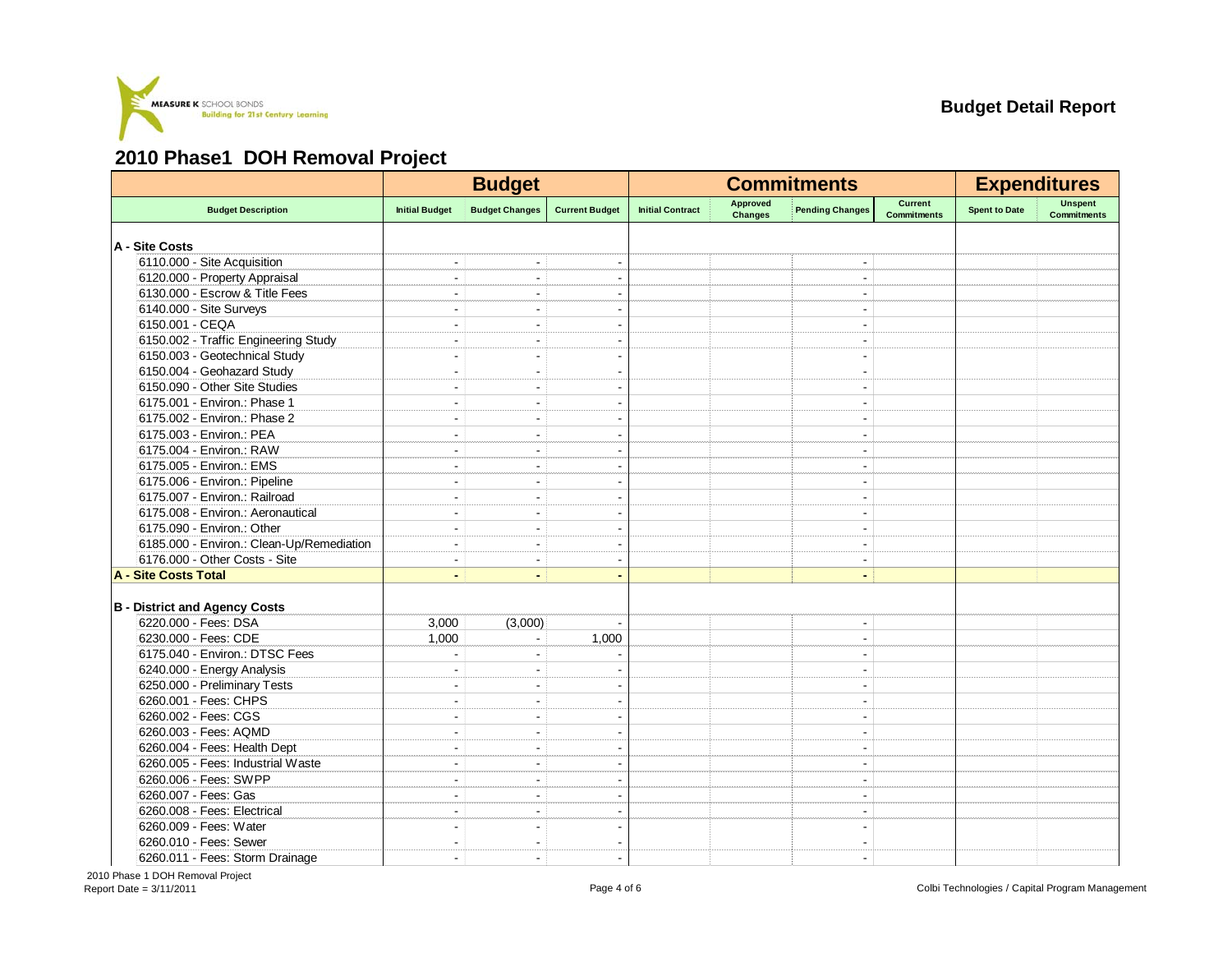# **2010 Phase1 DOH Removal Project**

|                                            |                          | <b>Budget</b>            |                       |                         |                                   | <b>Commitments</b>       |                                      | <b>Expenditures</b>  |                                      |  |
|--------------------------------------------|--------------------------|--------------------------|-----------------------|-------------------------|-----------------------------------|--------------------------|--------------------------------------|----------------------|--------------------------------------|--|
| <b>Budget Description</b>                  | <b>Initial Budget</b>    | <b>Budget Changes</b>    | <b>Current Budget</b> | <b>Initial Contract</b> | <b>Approved</b><br><b>Changes</b> | <b>Pending Changes</b>   | <b>Current</b><br><b>Commitments</b> | <b>Spent to Date</b> | <b>Unspent</b><br><b>Commitments</b> |  |
|                                            |                          |                          |                       |                         |                                   |                          |                                      |                      |                                      |  |
| 6260.012 - Fees: Telephone                 |                          |                          |                       |                         |                                   | $\blacksquare$           |                                      |                      |                                      |  |
| 6260.013 - Fees: Cable Television          |                          |                          |                       |                         |                                   | $\blacksquare$           |                                      |                      |                                      |  |
| 6260.014 - Fees: Other Agencies            | $\overline{\phantom{a}}$ | $\overline{a}$           |                       |                         |                                   | $\blacksquare$           |                                      |                      |                                      |  |
| <b>B</b> - District and Agency Costs Total | 4,000                    | (3,000)                  | 1,000                 |                         |                                   |                          |                                      |                      |                                      |  |
| <b>C</b> - Consultant Costs                |                          |                          |                       |                         |                                   |                          |                                      |                      |                                      |  |
| 6210.000 - Architect / Engineering Fees    | 100,000                  | $\blacksquare$           | 100,000               | 40,812                  |                                   | $\blacksquare$           | 40,812                               | 38,268               | 2,544                                |  |
| 6260.021 - Eligibility Consultant          |                          | $\sim$                   |                       |                         |                                   | ÷,                       |                                      |                      |                                      |  |
| 6260.022 - CHPS                            | $\overline{a}$           | $\tilde{\phantom{a}}$    |                       |                         |                                   | ÷.                       |                                      |                      |                                      |  |
| 6260.023 - Estimating Consultant           | J.                       | $\sim$                   |                       |                         |                                   | $\overline{a}$           |                                      |                      |                                      |  |
| 6260.024 - Constructability Review         | $\sim$                   | $\blacksquare$           |                       |                         |                                   | $\blacksquare$           |                                      |                      |                                      |  |
| 6260.025 - Legislative Consultant          | ÷                        | $\sim$                   |                       |                         |                                   | $\overline{a}$           |                                      |                      |                                      |  |
| 6260.030 - Project Management              | $\sim$                   | $\blacksquare$           |                       |                         |                                   | $\blacksquare$           |                                      |                      |                                      |  |
| 6260.040 - Legal Services                  | ÷                        | $\sim$                   |                       |                         |                                   | ÷                        |                                      |                      |                                      |  |
| 6260.050 - Low Voltage Design              | $\sim$                   | $\blacksquare$           |                       |                         |                                   | $\blacksquare$           |                                      |                      |                                      |  |
|                                            |                          |                          |                       |                         |                                   | $\overline{a}$           |                                      |                      |                                      |  |
| 6260.060 - Community Outreach              |                          |                          |                       |                         |                                   |                          |                                      |                      |                                      |  |
| 6175.051 - HazMat: Design                  | 15,000                   | 25,035                   | 40,035                | 40.035                  |                                   | $\overline{a}$           | 40,035                               |                      | 40,035                               |  |
| 6175.052 - HazMat: Monitoring              | 20,000                   | 7,682                    | 27,682                | 27,682                  |                                   |                          | 27,682                               |                      | 27,682                               |  |
| 6277.000 - Labor Compliance                |                          |                          |                       |                         |                                   |                          |                                      |                      |                                      |  |
| 6260.090 - Other Consultant Costs          |                          |                          |                       |                         |                                   | ÷.                       |                                      |                      |                                      |  |
| <b>C - Consultant Costs Total</b>          | 135,000                  | 32,717                   | 167,717               | 108,529                 | (0)                               | $\blacksquare$           | 108,529                              | 38.268               | 70,261                               |  |
| D - Bid Costs                              |                          |                          |                       |                         |                                   |                          |                                      |                      |                                      |  |
| 6260.070 - Printing & Distribution         | 10,000                   | $\blacksquare$           | 10,000                | 81                      |                                   | $\overline{\phantom{a}}$ | 81                                   | 81                   |                                      |  |
| 6260.080 - Advertisements & Notices        | 3,000                    | $\sim$                   | 3,000                 |                         |                                   | $\blacksquare$           |                                      |                      |                                      |  |
| <b>D - Bid Costs Total</b>                 | 13,000                   | $\blacksquare$           | 13,000                | 81                      |                                   | ÷,                       | 81                                   | 81                   |                                      |  |
|                                            |                          |                          |                       |                         |                                   |                          |                                      |                      |                                      |  |
| <b>E</b> - Construction Costs              |                          |                          |                       |                         |                                   |                          |                                      |                      |                                      |  |
| 6180.000 - Site Contractor                 | J.                       | $\sim$                   |                       |                         |                                   | $\blacksquare$           |                                      |                      |                                      |  |
| 6260.035 - Pre-Construction Services       |                          | $\overline{\phantom{a}}$ |                       |                         |                                   | $\blacksquare$           |                                      |                      |                                      |  |
| 6270.000 - Main Contr: General Contractor  | 284,000                  | $\sim$                   | 284,000               |                         |                                   |                          |                                      |                      |                                      |  |
| 6270.021 - Main Contr: L/LB - Lease        |                          | $\blacksquare$           |                       |                         |                                   | $\blacksquare$           |                                      |                      |                                      |  |
| 6270.022 - Main Contr: L/LB - Contract     | J.                       | $\sim$                   |                       |                         |                                   | $\overline{a}$           |                                      |                      |                                      |  |
| 6270.050 - Main Contr: Multi-Primes        | $\overline{a}$           | $\sim$                   | $\overline{a}$        |                         |                                   | $\blacksquare$           |                                      |                      |                                      |  |
| 6270.070 - Main Contr: Low Voltage         | ÷                        | $\blacksquare$           |                       |                         |                                   | $\sim$                   |                                      |                      |                                      |  |
| 6270.071 - Main Contr: Pathway             | ÷                        | $\sim$                   | $\overline{a}$        |                         |                                   | $\sim$                   |                                      |                      |                                      |  |
| 6270.072 - Main Contr: Fire Alarm          | ÷                        | $\sim$                   |                       |                         |                                   | $\sim$                   |                                      |                      |                                      |  |
| 6270.073 - Main Contr: Assist. Listening   | $\overline{a}$           | $\sim$                   |                       |                         |                                   | $\blacksquare$           |                                      |                      |                                      |  |
| 6270.074 - Main Contr: Data                | ÷                        | $\sim$                   |                       |                         |                                   | $\sim$                   |                                      |                      |                                      |  |
| 6270.075 - Main Contr: Telephone           | $\overline{a}$           | $\sim$                   |                       |                         |                                   | $\blacksquare$           |                                      |                      |                                      |  |
| 6270.076 - Main Contr: Intercom            |                          |                          |                       |                         |                                   |                          |                                      |                      |                                      |  |
| 6270.077 - Main Contr: Clocks & Bells      |                          |                          |                       |                         |                                   |                          |                                      |                      |                                      |  |
| 6270.078 - Main Contr: Intrusion           |                          |                          |                       |                         |                                   |                          |                                      |                      |                                      |  |
|                                            | ÷.                       | $\overline{\phantom{a}}$ |                       |                         |                                   |                          |                                      |                      |                                      |  |
| 6270.079 - Main Contr: Cable TV            |                          | $\overline{a}$           |                       |                         |                                   |                          |                                      |                      |                                      |  |
| 6270.080 - Main Contr: EMS                 | ÷.                       | $\sim$                   |                       |                         |                                   | $\sim$                   |                                      |                      |                                      |  |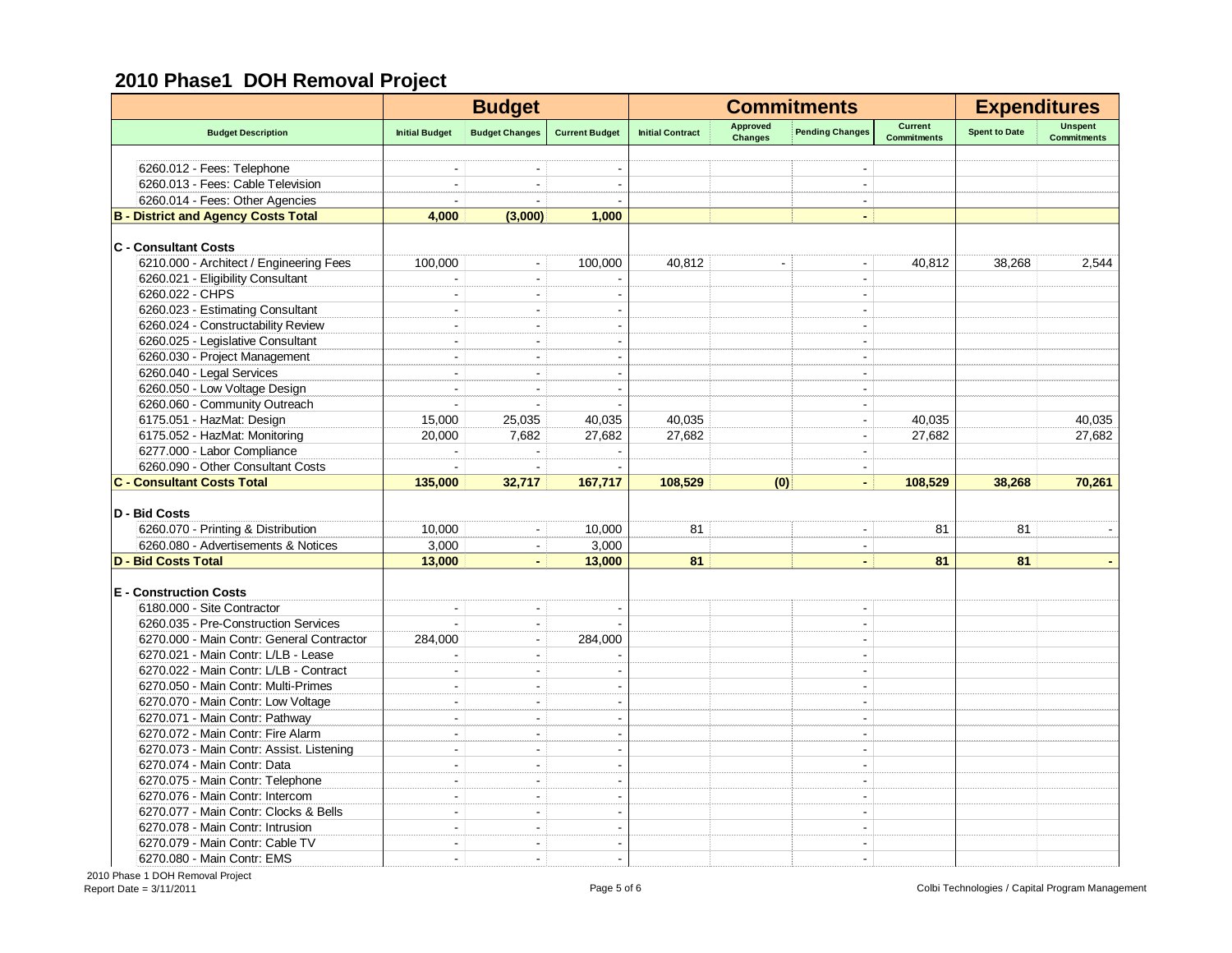# **2010 Phase1 DOH Removal Project**

|                                             |                          | <b>Budget</b>            |                       |                         |                                   | <b>Commitments</b>       |                                      |                      | <b>Expenditures</b>                  |  |
|---------------------------------------------|--------------------------|--------------------------|-----------------------|-------------------------|-----------------------------------|--------------------------|--------------------------------------|----------------------|--------------------------------------|--|
| <b>Budget Description</b>                   | <b>Initial Budget</b>    | <b>Budget Changes</b>    | <b>Current Budget</b> | <b>Initial Contract</b> | <b>Approved</b><br><b>Changes</b> | <b>Pending Changes</b>   | <b>Current</b><br><b>Commitments</b> | <b>Spent to Date</b> | <b>Unspent</b><br><b>Commitments</b> |  |
|                                             |                          |                          |                       |                         |                                   |                          |                                      |                      |                                      |  |
| 6270.081 - Main Contr: Video Security       |                          |                          |                       |                         |                                   |                          |                                      |                      |                                      |  |
| 6270.082 - Main Contr: Video Media          |                          |                          |                       |                         |                                   |                          |                                      |                      |                                      |  |
| 6273.000 - Demolition-Existing Features     | $\sim$                   | $\sim$                   |                       |                         |                                   | $\blacksquare$           |                                      |                      |                                      |  |
| 6274.050 - Owner Furnished Materials        |                          |                          |                       |                         |                                   | $\blacksquare$           |                                      |                      |                                      |  |
| 6274.090 - Other Costs - Construction       |                          |                          |                       |                         |                                   | $\overline{\phantom{a}}$ |                                      |                      |                                      |  |
| 6275.001 - Relo: Purchase Relocatable       | $\sim$                   | $\sim$                   |                       |                         |                                   | $\blacksquare$           |                                      |                      |                                      |  |
| 6275.002 - Relo: Lease Relocatables         | $\overline{\phantom{a}}$ |                          |                       |                         |                                   | $\overline{\phantom{a}}$ |                                      |                      |                                      |  |
| 6275.003 - Relo: Install/Move/Other         |                          | $\overline{\phantom{a}}$ |                       |                         |                                   | $\overline{\phantom{a}}$ |                                      |                      |                                      |  |
| <b>E</b> - Construction Costs Total         | 284,000                  | $\sim$                   | 284,000               |                         |                                   | $\blacksquare$           |                                      |                      |                                      |  |
| <b>F</b> - Construction Support Costs       |                          |                          |                       |                         |                                   |                          |                                      |                      |                                      |  |
| 6290.000 - Construction Inspection          | 10,000                   | 920                      | 10,920                |                         |                                   |                          |                                      |                      |                                      |  |
| 6280.000 - Construction Tests               | 3,000                    | $\overline{\phantom{a}}$ | 3,000                 |                         |                                   | $\blacksquare$           |                                      |                      |                                      |  |
| 6272.000 - Construction Manager             |                          | $\overline{\phantom{a}}$ |                       |                         |                                   | $\blacksquare$           |                                      |                      |                                      |  |
| 6274.060 - Security for Construction Site   |                          |                          |                       |                         |                                   | $\blacksquare$           |                                      |                      |                                      |  |
| 6274.070 - Systems Start-Up/Training        | $\sim$                   | $\blacksquare$           |                       |                         |                                   | $\blacksquare$           |                                      |                      |                                      |  |
| <b>F - Construction Support Costs Total</b> | 13,000                   | 920                      | 13,920                |                         |                                   | $\blacksquare$           |                                      |                      |                                      |  |
|                                             |                          |                          |                       |                         |                                   |                          |                                      |                      |                                      |  |
| G - Furniture & Equipment                   |                          |                          |                       |                         |                                   |                          |                                      |                      |                                      |  |
| 4310.000 - F&E - Supplies <\$500            | $\sim$                   | $\blacksquare$           |                       |                         |                                   | $\blacksquare$           |                                      |                      |                                      |  |
| 4400.000 - F&E - Non-Tech (\$500-\$5000)    |                          | $\overline{a}$           |                       |                         |                                   | $\blacksquare$           |                                      |                      |                                      |  |
| 4400.010 - F&E - Tech (\$500-\$5000)        | $\sim$                   | $\sim$                   |                       |                         |                                   | $\overline{\phantom{a}}$ |                                      |                      |                                      |  |
| 6310.000 - Books & Media for New Libraries  | $\overline{\phantom{a}}$ |                          |                       |                         |                                   | $\overline{\phantom{a}}$ |                                      |                      |                                      |  |
| 6490.000 - F&E - Non-Tech (over \$5000)     | $\overline{\phantom{a}}$ | $\overline{\phantom{a}}$ |                       |                         |                                   | $\overline{\phantom{a}}$ |                                      |                      |                                      |  |
| 6490.010 - F&E - Tech (over \$5000)         | $\sim$                   | $\blacksquare$           |                       |                         |                                   | $\blacksquare$           |                                      |                      |                                      |  |
| <b>G - Furniture &amp; Equipment Total</b>  |                          | $\blacksquare$           |                       |                         |                                   | $\blacksquare$           |                                      |                      |                                      |  |
| H - Miscellaneous Project Costs             |                          |                          |                       |                         |                                   |                          |                                      |                      |                                      |  |
| 6276.002 - Interim: Lease                   | $\sim$                   | $\blacksquare$           | $\blacksquare$        |                         |                                   | $\blacksquare$           |                                      |                      |                                      |  |
| 6276.003 - Interim: Install/Move/Other      | $\sim$                   | $\blacksquare$           |                       |                         |                                   | $\blacksquare$           |                                      |                      |                                      |  |
| 6274.080 - Move/Store for Construction      | $\sim$                   | $\blacksquare$           |                       |                         |                                   | $\overline{\phantom{a}}$ |                                      |                      |                                      |  |
| H - Miscellaneous Project Costs Total       | $\blacksquare$           | $\blacksquare$           |                       |                         |                                   | $\blacksquare$           |                                      |                      |                                      |  |
|                                             |                          |                          |                       |                         |                                   |                          |                                      |                      |                                      |  |
| I - Project Contingencies                   |                          |                          |                       |                         |                                   |                          |                                      |                      |                                      |  |
| 6999.095 - Contingency: Construction        | 28,000                   |                          | 28,000                |                         |                                   |                          |                                      |                      |                                      |  |
| 6999.096 - Contingency: Project             | 12,000                   | (920)                    | 11,080                |                         |                                   |                          |                                      |                      |                                      |  |
| 6999.097 - Contingency: Owner               | 14,000                   | $\sim$                   | 14,000                |                         |                                   |                          |                                      |                      |                                      |  |
| <b>I - Project Contingencies Total</b>      | 54,000                   | (920)                    | 53,080                |                         |                                   |                          |                                      |                      |                                      |  |
| <b>Grand Total</b>                          | 503,000                  | 29,717                   | 532,717               | 108,610                 | (0)                               | $\blacksquare$           | 108,610                              | 38,348               | 70,261                               |  |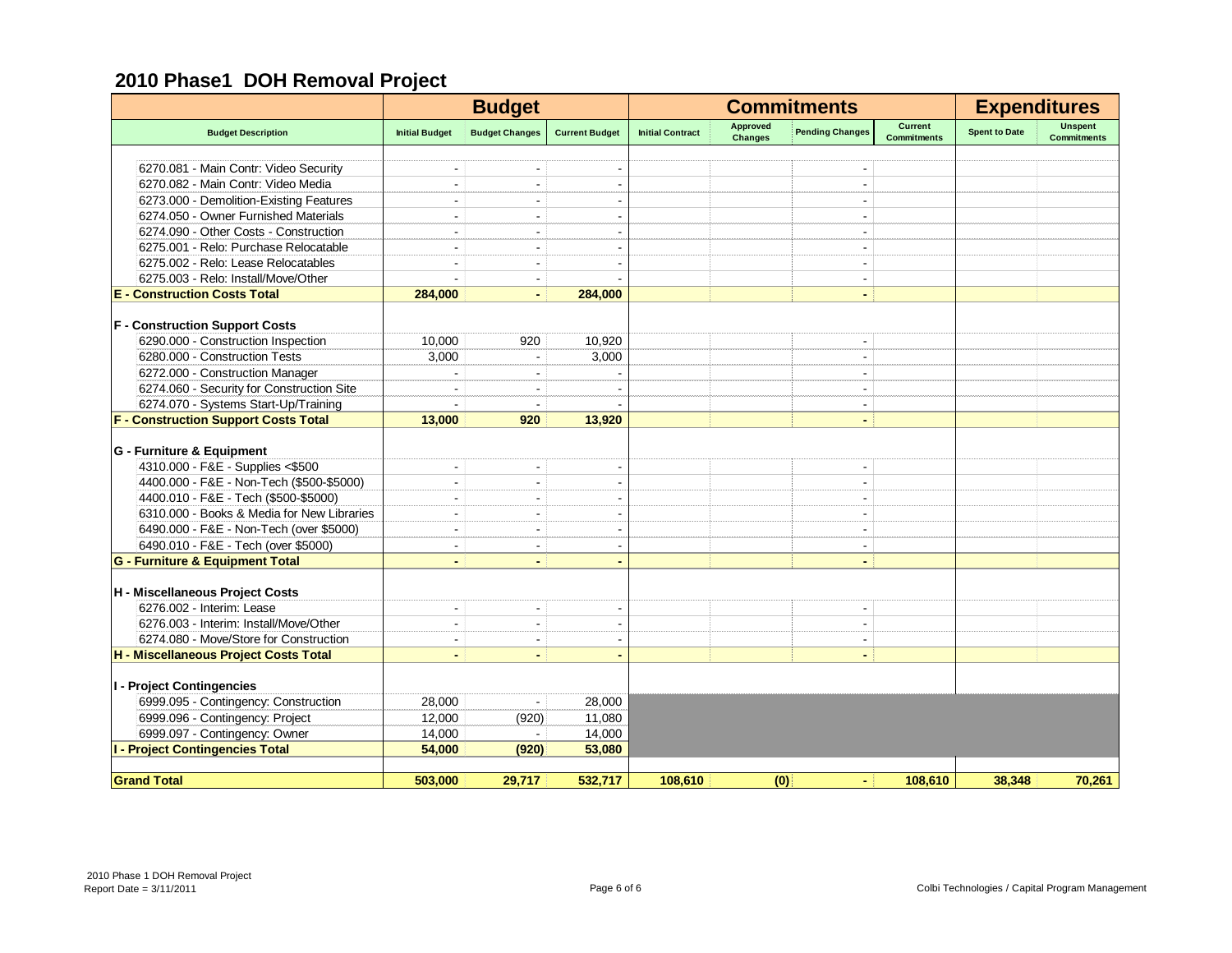XI. Building System Improvements – 2010 Boiler Replacement Project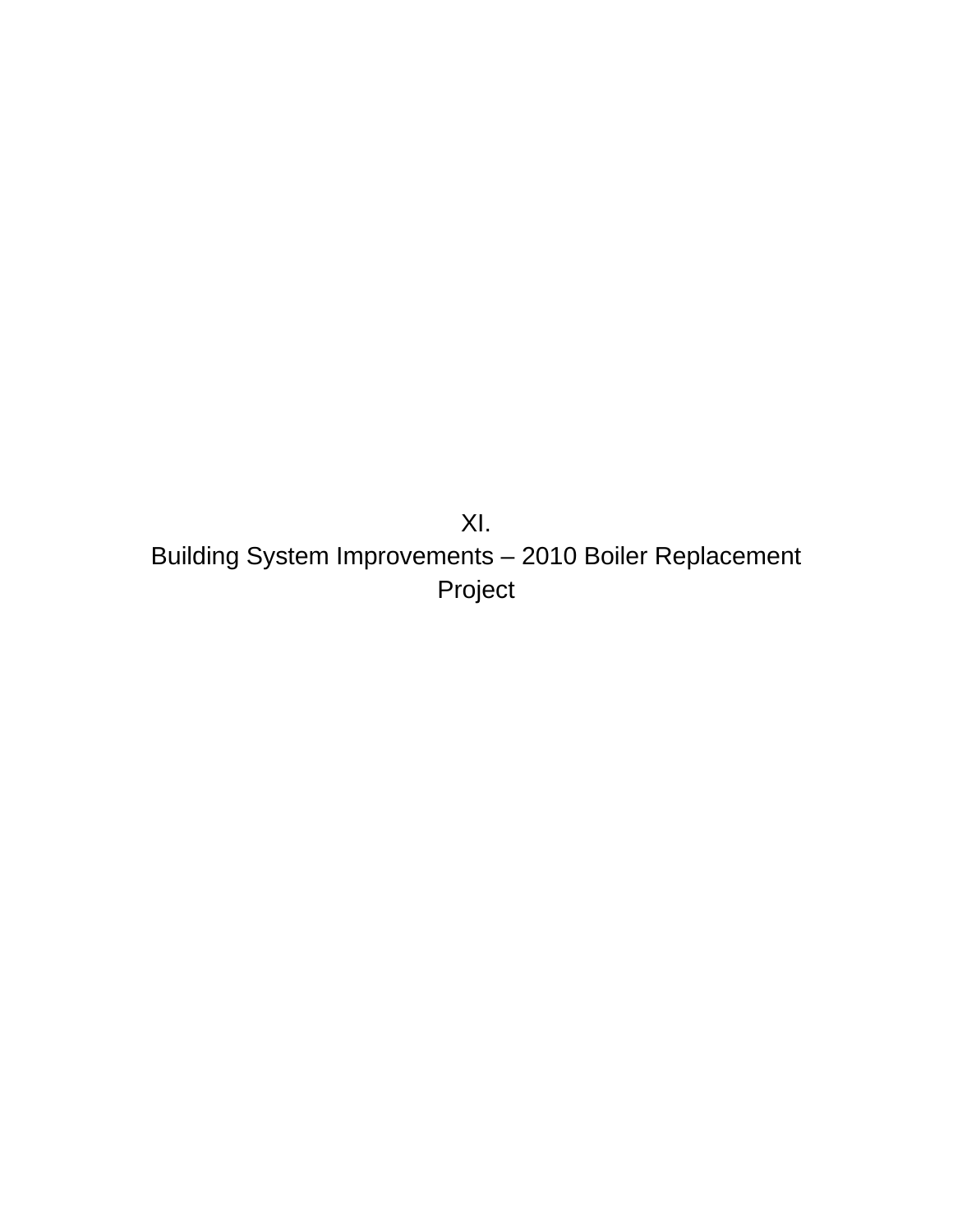

# **Budget Summary Report**

| <b>Funding</b>       |                                      |           |   |           |  |  |  |  |  |  |
|----------------------|--------------------------------------|-----------|---|-----------|--|--|--|--|--|--|
|                      | <b>Funding Source</b>                |           |   |           |  |  |  |  |  |  |
| <b>State</b>         | 35 - State School Facilities Program |           |   |           |  |  |  |  |  |  |
| <b>State Total</b>   |                                      |           |   |           |  |  |  |  |  |  |
| Local                | 21-K - Measure K Bond Fund           | 3,212,000 |   | 3,212,000 |  |  |  |  |  |  |
| <b>Local Total</b>   |                                      | 3,212,000 |   | 3,212,000 |  |  |  |  |  |  |
| <b>Total Funding</b> |                                      | 3,212,000 | - | 3,212,000 |  |  |  |  |  |  |



|                                   | <b>Budgets through 2/15/11</b>       |                       |                       |                       |                           | <b>Expenditures through 1/31/11</b> |                            |  |
|-----------------------------------|--------------------------------------|-----------------------|-----------------------|-----------------------|---------------------------|-------------------------------------|----------------------------|--|
|                                   | <b>Budget Description</b>            | <b>Initial Budget</b> | <b>Budget Changes</b> | <b>Current Budget</b> | <b>Current Commitment</b> | <b>Spent to Date</b>                | <b>Unspent Commitments</b> |  |
| <b>District and Agency Costs</b>  |                                      | 32,000                |                       | 32,000                |                           |                                     |                            |  |
| Consultant Costs                  |                                      | 324,000               | 51,459                | 375,459               | 140,099                   | 63,640                              | 76,459                     |  |
| <b>Bid Costs</b>                  |                                      | 18,000                |                       | 18,000                | 251                       |                                     |                            |  |
| Construction Costs                |                                      | 2,425,000             |                       | 2,425,000             |                           |                                     |                            |  |
| <b>Construction Support Costs</b> |                                      | 68,000                |                       | 68,000                |                           |                                     |                            |  |
| <b>Project Contingencies</b>      | 6999.095 - Contingency: Construction | 243,000               |                       | 243,000               |                           |                                     |                            |  |
|                                   | 6999.096 - Contingency: Project      | 102,000               | (51, 459)             | 50,541                |                           |                                     |                            |  |
| <b>Project Contingencies</b>      |                                      |                       | (51, 459)             | 293,541               |                           |                                     |                            |  |
| <b>Total Current Budget</b>       |                                      | 3,212,000             | $\mathbf{0}$          | 3,212,000             | 140,351                   | 63,891                              | 76,459                     |  |

| 1                     |                       |                       |                           | <b>Expenditures through 1/31/11</b> |                            |
|-----------------------|-----------------------|-----------------------|---------------------------|-------------------------------------|----------------------------|
| <b>Initial Budget</b> | <b>Budget Changes</b> | <b>Current Budget</b> | <b>Current Commitment</b> | <b>Spent to Date</b>                | <b>Unspent Commitments</b> |
| 32,000                |                       | 32,000                |                           |                                     |                            |
| 324,000               | 51,459                | 375,459               | 140,099                   | 63,640                              | 76,459                     |
| 18,000                |                       | 18,000                | 251                       | 251                                 |                            |
| 2,425,000             |                       | 2,425,000             |                           |                                     |                            |
| 68,000                |                       | 68,000                |                           |                                     |                            |
| 243,000               |                       | 243,000               |                           |                                     |                            |
| 102,000               | (51, 459)             | 50,541                |                           |                                     |                            |
| 345,000               | (51, 459)             | 293,541               |                           |                                     |                            |
| 3,212,000             | $\bf{0}$              | 3,212,000             | 140,351                   | 63,891                              | 76,459                     |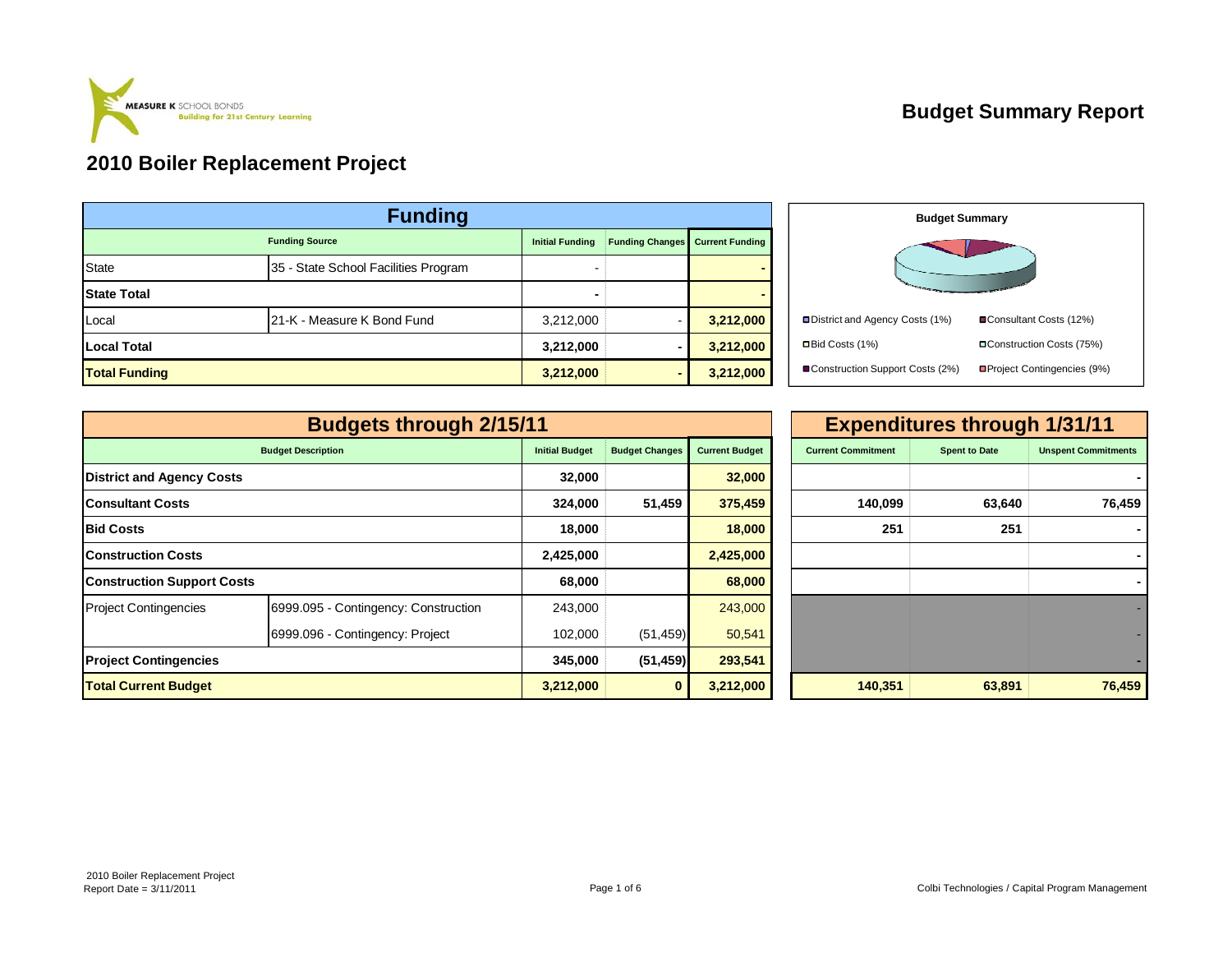

# **Funding Detail Report**

#### **2010 Boiler Replacement Project**

|                      | <b>Funding Summary</b>           |                             |                        |                        |           |  |  |  |  |  |  |
|----------------------|----------------------------------|-----------------------------|------------------------|------------------------|-----------|--|--|--|--|--|--|
|                      | <b>Funding Source</b>            | <b>Initial Funding</b>      | <b>Funding Changes</b> | <b>Current Funding</b> |           |  |  |  |  |  |  |
| Local                | 21-K - Measure K Bond Fund       | <b>State Required Match</b> |                        |                        |           |  |  |  |  |  |  |
|                      |                                  | <b>Other Allocation</b>     | 3,212,000              | ۰                      | 3,212,000 |  |  |  |  |  |  |
|                      |                                  | Program Balance             |                        |                        |           |  |  |  |  |  |  |
|                      | 21-K - Measure K Bond Fund Total |                             | 3,212,000              |                        | 3,212,000 |  |  |  |  |  |  |
| <b>Local Total</b>   |                                  | 3,212,000                   |                        | 3,212,000              |           |  |  |  |  |  |  |
| <b>Total Funding</b> |                                  |                             | 3,212,000              | ۰.                     | 3,212,000 |  |  |  |  |  |  |



**No Funding changes to report.**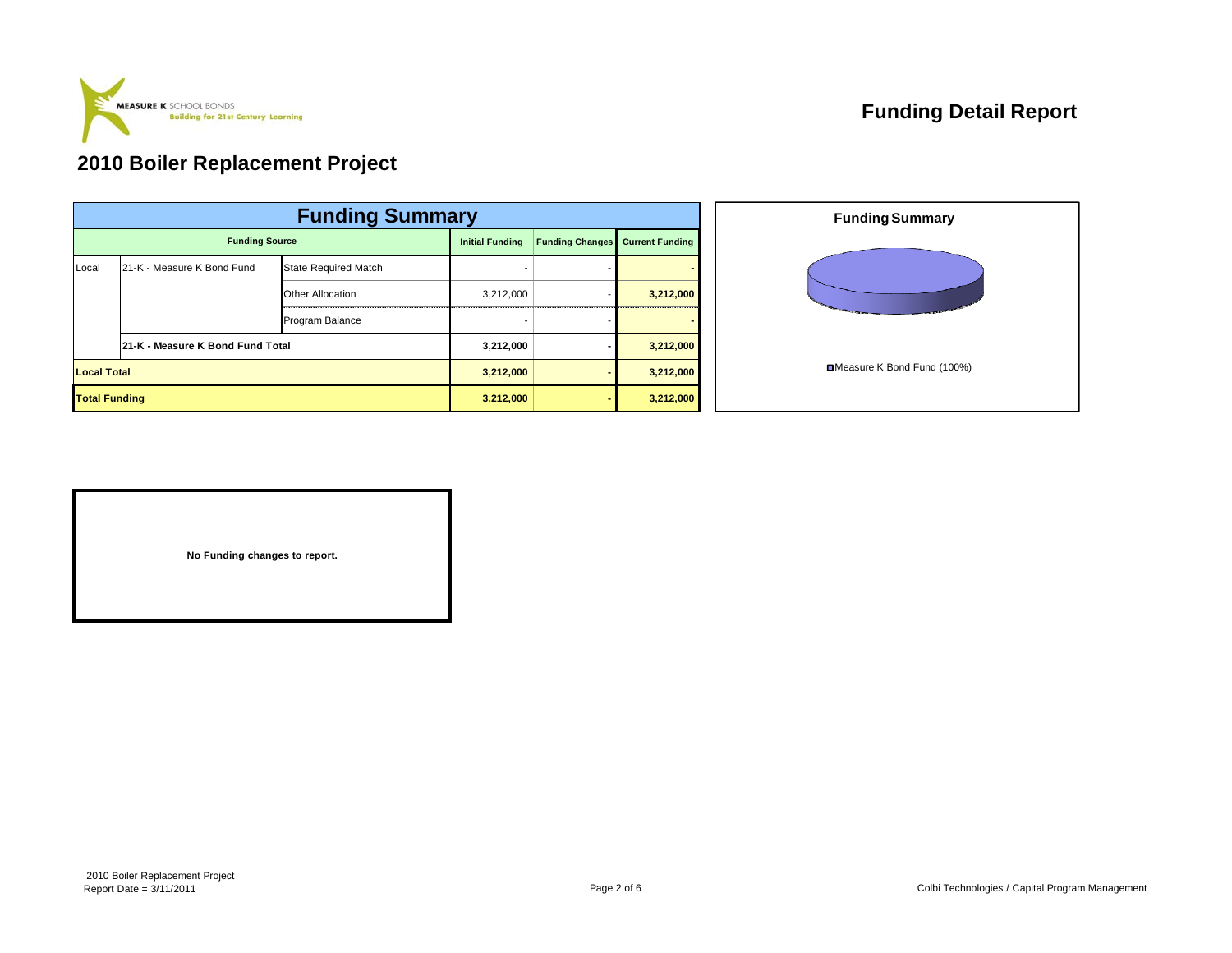

**Initial Budget**

**Budget Modifications Report**

**Total Initial Budget: 3,212,000**

|                           |                                   |                                                |      | <b>Budgets Modifications through 2/15/11</b>                        |           |
|---------------------------|-----------------------------------|------------------------------------------------|------|---------------------------------------------------------------------|-----------|
| <b>Project Phase</b>      | <b>Approval Status</b>            | <b>Object Code</b>                             | Date | <b>Reason for Modification</b>                                      | Amount    |
| Design Phase              |                                   | Approved This Period 6175.051 - HazMat: Design |      | 2/1/2011 Increase due to initial hazardous material survey contract | 51,459    |
|                           |                                   | 6999.096 - Contingency: Project                |      | 2/1/2011 Decrease to fund HazMat: Design                            | (51, 459) |
|                           | <b>Approved This Period Total</b> |                                                |      |                                                                     | 0         |
| <b>Design Phase Total</b> |                                   |                                                |      |                                                                     | $\bf{0}$  |
|                           |                                   |                                                |      | <b>Total Budget Modifications:</b>                                  | 0         |

**Current Budget**

**Total Current Budget: 3,212,000**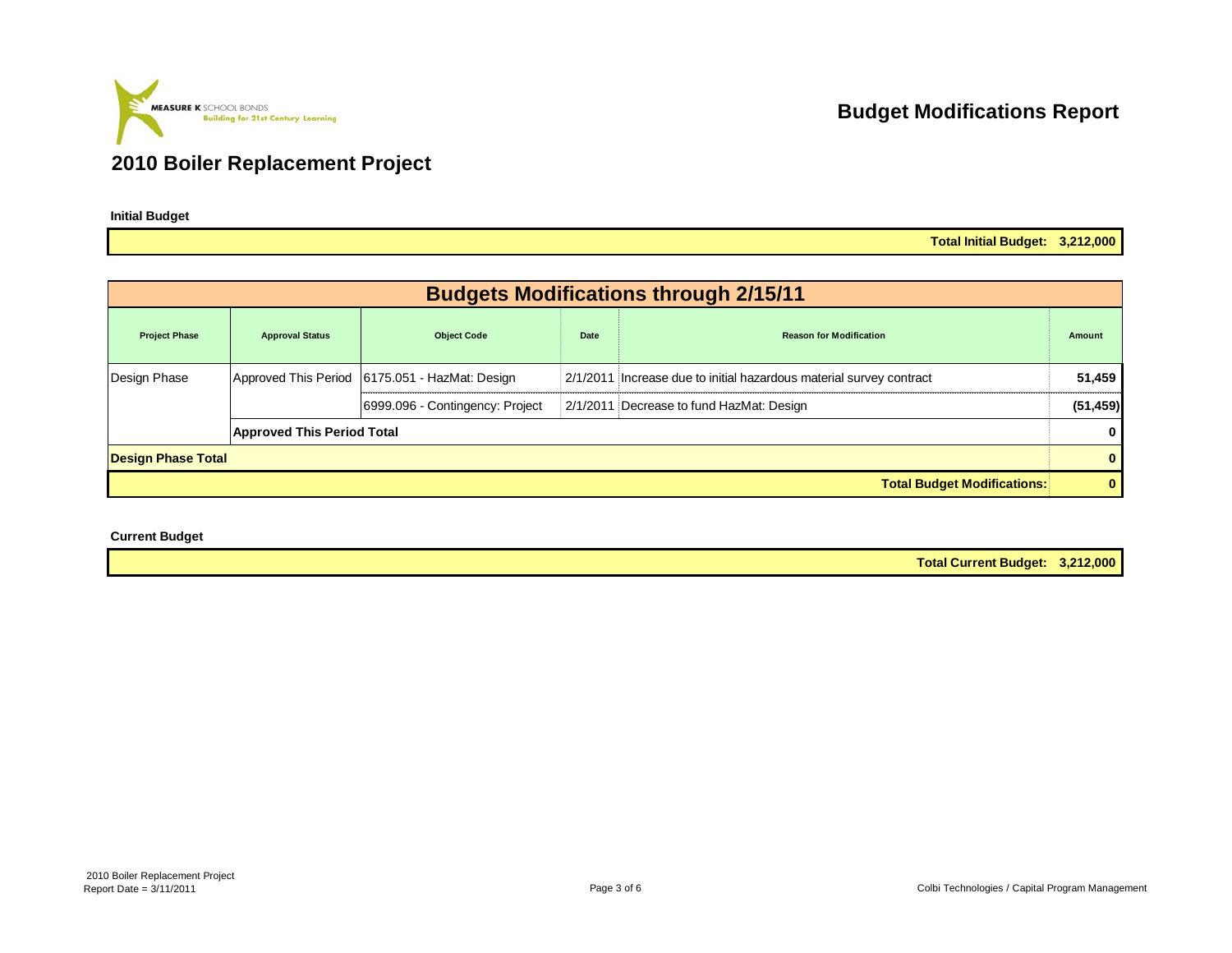

|                                           |                          | <b>Budget</b>            |                       |                         |                                   | <b>Commitments</b>       |                                      | <b>Expenditures</b>  |                               |  |
|-------------------------------------------|--------------------------|--------------------------|-----------------------|-------------------------|-----------------------------------|--------------------------|--------------------------------------|----------------------|-------------------------------|--|
| <b>Budget Description</b>                 | <b>Initial Budget</b>    | <b>Budget Changes</b>    | <b>Current Budget</b> | <b>Initial Contract</b> | <b>Approved</b><br><b>Changes</b> | <b>Pending Changes</b>   | <b>Current</b><br><b>Commitments</b> | <b>Spent to Date</b> | Unspent<br><b>Commitments</b> |  |
| A - Site Costs                            |                          |                          |                       |                         |                                   |                          |                                      |                      |                               |  |
| 6110.000 - Site Acquisition               |                          |                          |                       |                         |                                   |                          |                                      |                      |                               |  |
| 6120.000 - Property Appraisal             | $\overline{\phantom{a}}$ | $\overline{\phantom{a}}$ |                       |                         | $\overline{\phantom{a}}$          | $\overline{\phantom{a}}$ |                                      |                      |                               |  |
| 6130.000 - Escrow & Title Fees            |                          | $\overline{a}$           |                       |                         |                                   |                          |                                      |                      |                               |  |
| 6140.000 - Site Surveys                   |                          | ÷                        |                       |                         |                                   | $\overline{a}$           |                                      |                      |                               |  |
| 6150.001 - CEQA                           | $\blacksquare$           | $\overline{\phantom{a}}$ |                       |                         | $\overline{\phantom{a}}$          | $\blacksquare$           |                                      |                      |                               |  |
| 6150.002 - Traffic Engineering Study      | $\overline{\phantom{a}}$ | L.                       |                       |                         | $\overline{\phantom{a}}$          |                          |                                      |                      |                               |  |
| 6150.003 - Geotechnical Study             |                          |                          |                       |                         | $\blacksquare$                    | J.                       |                                      |                      |                               |  |
| 6150.004 - Geohazard Study                | $\overline{a}$           | $\overline{a}$           |                       |                         | $\sim$                            | $\sim$                   |                                      |                      |                               |  |
| 6150.090 - Other Site Studies             | $\overline{\phantom{a}}$ | $\overline{\phantom{a}}$ |                       |                         | $\blacksquare$                    | ٠                        |                                      |                      |                               |  |
| 6175.001 - Environ.: Phase 1              | $\sim$                   | ÷                        |                       |                         | $\overline{\phantom{a}}$          | ÷.                       |                                      |                      |                               |  |
| 6175.002 - Environ.: Phase 2              |                          |                          |                       |                         |                                   |                          |                                      |                      |                               |  |
| 6175.003 - Environ.: PEA                  |                          |                          |                       |                         | $\blacksquare$                    | $\overline{\phantom{a}}$ |                                      |                      |                               |  |
| 6175.004 - Environ.: RAW                  | ÷                        | ÷                        |                       |                         | $\sim$                            | ÷.                       |                                      |                      |                               |  |
| 6175.005 - Environ.: EMS                  |                          | ÷                        |                       |                         | ÷                                 | $\overline{a}$           |                                      |                      |                               |  |
| 6175.006 - Environ.: Pipeline             | $\sim$                   | $\overline{\phantom{a}}$ | $\blacksquare$        |                         | $\overline{\phantom{a}}$          | $\overline{\phantom{a}}$ |                                      |                      |                               |  |
| 6175.007 - Environ.: Railroad             | $\overline{\phantom{a}}$ | L.                       |                       |                         |                                   |                          |                                      |                      |                               |  |
| 6175.008 - Environ.: Aeronautical         |                          | $\overline{\phantom{a}}$ |                       |                         | $\overline{\phantom{a}}$          | ٠                        |                                      |                      |                               |  |
| 6175.090 - Environ.: Other                | $\sim$                   | $\sim$                   |                       |                         | $\sim$                            | $\sim$                   |                                      |                      |                               |  |
| 6185.000 - Environ.: Clean-Up/Remediation | $\overline{\phantom{a}}$ | $\overline{\phantom{a}}$ |                       |                         | $\blacksquare$                    | $\blacksquare$           |                                      |                      |                               |  |
| 6176.000 - Other Costs - Site             |                          | $\blacksquare$           |                       |                         | $\blacksquare$                    |                          |                                      |                      |                               |  |
| A - Site Costs Total                      | $\blacksquare$           | $\blacksquare$           |                       |                         | $\blacksquare$                    | $\blacksquare$           |                                      |                      |                               |  |
| <b>B</b> - District and Agency Costs      |                          |                          |                       |                         |                                   |                          |                                      |                      |                               |  |
| 6220.000 - Fees: DSA                      | 20,000                   | $\blacksquare$           | 20,000                |                         | $\overline{a}$                    | $\blacksquare$           |                                      |                      |                               |  |
| 6230.000 - Fees: CDE                      | 2,000                    | $\overline{\phantom{a}}$ | 2,000                 |                         | $\overline{\phantom{a}}$          | $\blacksquare$           |                                      |                      |                               |  |
| 6175.040 - Environ.: DTSC Fees            |                          | $\overline{\phantom{a}}$ |                       |                         | $\overline{\phantom{a}}$          | $\blacksquare$           |                                      |                      |                               |  |
| 6240.000 - Energy Analysis                |                          |                          |                       |                         | $\overline{\phantom{a}}$          | ٠                        |                                      |                      |                               |  |
| 6250.000 - Preliminary Tests              | ÷                        | $\blacksquare$           |                       |                         | $\blacksquare$                    | $\blacksquare$           |                                      |                      |                               |  |
| 6260.001 - Fees: CHPS                     | $\overline{a}$           | ÷.                       |                       |                         | $\overline{a}$                    | ٠                        |                                      |                      |                               |  |
| 6260.002 - Fees: CGS                      |                          | $\overline{\phantom{a}}$ |                       |                         | $\blacksquare$                    |                          |                                      |                      |                               |  |
| 6260.003 - Fees: AQMD                     | 10,000                   | $\overline{\phantom{a}}$ | 10,000                |                         | $\overline{\phantom{a}}$          | $\blacksquare$           |                                      |                      |                               |  |
| 6260.004 - Fees: Health Dept              |                          | ÷                        |                       |                         | $\overline{\phantom{a}}$          | $\blacksquare$           |                                      |                      |                               |  |
| 6260.005 - Fees: Industrial Waste         | $\sim$                   | $\overline{\phantom{a}}$ |                       |                         | $\overline{a}$                    | ÷                        |                                      |                      |                               |  |
| 6260.006 - Fees: SWPP                     |                          |                          |                       |                         |                                   |                          |                                      |                      |                               |  |
| 6260.007 - Fees: Gas                      | $\overline{\phantom{a}}$ | $\overline{\phantom{a}}$ |                       |                         | $\overline{\phantom{a}}$          | $\overline{\phantom{a}}$ |                                      |                      |                               |  |
| 6260.008 - Fees: Electrical               |                          | $\overline{a}$           |                       |                         | $\overline{a}$                    |                          |                                      |                      |                               |  |
| 6260.009 - Fees: Water                    |                          |                          |                       |                         |                                   |                          |                                      |                      |                               |  |
| 6260.010 - Fees: Sewer                    | $\blacksquare$           | $\blacksquare$           |                       |                         | $\blacksquare$                    | $\overline{a}$           |                                      |                      |                               |  |
| 6260.011 - Fees: Storm Drainage           |                          | $\overline{\phantom{a}}$ |                       |                         | $\blacksquare$                    | ÷,                       |                                      |                      |                               |  |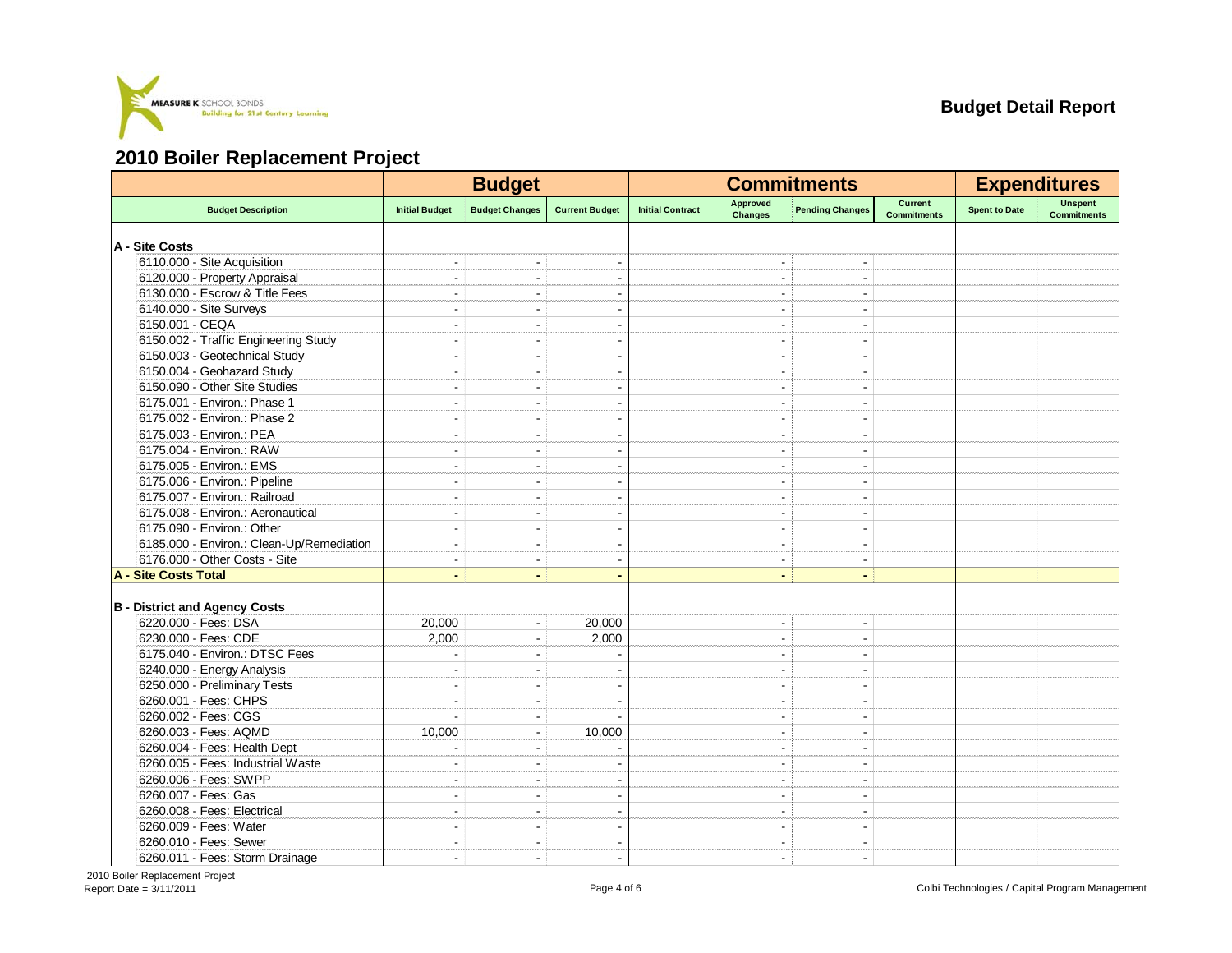|                                            | <b>Budget</b>            |                       |                          |                         | <b>Commitments</b>         | <b>Expenditures</b>      |                               |                      |                                      |
|--------------------------------------------|--------------------------|-----------------------|--------------------------|-------------------------|----------------------------|--------------------------|-------------------------------|----------------------|--------------------------------------|
| <b>Budget Description</b>                  | <b>Initial Budget</b>    | <b>Budget Changes</b> | <b>Current Budget</b>    | <b>Initial Contract</b> | Approved<br><b>Changes</b> | <b>Pending Changes</b>   | Current<br><b>Commitments</b> | <b>Spent to Date</b> | <b>Unspent</b><br><b>Commitments</b> |
|                                            |                          |                       |                          |                         |                            |                          |                               |                      |                                      |
| 6260.012 - Fees: Telephone                 |                          |                       |                          |                         |                            |                          |                               |                      |                                      |
| 6260.013 - Fees: Cable Television          | ÷.                       | $\blacksquare$        |                          |                         | $\sim$                     | $\overline{\phantom{a}}$ |                               |                      |                                      |
| 6260.014 - Fees: Other Agencies            | $\overline{a}$           | $\sim$                |                          |                         | $\sim$                     | $\sim$                   |                               |                      |                                      |
| <b>B</b> - District and Agency Costs Total | 32,000                   | $\blacksquare$        | 32,000                   |                         | $\blacksquare$             | $\blacksquare$           |                               |                      |                                      |
| <b>C</b> - Consultant Costs                |                          |                       |                          |                         |                            |                          |                               |                      |                                      |
| 6210.000 - Architect / Engineering Fees    | 240,000                  | $\blacksquare$        | 240,000                  | 68,640                  | $\overline{\phantom{a}}$   | $\blacksquare$           | 68,640                        | 63,640               | 5,000                                |
| 6260.021 - Eligibility Consultant          |                          | $\blacksquare$        |                          |                         |                            | L.                       |                               |                      |                                      |
| 6260.022 - CHPS                            | $\overline{\phantom{a}}$ | $\blacksquare$        |                          |                         |                            |                          |                               |                      |                                      |
| 6260.023 - Estimating Consultant           |                          | $\blacksquare$        |                          |                         |                            |                          |                               |                      |                                      |
| 6260.024 - Constructability Review         | $\overline{a}$           | $\sim$                |                          |                         | $\blacksquare$             | $\blacksquare$           |                               |                      |                                      |
| 6260.025 - Legislative Consultant          | $\overline{a}$           | $\sim$                |                          |                         | $\sim$                     | $\overline{\phantom{a}}$ |                               |                      |                                      |
| 6260.030 - Project Management              | $\sim$                   | $\blacksquare$        | $\overline{a}$           |                         | $\sim$                     | $\sim$                   |                               |                      |                                      |
| 6260.040 - Legal Services                  | $\sim$                   | $\blacksquare$        |                          |                         | $\sim$                     | $\overline{\phantom{a}}$ |                               |                      |                                      |
| 6260.050 - Low Voltage Design              | $\sim$                   | $\blacksquare$        | $\overline{\phantom{a}}$ |                         | $\mathbf{r}$               | $\sim$                   |                               |                      |                                      |
| 6260.060 - Community Outreach              | $\sim$                   | $\sim$                |                          |                         | $\sim$                     | $\blacksquare$           |                               |                      |                                      |
| 6175.051 - HazMat: Design                  | 20,000                   | 51,459                | 71,459                   | 71,459                  | $\sim$                     | $\sim$                   | 71,459                        |                      | 71,459                               |
| 6175.052 - HazMat: Monitoring              | 40,000                   |                       | 40,000                   |                         | ÷                          | ÷.                       |                               |                      |                                      |
| 6277.000 - Labor Compliance                | 24.000                   | $\blacksquare$        | 24,000                   |                         | $\overline{\phantom{a}}$   | $\blacksquare$           |                               |                      |                                      |
| 6260.090 - Other Consultant Costs          | $\sim$                   | $\blacksquare$        |                          |                         | $\overline{a}$             | $\sim$                   |                               |                      |                                      |
| <b>C - Consultant Costs Total</b>          | 324,000                  | 51,459                | 375,459                  | 140.099                 | $\blacksquare$             | $\blacksquare$           | 140,099                       | 63.640               | 76,459                               |
|                                            |                          |                       |                          |                         |                            |                          |                               |                      |                                      |
| D - Bid Costs                              |                          |                       |                          |                         |                            |                          |                               |                      |                                      |
| 6260.070 - Printing & Distribution         | 15,000                   |                       | 15,000                   | 251                     |                            |                          | 251                           | 251                  |                                      |
| 6260.080 - Advertisements & Notices        | 3,000                    | $\blacksquare$        | 3,000                    |                         |                            | ÷,                       |                               |                      |                                      |
| <b>D - Bid Costs Total</b>                 | 18,000                   | $\blacksquare$        | 18,000                   | 251                     | $\blacksquare$             |                          | 251                           | 251                  |                                      |
| <b>E</b> - Construction Costs              |                          |                       |                          |                         |                            |                          |                               |                      |                                      |
| 6180.000 - Site Contractor                 | $\overline{a}$           | $\sim$                |                          |                         | $\blacksquare$             | $\overline{a}$           |                               |                      |                                      |
| 6260.035 - Pre-Construction Services       |                          | $\blacksquare$        |                          |                         | $\overline{a}$             | $\overline{\phantom{a}}$ |                               |                      |                                      |
| 6270.000 - Main Contr: General Contractor  | 2,350,000                | $\sim$                | 2,350,000                |                         |                            | $\overline{a}$           |                               |                      |                                      |
| 6270.021 - Main Contr: L/LB - Lease        |                          | $\blacksquare$        |                          |                         | $\blacksquare$             | $\overline{\phantom{a}}$ |                               |                      |                                      |
| 6270.022 - Main Contr: L/LB - Contract     | $\overline{\phantom{a}}$ | $\blacksquare$        |                          |                         | $\blacksquare$             | $\overline{\phantom{a}}$ |                               |                      |                                      |
| 6270.050 - Main Contr: Multi-Primes        | $\overline{\phantom{a}}$ | $\blacksquare$        |                          |                         | $\blacksquare$             | $\blacksquare$           |                               |                      |                                      |
| 6270.070 - Main Contr: Low Voltage         | ÷,                       | $\blacksquare$        |                          |                         |                            |                          |                               |                      |                                      |
| 6270.071 - Main Contr: Pathway             | $\overline{a}$           | $\sim$                |                          |                         | $\overline{a}$             | $\overline{a}$           |                               |                      |                                      |
| 6270.072 - Main Contr: Fire Alarm          | $\overline{a}$           | $\blacksquare$        |                          |                         | $\overline{a}$             | $\overline{\phantom{a}}$ |                               |                      |                                      |
| 6270.073 - Main Contr: Assist. Listening   | $\overline{a}$           | $\blacksquare$        | $\overline{\phantom{a}}$ |                         | $\overline{a}$             | $\blacksquare$           |                               |                      |                                      |
| 6270.074 - Main Contr: Data                | $\overline{a}$           | $\sim$                |                          |                         | $\overline{a}$             | $\overline{\phantom{a}}$ |                               |                      |                                      |
| 6270.075 - Main Contr: Telephone           | $\sim$                   | $\blacksquare$        | $\blacksquare$           |                         | $\blacksquare$             | $\blacksquare$           |                               |                      |                                      |
| 6270.076 - Main Contr: Intercom            | $\sim$                   | $\sim$                | $\overline{\phantom{a}}$ |                         | $\sim$                     | $\overline{a}$           |                               |                      |                                      |
| 6270.077 - Main Contr: Clocks & Bells      | $\sim$                   | $\sim$                | $\overline{\phantom{a}}$ |                         | $\sim$                     | $\blacksquare$           |                               |                      |                                      |
| 6270.078 - Main Contr: Intrusion           | ÷.                       | $\sim$                |                          |                         | $\overline{a}$             | $\overline{a}$           |                               |                      |                                      |
| 6270.079 - Main Contr: Cable TV            | ÷                        | $\sim$                |                          |                         | $\sim$                     | $\sim$                   |                               |                      |                                      |
| 6270.080 - Main Contr: EMS                 | 75.000                   | $\sim$                | 75,000                   |                         | $\sim$                     | ÷                        |                               |                      |                                      |
|                                            |                          |                       |                          |                         |                            |                          |                               |                      |                                      |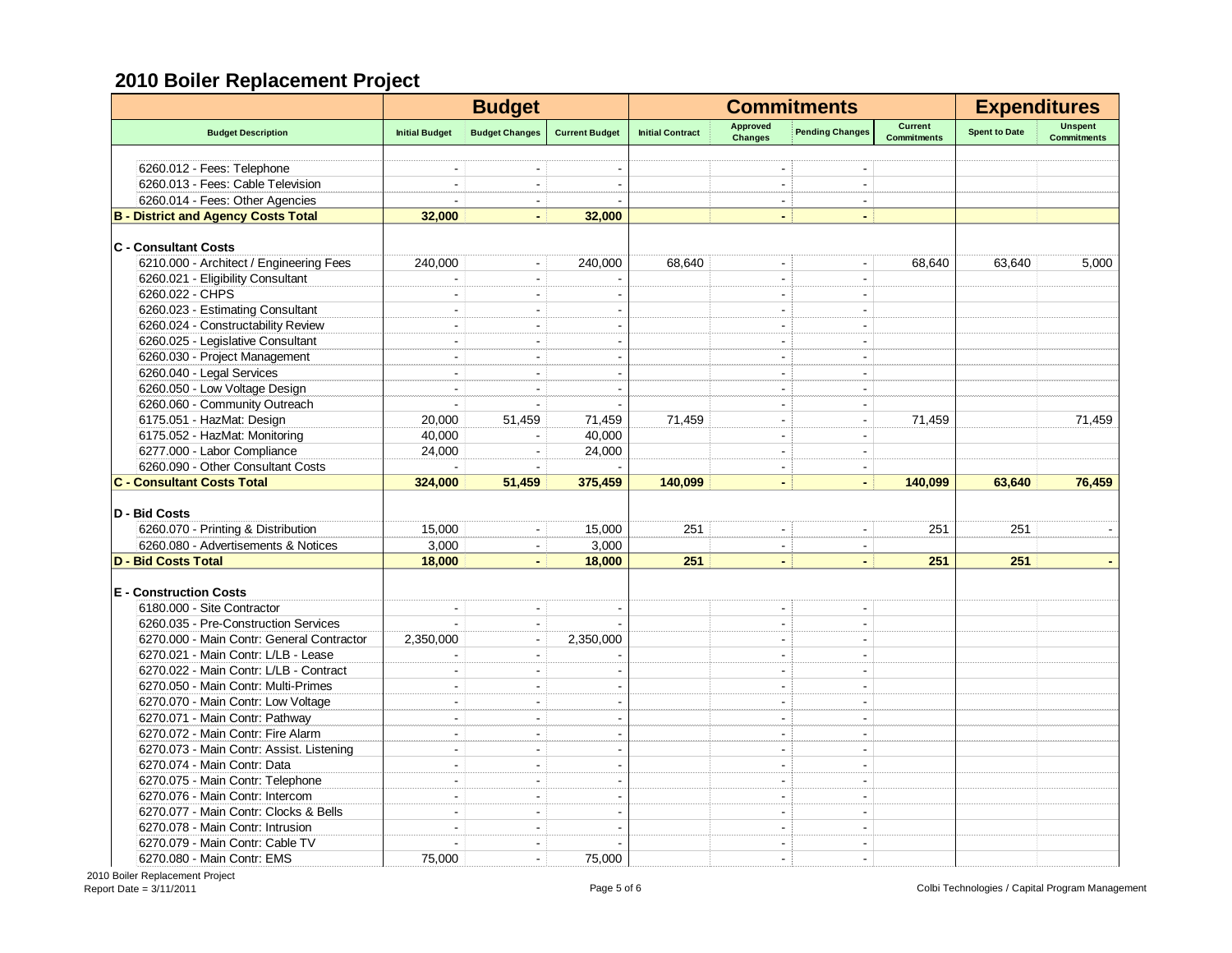|                                             | <b>Budget</b>            |                          |                       |                         | <b>Commitments</b>         | <b>Expenditures</b>      |                                      |                      |                                      |
|---------------------------------------------|--------------------------|--------------------------|-----------------------|-------------------------|----------------------------|--------------------------|--------------------------------------|----------------------|--------------------------------------|
| <b>Budget Description</b>                   | <b>Initial Budget</b>    | <b>Budget Changes</b>    | <b>Current Budget</b> | <b>Initial Contract</b> | Approved<br><b>Changes</b> | <b>Pending Changes</b>   | <b>Current</b><br><b>Commitments</b> | <b>Spent to Date</b> | <b>Unspent</b><br><b>Commitments</b> |
|                                             |                          |                          |                       |                         |                            |                          |                                      |                      |                                      |
| 6270.081 - Main Contr: Video Security       |                          |                          |                       |                         |                            |                          |                                      |                      |                                      |
| 6270.082 - Main Contr: Video Media          |                          |                          |                       |                         | ÷                          |                          |                                      |                      |                                      |
| 6273.000 - Demolition-Existing Features     |                          | $\blacksquare$           |                       |                         | $\blacksquare$             | $\blacksquare$           |                                      |                      |                                      |
| 6274.050 - Owner Furnished Materials        |                          |                          |                       |                         |                            |                          |                                      |                      |                                      |
| 6274.090 - Other Costs - Construction       |                          |                          |                       |                         | $\overline{\phantom{a}}$   |                          |                                      |                      |                                      |
| 6275.001 - Relo: Purchase Relocatable       | $\sim$                   | $\overline{\phantom{a}}$ |                       |                         | $\blacksquare$             | $\overline{\phantom{a}}$ |                                      |                      |                                      |
| 6275.002 - Relo: Lease Relocatables         |                          |                          |                       |                         | $\overline{\phantom{a}}$   |                          |                                      |                      |                                      |
| 6275.003 - Relo: Install/Move/Other         |                          |                          |                       |                         | $\blacksquare$             |                          |                                      |                      |                                      |
| <b>E</b> - Construction Costs Total         | 2,425,000                | $\sim$                   | 2,425,000             |                         | $\blacksquare$             | $\blacksquare$           |                                      |                      |                                      |
|                                             |                          |                          |                       |                         |                            |                          |                                      |                      |                                      |
| <b>F</b> - Construction Support Costs       |                          |                          |                       |                         |                            |                          |                                      |                      |                                      |
| 6290.000 - Construction Inspection          | 49,000                   | $\blacksquare$           | 49,000                |                         | $\blacksquare$             |                          |                                      |                      |                                      |
| 6280.000 - Construction Tests               | 18,000                   | $\blacksquare$           | 18,000                |                         | $\blacksquare$             | $\overline{\phantom{a}}$ |                                      |                      |                                      |
| 6272.000 - Construction Manager             |                          |                          |                       |                         | ÷                          | $\sim$                   |                                      |                      |                                      |
| 6274.060 - Security for Construction Site   |                          |                          |                       |                         | $\overline{\phantom{a}}$   |                          |                                      |                      |                                      |
| 6274.070 - Systems Start-Up/Training        | 1,000                    | $\blacksquare$           | 1,000                 |                         | $\blacksquare$             | $\blacksquare$           |                                      |                      |                                      |
| <b>F - Construction Support Costs Total</b> | 68,000                   |                          | 68,000                |                         | $\blacksquare$             |                          |                                      |                      |                                      |
| G - Furniture & Equipment                   |                          |                          |                       |                         |                            |                          |                                      |                      |                                      |
| 4310.000 - F&E - Supplies <\$500            | $\blacksquare$           | $\sim$                   |                       |                         | $\blacksquare$             | $\overline{\phantom{a}}$ |                                      |                      |                                      |
| 4400.000 - F&E - Non-Tech (\$500-\$5000)    |                          |                          |                       |                         | $\overline{\phantom{a}}$   | $\overline{\phantom{a}}$ |                                      |                      |                                      |
| 4400.010 - F&E - Tech (\$500-\$5000)        | $\sim$                   | $\overline{a}$           |                       |                         | $\sim$                     | $\sim$                   |                                      |                      |                                      |
| 6310.000 - Books & Media for New Libraries  |                          |                          |                       |                         | $\overline{\phantom{a}}$   | $\overline{\phantom{a}}$ |                                      |                      |                                      |
| 6490.000 - F&E - Non-Tech (over \$5000)     |                          | $\overline{\phantom{a}}$ |                       |                         | $\blacksquare$             | $\blacksquare$           |                                      |                      |                                      |
| 6490.010 - F&E - Tech (over \$5000)         | $\blacksquare$           | $\mathbf{r}$             |                       |                         | $\overline{\phantom{a}}$   | $\sim$                   |                                      |                      |                                      |
| <b>G - Furniture &amp; Equipment Total</b>  |                          | ٠                        |                       |                         | $\blacksquare$             |                          |                                      |                      |                                      |
|                                             |                          |                          |                       |                         |                            |                          |                                      |                      |                                      |
| H - Miscellaneous Project Costs             |                          |                          |                       |                         |                            |                          |                                      |                      |                                      |
| 6276.002 - Interim: Lease                   | $\overline{\phantom{a}}$ | $\blacksquare$           | $\blacksquare$        |                         | $\blacksquare$             |                          |                                      |                      |                                      |
| 6276.003 - Interim: Install/Move/Other      | $\sim$                   | $\blacksquare$           |                       |                         | $\overline{\phantom{a}}$   | $\sim$                   |                                      |                      |                                      |
| 6274.080 - Move/Store for Construction      |                          | $\sim$                   |                       |                         | $\blacksquare$             | $\overline{\phantom{a}}$ |                                      |                      |                                      |
| H - Miscellaneous Project Costs Total       | $\blacksquare$           | $\blacksquare$           |                       |                         | $\blacksquare$             | $\blacksquare$           |                                      |                      |                                      |
|                                             |                          |                          |                       |                         |                            |                          |                                      |                      |                                      |
| I - Project Contingencies                   |                          |                          |                       |                         |                            |                          |                                      |                      |                                      |
| 6999.095 - Contingency: Construction        | 243.000                  | $\blacksquare$           | 243,000               |                         |                            |                          |                                      |                      |                                      |
| 6999.096 - Contingency: Project             | 102,000                  | (51, 459)                | 50,541                |                         |                            |                          |                                      |                      |                                      |
| 6999.097 - Contingency: Owner               |                          |                          |                       |                         |                            |                          |                                      |                      |                                      |
| I - Project Contingencies Total             | 345,000                  | (51, 459)                | 293,541               |                         |                            |                          |                                      |                      |                                      |
| <b>Grand Total</b>                          | 3,212,000                | $\mathbf{0}$             | 3,212,000             | 140,351                 | $\blacksquare$             | $\blacksquare$           | 140,351                              | 63,891               | 76,459                               |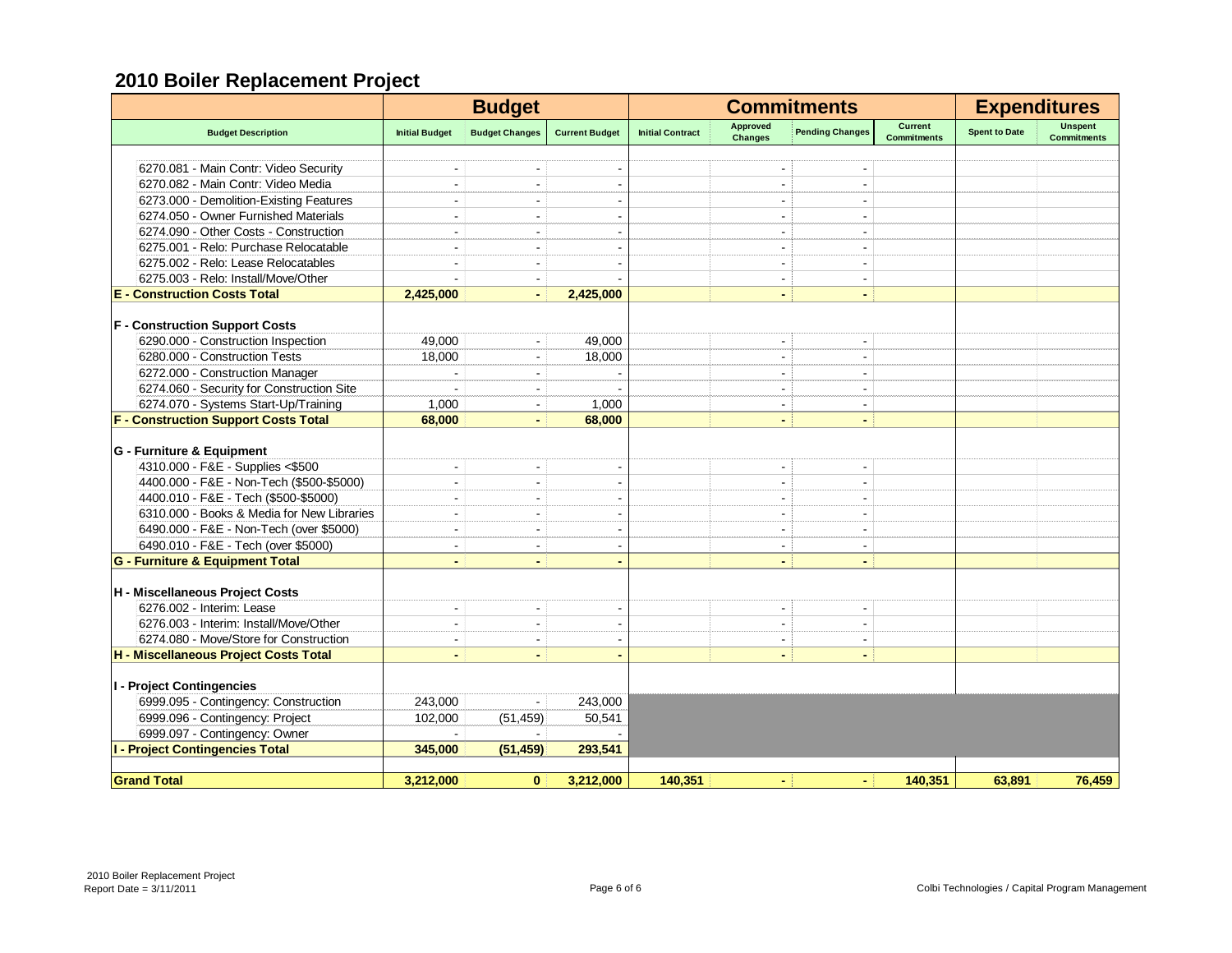XII. Technology – 2010 Core Switch and UPS Replacement Project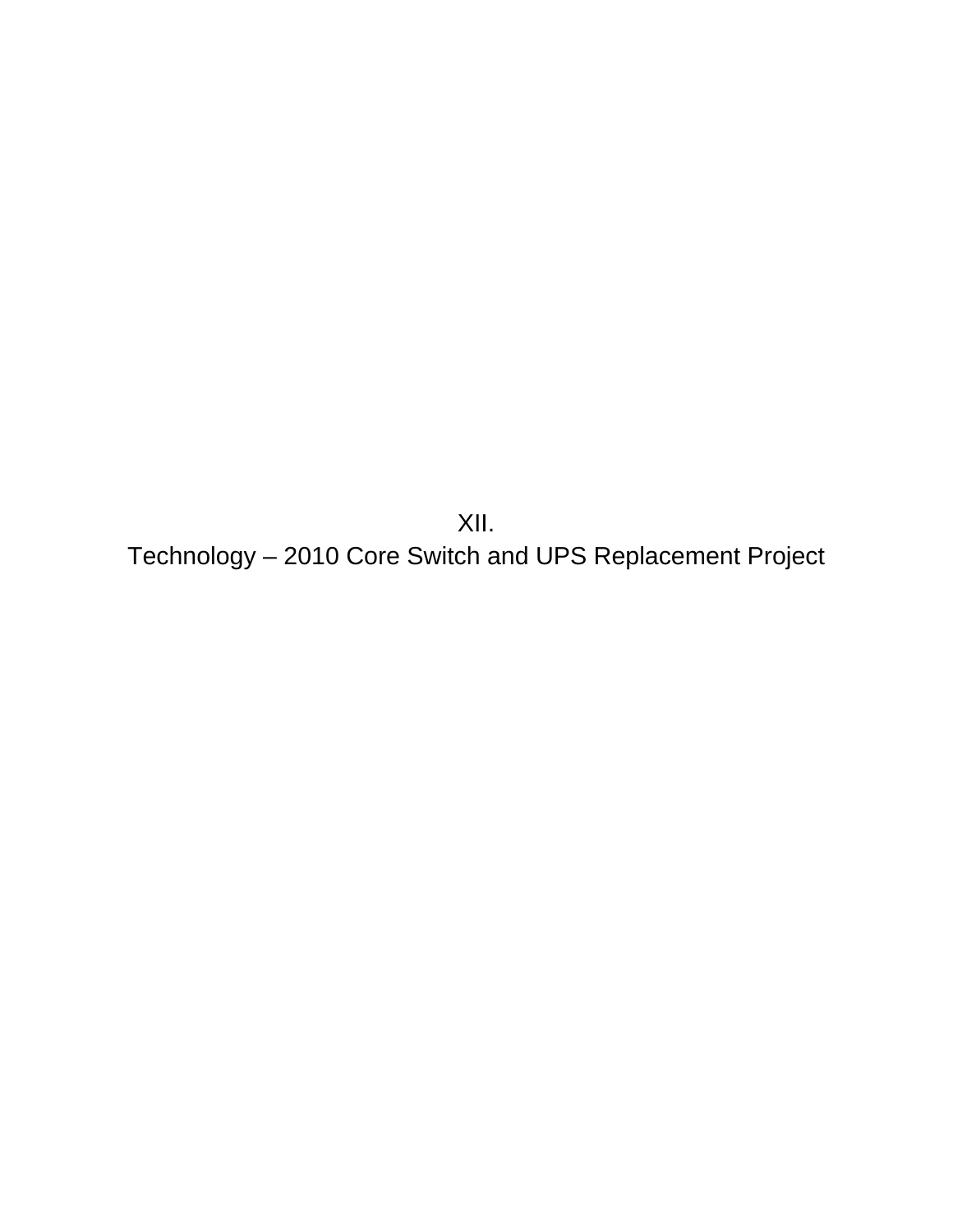

#### **2010 Core Switch and UPS Replacement Project**

| <b>Funding</b>       |                            |                        |                        |                        |  |  |  |  |  |
|----------------------|----------------------------|------------------------|------------------------|------------------------|--|--|--|--|--|
|                      | <b>Funding Source</b>      | <b>Initial Funding</b> | <b>Funding Changes</b> | <b>Current Funding</b> |  |  |  |  |  |
| Local                | 21-K - Measure K Bond Fund | 739,588                |                        | 739,588                |  |  |  |  |  |
|                      | <b>E-RATE Funding</b>      | 413,024                |                        | 413,024                |  |  |  |  |  |
| <b>Local Total</b>   |                            | 1,152,612              |                        | 1,152,612              |  |  |  |  |  |
| <b>Total Funding</b> |                            | 1,152,612              | -                      | 1,152,612              |  |  |  |  |  |



| <b>Budgets through 2/15/11</b>   |                       | <b>Expenditures through 1/31/11</b> |                       |                           |                      |                            |
|----------------------------------|-----------------------|-------------------------------------|-----------------------|---------------------------|----------------------|----------------------------|
| <b>Budget Description</b>        | <b>Initial Budget</b> | <b>Budget Changes</b>               | <b>Current Budget</b> | <b>Current Commitment</b> | <b>Spent to Date</b> | <b>Unspent Commitments</b> |
| <b>Furniture &amp; Equipment</b> | 1.152.612             |                                     | 1,152,612             | 1.152.612                 | 1,152,612            |                            |
| <b>Total Current Budget</b>      | 1,152,612             |                                     | 1,152,612             | 1.152.612                 | 1,152,612            |                            |

| 5/11           |                       |                       |  | <b>Expenditures through 1/31/11</b> |                      |                            |  |  |  |  |  |
|----------------|-----------------------|-----------------------|--|-------------------------------------|----------------------|----------------------------|--|--|--|--|--|
| Initial Budget | <b>Budget Changes</b> | <b>Current Budget</b> |  | <b>Current Commitment</b>           | <b>Spent to Date</b> | <b>Unspent Commitments</b> |  |  |  |  |  |
| 1,152,612      |                       | 1,152,612             |  | 1,152,612                           | 1,152,612            |                            |  |  |  |  |  |
| 1,152,612      | -                     | 1,152,612             |  | 1,152,612                           | 1,152,612            |                            |  |  |  |  |  |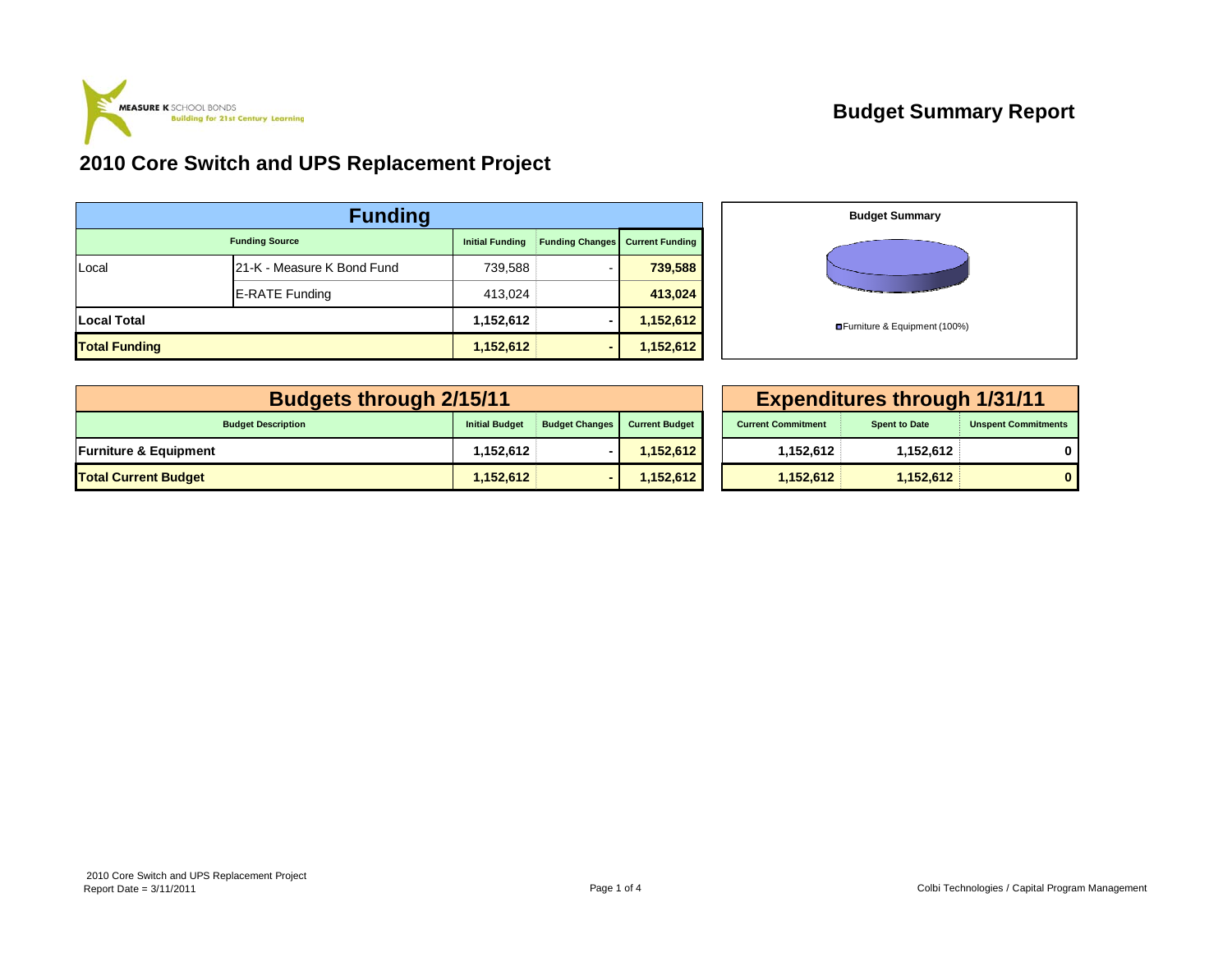

#### **Funding Detail Report**

#### **2010 Core Switch and UPS Replacement Project**

| <b>Funding Summary</b> |                                  |                         |  |                        |                        |                        |  |  |  |
|------------------------|----------------------------------|-------------------------|--|------------------------|------------------------|------------------------|--|--|--|
| <b>Funding Source</b>  |                                  |                         |  | <b>Initial Funding</b> | <b>Funding Changes</b> | <b>Current Funding</b> |  |  |  |
| Local                  | 21-K - Measure K Bond Fund       | <b>Other Allocation</b> |  | 739.588                |                        | 739,588                |  |  |  |
|                        | 21-K - Measure K Bond Fund Total |                         |  |                        |                        | 739,588                |  |  |  |
|                        | E-RATE Funding                   |                         |  |                        |                        | 413,024                |  |  |  |
| <b>Local Total</b>     |                                  |                         |  | 1,152,612              |                        | 1,152,612              |  |  |  |
| <b>Total Funding</b>   |                                  |                         |  | 1,152,612              |                        | 1,152,612              |  |  |  |



| No Funding changes to report. |
|-------------------------------|
|                               |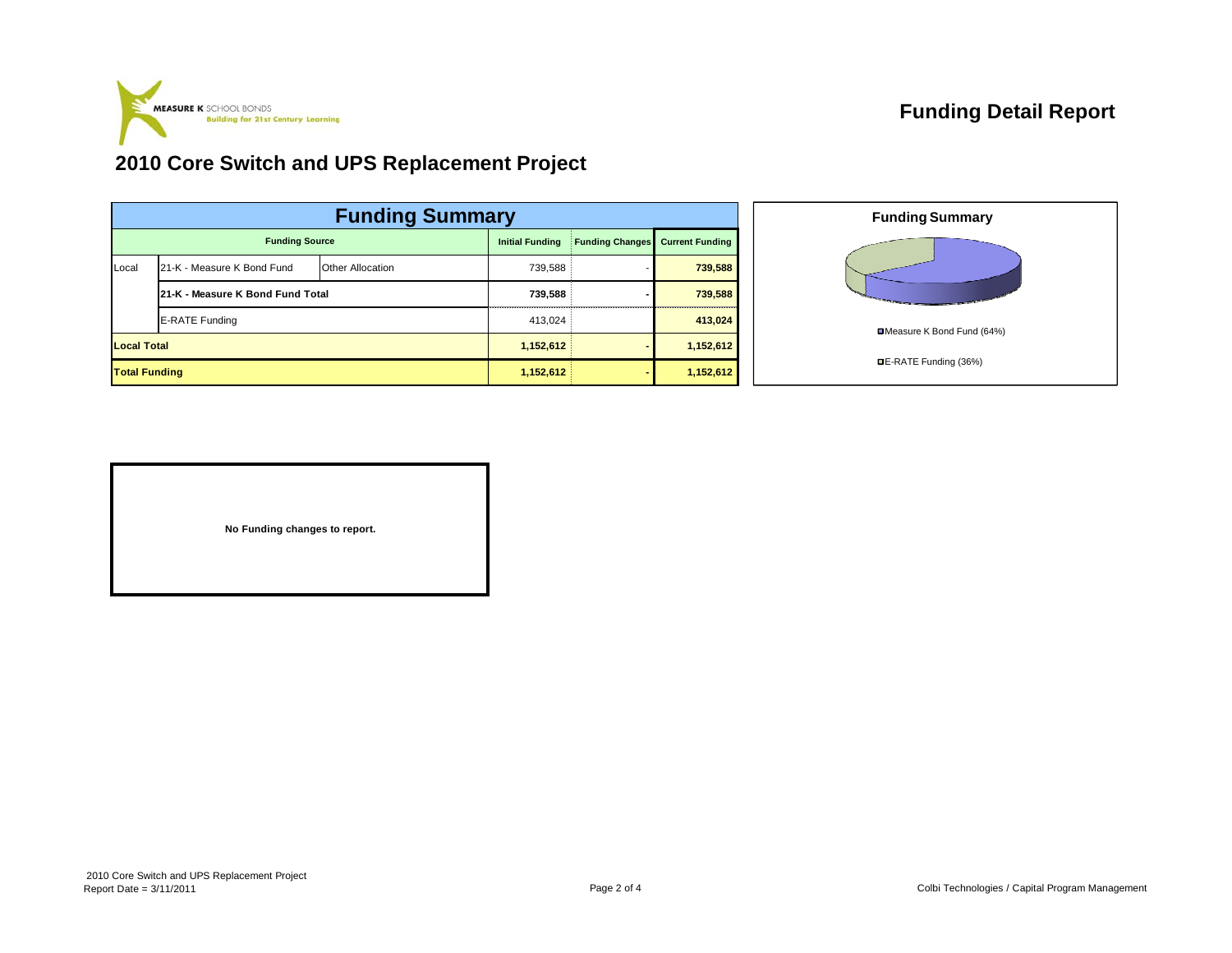

#### **Budget Modifications Report**

### **2010 Core Switch and UPS Replacement Project**

**Initial Budget**

**Total Initial Budget: 1,152,612**

**No Expenditure Budget changes to report.**